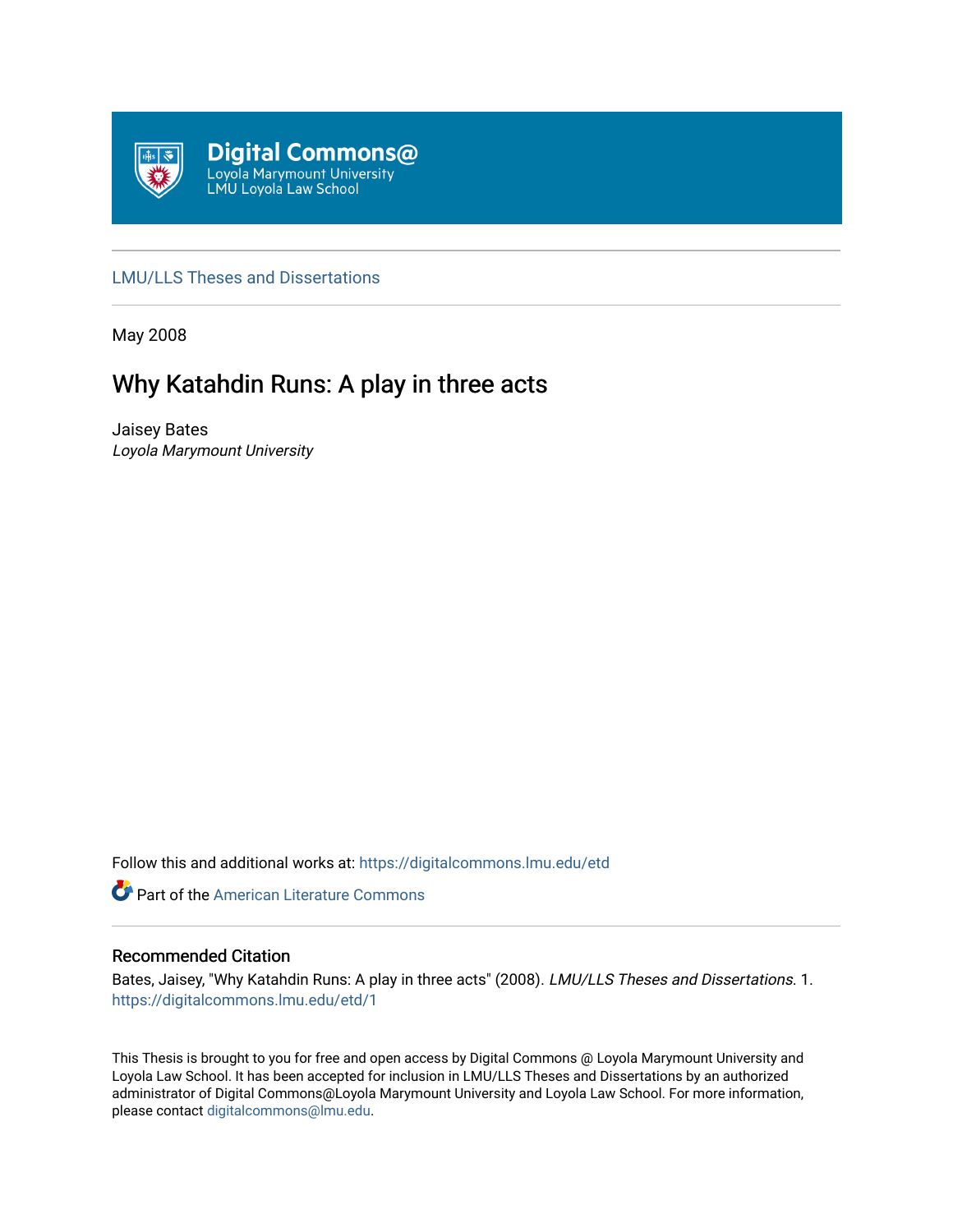# WHY KATAHDIN RUNS

A PLAY IN THREE ACTS

BY JAISEY BATES

PRESENTED TO

THE FACULTY OF

LOYOLA MARYMOUNT UNIVERSITY

DEPARTMENT OF ENGLISH

IN PARTIAL FULFILLMENT OF THE REQUIREMENTS FOR

THE DEGREE OF MASTER OF ARTS IN ENGLISH,

CREATIVE WRITING EMPHASIS

MAY 2008

© 2008 JAISEY BATES / WGAW REGISTERED No. 1149791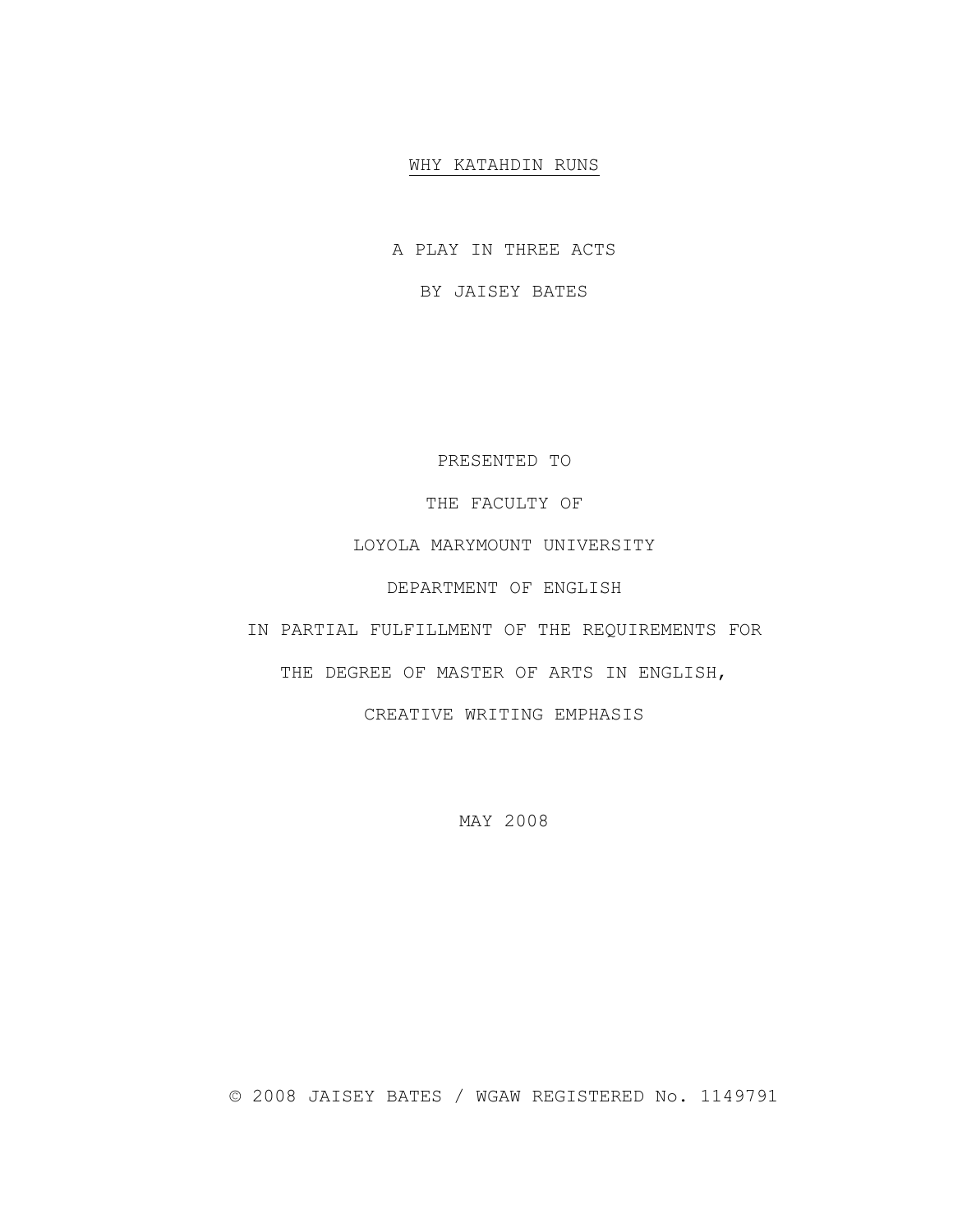# TABLE OF CONTENTS

| SYNOPSIS          |                                           |
|-------------------|-------------------------------------------|
| ACKNOWLEDGMENTS   | $\vec{v}$                                 |
| <b>DISCLAIMER</b> | $\frac{1}{7}$ $\frac{1}{7}$ $\frac{1}{7}$ |

| CHARACTERS, TIME, SETTING |  | 7 <sub>7</sub> |
|---------------------------|--|----------------|
|                           |  |                |
| NOTES                     |  | v i i          |

| ACT ONE |           |    |
|---------|-----------|----|
| ACT TWO |           | 40 |
|         | ACT THREE | 88 |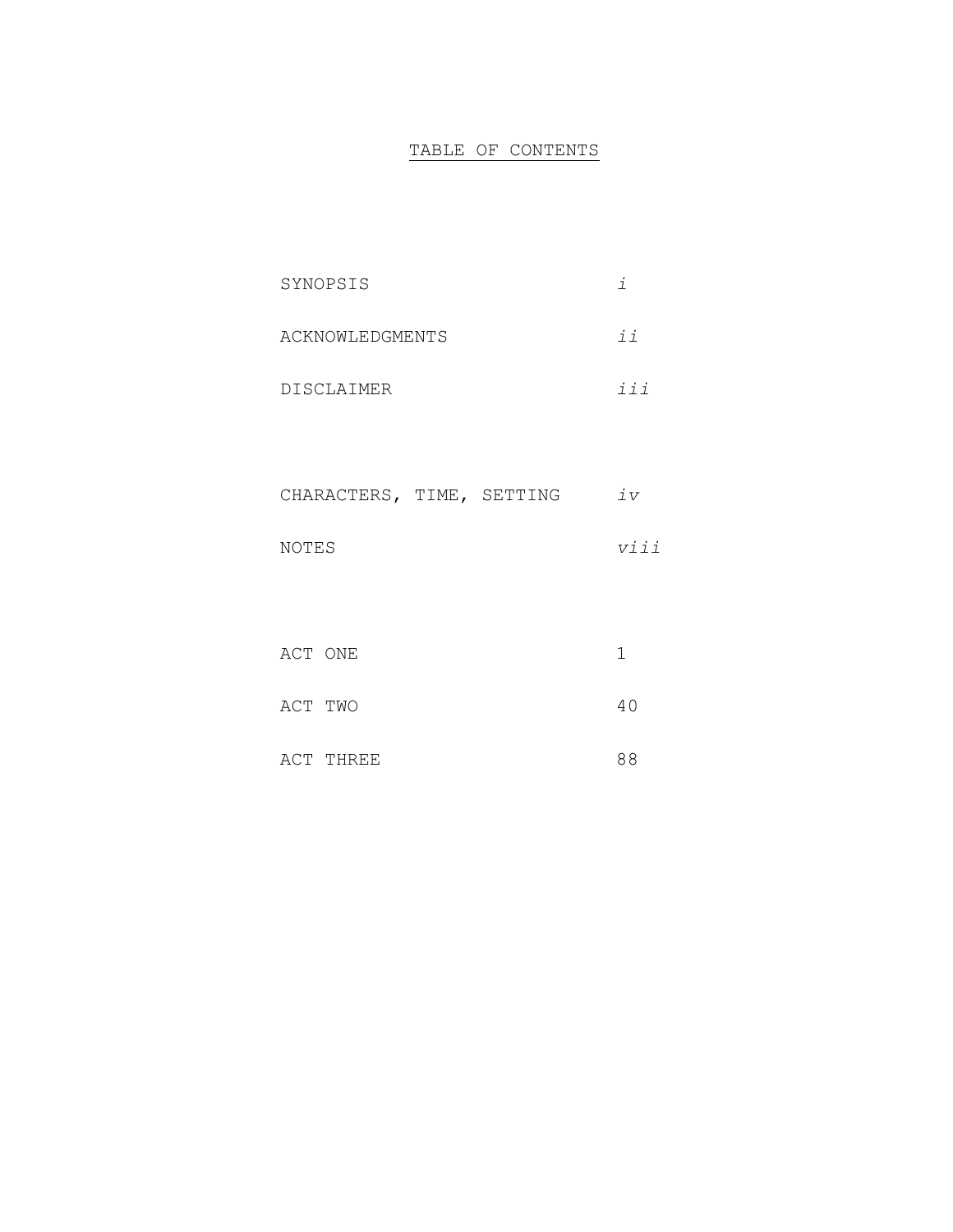# SYNOPSIS

*Sometimes being Mixed Blood leaves you mixed up!* 

For KATAHDIN, a Mixed Blood young woman who grew up in non Native group foster homes, running is her safest means of escaping her anger and her lack of family, roots, and memory.

This is the story of how Katahdin's ancestors help her find a home within, roots, and joy.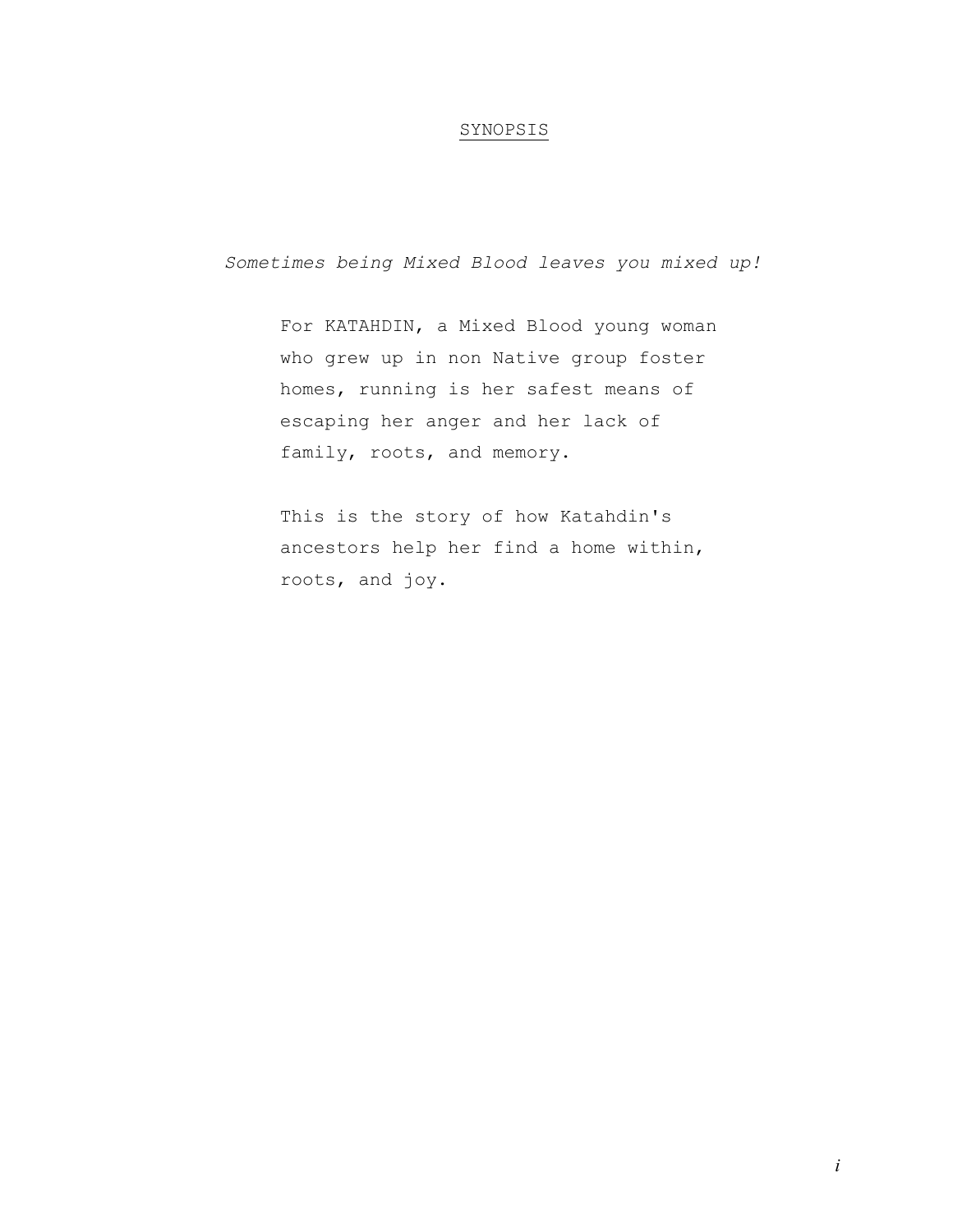## ACKNOWLEDGEMENTS

Many thanks to the many kind readers and guides who have shared their time and feedback with WKR. Special thanks to Mr. K. Francis, Tribal Historian of the Penobscot Nation, Indian Island, Maine, to the Native Voices at the Autry actors whose talents inspired many of these characters, to Dr. Chuck Rosenthal and his Loyola Marymount University Spring 2008 Master's Creative Thesis Workshop, to Dr. Linda Bannister, and to Professor Michael Datcher. Thank you also to Aldred W. Montoya, San Carlos Apache, who gave BAH-ISCH-KINN and BEH-NEICH-HAH their names. As 5-year-old MESATAWE MORNING STAR would say:

*Thank You / Wlioni / Merci / Bird Words!*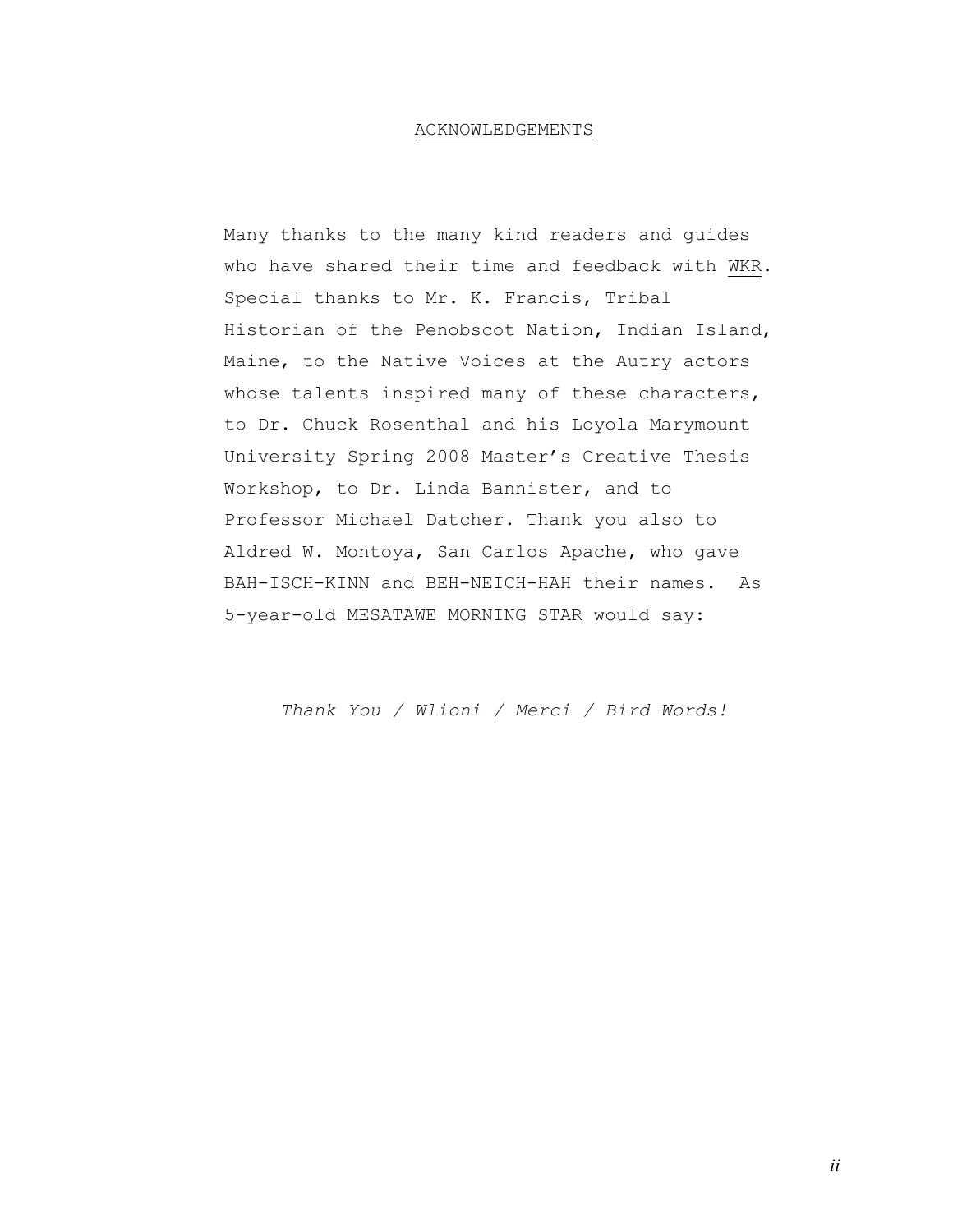# DISCLAIMER

All WKR characters are fictional. All errors are mine.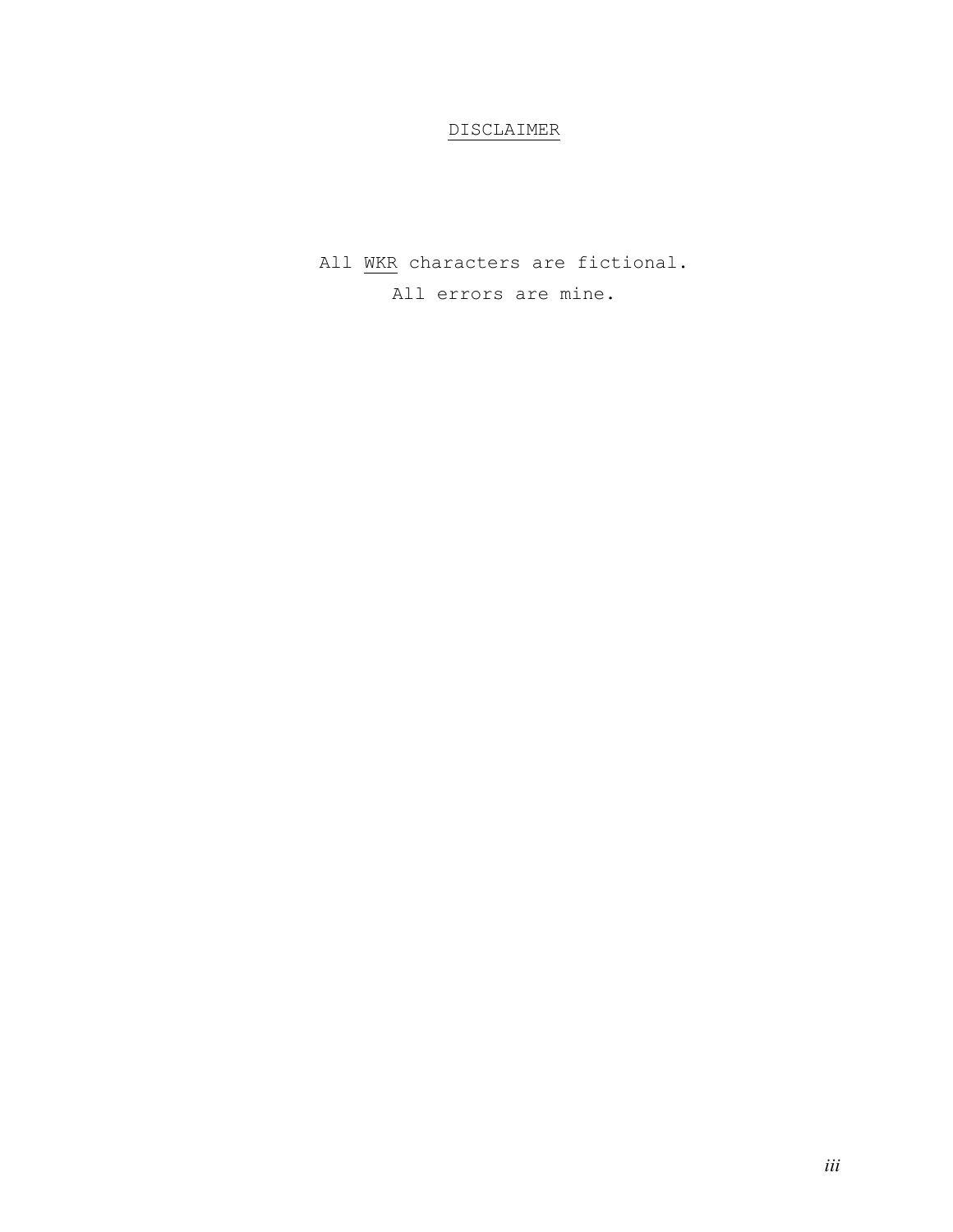# WHY KATAHDIN RUNS

# CHARACTERS

| KATAHDIN | Great Mountain |
|----------|----------------|
| MESATAWE | Morning Star   |

EARTHSONG:

| KASKALJASIS | Song Sparrow |
|-------------|--------------|
| NANATASIS   | Hummingbird  |
| AZABAN      | Raccoon      |
| AWASOS      | Bear         |
| MEGESO      | Eagle        |
| MKAZAS      | Crow         |

MUSICIANS / DANCERS

# TIME and SETTING

Past and present intersect in place and time shifts framed by early 1700s rural Québec and Los Angeles today.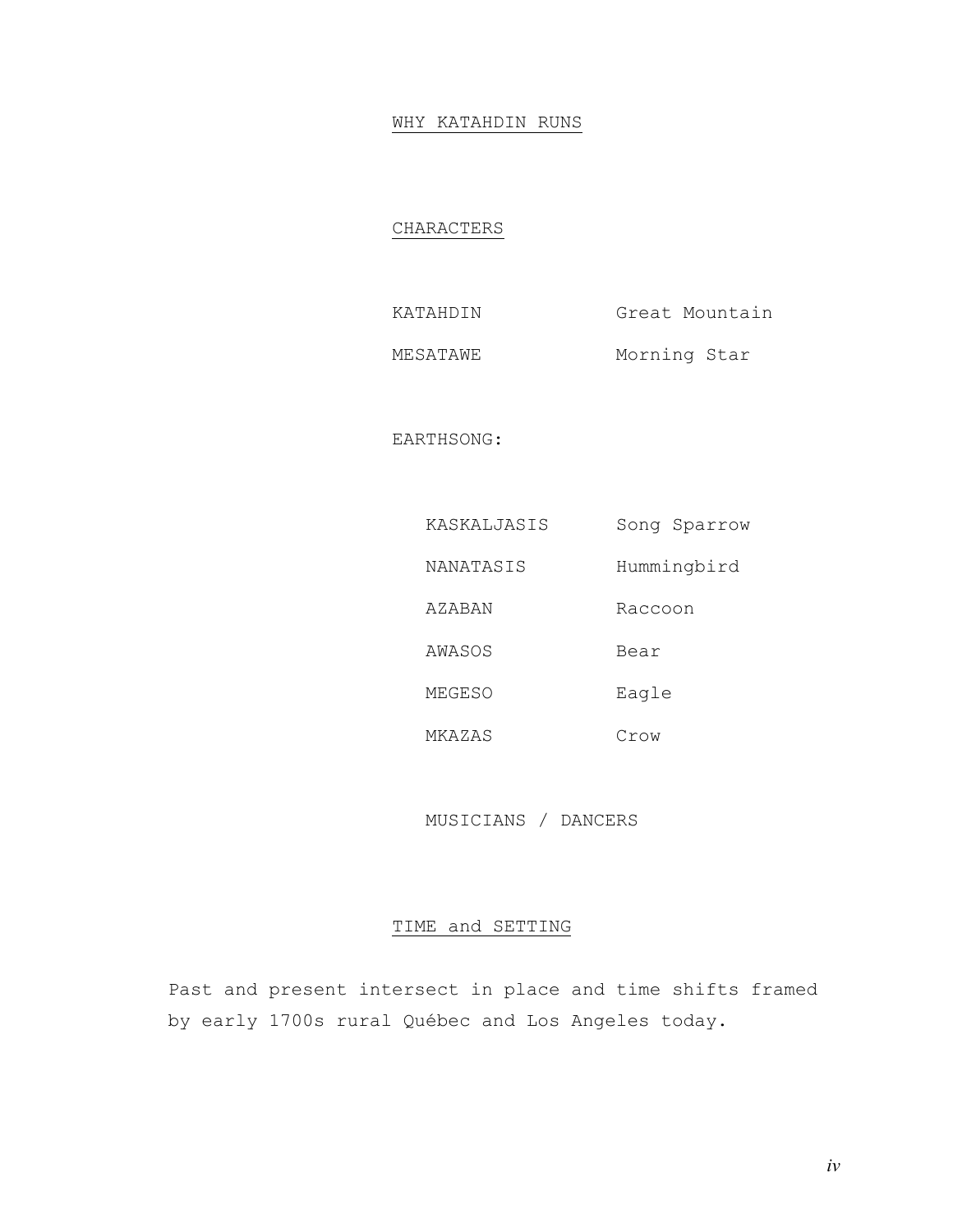# WHY KATAHDIN RUNS

# CHARACTERS

KATAHDIN Great Mountain. A green-eyed Mixed Blood young woman of Abenaki, Penobscot, and French Canadian heritage. Katahdin is the direct descendant of Little Pale Wolf and Winner Boy. MESATAWE Morning Star. Katahdin's mother as a young child and as a young woman. She is a Spirit trying to communicate with her daughter. EARTHSONG Ensemble Actors (2 women + 4 men). Collectively, Ensemble Actors are EARTH SONG, an organic Chorus. Individually, each is a Spirit linked to Katahdin. Each Spirit also transforms into other characters in Katahdin's blood stories.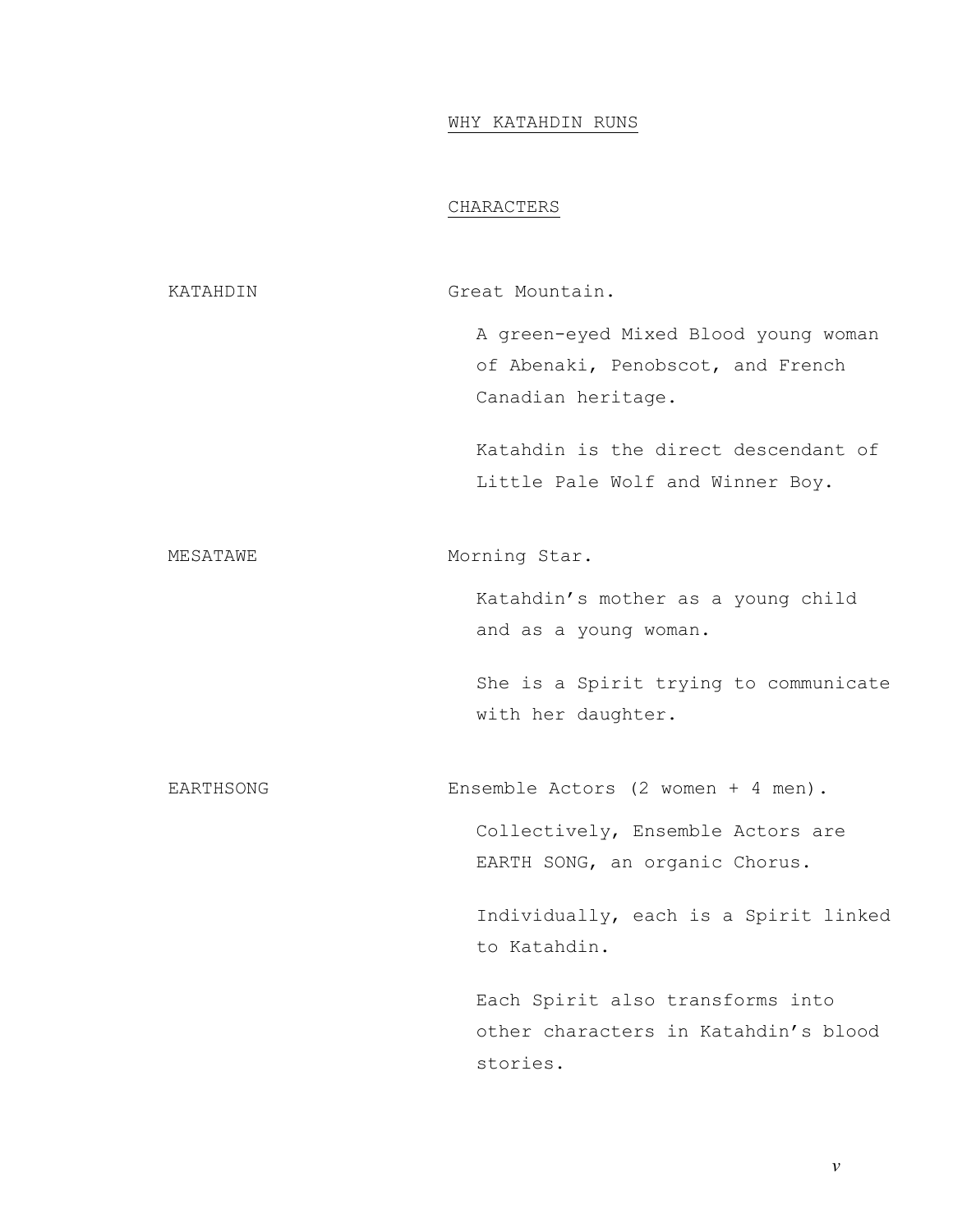KASKALJASIS Song Sparrow. Katahdin's unborn younger sister and Katahdin's great grandmothers Little Pale Wolf and Linto She Sings, as young girls and as young women. NANATASIS Hummingbird. Katahdin's grandmother Anaïs as a young woman. AZABAN Raccoon. Katahdin's father Scott as a young boy and as a young man. AWASOS Bear. Katahdin's grandfather Joe as a young man.

MEGESO Eagle.

Katahdin's great grandfathers Winner Boy and Atian, as young boys and as young men.

MKAZAS Crow.

Katahdin's mother's imaginary childhood bird friend.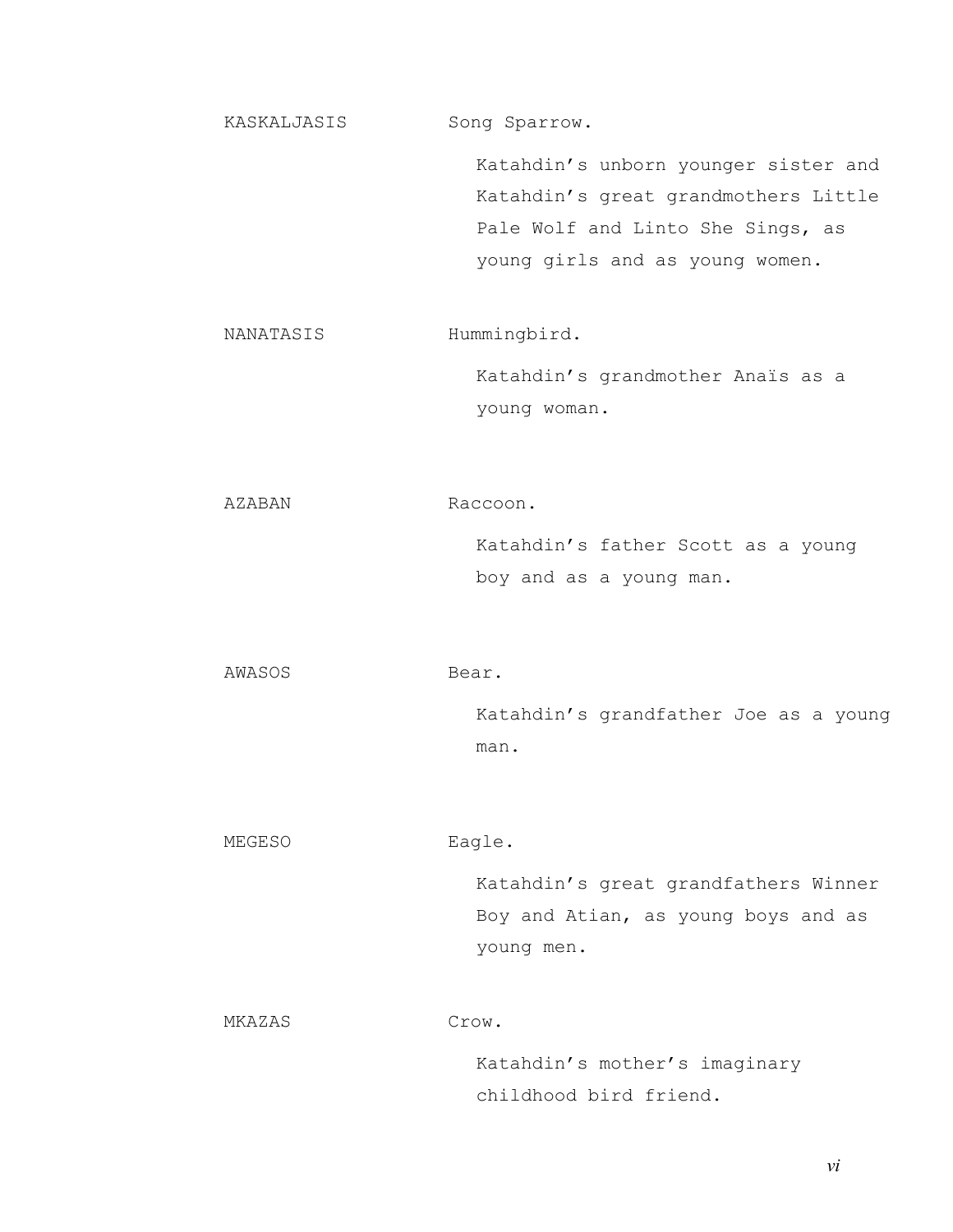# KATAHDIN'S MATRILINEAL BLOODLINE

Early 1700s Québec

Little Pale Wolf / Winner Boy

Late 1800s Maine and Pennsylvania

Linto She Sings / Atian

Late 1960s Maine

Anaïs / Joe

1970s to early 1990s Maine

Mesatawe / Scott

Late 1980s to Present

Katahdin and her unborn younger sister.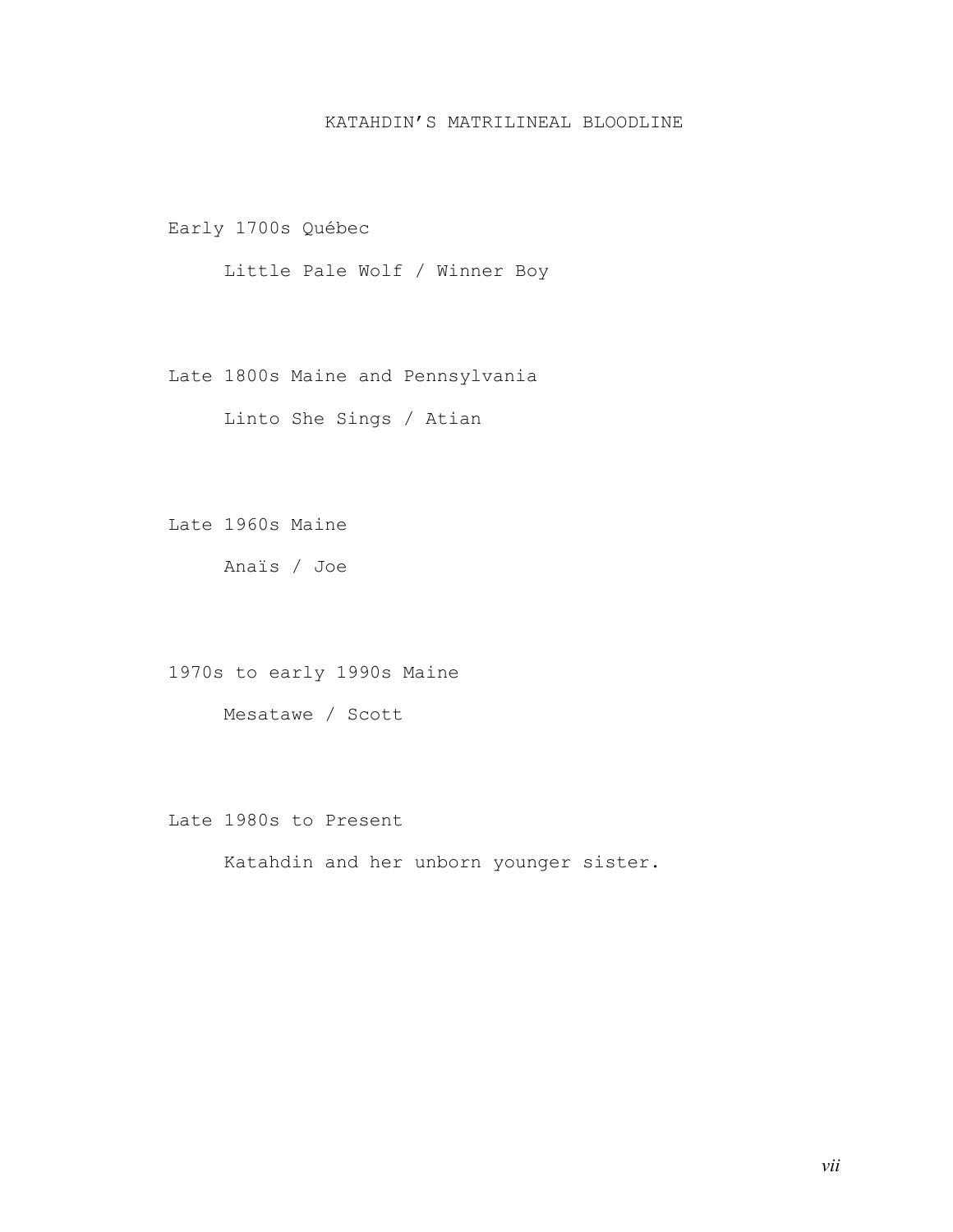#### NOTES

CASTING:

At least 4 men and 4 women, all adults, for the speaking roles. Specific physical characteristics are not required. It is greatly preferred that the entire cast is of Native American heritage.

# MUSICIANS / DANCERS / SPIRITS:

KATAHDIN cannot see the Spirits unless they assume characters in her stories, or unless she is dreaming. However, the Spirits, Musicians, and Dancers can see and interact with everyone, including the audience.

Specific individual Musician, Dancer, and Spirit traits are to be developed during the rehearsal process. Those characters with animal names hopefully will integrate something of their Abenaki namesake animal into their Spirit's voice, movement and music.

> For example, in Abenaki stories, AZABAN Raccoon is the Trickster, and AWASOS Bear is the wise Elder.

Spirits fluidly shift into specific characters, and the Ensemble will together decide the easiest ways to distinguish assumed from essential characters – perhaps with mask work, "Bear" / "Eagle" / etc. signs (perhaps with the Abenaki words on the reverse side) hung about their necks, or perhaps a shared simple costume item, like a red bandana, that they remove when 'crossing over' to portray a blood story character. Costume changes are very minimal and noted in the text.

*viii*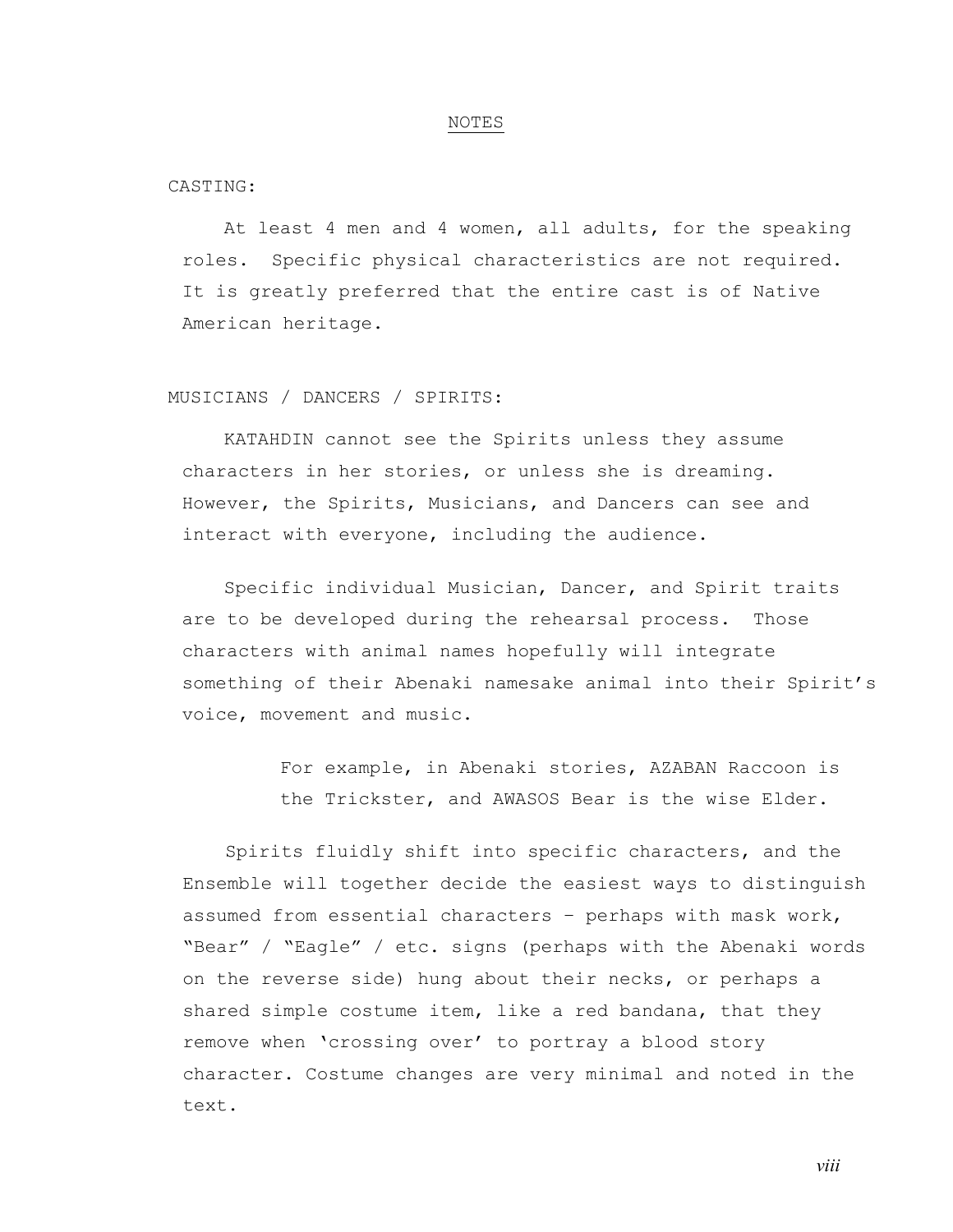When EARTH SONG Spirit characters are speaking as themselves, perhaps they sing their lines in order to further distinguish their primary Spirit character from the characters they assume.

Blood story characters have a Fourth Wall, but Spirits / Musicians / Dancers are not spatially restrained and have no Fourth Wall. They can hang out on the stage or walk through the scenes upstage of actors as they observe the action. They can interact with audience members within the audience during the shifting of scenes, or grab an empty seat to watch with the audience a bit. If stage directions note that a specific character exits stage, Spirit-as-character exits stage as directed, but can immediately return as Spirit.

Musicians are encouraged to range into the back of the audience and improvise in a manner that suits the stage action as they watch the stage with the audience.

All music during the play is to be developed as the Musicians and Ensemble wish. My script notes in this draft are suggestions for a traditional underpinning of any modern riffs, with drums serving as the blood pulse throughout.

### STAGING:

Bare stage with a small raised triangle platform upstage left. If possible, a scrim upstage is used for stills and film clips. Regardless, a Spirit will narrate scrim information for audience. The past is very alive in every moment of the present, so all flashbacks are present moment.

*ix*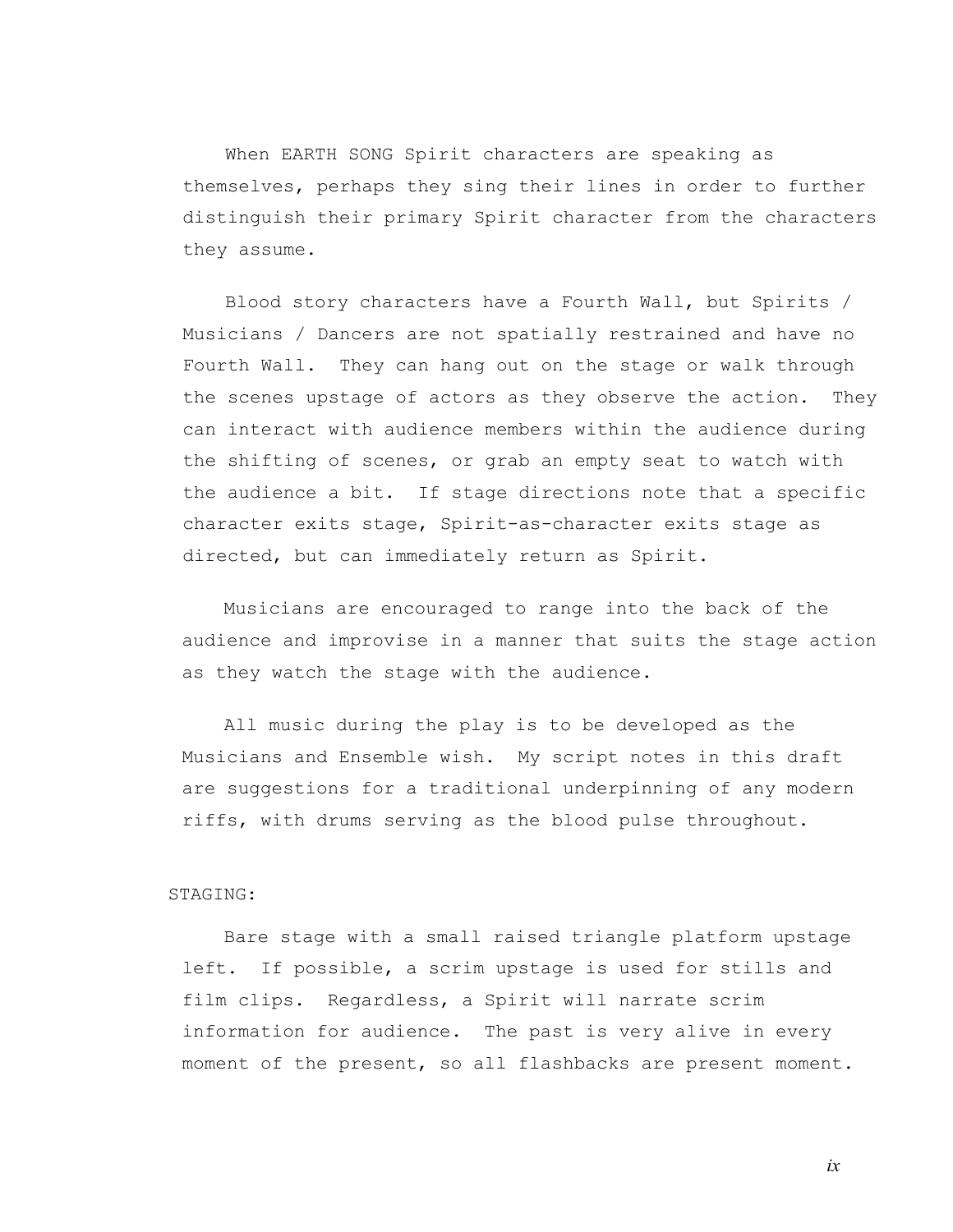#### ACT ONE

AT RISE: BLACK. POWERFUL DRUM PUSH / SINGING / CRESCENDO.

> EARTH SONG is distributed throughout audience and offstage.

EARTH SONG

Run, Katahdin, Run, Katahdin, Run, Katahdin, run

*Chantez / CHANTEZ / Chantez Sing Blood / Sing BLOOD / Sing Blood.* 

*SING -* 

SPOTLIGHT STAGE RIGHT on KATAHDIN in the driver's seat of two parallel chairs as her car, gripping the seat and rocking, upset, as a cacophony of loud recorded voices ricochet overhead.

# RECORDED VOICES

 (different voices indicated by slash) You're some bastard breed who don't talk. Some stupid dumb injun and you're only a girl – some stupid dumb squaw girl …. / you never can tell with you injuns – even half-breeds like you …. / why dontcha find your way over to that motel with the busted T-E-L in the sign an I'll be up after I fix your car….

> Katahdin takes out a rolled cloth, unrolls it, and considers the knife and her scarred wrist. She is resisting what she is doing – setting up to cut herself.

She is barely restrained kinetic motion as she listens to RECORDED KATAHDIN thoughts play over volume-dampened RECORDED VOICES, and as EARTH SONG commences their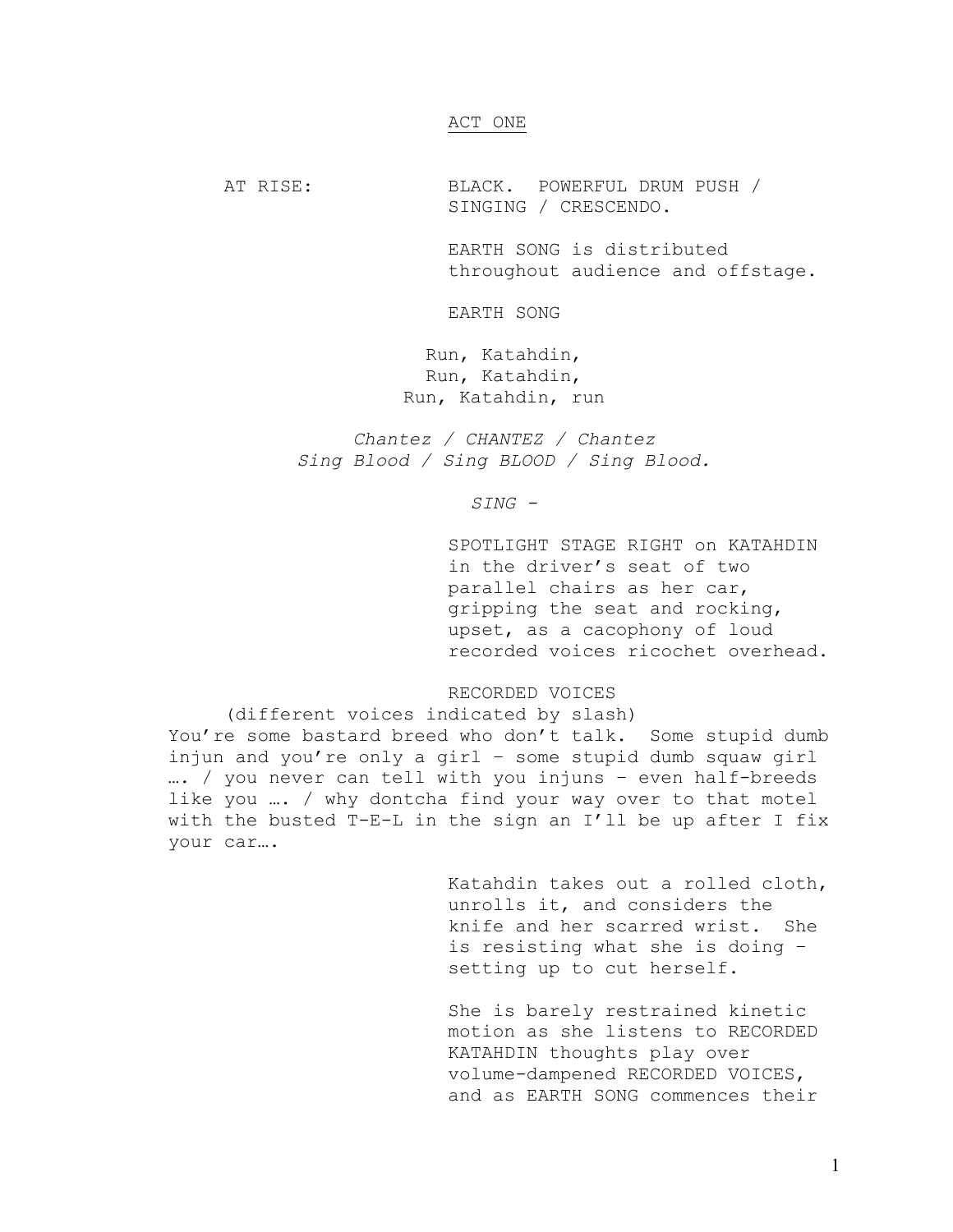song sotto voce from their positions throughout the theater.

### KATAHDIN RECORDING

My scars are stories on my skin. I try to read them, I try to understand. My scars are my blood memories. I cut when I can't run, so I can breathe. I run when I'm jumping out, my blood full screaming, caged. I run when something inside rips, makes my skin itch. When my blood runs, cries, when I don't understand, when I can't remember. I run when I can't feel and when I feel too much. I run when I'm ready to fight, to claw, to cut myself so I can breathe. I run everyday.

#### RECORDED VOICES

Stupid, that's no injun brave that's a squaw injun, lookit it's hair! / No, you cannot run with us. This running is for us men only. This is very important work so we will be warriors. But you are different blood. White blood. And you are a girl. So you can never be warriors like us, and so you can never run with  $-$  / Bet you don't even talk Injun! / Boy, dontcha know only the Devil speaks Injun! / I bet I talk Injun good's you! Listen: HOW! / HOW! / HOW!

> With gaining strength the following dialogue is shared among the EARTH SONG, parceled out, overlapping, looped, sung, instrumentally rendered in English or French – a soul song elemental riff, building to crescendo.

#### EARTH SONG

*Sing, sing, SING / Blood. Chantez / CHANTEZ / Chantez* 

*Sing Earth in Blood / Chantez la terre – Sing Blood on Fire / Chantez en feu – Sing Blood through Sky / Chantez le ciel – Sing Wind in Blood / Chantez le vent–* 

*Sing Blood / Sing BLOOD / Sing Blood. Chantez / CHANTEZ / Chantez*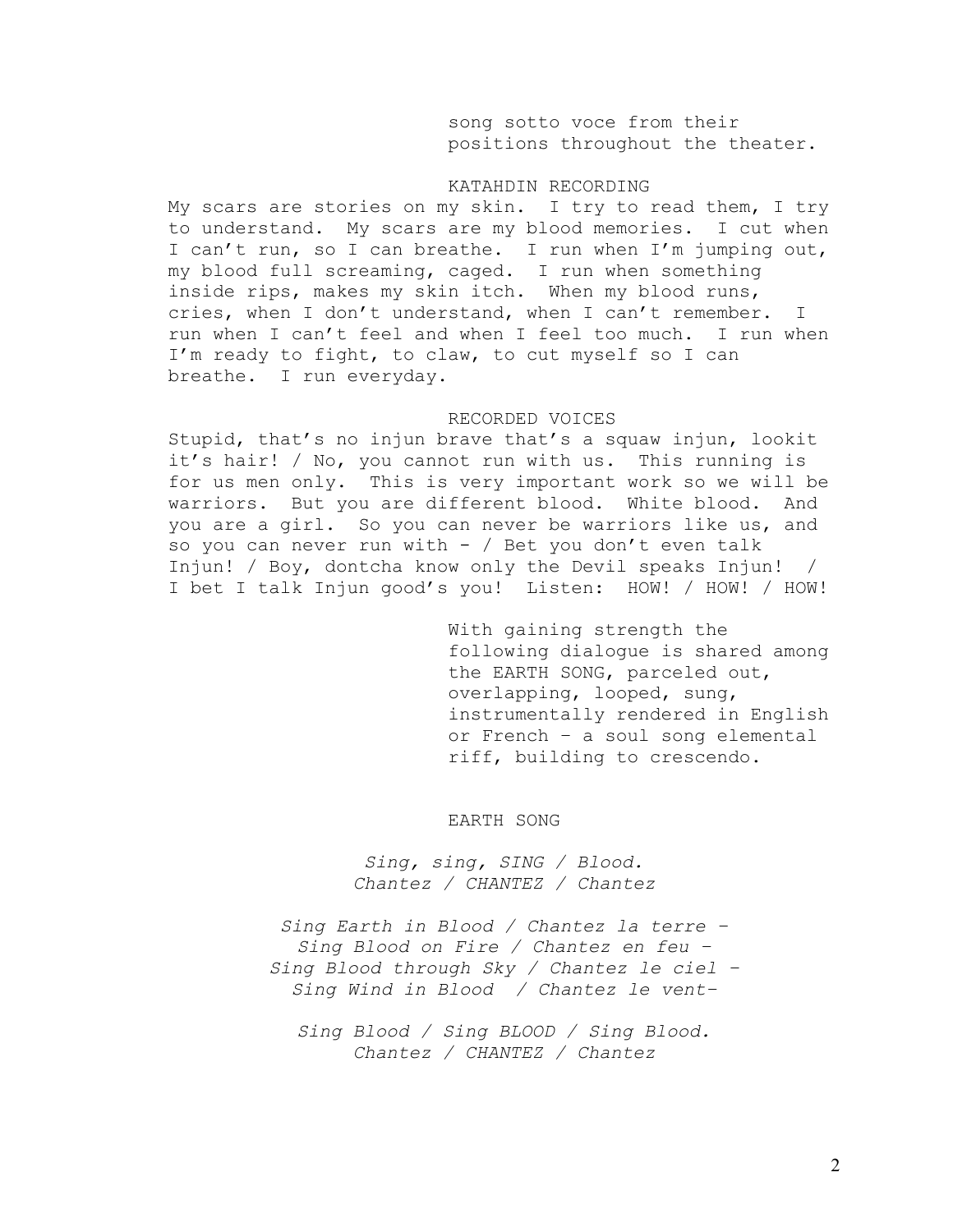Where do you stand / If you have no ground? Where are your roots / If you have no soil? Where is your present / If you have no past?

*Sing Blood / Sing BLOOD / Sing Blood. Chantez / CHANTEZ / Chantez* 

*Sing Blood / Sing BLOOD / Sing Blood. Chantez / CHANTEZ / Chantez* 

> Katahdin starts to cut, as AZABAN Raccoon / KATAHDIN's FATHER, as a young man in anguish, speaks in spite of himself across time:

### FATHER

RUN KATAHDIN RUN!

Katahdin puts down the knife, rises, and runs in place, sobbing with shame, as EARTH SONG continues their song and move onstage as lights transition to full stage. MESATAWE Morning Star / KATAHDIN's MOTHER AS A YOUNG WOMAN is revealed on her corner platform. Katahdin cannot see or hear Earth Song or her Mother.

EARTH SONG

Run, Katahdin, Run, Katahdin, Run, Katahdin, run.

Your blood is singing to you. We are singing to you.

Your blood is singing to you. We are singing to you.

*Sing Blood / Sing BLOOD / Sing Blood. Sing Blood / Sing BLOOD / Sing Blood.* 

> Are you running / Away. Run / Home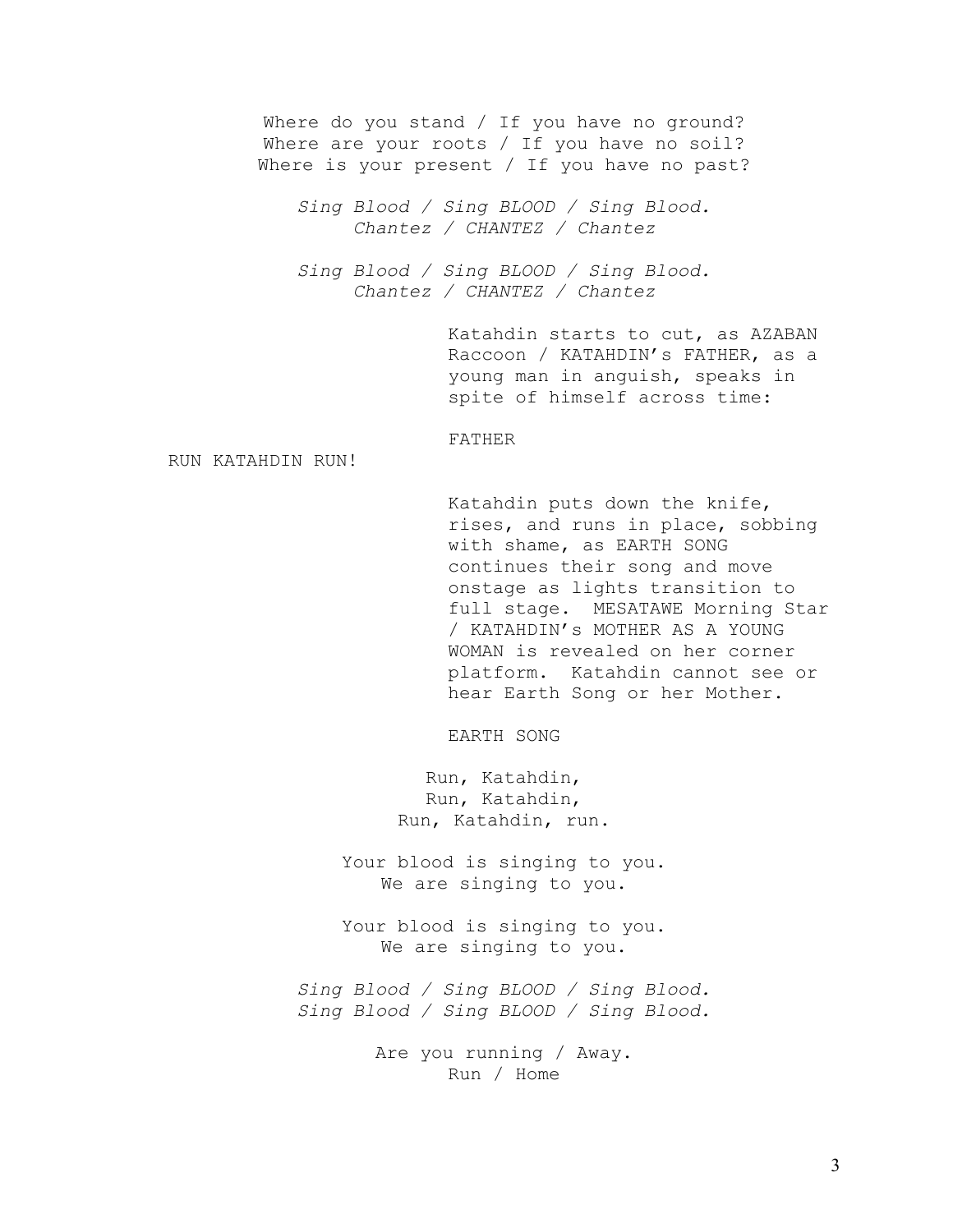Are you flying / Away.  $Fly / Home -$ 

> Run, Katahdin, Run, Katahdin,  $Run -$

> > - HOME!

Earth Song continues to sotto voce loop refrain *Sing Blood / Sing BLOOD / Sing Blood.*

MOTHER

*Katahdin!* 

Katahdin cannot hear her.

### MOTHER

(to audience)

Katahdin is my daughter and she is lost. I was taken from her when she was very young and where she did her growing, in all those non Native group foster homes, no one could teach her the ground of our stories.

We are her blood and we speak to her in the English and French words she would understand but she cannot hear us, she has not learned how to hear us. We are her blood and we are her stories and we are here. *Katahdin –* 

MOTHER and EARTH SONG

(to Katahdin) *We are here.*

#### MOTHER

(to audience)

My daughter needs to learn her past, our past, so she will remember her roots and so her feet will know her ground. We need Katahdin to remember, find her ground, find joy. She is the last of our blood on your side.

> Earth Song resolves into its individual spirits.

# MOTHER

We are Katahdin's blood memories, past and future. We are her mother, her father, her sister, her ancestors. We are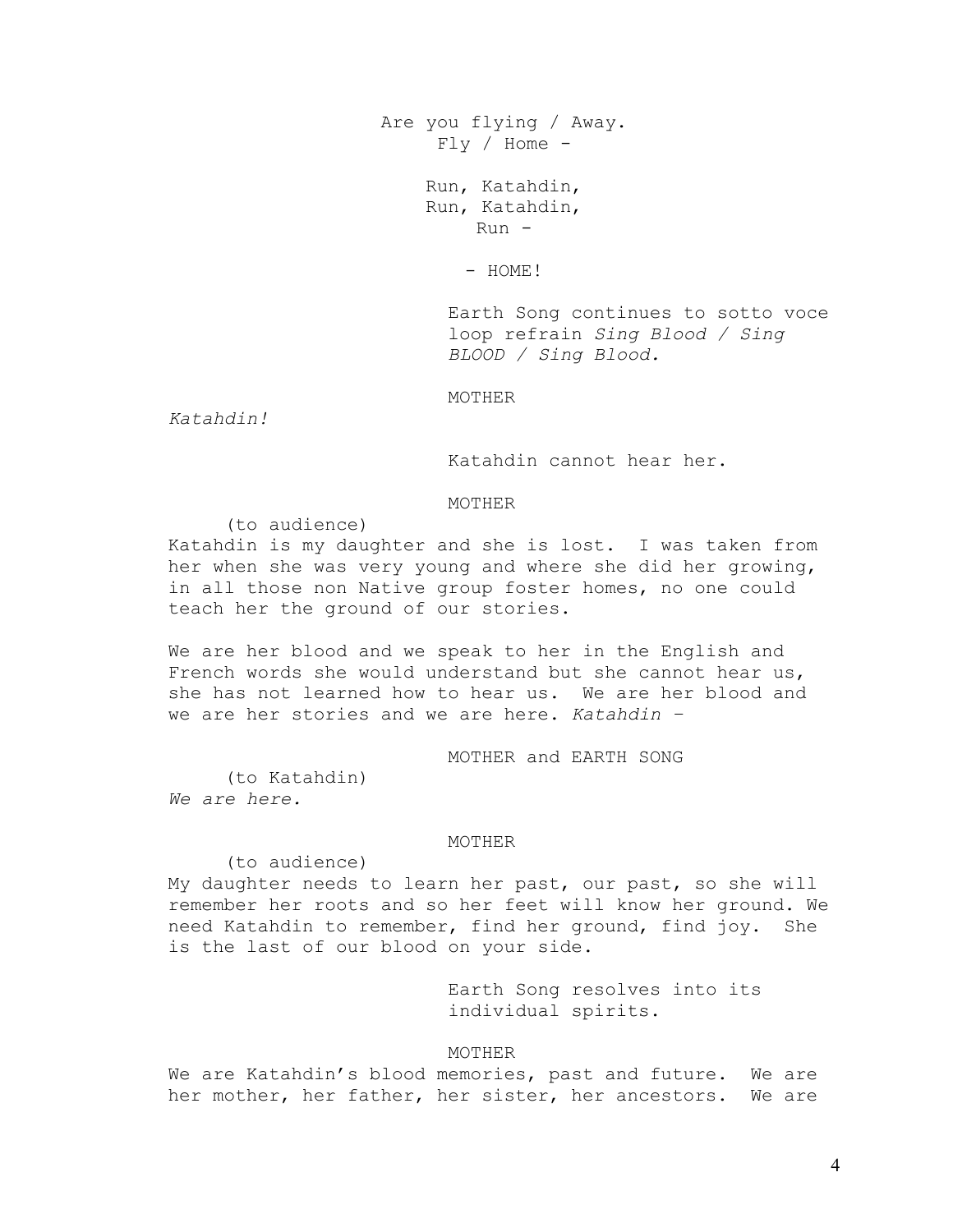others too, because blood echoes across time when it is strong. Our blood is strong. On this side, we choose our names. We have many names in many languages, but our first shared tongue was Abenaki so our first names are Abenaki. Katahdin does not remember us yet. We are:

 (introducing herself) MESATAWE / Morning Star. I am Katahdin's mother and I've chosen to keep my name from when I was on your side.

(introducing each in turn – if actors are wearing necklace signs, perhaps they flip them between Abenaki + English)

KASKALJASIS Song Sparrow, Katahdin's unborn younger sister and two of her great grandmothers. / NANATASIS Hummingbird, Katahdin's grandmother. / AWASOS Bear, Katahdin's grandfather. / MEGESO Eagle, two of Katahdin's great grandfathers. / MKAZAS Crow, my imaginary childhood bird friend. / AZABAN Raccoon …

> Azaban is engaged in some kind of mischief that is making him belly laugh so hard he is sputtering in silence, wholly oblivious to Mother.

#### MOTHER

(gently)

AZABAN Raccoon is Katahdin's father, but he doesn't choose to remember yet. On this side, we choose our memories. We choose the stories we can bear to carry.

 (looking around her lawn chair) This place is where Katahdin was born, where I was born. This place is in rural Maine. Katahdin's birth cord is buried here. My ashes and Katahdin's unborn sister's ashes are buried here too. This is where her father forgot himself. So this is Katahdin's memory home and I need to stay here for her until she remembers. If she would hear me just once she would know wherever she is, I am there too. But aieee, this Maine summer day is hot!

> SCRIM: A film clip of an explosion of sunset behind Katahdin, focusing in on Katahdin's green eyes as she runs on an ocean channel path.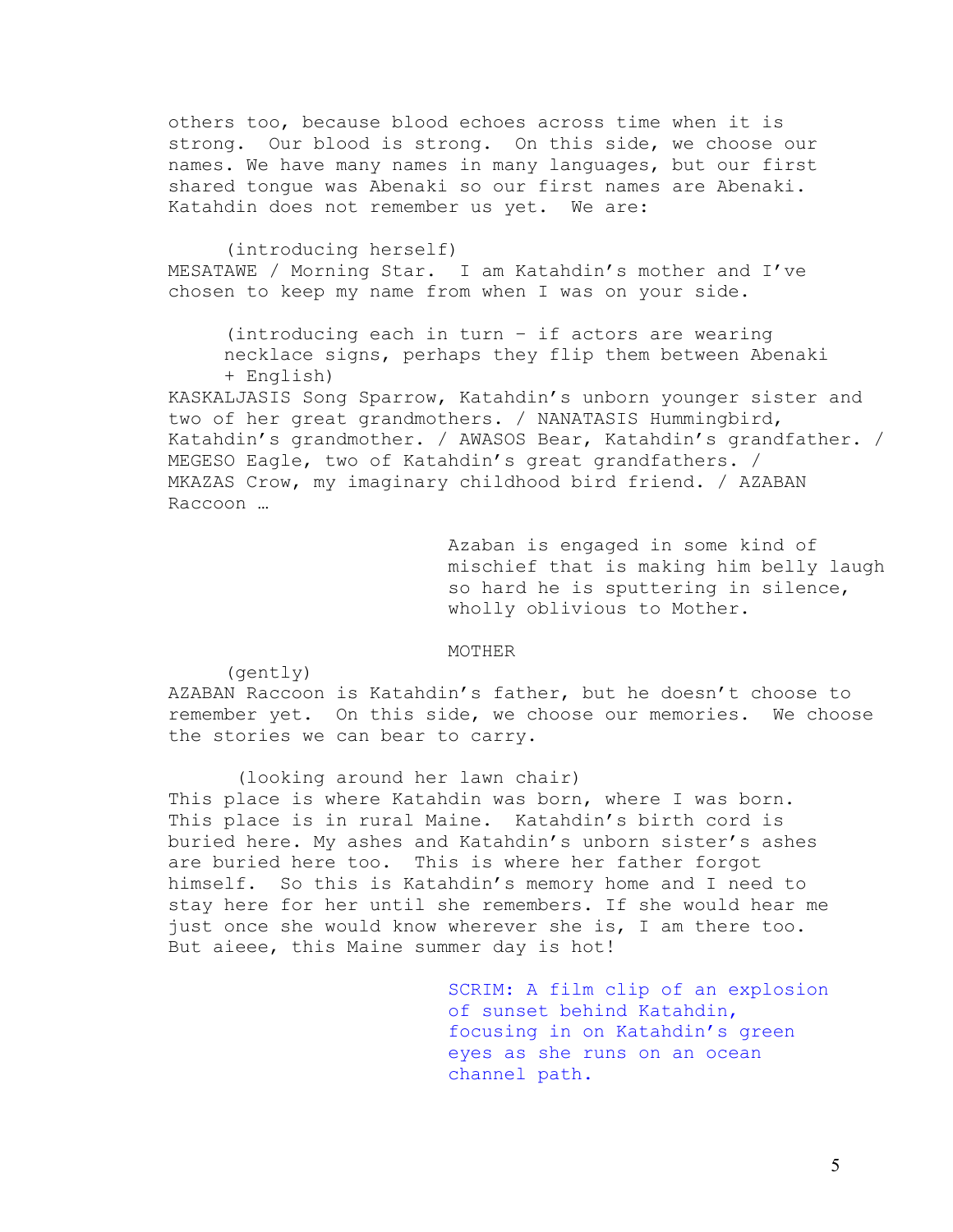$-$  AND/OR  $-$ 

MEGESO Eagle: KATAHDIN runs hard on an ocean channel path, surrounded by the smog-crazed fire of a Southern California sunset.

EARTH SONG

Run, Katahdin, Run, Katahdin, Run, Katahdin, run!

Where do you stand / If you have no ground? Where are your roots / If you have no soil? Where is your present / If you have no past?

*Sing Blood / Sing BLOOD / Sing Blood.* 

# KATAHDIN

 (to an audience member, as she walks it off) Last night I dreamt of you, Maman. I can't really remember you, but I dreamt you. In my dream you said my green eyes sing transition and power and are a gift from my past like how fast I can run. You said long, long ago is today and also tomorrow.

#### MOTHER

Katahdin, your green eyes let you see all your ancestors, Native, French Canadian, Mixed. Ecoutes-moi, m'petite.

### KATAHDIN

(to another audience member, as her mother) In my dream you said my mixed blood makes me stronger and you told me the story of my name mountain.

## MOTHER

Katahdin, your name mountain is the tallest in Maine, home to the Four Wind Brothers and their mixed winds. Comprendstu? You are strong and mixed like your mountain brothers, and you run like the wind…

# KATAHDIN

Ouais, Maman, I am the mountain that runs. I am the mountain.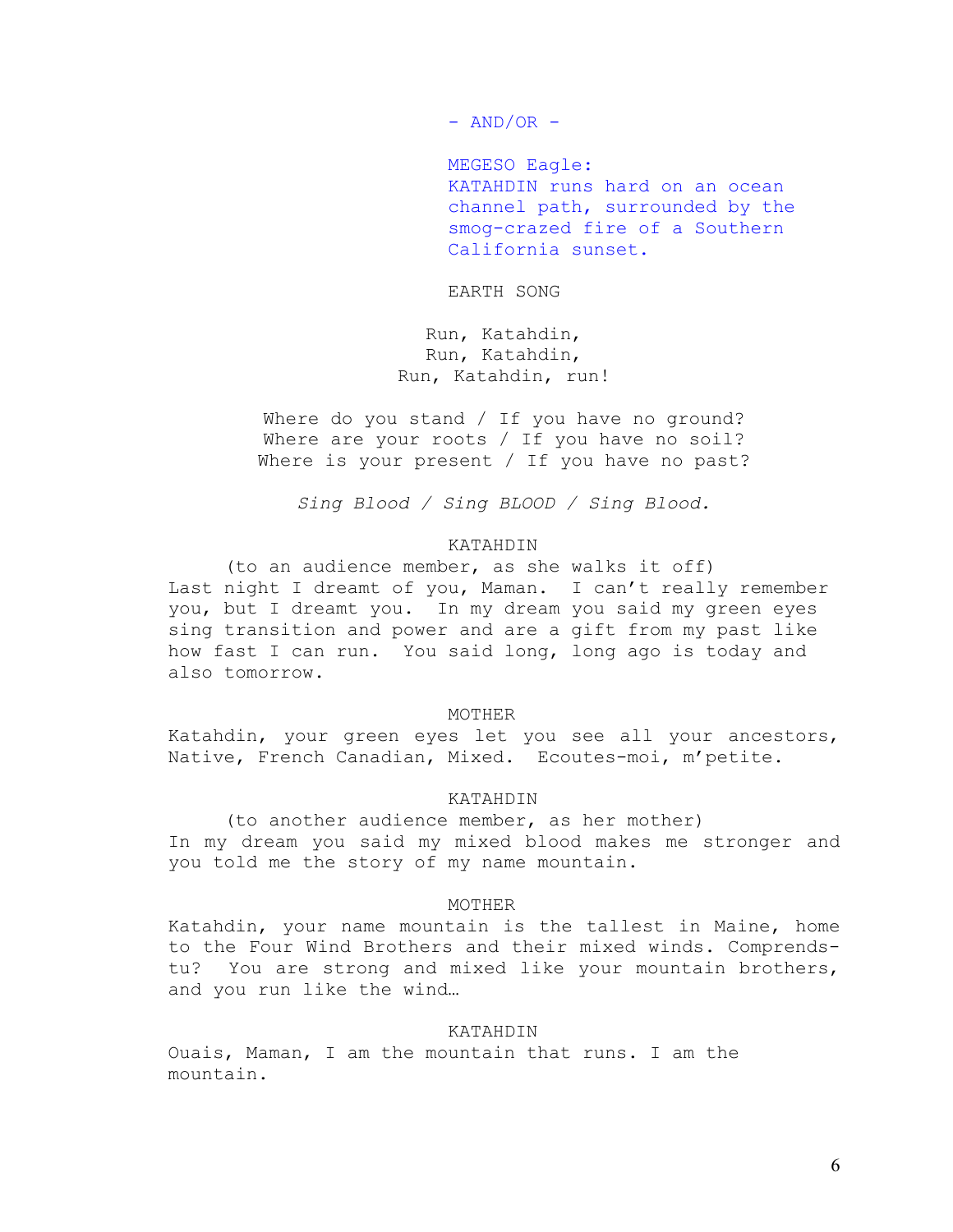Katahdin starts to run. KASKALJASIS Song Sparrow approaches Mother.

# SONG SPARROW

Maman, I want to run with Katahdin, maybe she will remember me.

### MOTHER

Maybe she will, m'petite. As her sister?

#### SONG SPARROW

Peut-être if we bring her to the beginning, when I was the White French Canadian girl they named LITTLE PALE WOLF.

 MOTHER Ouais, c'est vraiment une bonne idée, Grandmaman.

> SCRIM: Film clip focuses extreme close-up on Katahdin's eye until the green blurs to a rush of intensely-hued fern and foliage, as stage to black.

> DRUM PUSH gains intensity. Earth Song / Spirits join.

SCRIM: Film clip subtitled "WOODS NEAR THE SAINT-FRANÇOIS RIVER, QUÉBEC – 1705" – a YOUNG GIRL'S P.O.V. as she runs swiftly through woods. Several beats as we journey with the character as she runs. Freeze frame.

 $-$  AND/OR  $-$ 

NANATASIS Hummingbird: We look into one of Katahdin's green eyes and see a mountain blur to a rush of green. We are running through the woods near the Saint-François River in Québec. It is 1705 and we are running with a French Canadian girl, about 7 years old, with long fair hair and green eyes. She is very fast and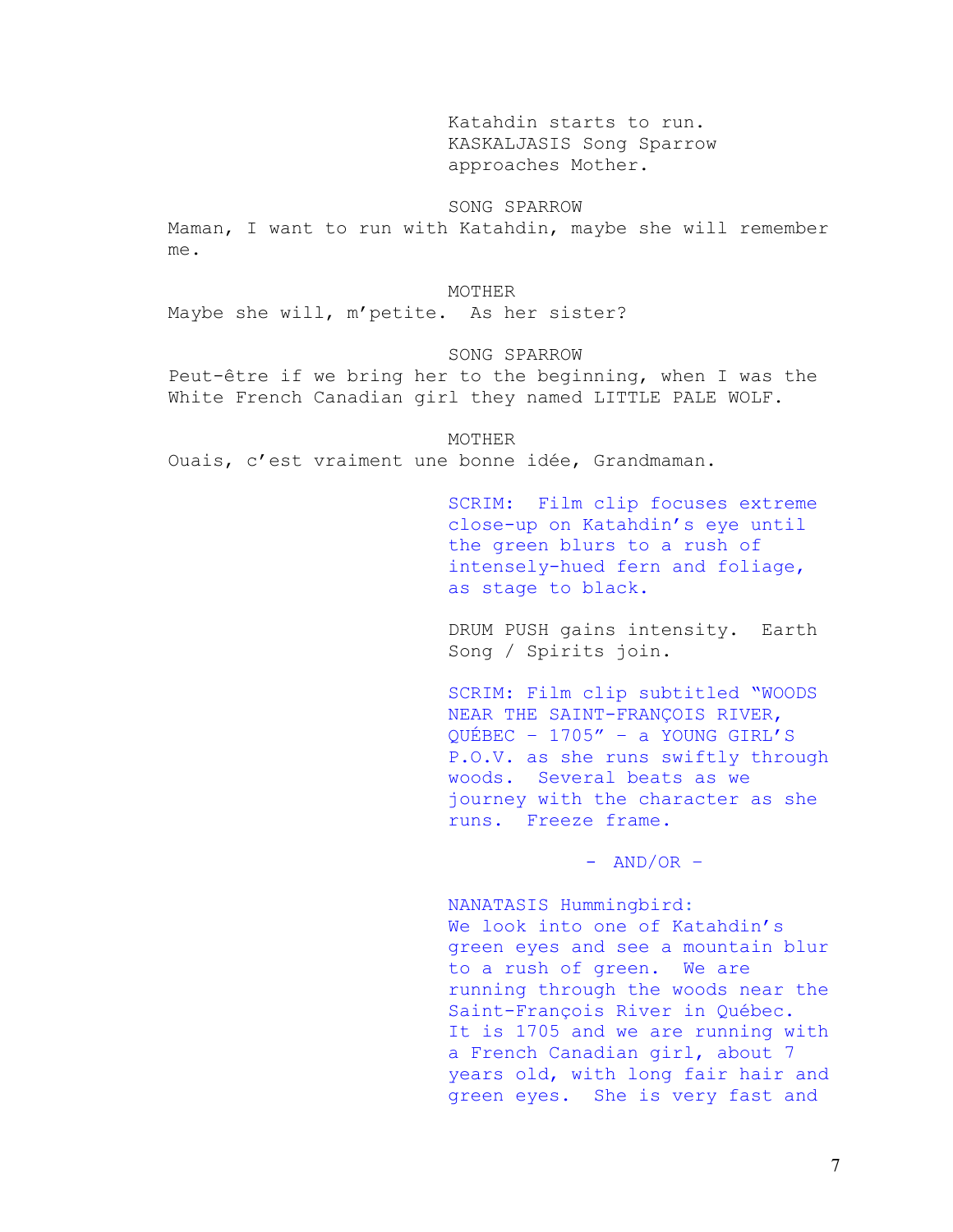very frightened.

FINAL DRUM BEAT / CRESCENDO, powerfully resonating in the sudden silence.

Stage lights to full, revealing KASKALJASIS Song Sparrow has transformed into LITTLE PALE WOLF. She is running in place in tandem with Katahdin.

DRUM PUSH starts.

LITTLE PALE WOLF

 (choking sobs, French accented, very young) Maaamaaa! Fire - where …? Blood and fire everywhere and you say *Show how fast*…. So I run fast for you, Mama, see how I - ? But where are you, Mama?

> DRUM PUSH ends, final note resounding. Katahdin senses LITTLE PALE WOLF.

LITTLE PALE WOLF

MAMA!

Katahdin hears Little Pale Wolf, but she can't see her. Katahdin walks it off.

# KATAHIN

 (to an audience member, as her mother) Voices, again. Maybe I cut too deep this time.

 (to another audience member) Little girl, why are you running – what are you running from? Are you me?

(tracing her scarred and bloody wrist) This is me.

> MKAZAS Crow transforms into SANJAY and strides forward brandishing an empty dish detergent bottle, sputtering with fury. Katahdin rushes to cover her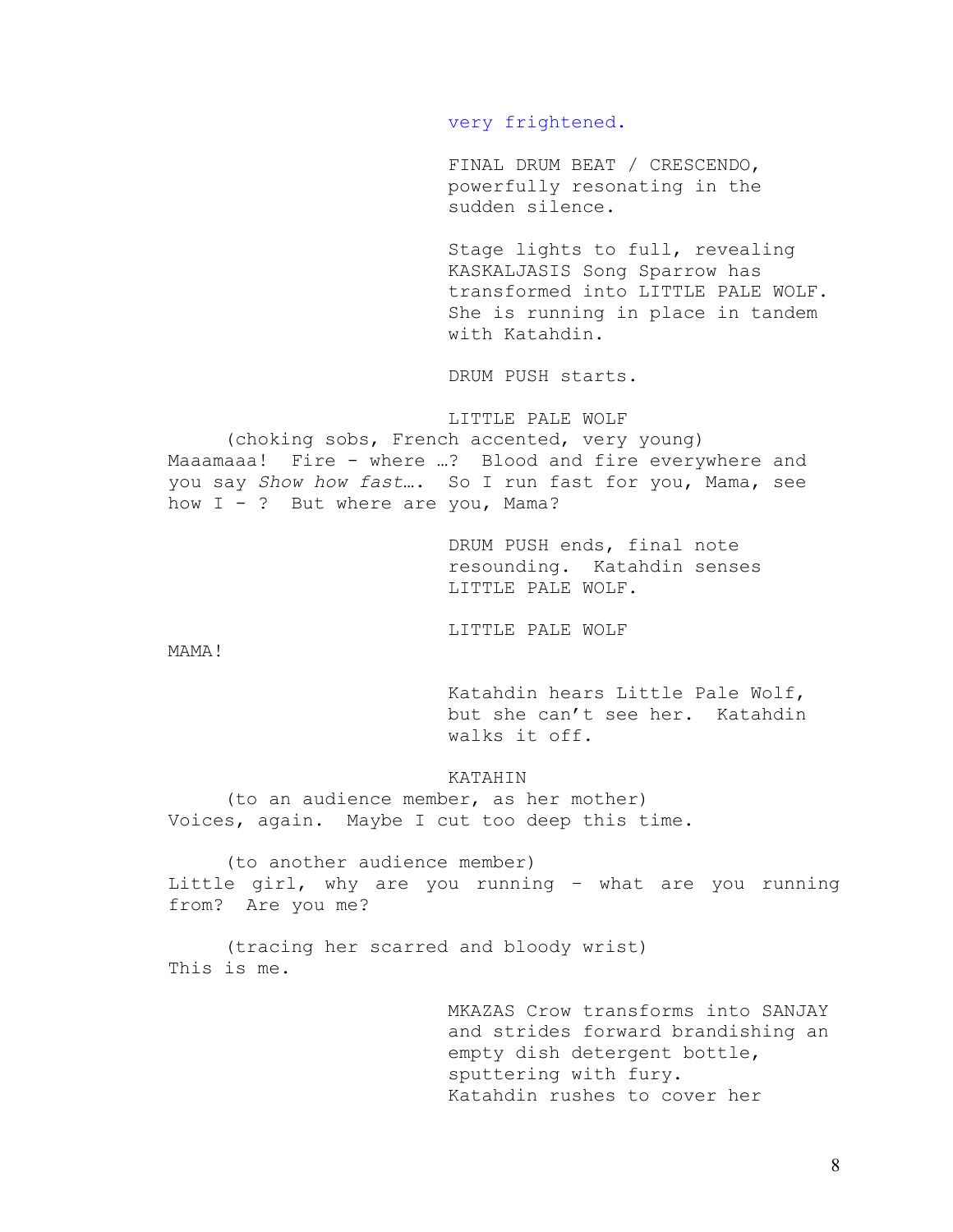wrist.

SANJAY (pronounced East Indian accent) *KAY-TAY-DIN!*

> Katahdin turns and runs in place. Sanjay tries to run in tandem with her, but he is unaccustomed to running and falls behind. Katahdin notices and slows her pace so he can run with her. It is a great physical effort for Sanjay, and no effort at all for Katahdin.

### SANJAY

(short of breath, pronounced East Indian accent) *KA-TAY-HE-DUN!* You must listen to me, I am speaking to you. Very important -

> Katahdin doesn't respond, but marginally increases her pace. Sanjay is barely able to keep up.

SANJAY

*KAY-TA-HAY-DIN!* I a MAN am speaking to you!

Katahdin regains her stride and leaves Sanjay sputtering in her wake, brandishing the empty dish detergent bottle as he leans over, gasping.

### SANJAY

*YOU AMERICAN WOMAN!* I cannot know you American woman. You are always wasting! This bottle is not for throwing away – there is some … left …!

Katahdin runs in place.

#### SANJAY

 (throws bottle down) *AHHHHHHHHHHHHHHHHHHHHHH!*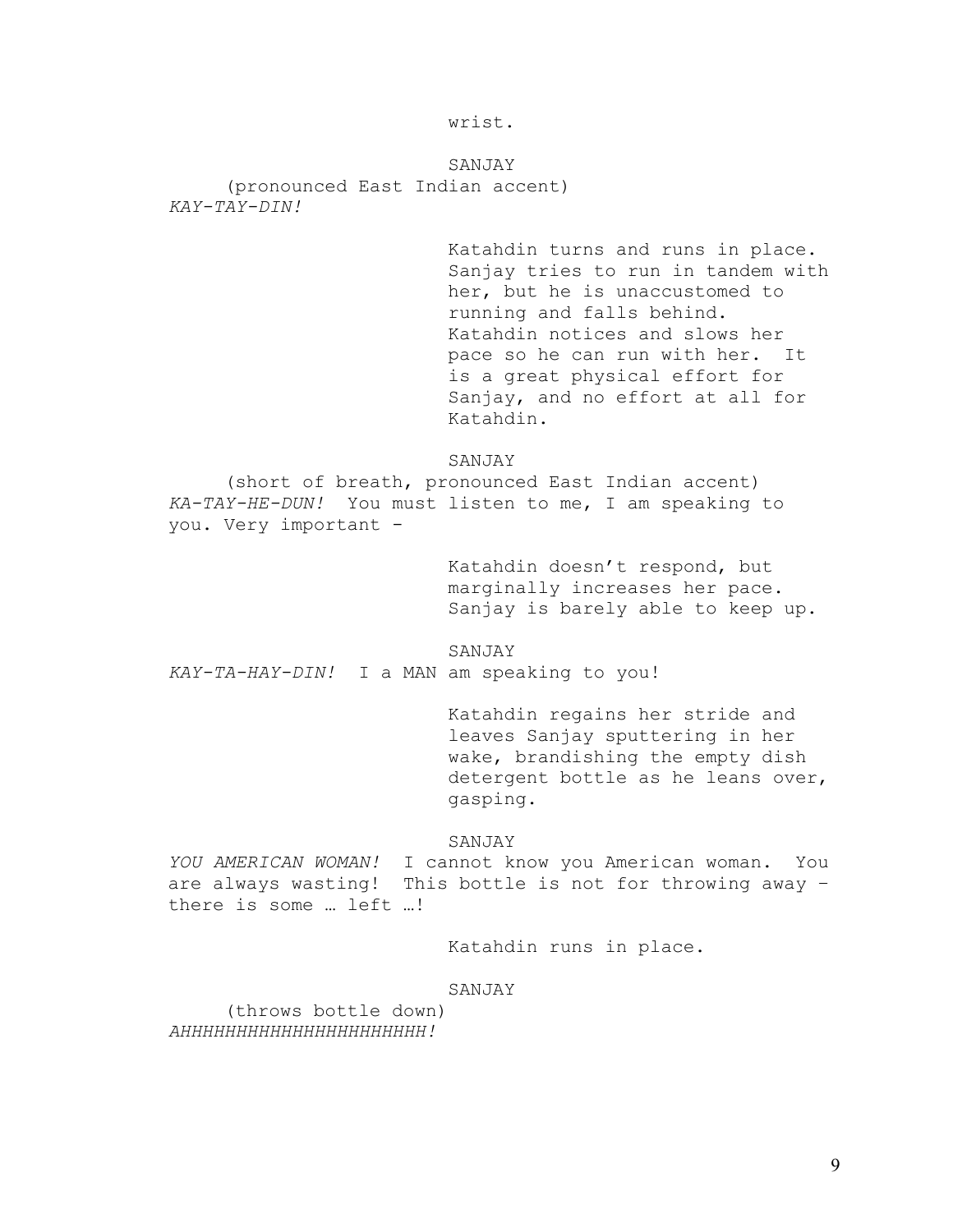Sanjay continues his histrionics, picking up and brushing off the empty detergent bottle and storming off as Katahdin turns to watch him, walking it off as:

# KATAHDIN

 (after Sanjay, once he cannot hear) I can't marry you, Sanjay. I'm sorry you don't have a Green Card. Maybe that's why you chose me for the room? I didn't know.

> Katahdin goes to her car and sits, restrained kinetic energy, as a worried Sanjay paces, nearsightedly examining a yellow legal pad.

#### KATAHDIN

I thought living under a roof and having an office job might help, but I can't breathe and time is mixing up.

> Katahdin unwraps her wrist and traces her scars as Sanjay steps downstage.

# SANJAY

(speaking on cell phone)

Yes please I may speak to BOOB-ee. About the room for rent? BOB-ee. Bob–ee. Yes, so sorry. Please I may enquire if this is a woman … a American woman?

#### KATAHDIN

 (resisting looking at the knife) All I share with cockroaches and kings is this will to survive, so I cut and I run.

#### SANJAY

 (to cell phone) No? BOOB-ee is a man's name? BOB-ee. So sorry … hello?

> Sanjay peers nearsightedly at his legal pad, sighing dramatically as he uses a felt red pen to scratch another name off his list. He studies the list, as Katahdin takes up her knife. There is only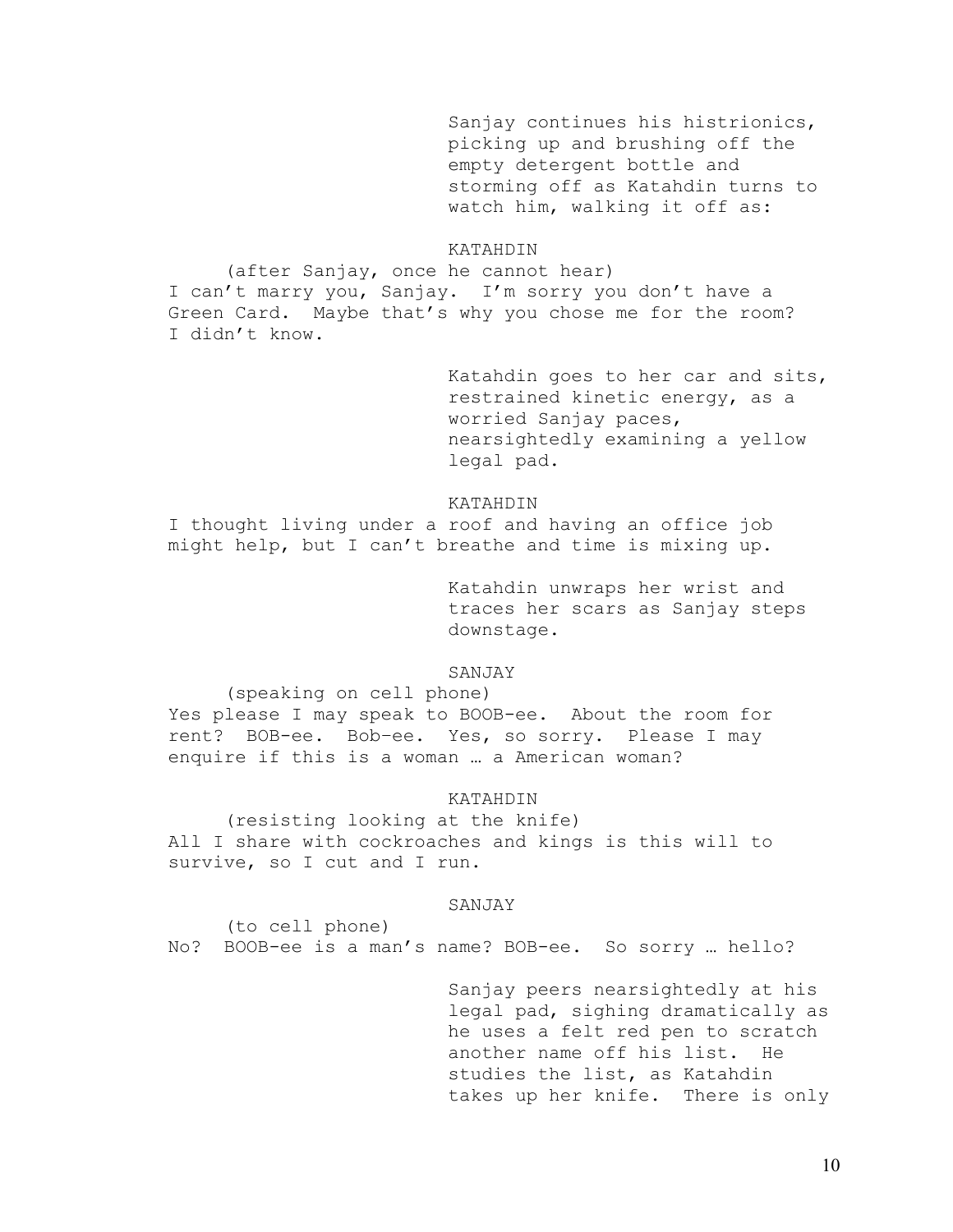one more name on Sanjay's list and he silently begs the universe for success. He dials.

Katahdin's cell phone rings and she answers. As she speaks, she resists the power of her knife.

# SANJAY

 (to cell phone) Yes, please I may speak to Kahhhhhh… t-t-t-t… so sorry…? About the room for rent?

#### KATAHDIN

 (to cell phone) My name is Katahdin, like the mountain.

#### SANJAY

Yes? Please I may enquire if this is a woman … a real American woman?

# KATAHDIN

Real…? I'm part Native American, so I guess that's about as real as you can get.

### SANJAY

 (downcast) Part American … You are meaning that you are not a real American woman, no?

#### KATAHDIN

Yes, I mean, I'm American and I'm part Native American, First American….

#### SANJAY

First American … you are meaning you are still a real American woman, no?

# KATAHDIN

Yes, I'm still a woman and still American.

#### SANJAY

 (puzzled) Still a woman ….

 (understands, he thinks, laughing uncomfortably) Very funny! First American, so there is a Second American?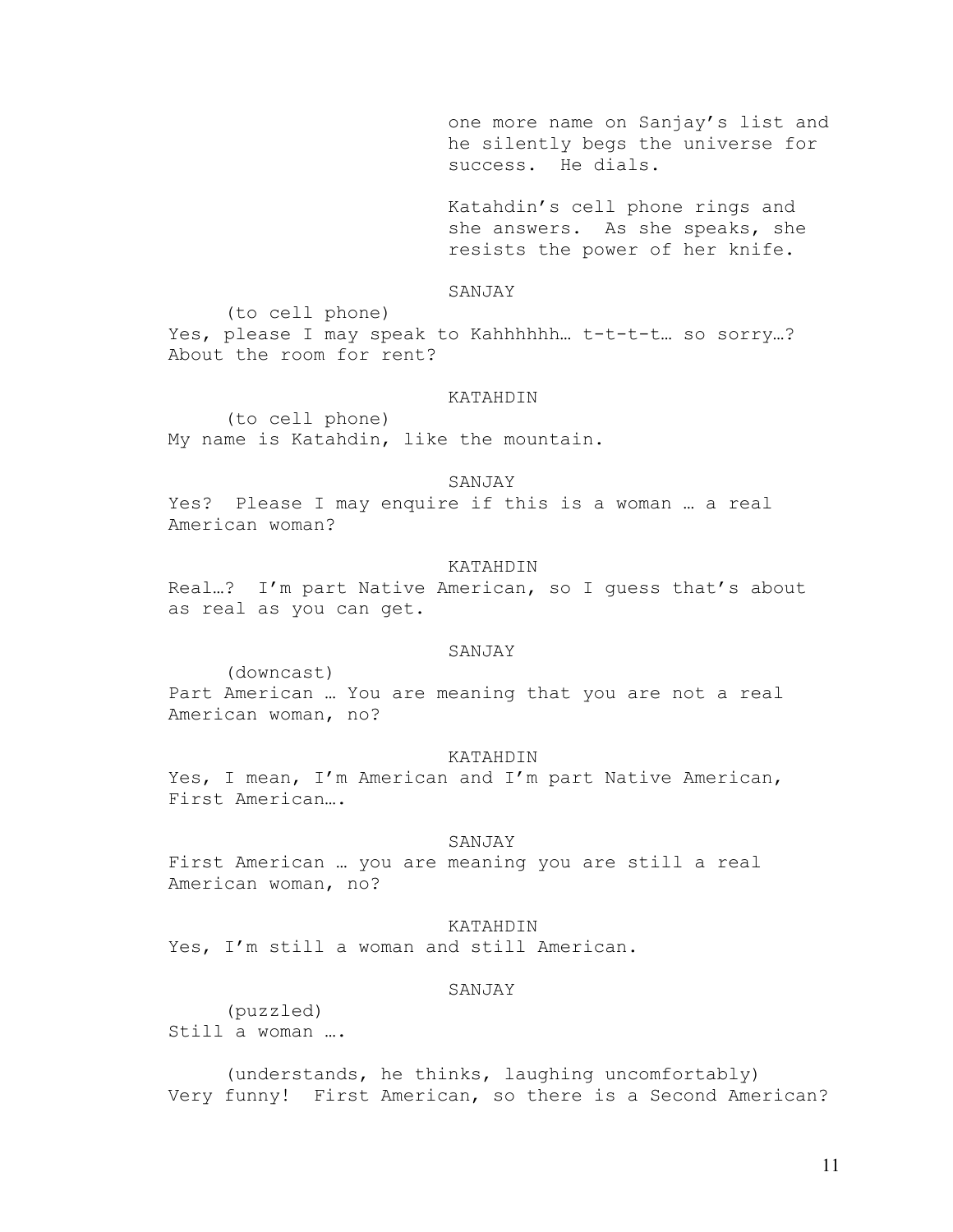### KATAHDIN

First Americans were the first Americans, the first inhabitants of this North American continent - Native American, Aboriginal, Indigenous, American Indian ….

# SANJAY

 (a eureka moment) Oh! You are a *American* Indian! I am a Indian too, a 100% First Indian!

(he finds himself vastly amusing and laughs until he gasps for air) Oh…oh…oh. I am very funny too, no? You are a very nice

real American woman, but -

(suddenly intently serious) I need somebody for the room with no … second person … no man ….

#### KATAHDIN

My whole life I've slept with strangers, so I'm thinking it's time I try sleeping alone.

### SANJAY

 (very taken aback) You are sleeping …?

(doesn't understand) Ha ha ha! You want to see the room?

> Katahdin puts the knife down with relief.

#### KATAHDIN

Sure, I'm kinda over sleeping in my car so I thought I'd check a few places out.

# SANJAY

 (puzzled) Sleeping in ….

 (doesn't understand) Funny! Here is the address….

> Sanjay continues M.O.S. on phone, using grandiose hand gestures to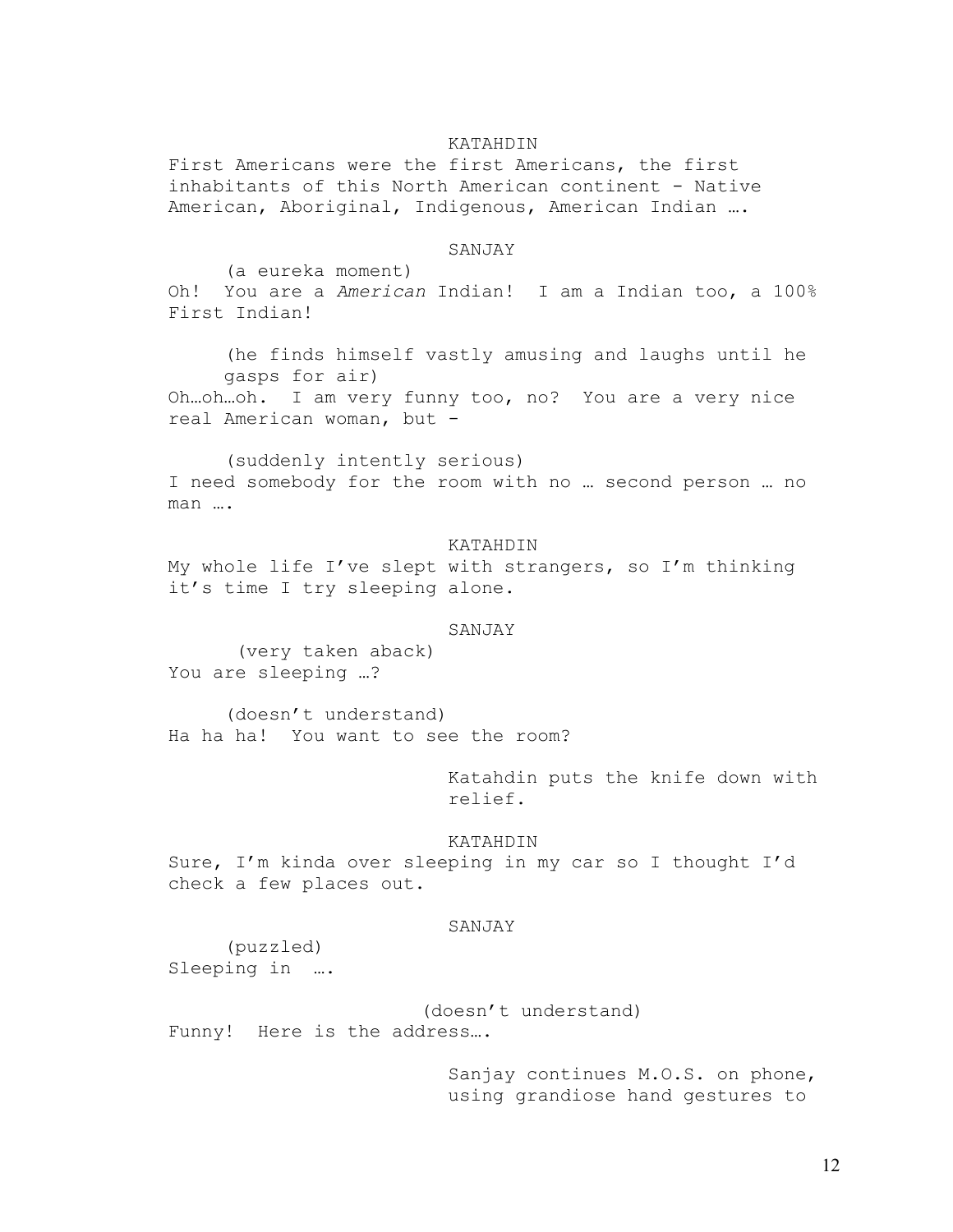pantomime the journey, supplementing his extraordinarily and ridiculously detailed directions, as Katahdin 'listens' on her cell phone.

# KATAHDIN

 (pressing buttons on cell phone) Mute. Speaker.

(setting the cell phone down) I can speak to you when I know you can't hear me. I know the address, it's by the ocean canal path where I run. I only have the courage to look at one place. A step. Truth be told, I don't know if I want to rent a room. It's not you.

('listening' to Sanjay's directions and glancing across time to watch his antics) I think. I just don't know if I can stay still without forgetting how to breathe. I've been living on the road so long, I don't remember how to stay in one place, I'm scared to stay in one place.

#### MOTHER

I'm here, Katahdin. I'm here with you. We're all here with you, always. Hear us.

Katahdin almost hears.

### KATAHDIN

(to an audience member)

Maman? I miss you. I don't really remember you but I miss you. Can you miss someone you never really knew? I don't remember much from when I was a child. There was a beat-up Airstream on a grassy high ground with woods and that was home and you had brown eyes, beautiful brown eyes, and I remember how bad I wanted my green eyes brown too so I'd know I was yours, so everyone'd know I was yours.

MOTHER

Katahdin, I'm here, we're here.

# KATAHDIN

 (to another audience member) Maman?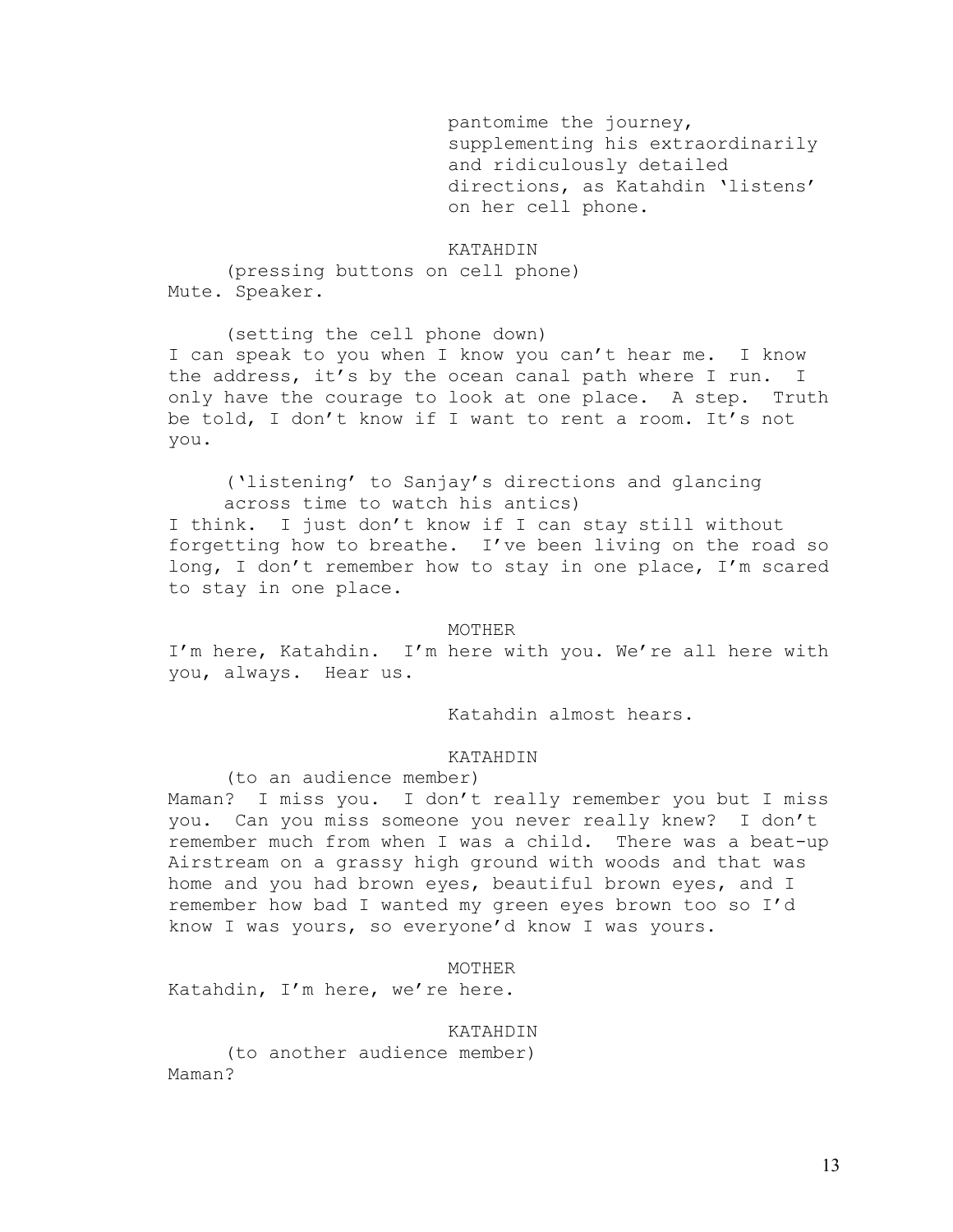### LITTLE PALE WOLF

Maaamaaa! I run fast for you, Mama, see how I - ? But where are you, Mama? MAMA!

# KATAHDIN

 (to another audience member) Little girl? Where are you? Let me help you.

Katahdin exits her car.

# MOTHER

AWASOS Bear, please, help her remember. NANATASIS Hummingbird, please, help her. AZABAN Raccoon, please.

> Little Pale Wolf and Sanjay transform back into Song Sparrow and Crow as NANATASIS Hummingbird transforms into a chain-smoking, *Dallas-*watching, PART-TIME ASSISTANT GROUP HOME MATRON, AZABAN Raccoon transforms into a LITTLE BOY, and AWASOS Bear walks with dignity and sits with his back to ASSISTANT MATRON, hugging his knees and facing audience (Awasos Bear will portray the TV).

> SCRIM: Photograph of a run-down house. Subtitle: "THE PORTLAND SUNRISE GROUP HOME, MAINE – 1991."

# KATAHDIN

 (to another audience member) Little girl - am I remembering you, dreaming you?

 (looking around) Time is mixing up again. This is that first group home, from when I was 4. I didn't talk here, and there was this boy -

### AWASOS

(to audience)

We are in a foster group home in Portland, Maine. It is 1991 and this is the first of many group homes for my very young granddaughter, Katahdin. I, Awasos Bear, need Katahdin to remember us, and I will try to help.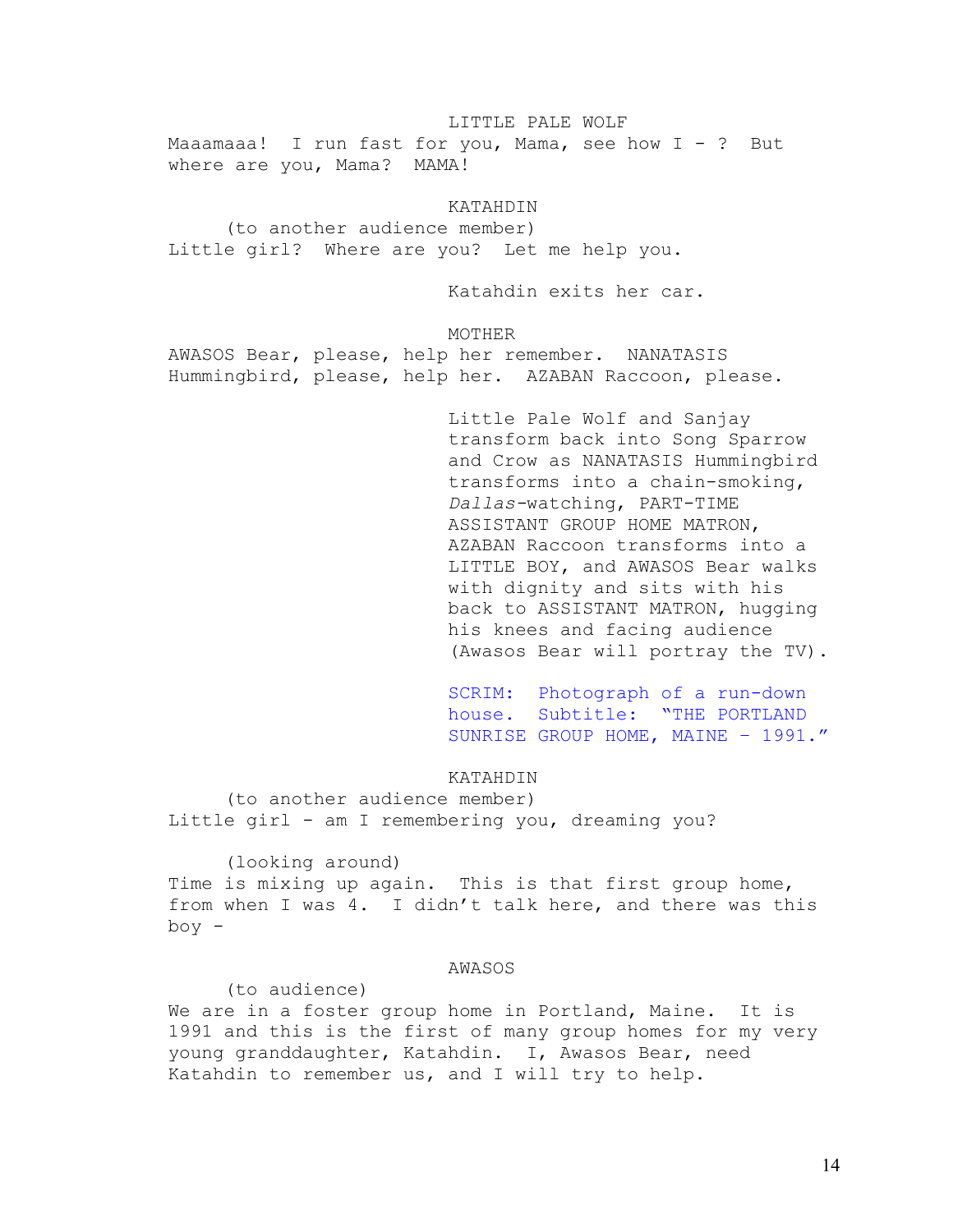Awasos Bear intones the *Dallas*  theme. Azaban Raccoon as Little Boy ambushes Katahdin. Katadin is mute at this time of her life.

# LITTLE BOY

*HOW!* Pow pow pow!

ASSISTANT MATRON House Rules! Mayhem in commercial time ONLY.

## LITTLE BOY

Yes, m'am.

### ASSISTANT MATRON

And what're we telling the Head Matron when she gets back?

#### LITTLE BOY

 (by rout, seeking approval) We played wholesome and enriching educational games and you read good books to us and we did not watch TV at all so we will grow up to be good Americans and have jobs and not do drugs or -

> Theme music over, the show is about to start.

ASSISTANT MATRON

 (interrupting) SILENCE!

> Little Boy is hurt but patiently waits until a commercial break, while Katahdin thoughtfully considers him.

AWASOS (as TV) I love you. I hate you. I love you.

#### (interjects as himself)

We are oil rich Anglo folks living on a cattle ranch on land sacred to indigenous peoples for thousands of years, but you won't see a Native American on this show because though we live and love and die on this land today we are still the invisible Americans, and our children like Katahdin watch this show and learn we are nowhere and they learn how to disappear.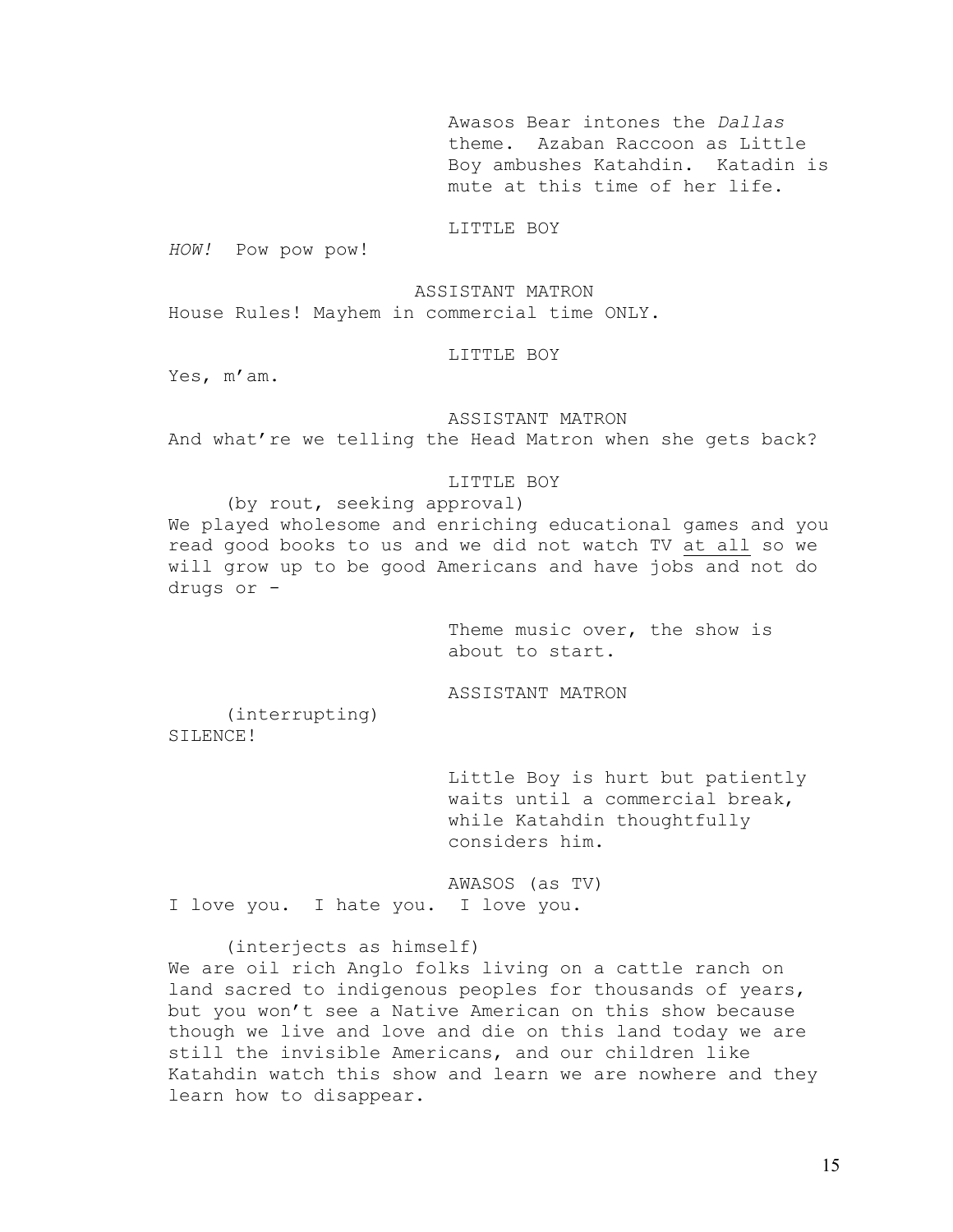(to Katahin) Katahdin -

# MATRON

Huh?

AWASOS (as TV) (to Assistant Matron) I love you. I hate you. I love you.

 (turning downstage again) And now a word from our sponsors: Don't you want to be the envy of all your friends? Only you will have a toilet that shines pure white. The secret is Bright White, a pioneering new product that removes everything from surfaces except pure shining white.

> Awasos continues the commercial sotto voce under following. Little Boy pounces.

LITTLE BOY *HOW!* Pow pow pow! Yer one dead injun squaw! YEEE HAAW!

# MATRON

Katie isn't all Indian. She's part White too, she's a bastard breed and you're no cowboy neither, you son of a dead crackhead whore, so cut it out already.

### AWASOS (as TV)

Bright White, for pure shining white! And now we return to our program: I love you. I hate you. I love you.

> Awasos repeats these three sentences under rest of scene. Little Boy is livid and fighting tears as he turns to Katahdin, bellowing:

LITTLE BOY

*HOW!* 

MATRON

*RULES!*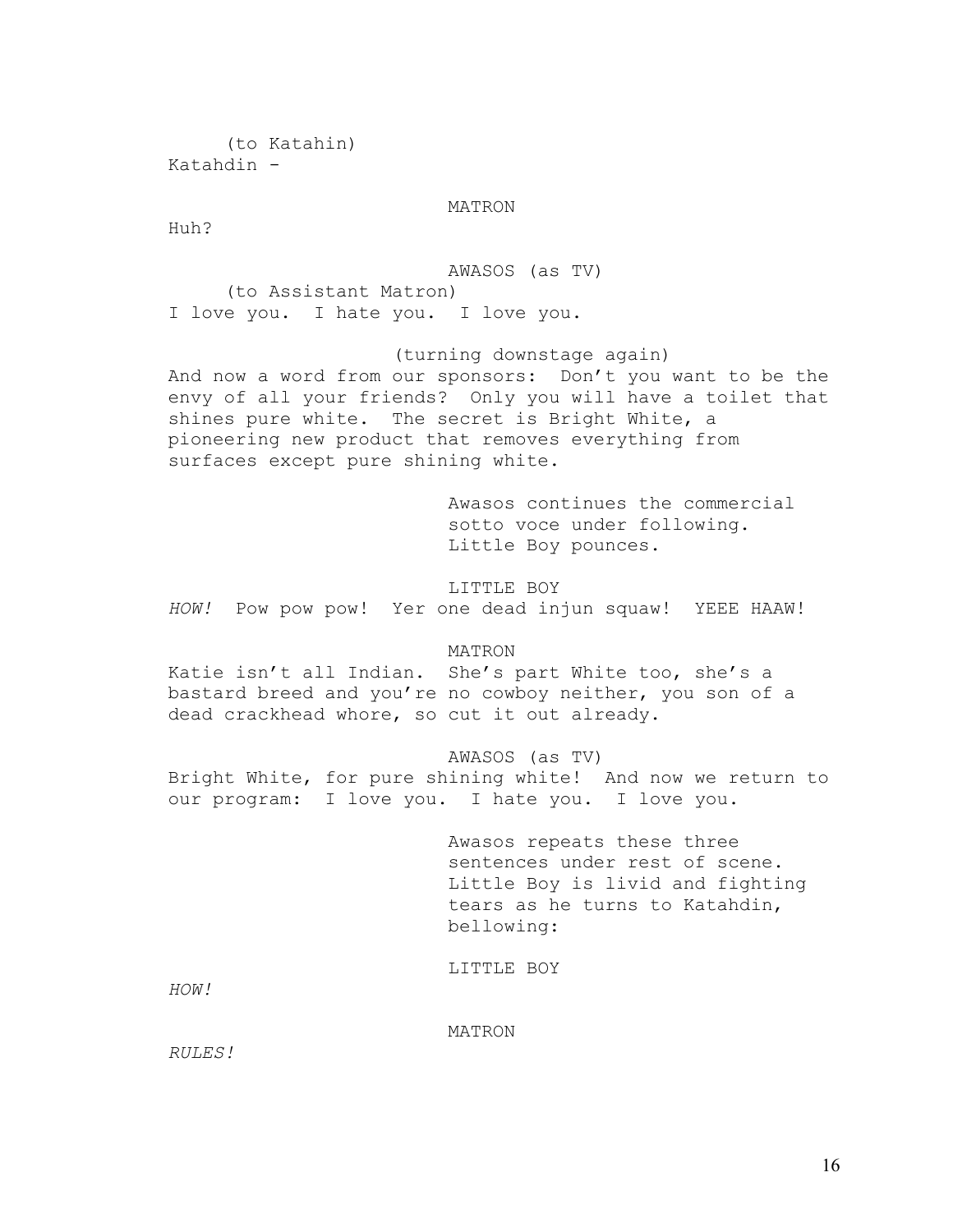Little Boy is crying, furious at his tears, and turns downstage, crouching. Katahdin gently puts her hand on his shoulder.

LITTLE BOY

(whipping around to Katahdin)

You're some bastard breed who don't talk. Some stupid dumb injun and you're only a girl – some stupid dumb squaw girl – and I DON'T WANNA PLAY WITH YOU no more!

> Little Boy storms off and he and the Assistant Matron transform back into Raccoon and Hummingbird. Song Sparrow and Crow help Awasos Bear to his feet.

KATAHDIN

(after Little Boy can't hear her) It's not you. I can't speak, I've forgotten how.

(hearing her voice – to an audience member) Where did you go, little boy? I can talk now, I'll talk with you….

(looking around)

I didn't talk for three years. The doctor said I was traumatized because I saw my mother die. The grown ups in those group homes called me 'Katie' and I almost forgot my name until I dreamt of my mountain and my mother … those same dreams from last night.

The scrim photograph fades.

#### MOTHER

M'petite, those're your memories, but I can only remind you in your dreams until you remember for yourself.

# KATAHDIN

 (to another audience member) Maman? What is happening, I don't understand ...

> Mother stands and puts her palms flat before her, reaching for Katahdin, but restrained by an invisible barrier, as Katahdin moves downstage center, upset and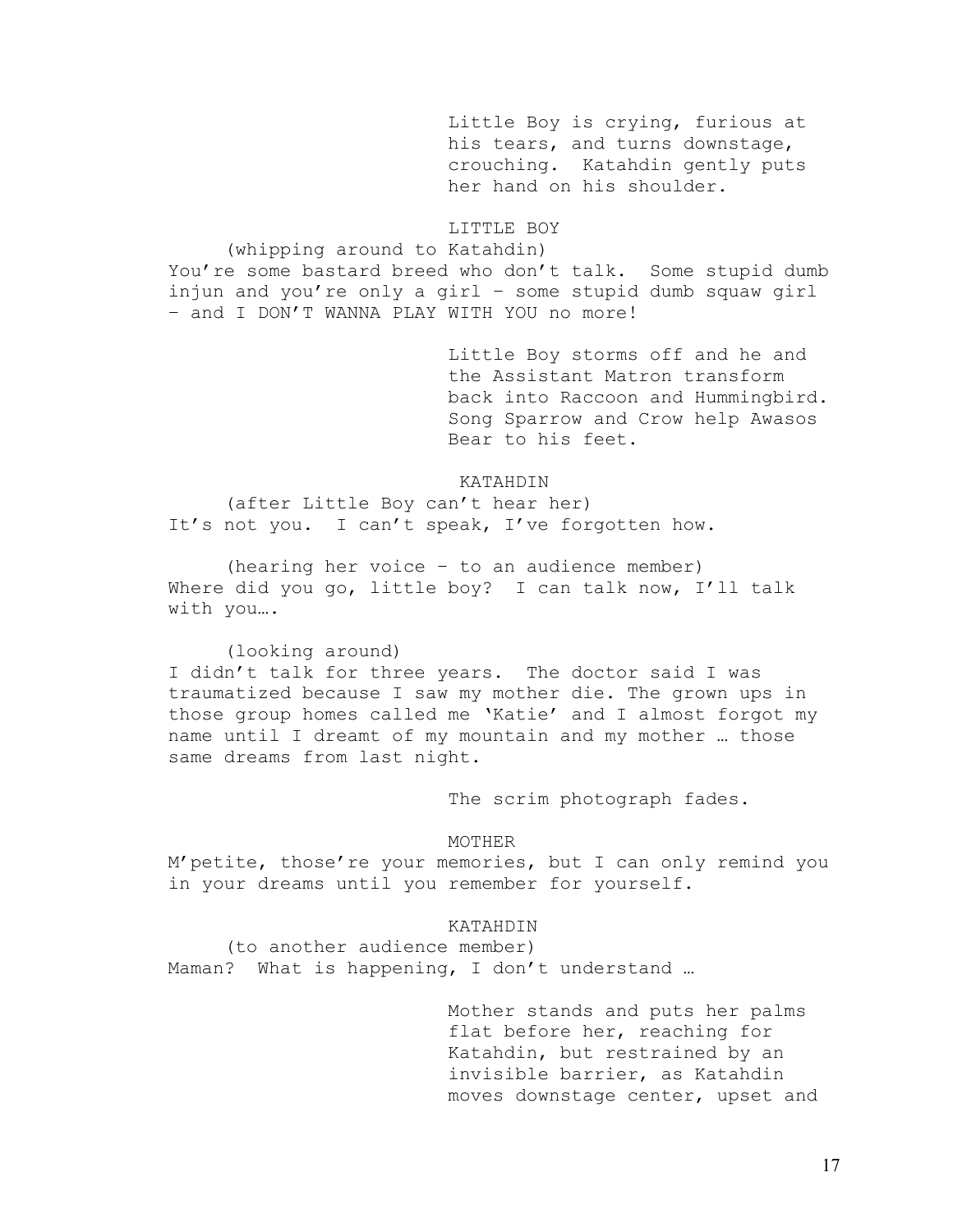lost, rocking as she crouches and traces her scars.

Song Sparrow softly sings as she crosses to Mother's corner, standing behind Mother's ratty lawn chair and continuing her song as she gently guides Mother to sit again and rests her hands on Mother's shoulders. Katahdin hears the song and relaxes.

# KATAHDIN

 (to an audience member) Is that you singing, little girl? Who are you … where are you … where am I?

> SCRIM: Film clip of a bus depot station. Subtitle: "NEW ENGLAND BUS COMPANY DEPOT, PORTLAND, MAINE  $-2005''$

Earth Song spirits move among audience as bus depot travelers and their families, sotto voce dialogue under following.

From here on, each time Katahdin speaks she addresses a different audience member as the Other.

# KATAHDIN

(looking around)

Are you here, little girl? I remember this place! When I turned 18 end of December 2005 the foster system aged me out and I came here to this bus depot because I thought there'd be maps, some kinda sign which way to go. What did I expect – a big neon red arrow? But I looked at all the destinations and none of them spoke to me, so I watched the people come and go -

(studies the audience as bus depot travelers) - all these people with places to go. You're not here, are you, little girl? You can't hear me, no one here can hear me and I have no where to go. Where's your family - are you alone, too? When you've got no family, you've got to make one for yourself, even if it's just in your imagination.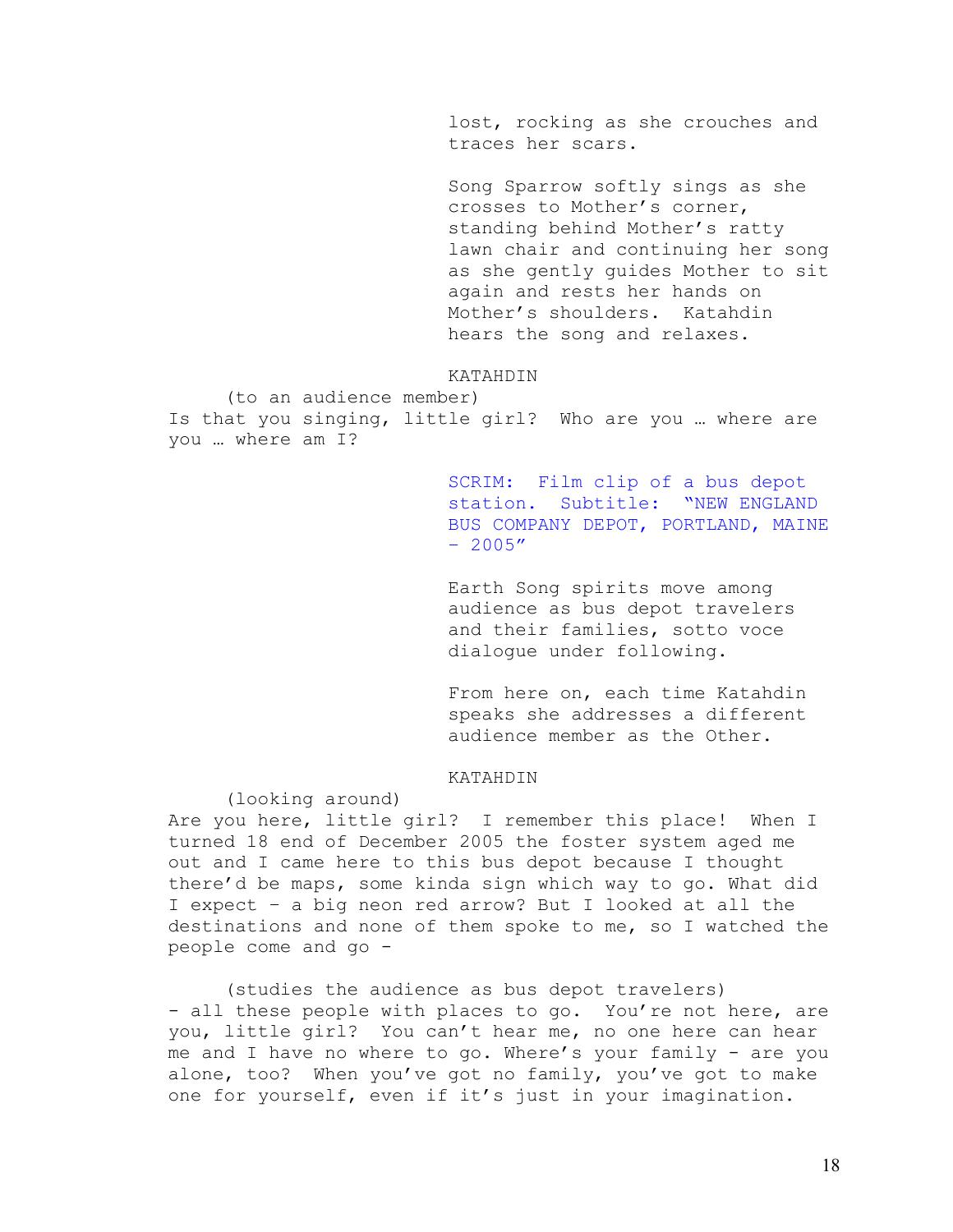Hummingbird is a young mother with a baby in her arms, carrying a little American flag.

# KATAHDIN

(notices Hummingbird)

See, little girl, do you see that young mother with the sleeping baby? She's waiting for someone. I think it's her boyfriend, the baby's father. Let's make her our Grandmother. So that little sleeping baby would be our mother. So you would be my little sister. Yes.

> Awasos Bear, in camouflage, enters the depot from behind the audience as a young soldier on furlong from Iraq. He and his girlfriend have an emotional reunion, and he meets his daughter for the first time. $^1$  $^1$

Katahdin weeps as she watches.

#### KATAHDIN

Little Sister, these people are strangers to us, but I have named them our family and it hurts they can't see me, they won't see me.

The young family prepares to exit.

KATAHDIN

 (to young family) Don't go. Please, don't go.

<u>.</u>

The young family exits.

KATAHDIN

 (to young family) Why did you go? I didn't get to say goodbye.

 (to audience member) Little Sister, sometimes having a family hurts, even if it's just made up.

<span id="page-30-0"></span> $1$  A happy variation on 1970, when Joe - Awasos Bear - died in Vietnam and never had the chance to see his girlfriend Anaïs again or to meet his newborn daughter, Mesatawe Morning Star.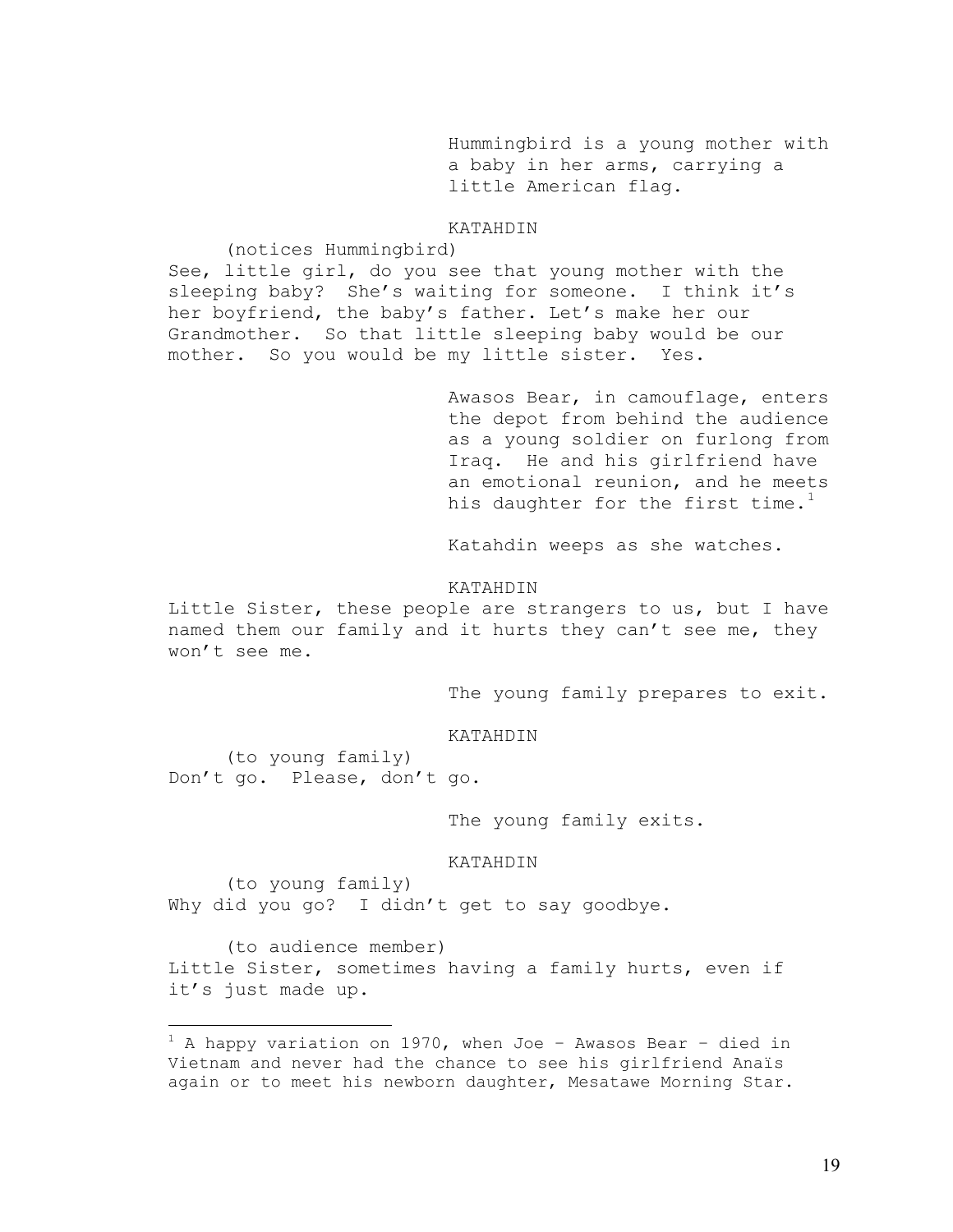# MOTHER

 (taking Song Sparrow's hand) Katahdin, I am here and so is your Little Sister. We are all here with you and you never need to say goodbye because you carry our love with you.

> Song Sparrow starts to sing, and Katahdin hears.

# KATAHDIN

Is that you singing, Little Sister? I want to tell you about our real mother. Our mother had beautiful brown eyes and she named me for a mountain and she loved us very much. She died when I was real little. All I remember of our father is two moments, him laughing and holding me up in the air so I could fly and him crying in the corner, angry words, glass everywhere. He disappeared after Maman died. He's dead too, I think, like all those strangers said, otherwise why hasn't he come looking for me all these years, why wouldn't he remember his blood?

#### MOTHER

Katahdin, your father is lost. Your father lost his way that day you remember, that day your unborn sister and I died, but you carry him too, you carry all his love. All that was beautiful in him survives in you, and when you remember, he will find his way.

> Mother acknowledges Azaban as she speaks. Azaban is unaware.

#### KATAHDIN

Maman? What's happening to me, why am I here again, raw and hungry and wanting. Why won't they see me? I am invisible to all these people. I feel like I'm falling. I'm a ghost. I can't breathe. Gotta get outta here before I disappear -

> Katahdin rises as Ensemble Actors transform back to their Spirit characters.

#### KATAHDIN

Where's my car, I need my knife.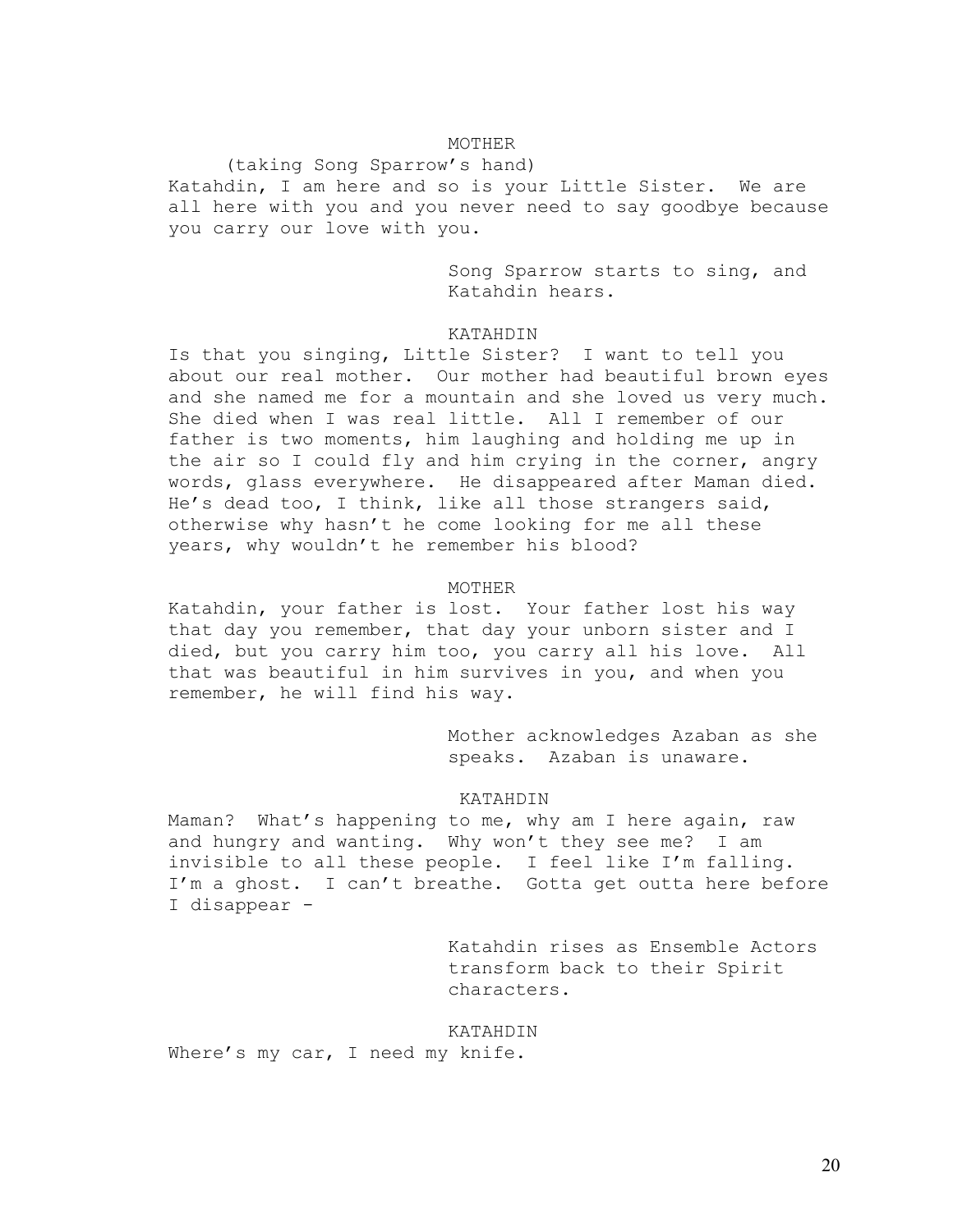Scrim film clip fades and Earth Song sings as Katahdin starts to run, her panic gradually replaced by calm.

EARTH SONG

Run, Katahdin, Run, Katahdin, Run, Katahdin, run.

*Sing Blood / Sing BLOOD / Sing Blood. Sing Blood / Sing BLOOD / Sing Blood.* 

> Are you running / Away. Run / Home.

Are you flying / Away. Fly / Home -

Run, Katahdin, Run, Katahdin, Run, Katahdin, run.

#### KATAHDIN

So I got outta there, Little Sister, I got on a bus and worked apple and strawberry picking and got my beautiful little rusted up runt of a tin can on wheels - 199,999 miles when I bought it. Of course, I didn't know the odometer must've been broken for years.

> Crow transforms back to Sanjay as Katahdin approaches her car.

# SANJAY

(nervously practicing as he paces, peering at his legal pad) KAY TAY…He Done… Dun ….

#### KATAHDIN

 (walking it off by her car) I worked for food, car repairs. A lot of car repairs. But you learn fast what is bad but you can patch it and what is really bad and then you're just looking around at wherever you are, hoping someone'll stop soon before it gets dark or before there's weather and you're hoping whoever stops will be a family or a woman and you know the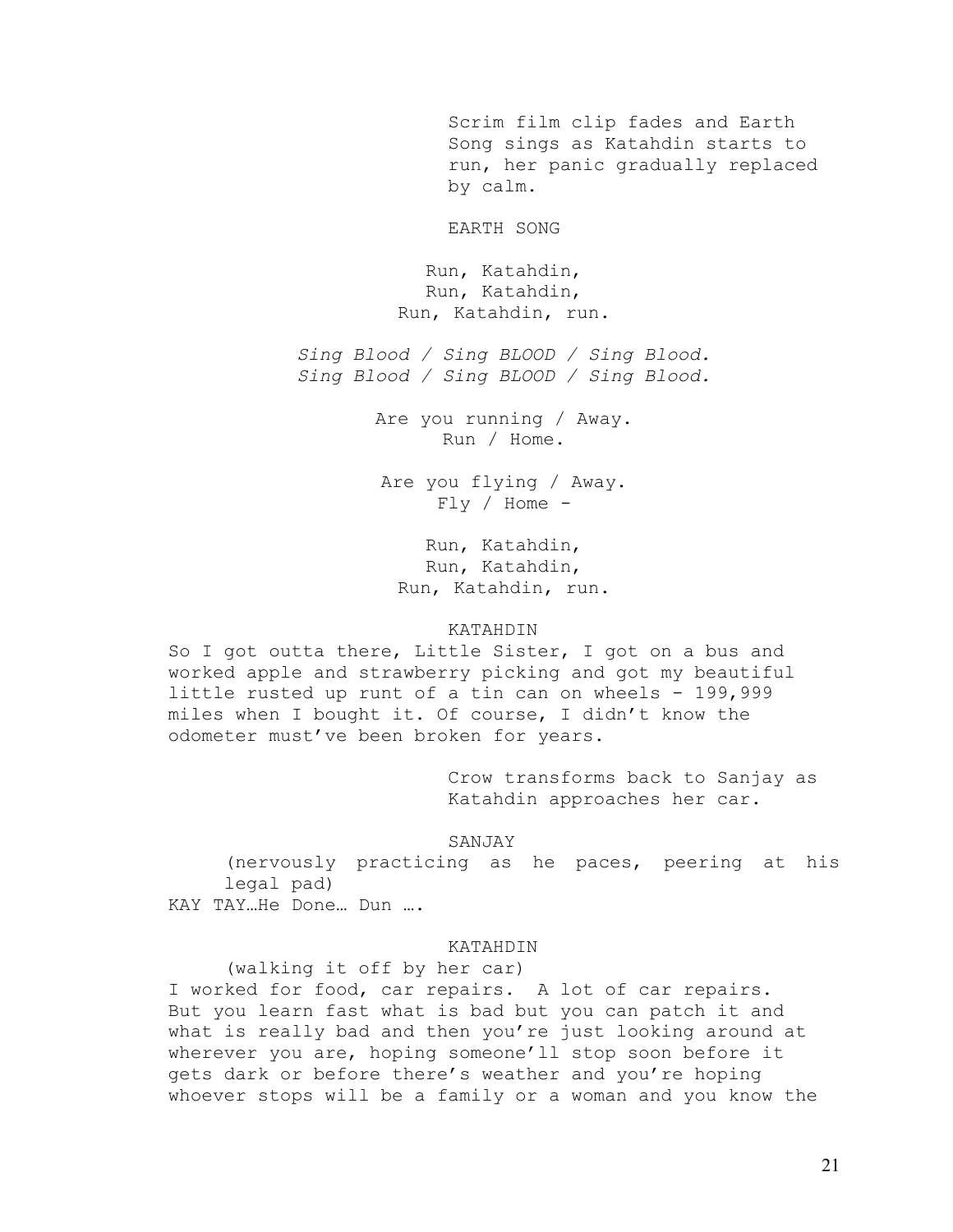first thing is to find work and a mechanic:

Katahdin prepares to enter her car as Azaban Raccoon rapidly transforms into a lewd chaw chewing and spitting rural ALABAMA MECHANIC, interrupting Katahdin from entering her car – and saving her from her knife for a bit.

# ALABAMA MECHANIC

(thick Alabama accent)

Well now if you're asking me this vehicle need's a lot of fixing before it'll be fit to drive to the junk heap, and since you don't look like you've got the pretty penny it'll cost and since I'm just heading over to the cockfight myself, why dontcha find your way over to that motel over yonder, the one with the busted T-E-L in the sign – they give me a fair rate – and wait for me to come on by -

#### KATAHDIN

- or -

Azaban Raccoon pivots around and has transformed into a leering BROOKLYN MECHANIC, again interrupting Katahdin from entering her car.

# BROOKLYN MECHANIC

(thick Brooklyn accent)

Mother of Grace will you lookit this mess? We're talking serious finances here, Lady, if you aren't gonna dump this mess and don't take it wrong or nothing but you don't look all that rolling in dough – so lemme contemplate the situation here on my way to the boxing match and there's a cot under the oil cloths over there and how about you rest up a bit before I get back to fix you up?

> Mechanic transforms back into Azaban Raccoon, who laughs uncomfortably, skipping away as:

# KATAHDIN

I never knew how many 'languages' there were in America, Little Sister, or how the mechanics all seemed to speak the same one.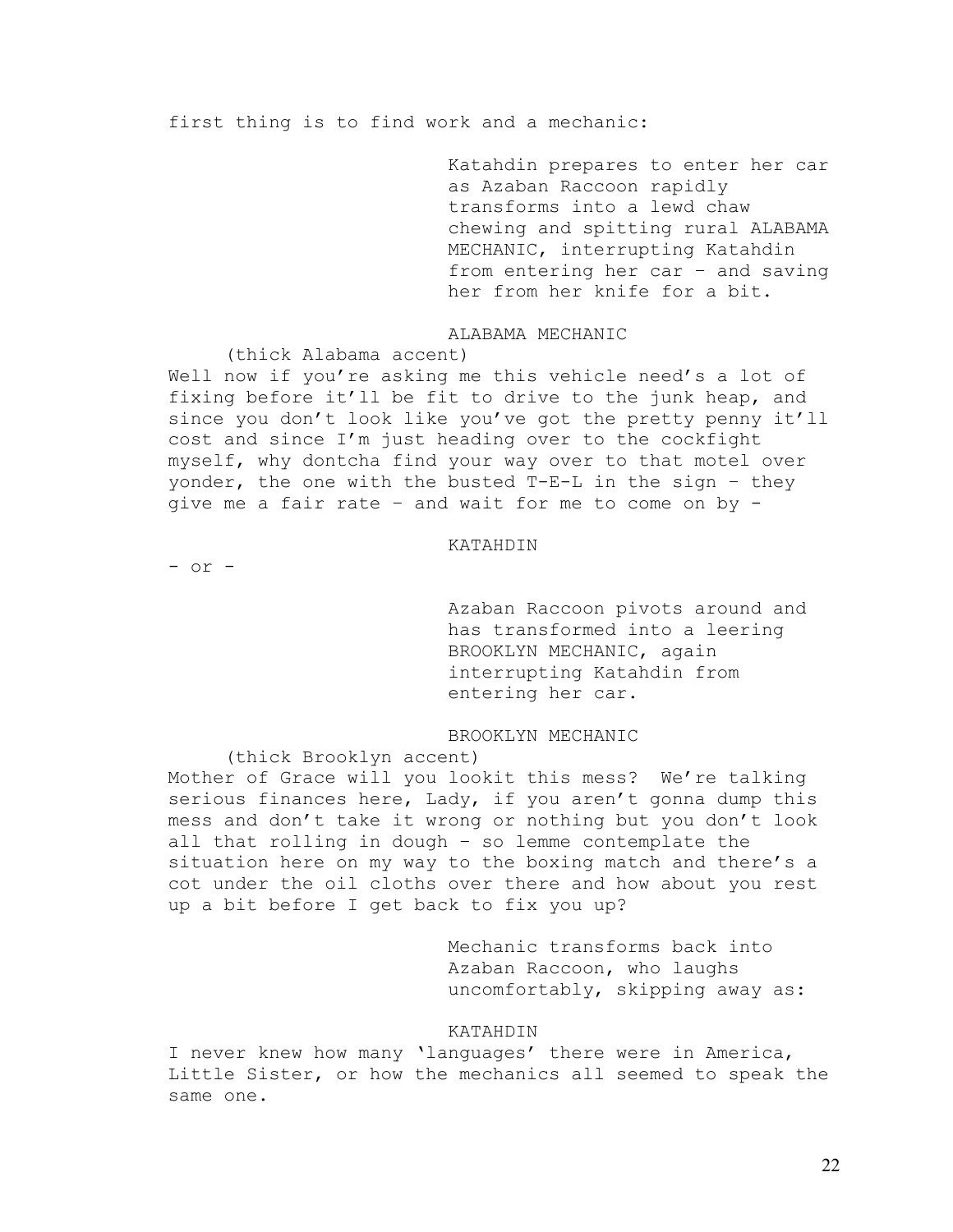Katahdin turns back to enter her car as Sanjay interrupts her with excitement.

#### SANJAY

Hello Kay Tay Done He… Tay!

Katahdin turns to him, confused at how time is coming undone, again.

SANJAY You want to see the room? Very nice room...

#### KATAHDIN

Sanjay?

#### SANJAY

Yes, this is my name. I am the apartment room for rent – I mean, I am the man with the apartment room for rent.

### KATAHDIN

(figuring out where she is in time)

OK.

Sanjay leads Katahdin away from her car and to the apartment and M.O.S., using grandiose hand gestures, he shows Katahdin every last detail of the extremely small apartment room.

Katahdin watches Sanjay's antics as she speaks to her Little Sister. Sanjay is unaware.

### KATAHDIN

Little Sister, I think this room is really a big closet – guess that clothing rod across the length of the room is a pretty big clue – but I just need room for my bedroll and I can stand up straight in here, and there's a bathroom in the apartment, and I really only want a place to crash at night. I think I might be able to breathe here, Little Sister.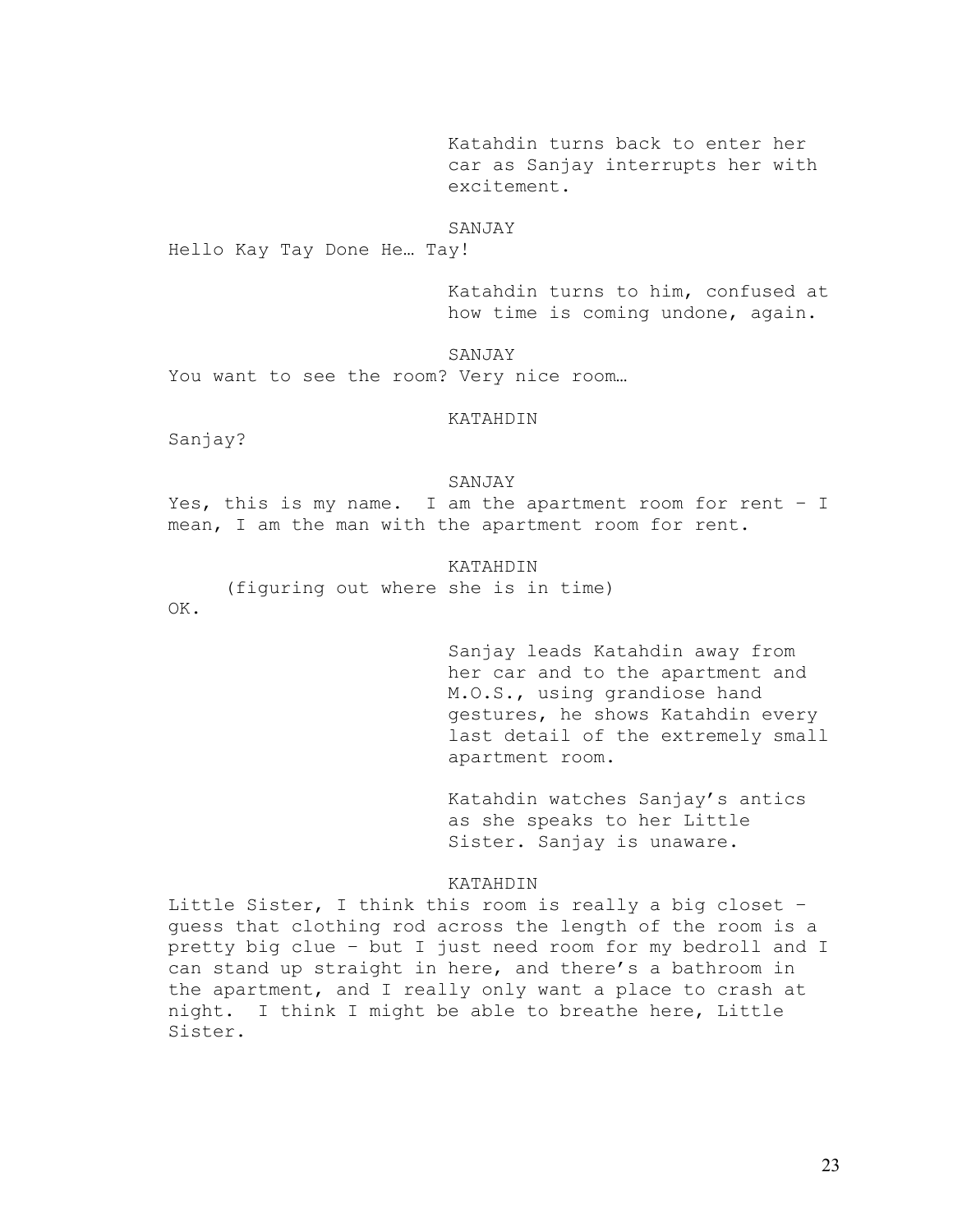Sanjay completes his apartment tour and turns to Katahdin.

### SANJAY

Very nice room, no? You are wanting to rent this room, part-First-not-Second-American-Indian lady? It is only one month notice if you want to move out and I will make the rent very cheap since we are both being Indians, no?

### KATAHDIN

 (to Sanjay) Sure, I'll try it out*.* 

> Sanjay breaks into a beaming smile and does a very awkward happy dance*.*

#### KATAHDIN

 (to "Little Sister") It's been different, but OK. I only crash here at night because the rest of the time I've been working or running. But about a week ago Sanjay started acting a little weird.

(watching Sanjay attempt to moon walk) Well. Weirder than usual.

> Sanjay abruptly shifts from dancing to pacing and trying to get his courage up to ask Katahdin something very important to him, as Katahdin checks her wrist wrapping and prepares to exit her room. Sanjay approaches her as she exits.

#### SANJAY

(hopeful)

Kay - tay - eee- dun. Rent is due in 3 days but I am having a very good idea. My Work Visa will be ending soon but if you, a real American woman, marry me, I will get my Green Card and I will pay your rent here for 2 years and then you will be no more married with me. See, this is a very good idea, no?

### KATAHDIN

No, no, no.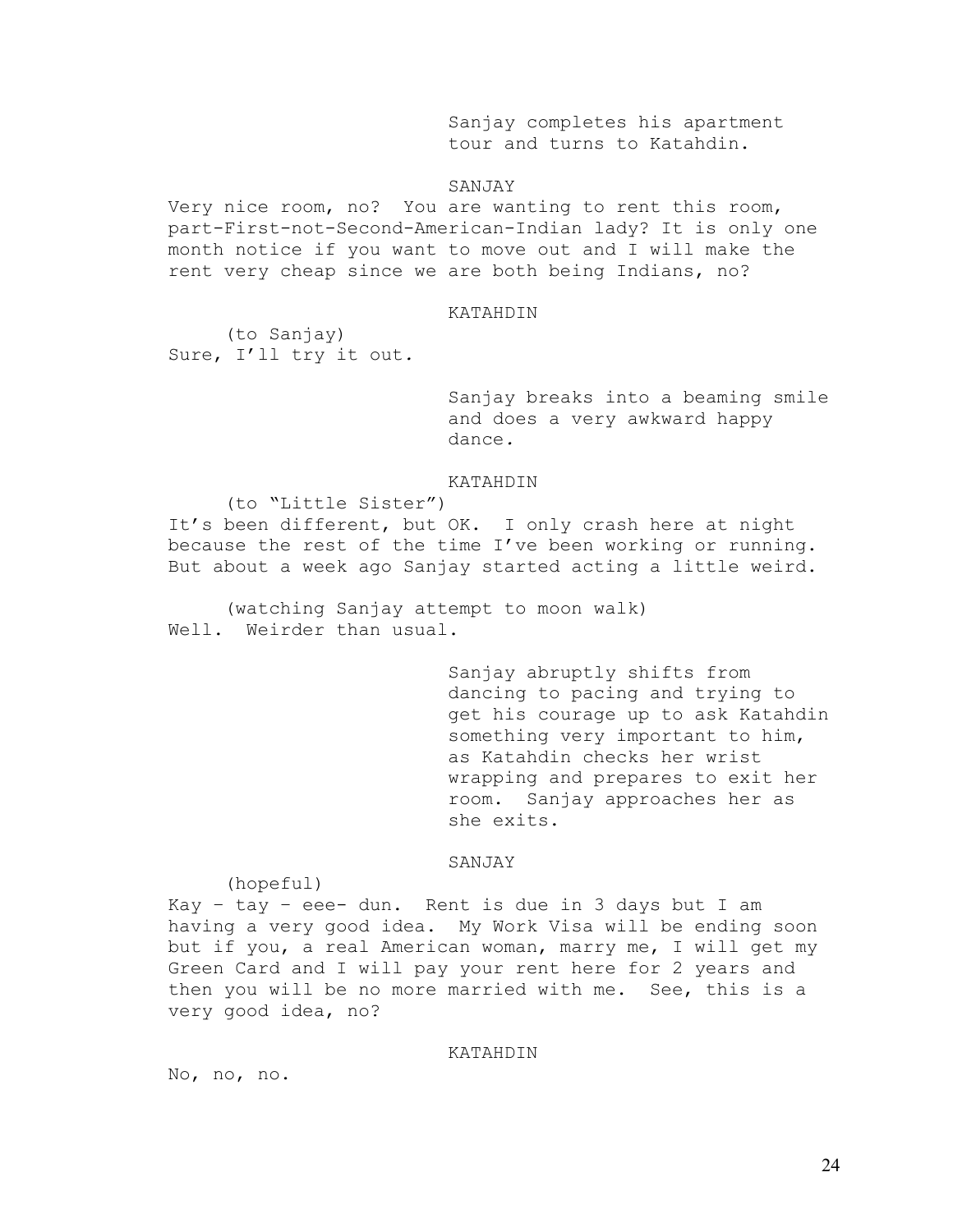(bends down, frantically untying sneaker and thrusting a small wad of bills toward him)

This is everything I've got now and I'll give you the rest tomorrow and it will be my one month notice like you said.

### SANJAY

 (forlornly looking at money then back at her) But *No* is meaning *Maybe,* no? I read this in a American magazine. If a American woman says *No* many times, it means *Maybe,* no?

#### KATAHDIN

No! I mean, yes, it means no. I mean, I'll get you the rest of the money tomorrow and by the end of next month I'll move out.

### SANJAY

#### (Bollywood telenovella histrionics)

But you are not understanding of me! If you do not marry me then I will not be having a Green Card and then it will not be possible for me to stay here and learn how to be a good American man like Clint Eastwood! If you do not marry me then I must be going home to India, where there is no Clint Eastwood except on the videos! But maybe *No* is now and *Yes* or *Maybe* is tomorrow, no?

> Sanjay clings to his hope as he sadly crosses offstage, and as Katahdin exits the apartment and starts to run in place.

Raccoon trips Sanjay and Sanjay stumbles, recovers, and pivots, immediately storming forth, trying to catch up with Katahdin as she runs, brandishing the empty detergent bottle. Sanjay leans over, gasping:

### SANJAY

*YOU AMERICAN WOMAN!* I cannot know you American woman. You are always wasting! This bottle is not for throwing away – there is some … left …!

Katahdin runs in place.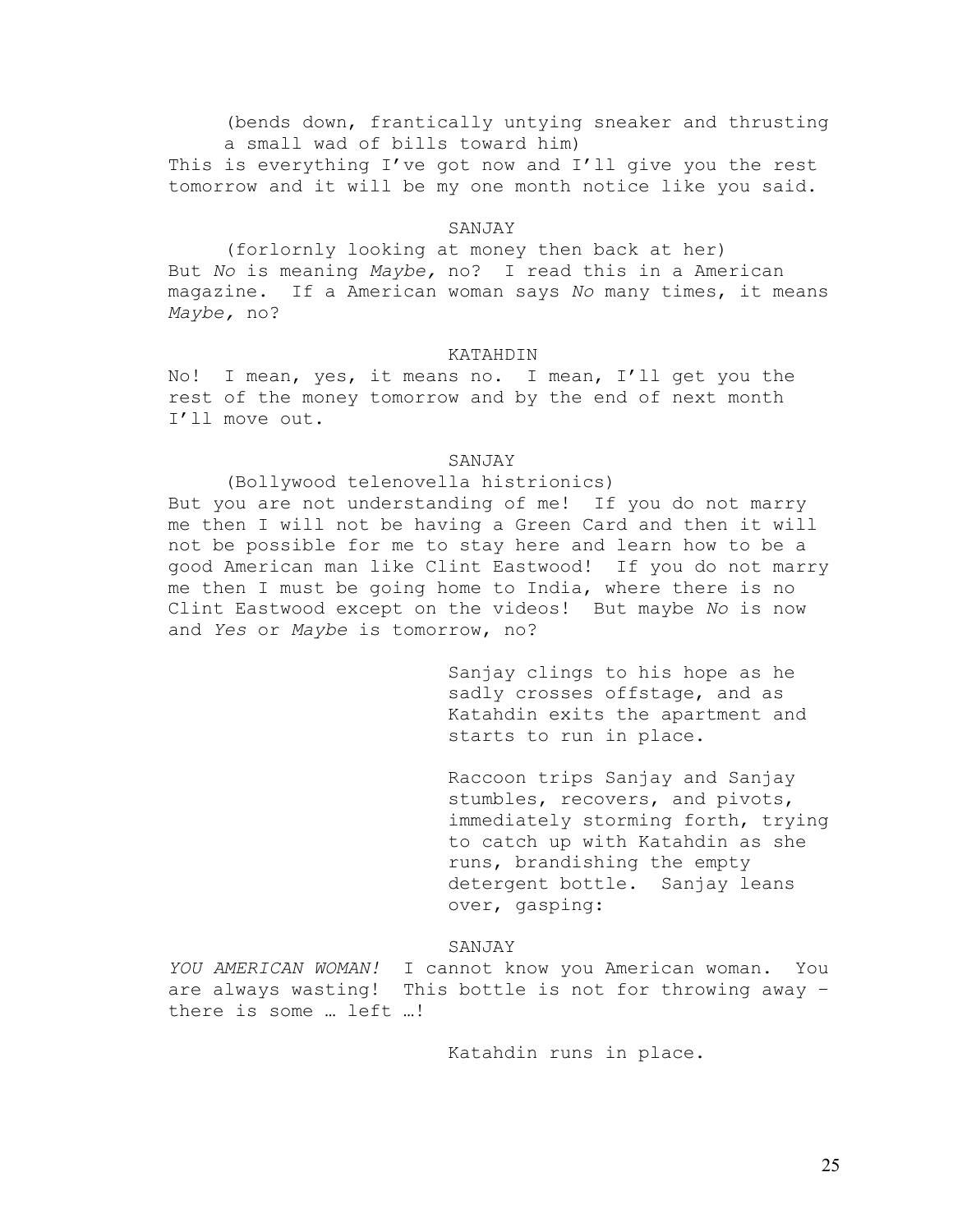### SANJAY

 (throws the bottle down) *AHHHHHHHHHHHHHHHHHHHHHH!*

> Sanjay continues his histrionics, picking up and brushing off the empty detergent bottle and storming off to transform back to Crow as Katahdin walks it off.

KATAHDIN

Sanjay should've flat out asked me when I applied, Little Sister, and saved us both the drama. I run alone.

> Katahdin winds down, catching her breath, as Song Sparrow transforms into Little Pale Wolf, running.

MOTHER Katahdin, écoutes-moi, m'petite.

Katahdin almost hears.

KATAHDIN

Maman?

LITTLE PALE WOLF

MAMA!

Simultaneous:

LITTLE PALE WOLF **KATAHDIN** Maman, je cours … voyezvous? Òu-êtes vous, Maman? hear the wind in my blood, Mama! Even when I'm still, I can running.

## KATAHDIN

What's happening? I need -

Katahdin runs. Little Pale Wolf transforms back to Song Sparrow, and moves to Mother.

### SONG SPARROW

 (to Mother, sad that Katahdin doesn't hear them) Maman.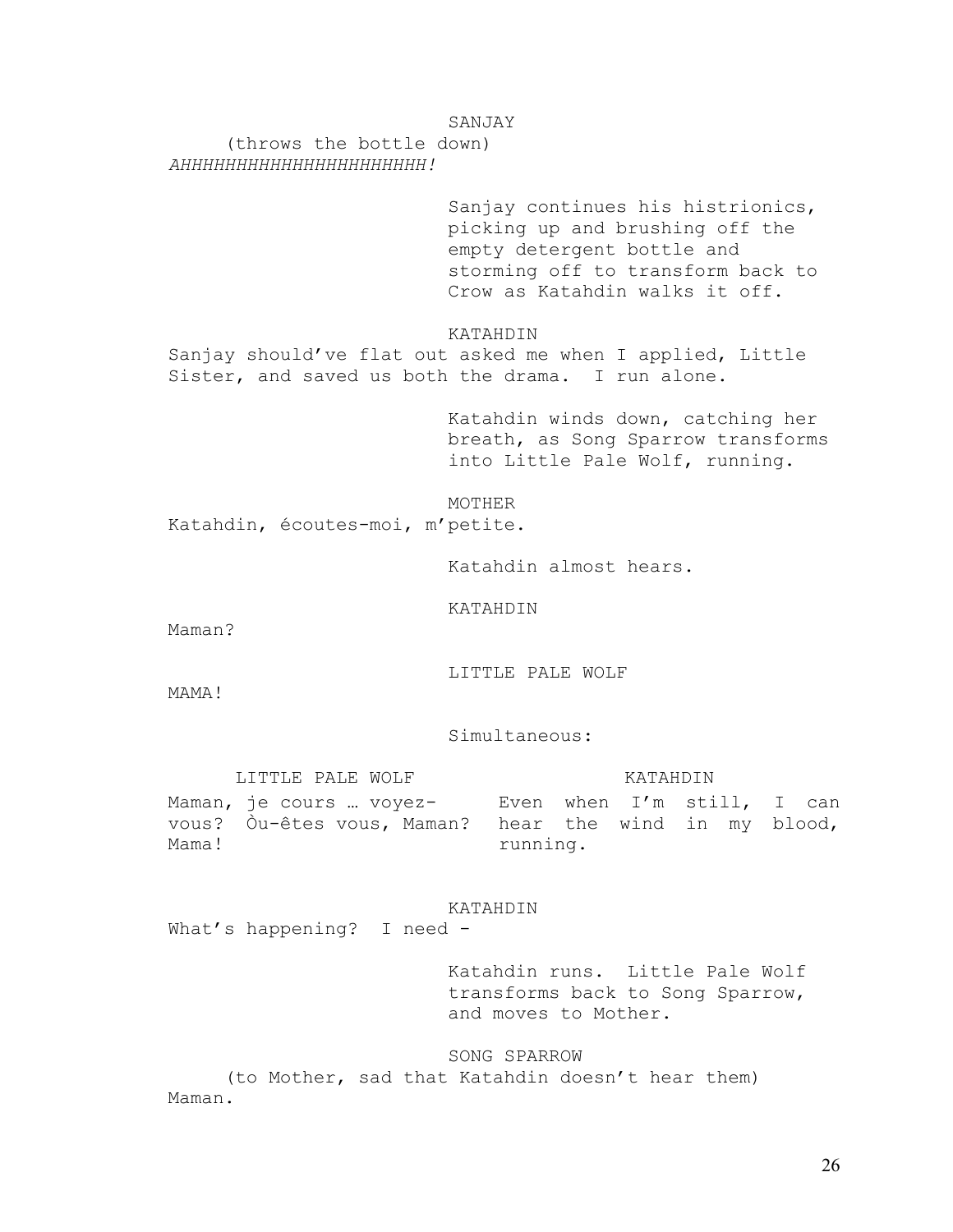### MOTHER

 (comforting Song Sparrow) She does not hear us yet, m'petite.

SONG SPARROW

But she must hear us, so she will survive, so we all will survive.

> Song Sparrow goes to run with Katahdin.

MOTHER

I died too young to be this tired. Aieeeee, this heat, the weight of this air. Why does this heat never end?

> Mother pulls at her blouse and uses her hand to catch her beautiful long hair in a ponytail off her neck, as Raccoon makes a great show of shaking a can of Coors Light in front of the audience, but where Mother cannot see him.<sup>[2](#page-38-0)</sup>

RACCOON

Because you did not choose the day of your death, Mesatawe Morning Star -

MOTHER

Ouais, je sais que c'est ça mais it's just so hot today.

Mother watches her story in the distance as she fans the back of her neck, while Raccoon laughs, shaking the can even harder, then holding it to his ear.

#### RACCOON

- and because you choose to stay and watch this Katahdin and try to talk to her from that ground where you died, instead of coming with us wherever you want.

 $\overline{a}$ 

<span id="page-38-0"></span> $2$ Actually a can that has been emptied of beer and refilled with water.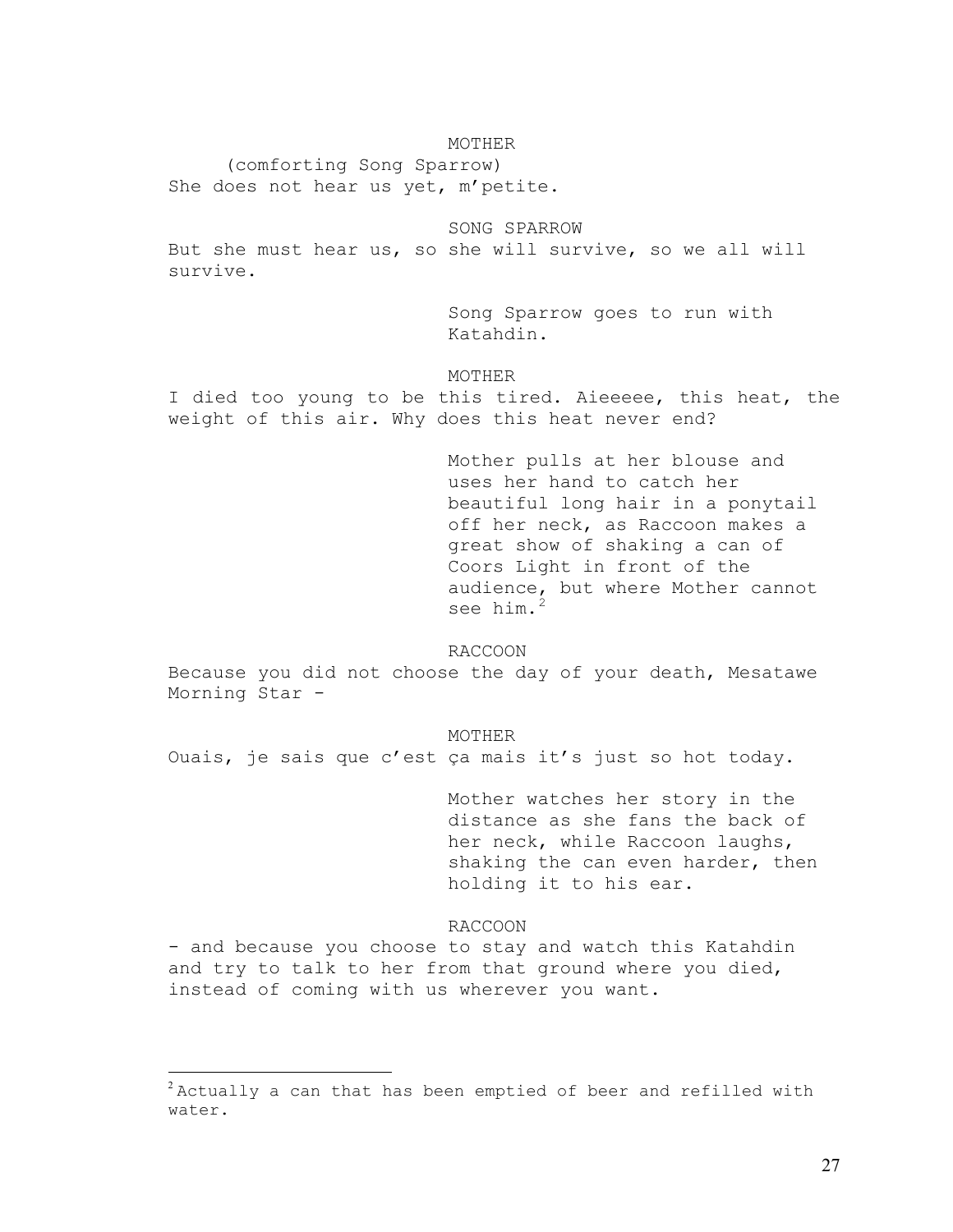#### MOTHER

But you know I need to stay here until she hears me, Azaban Raccoon. You understand why Katahdin needs to remember, don't you?

> Azaban Raccoon stops shaking the beer can and is extremely excited – he knows this answer! He starts to say but then stops, confused. He shakes his head. His eyes gleam as he thinks of the right answer but then he abruptly stops, confused again. He sheepishly turns toward Mother.

#### MOTHER

(gently)

We are her blood but she cannot see us, we are her stories but she doesn't know us, we are her ground but she doesn't feel us, how we with all our love hold her up*.* Our daughter needs to learn her past, our past, so she will remember her roots and so her feet will know her ground. If she would hear me she would know wherever she is, I am there too, we are all there too. But aieee, this heat!

> Mother watches Katahdin run as she fans the back of her neck. Raccoon skips over to Mother and hands her the shaken can of beer, laughing.

#### AZABAN

Take this, Mesatawe Morning Star, it is cool and will take away your day's heat and remind you of when you were breathing.

#### MOTHER

 (reaching for can, laughing with surprise) Merci, Azaban Raccoon, for not always being the mischievous trickster of your namesake.

 (quietly to herself) And I hope someday you also will allow yourself to remember.

> Azaban laughs as he skips away. Mother holds the can to the side of her neck. Katahdin senses Song Sparrow but cannot see her, and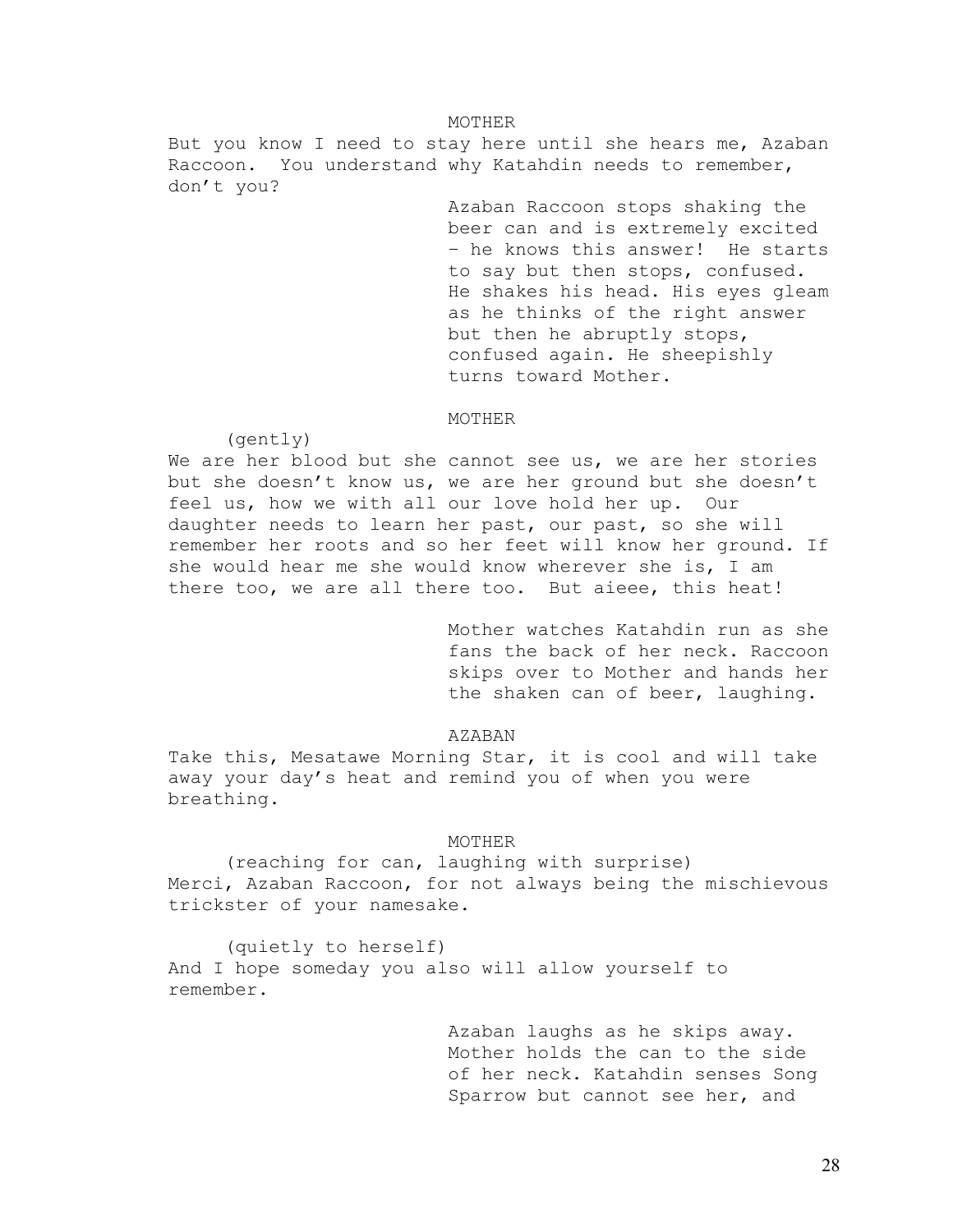both walk it off, in place.

### KATAHDIN

Little Sister, some voice inside keeps insisting there's something more than this - all of this - something beyond, a reaching promise, a swelling wanting within that sometimes chokes because though the voice inside cries for something more, it never says exactly what that something more *is.* 

> As Katahdin speaks, Awasos Bear brings a chair and a multi-line office phone forward. Song Sparrow and Crow help Awasos Bear sit in front of the chair, holding the phone.

#### KATAHDIN

What time is it? I don't want to be late for work.

(realization)

Katahdin crosses to the chair, accepts the phone from Awasos Bear, and sits in the chair. Katahdin is not aware of Awasos Bear.

SCRIM: Film clip of a frenetically busy photocopy machine sales office, phones ringing incessantly, sales agents pacing as they push product over the phone, as they brag sales statistics to each other, as they react to the office president recalibrating the sales standings on the prominent whiteboard. Harsh neon tube lighting – one tube shimmers pinkish, about to burn out. Freeze frame, muted office sounds continue,

 $-$  AND/OR  $-$ 

MEGESO Eagle: Katahdin arrives at work, a noisy and busy photocopy machine sales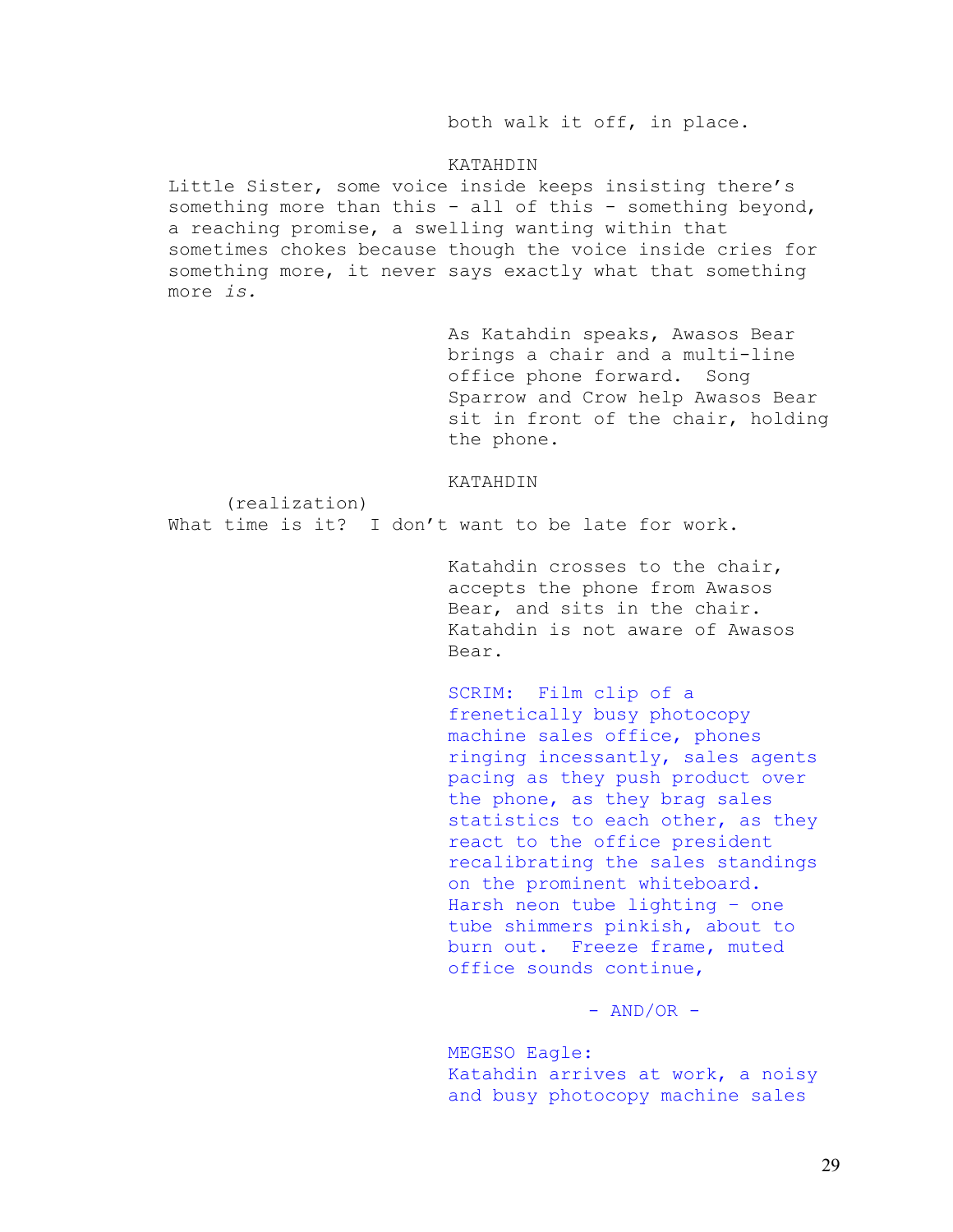office in Los Angeles.

Awasos Bear slowly leans over, putting his head in his hands and softly singing his variation on the Earth Song. Katahdin gently puts the phone on Bear's back as desk while Mother considers the beer can.

## MOTHER

(to beer can)

I know you - I remember you and all your brothers.

Azaban laughs. Mother starts to open can as Song Sparrow softly sings her variation of the Earth Song as she walks toward Mother. Mother halts as she hears Song Sparrow's song and watches her approach.

### MOTHER

(to Song Sparrow)

I know you - I remember you and your songs, Kaskaljasis Song Sparrow, my daughter and my grandmothers.

> Song Sparrow continues singing as she reaches out her hand for the beer can. Mother considers, then hands over the beer can, and joins in singing the Earth Song for a phrase as Song Sparrow walks away.

> Raccoon tries to sneak away but as he turns, Song Sparrow is there. Raccoon hangs his head and laughs sheepishly as Song Sparrow gives him the can, shaking her head, and transforms into Little Pale Wolf, running.

### RACCOON

 (regaining his glee as he skips away) Mesatawe Morning Star wouldn't have opened it anyway, Song Sparrow -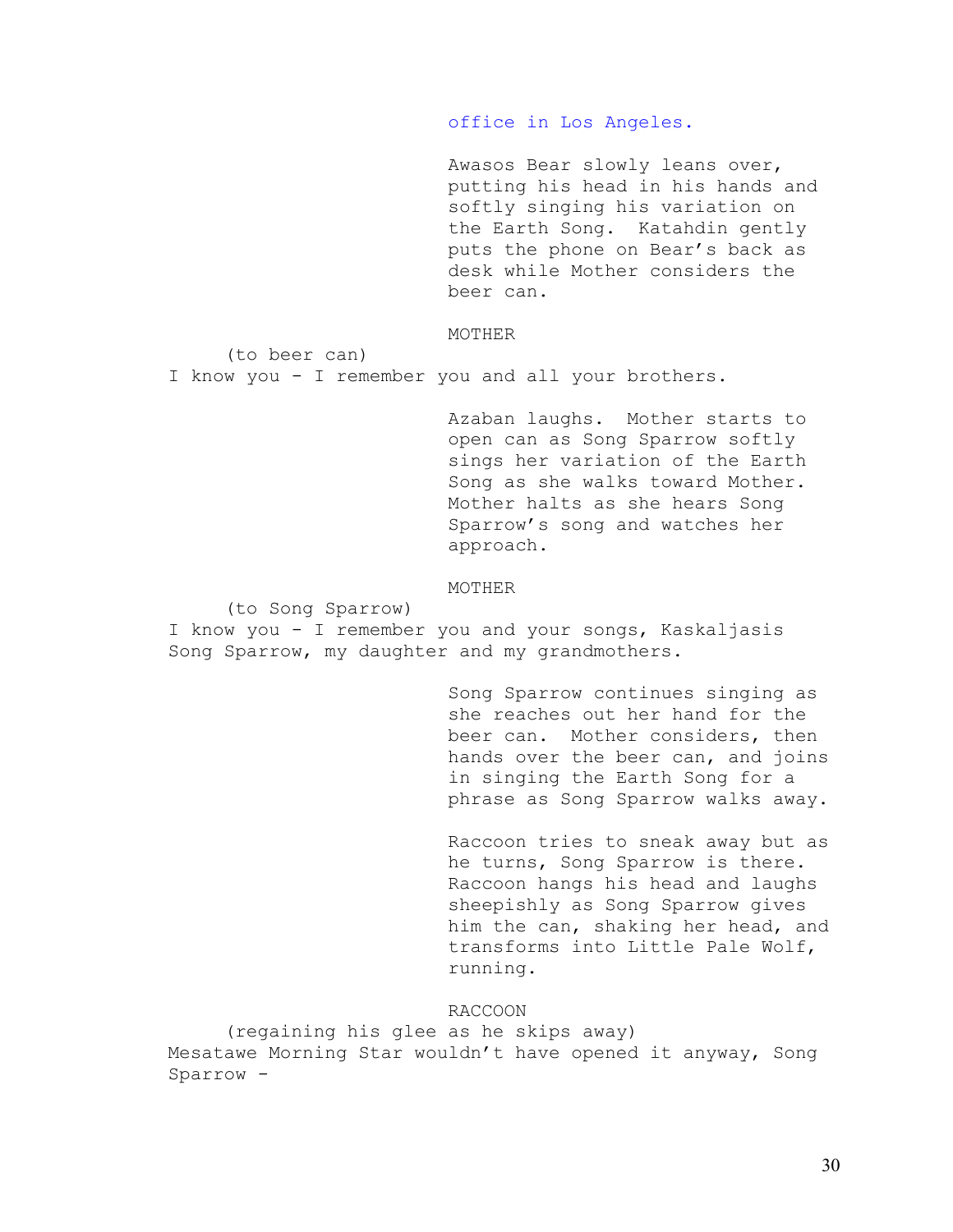(as he does a French Canadian clog jig) Allons-y! She remembers too much and I am happy to remember nothing. Et puis comme ça!

> Katahdin sits at her desk answering multiple flashing lines, as Earth Song Spirits transform into office workers, salespeople, etc., mingling in the audience.

## KATAHDIN

(answering call)

Good Morning, thank you for calling Copiers-R-Us, #1 photocopy seller in Southern California, how may I direct your call?

(listens) No, I don't know why he didn't bring you more Krispy Kremes today, please hold for transfer.

(answering another call) Good Morning, thank you for calling Copiers-R-Us, #1 seller in Southern California, how may  $I - ?$ 

(listens) I'm sorry, we don't actually copy documents. We just sell the machines. Have you tried - ?

(listens) Yes, I do see how our company name might be misleading -

> Office sounds and light fades, as a DRUM PUSH representing the pursuit of Little Pale Wolf through the woods develops in intensity until dominant.

LITTLE PALE WOLF (frightened, looking behind her) Maman, les étrangers me suivent et je suis trop fatiguée. I hear them, closer, but I am so tired, Maman.

Stage to black.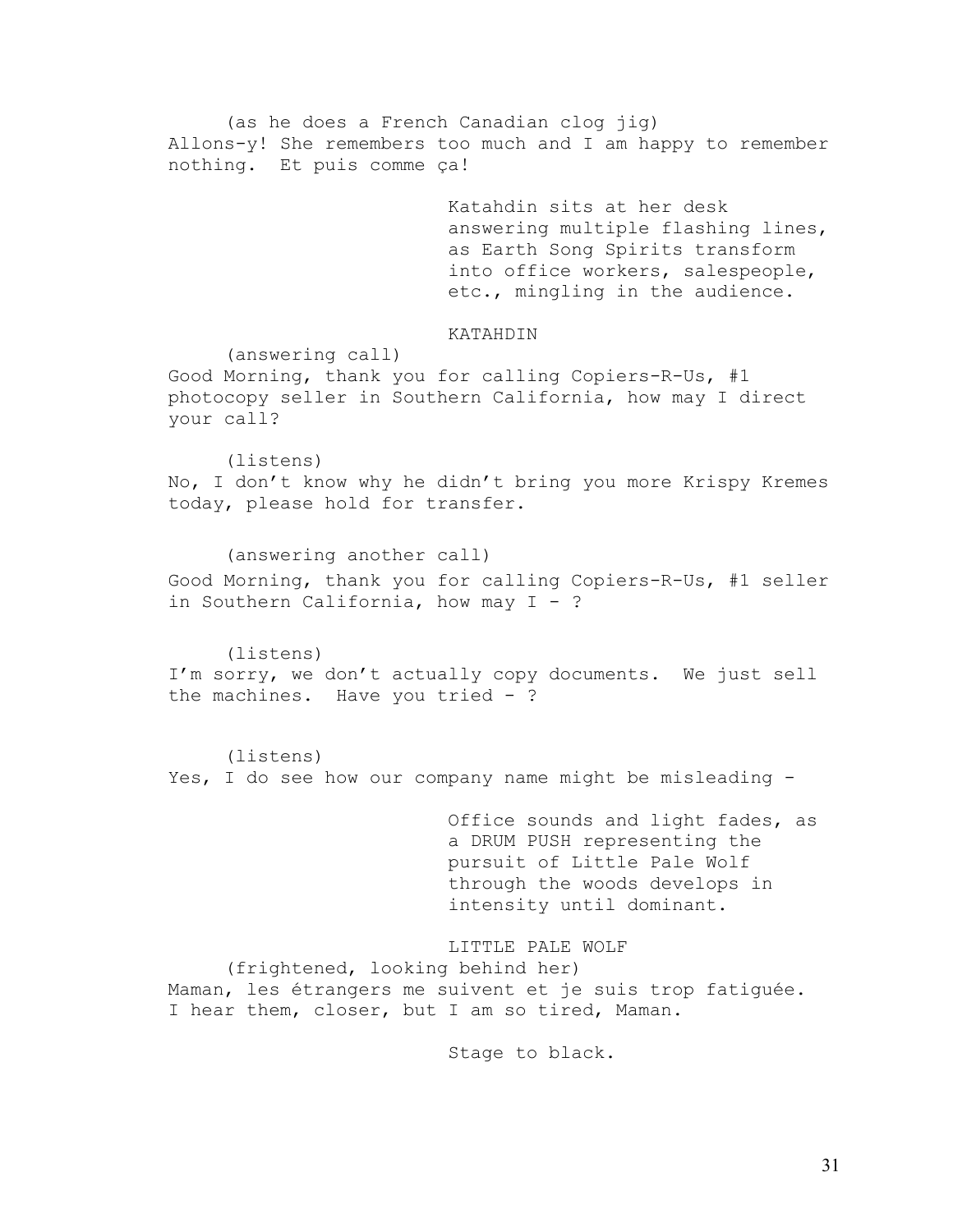SCRIM: Film clip of a young girl's P.O.V. running swiftly through woods, foliage. Several beats.

 $-$  AND/OR  $-$ 

MEGESO Eagle:

As Katahdin works in the office we look into her green eyes and see a mountain blur to a rush of green. We are running through the woods near the Saint-François River in Québec in 1705 with a very young girl with green eyes. Her dress is torn to rags, her face is smudged with soot and dirt, and her long fair hair is briered with leaves and twigs.

DRUM PUSH crescendos, representing the proximity of Little Pale Wolf's pursuers.

SCRIM: The young girl's P.O.V. emerges from the foliage and is faced by an extremely steep green mountain cliff. Freeze frame.

FINAL DRUM BEATS. Lights immediately up reveal Little Pale Wolf, running, exhausted.

MEGESO Eagle:

She runs out from the trees and finds herself in front of a steep mountain cliff.

With FINAL DRUM BEAT, she whips around downstage to audience and freezes, the FINAL DRUM BEAT resounding. She is holding a stone back, prepared to hurl it at the audience / her pursuers. She is the picture of defiance, without fear.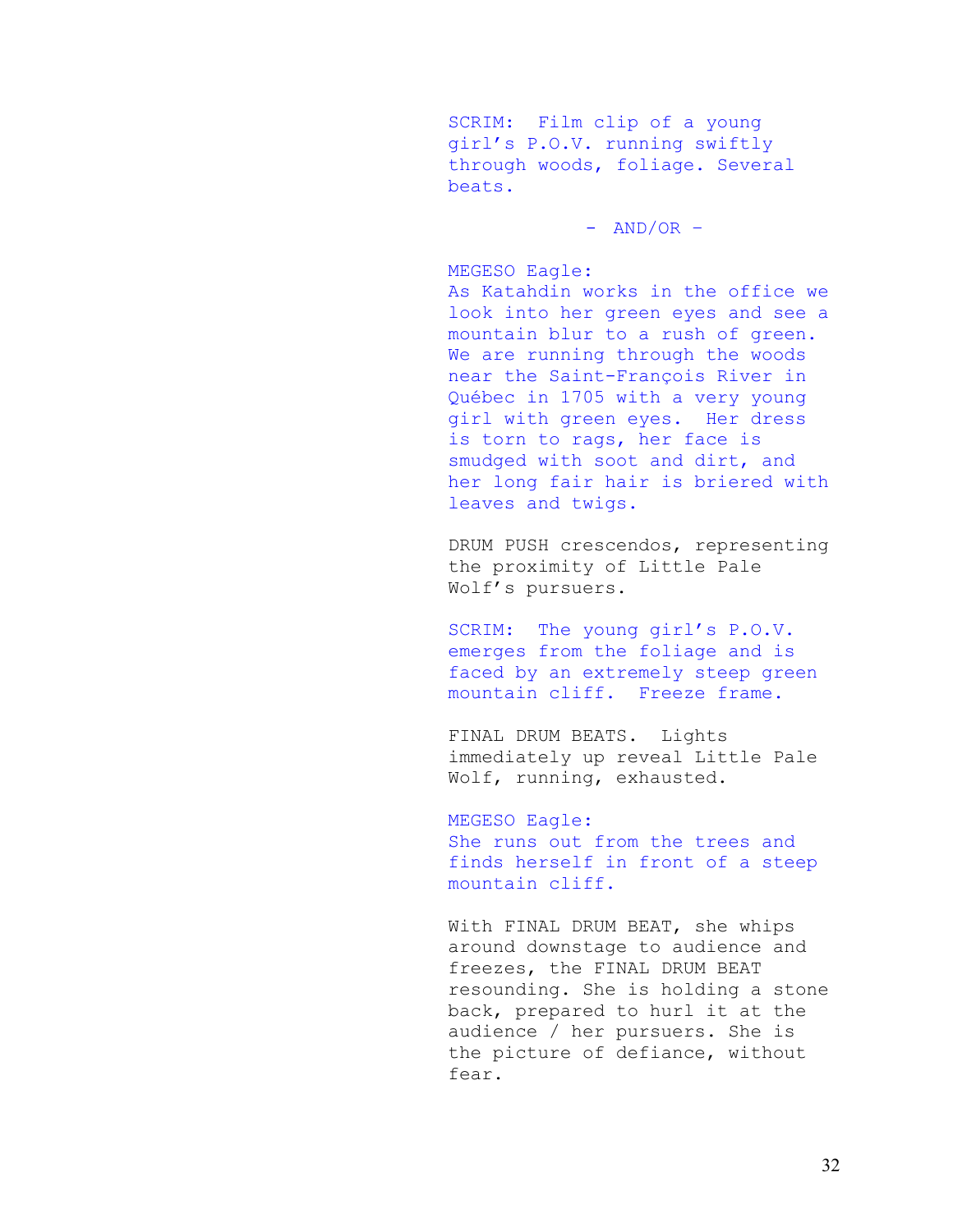Katahdin and Little Pale Wolf see each other across time.

SCRIM: Still photo of green mountain cliff replaced by film clip of the frenetically busy photocopy machine sales office as before but M.O.S., with the dream's deep echo of the final DRUM BEAT, resounding.

Katahdin sits at her desk, islanded in the sudden absolute silence, listening to her dream's echoes and watching Little Pale Wolf. Katahdin rises from her desk, holding the phone. Katahdin does not notice when a Spirit character takes the phone. Katahdin moves toward Little Pale Wolf.

SCRIM: The office scene freezes and fades, replaced by a still photo of a green mountain, as:

### KATAHDIN

 (to Little Pale Wolf) Little Sister? Who are you running from? Tell me, let me help you.

> Little Pale Wolf breaks from her story to approach Katahdin.

## LITTLE PALE WOLF

You hear me!

 (realizing with joy) Your eyes are green like mine! I am your first grandmother.

> Little Pale Wolf gives Katahdin her stone.

LITTLE PALE WOLF Sometimes they are not enemies.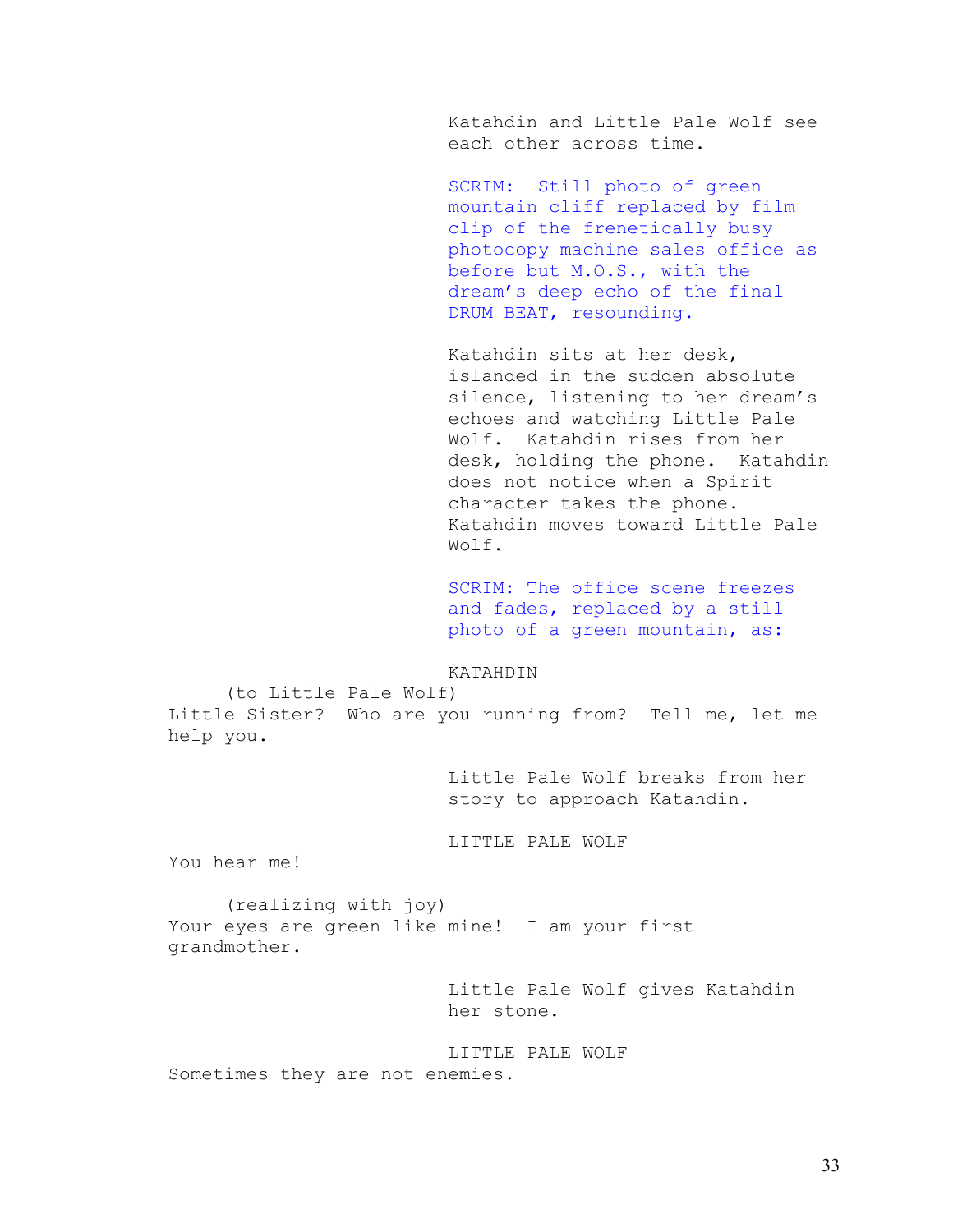### KATAHDIN

I don't understand.

Awasos Bear has transformed into an ABENAKI ELDER. Mkazas Crow enters as ABENAKI WARRIOR, bringing a blanket for his Elder, they sit, watching the audience as dancers.

LITTLE PALE WOLF

(taking Katahdin's hand and turning her gently toward Awasos Bear / Abenaki Elder and Mkazas Crow / Abenaki Warrior)

Look.

Light focuses on Elder and Warrior. Earth Song drums.

ELDER

The White girlchild must be returned to her people.

### WARRIOR

Grandfather, her people are gone, her village is burnt, we saw the ruins. We found her in the woods. She runs as a young wolf. Grandfather, we have prayed to the Creator, but Red Feather yet has no child. We ask to care for this White girlchild as our own.

> The men are wordless for a long beat as they watch the dancers and listen to the drums. Stage lights fade up, as Little Pale Wolf smiles to Katahdin.

LITTLE PALE WOLF

 (to Katahdin) Voyez-vous? Sometimes they are not enemies.

> Little Pale Wolf smiles at Katahdin and moves upstage and arcs around, transformed back into Song Sparrow. Song Sparrow sings as she goes to Awasos Bear.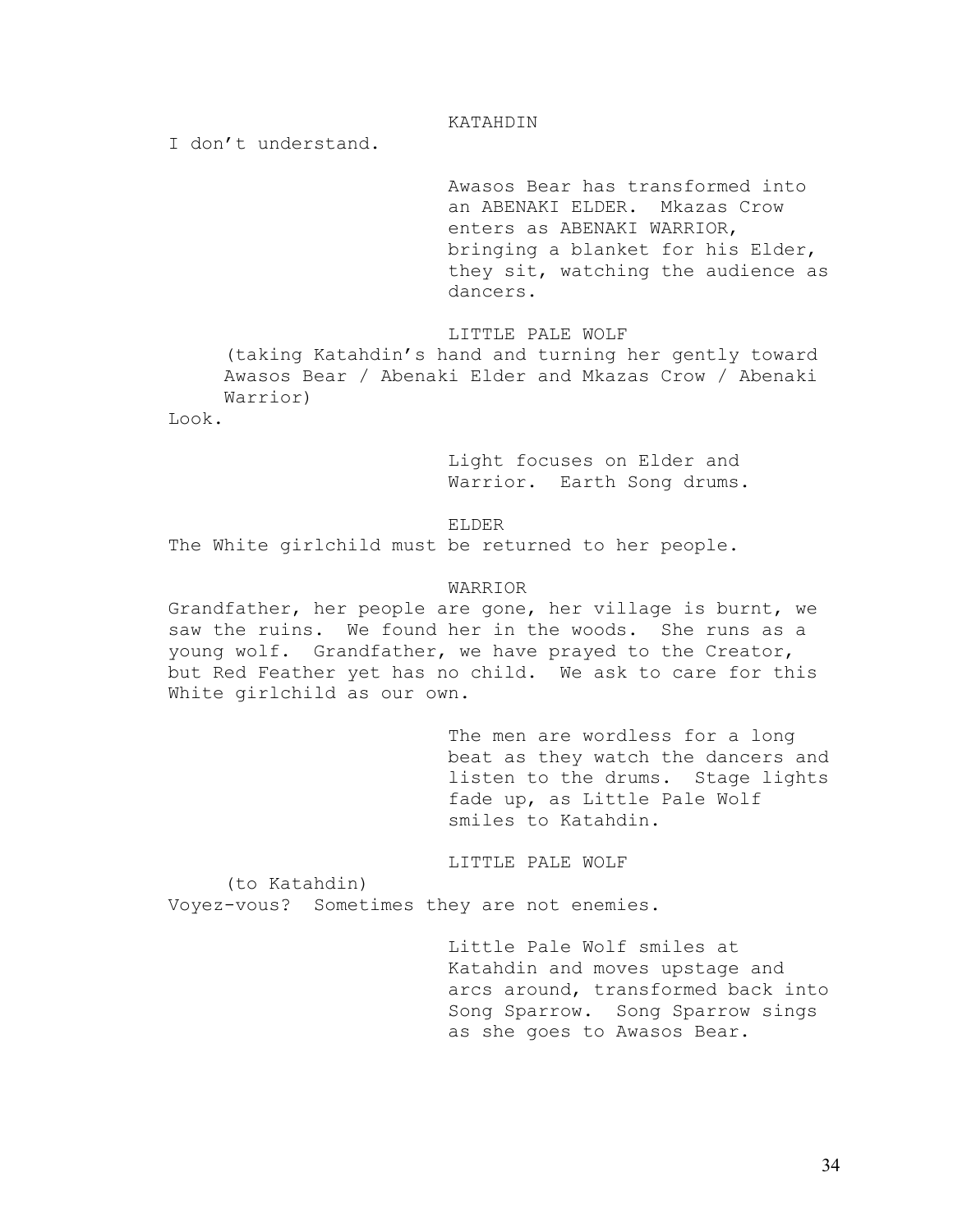SONG SPARROW (To Awasos Bear, gently putting her hand on his back) Awasos Bear, Grandfather, it is time to rise.

> Song Sparrow and Crow gently assist him to rise to his feet with dignity. They exit, as:

SCRIM: The still photo of a green mountain fades, replaced by the previous office scene, as:

Hummingbird has transformed into OFFICE MANAGER, the mother of the company president, and is lecturing Katahdin M.O.S., but Katahdin is not listening. The Office Manager's dialogue becomes full-voiced:

#### OFFICE MANAGER

- and so we're gonna hafta get a time stamp machine because I *know* you lie about your hours and I can't be here watching after you ever moment of ever day. And my son the president of this #1 Copiers-R-Us company agrees with me that we need to get one of those wall video cameras too in order to make sure you don't mess with the time stamp machine because you never can tell with you injuns – even half-breeds like you - what's gonna end up missing from the office or if you're gonna come in drunk as a skunk or -

> As the Office Manager speaks, Katahdin considers the stone in her hand, as Spirits remove the chair. Katahdin holds the stone back, prepared to hurl it at the Office Manager. The Office Manager is unaware, but shifts to speaking her thoughts.

# OFFICE MANAGER

 (not aware she is now speaking her inner thoughts) - and my Momma was part Cherokee because her people were slaves to Cherokee folks back in the 1800s and my Momma's people became Cherokee and married Cherokee folks and I never knew nothing about it until right before Momma died she showed me some papers and said the Cherokee Nation had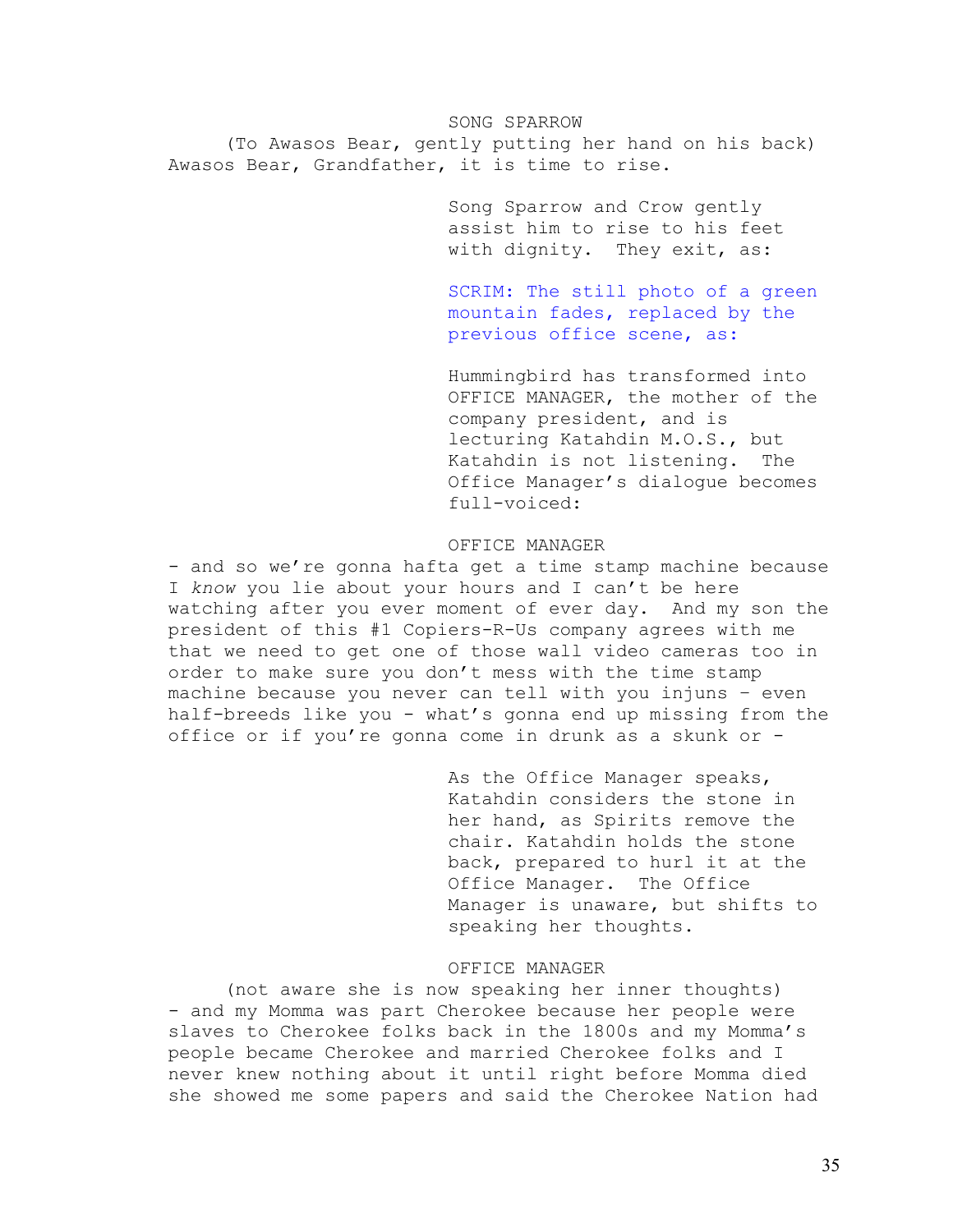decided we weren't part Cherokee anymore because our people had been African slaves -

KATAHDIN I love you. I hate you. I love you.

> Katahdin considers and studies the stone, troubled. The Office Manager continues ad lib M.O.S. speaking as if Katahdin were still seated and was paying close attention as she exits, returning transformed back into Hummingbird. Katahdin moves downstage and starts to run in place.

### KATAHDIN

Well, this has been a day, Little Sister. I'm glad I met you but I don't understand why time is so mixed up. How can you be my first grandmother, you look like you're only seven? Why didn't you let me say goodbye?

(walks a bit as she gets her bearings - yawns) Sorry. I think I need to crash.

> She watches Crow instantly transformed to Sanjay jump out with the empty detergent bottle, gesticulating wildly, berating her M.O.S. and beating his chest with the empty bottle. She watches him for several beats. He is not stopping.

KATAHDIN

In my car. I think I need to crash in my car.

Katahdin looks around, trying to figure out which way to go, as Raccoon trips Sanjay, who stumbles, looks around wildly, threatening the unseen tormentor with the empty detergent bottle, but seeing no one sputters silently in rage as he transforms back to Crow.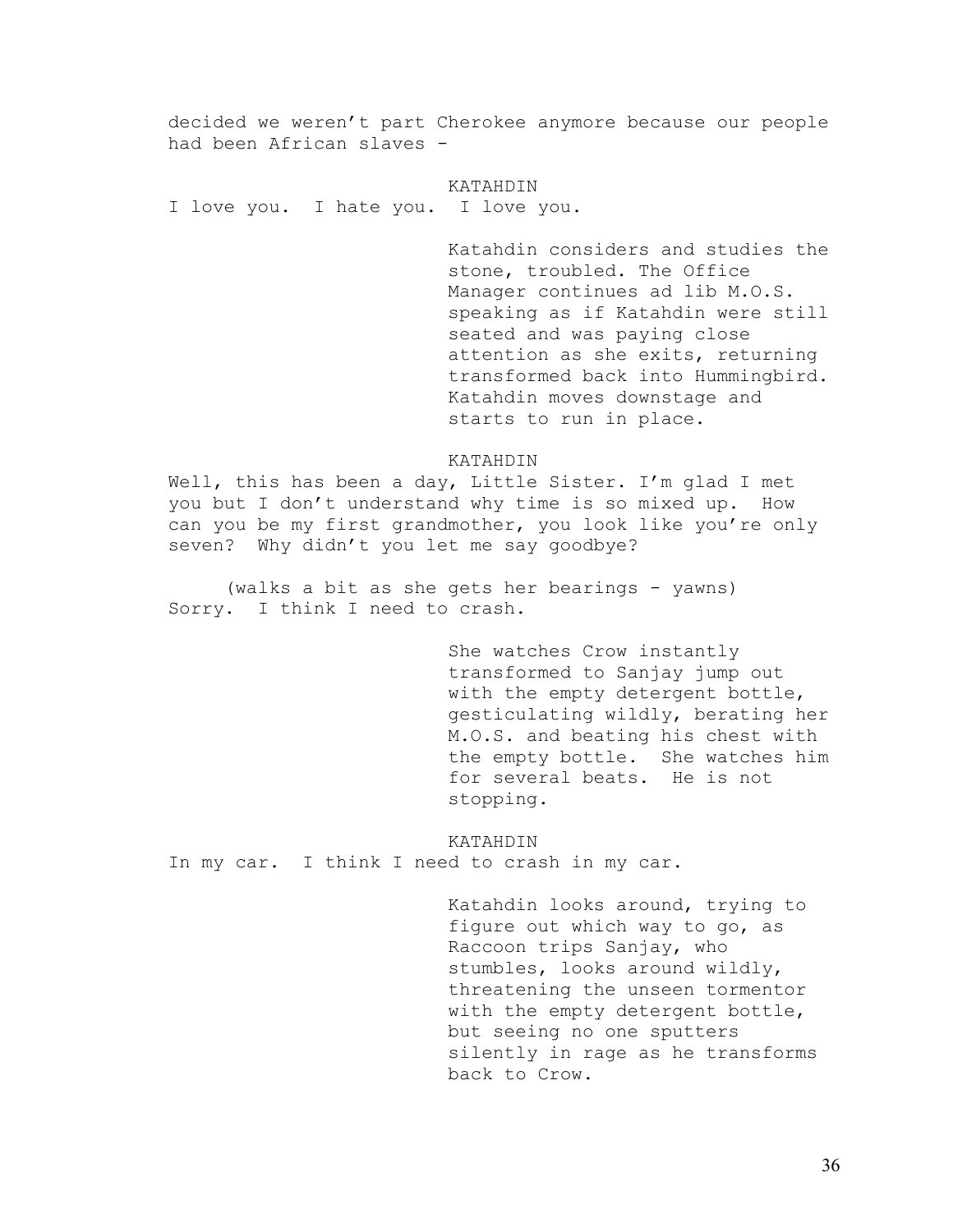Meanwhile, the Spirits start creating their Earth Song, and will continue for the duration of the Act. KATAHDIN (realizes with wonder) I haven't cut since this morning. Katahdin smiles and starts to run, as Hummingbird flies to Katahdin and gently introduces herself. NANATASIS Katahdin, I am Nanatasis, "Hummingbird." Crow flies to Katahdin to introduce himself. CROW Katahdin, I am Mkazas, "Crow." MEGESO Eagle flies parallel to Katahdin and slow motion runs in exact tandem with Katahdin, with great joy. MEGESO Katahdin, I am Megeso, "Eagle." Crow watches Katahdin as they run in tandem, as Awasos Bear catches Azaban Raccoon as he is casually attempting to exit, and brings him to Katahdin. AWASOS Katahdin, I am Awasos, "Bear", and this is Azaban – AZABAN RACCOON! Raccoon breaks free, does a gleeful Québecois jig while intoning his own accompaniment, and scampers off, as Awasos Bear sighs.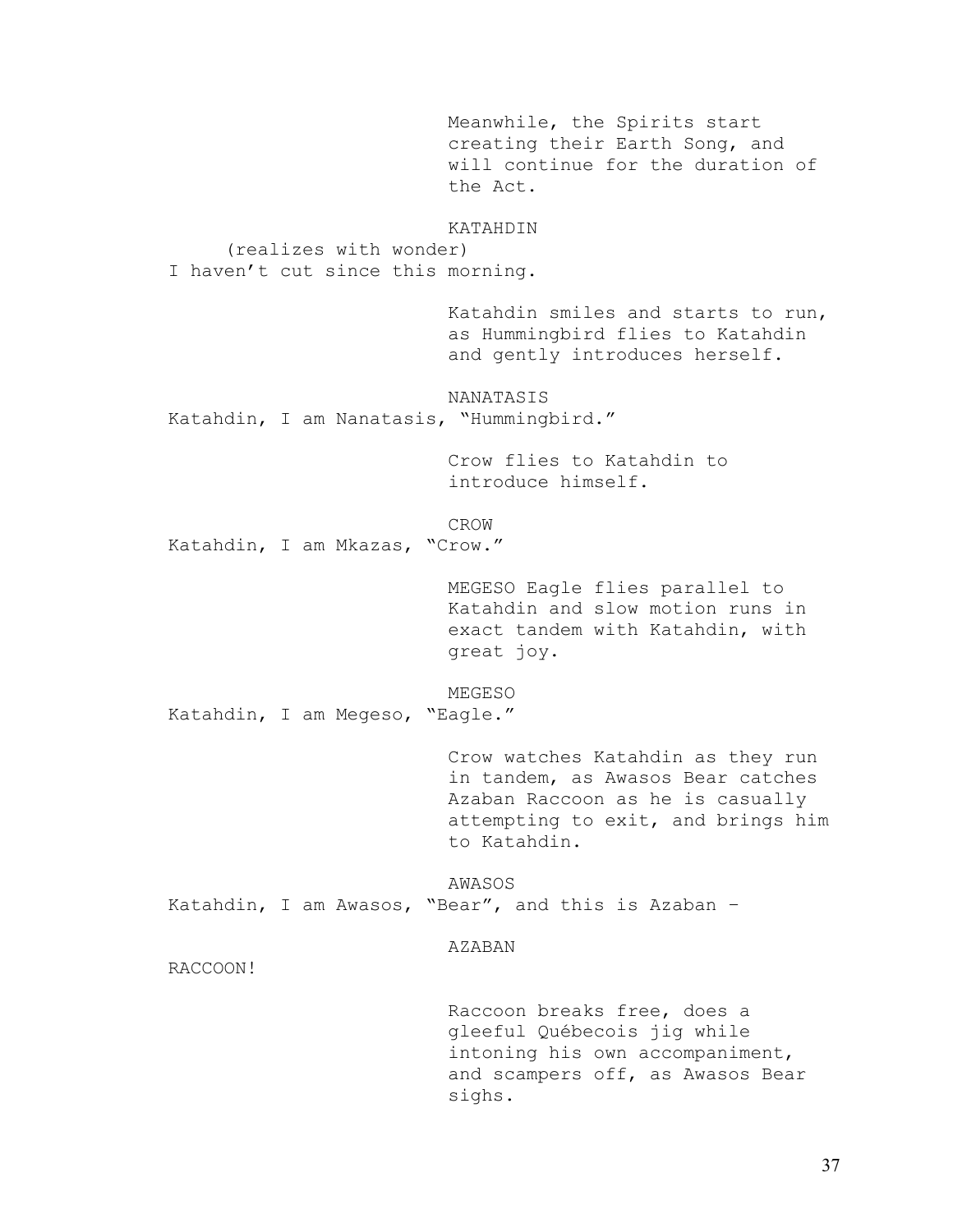Final Drum Push / Earth Song Crescendo starts, as all Spirits move to join Mother in her corner.

At Final Drum Beat, all Spirits and Mother turn to face Katahdin, who is still running.

### MOTHER

(to Katahdin)

It is time to sleep, m'petite. We are all here now for you, for your dreams. We are all here now to remind you of your memories.

> Katahdin winds down her running, catching her breath as she approaches her car.

KATAHDIN Maman? Even when I'm still, my blood is running. I can hear the wind in my blood, running.

> Katahdin moves into her car, which now has 3 chairs for a backseat. She considers the stone before she puts it next to her knife. She is very sleepy and curls on the backseat and closes her eyes.

> Mother has a thought and takes the green fancydance fringe shawl from the back of her lawn chair and gives it to Song Sparrow, and Song Sparrow sings as she moves to Katahdin and gently unfolds the shawl over her as she sleeps, continuing to sing as she rejoins Mother and the Spirits.

Powerful Drum Push / Crescendo as Mother and all Spirits, even Raccoon, one by one join Song Sparrow in her song with joy.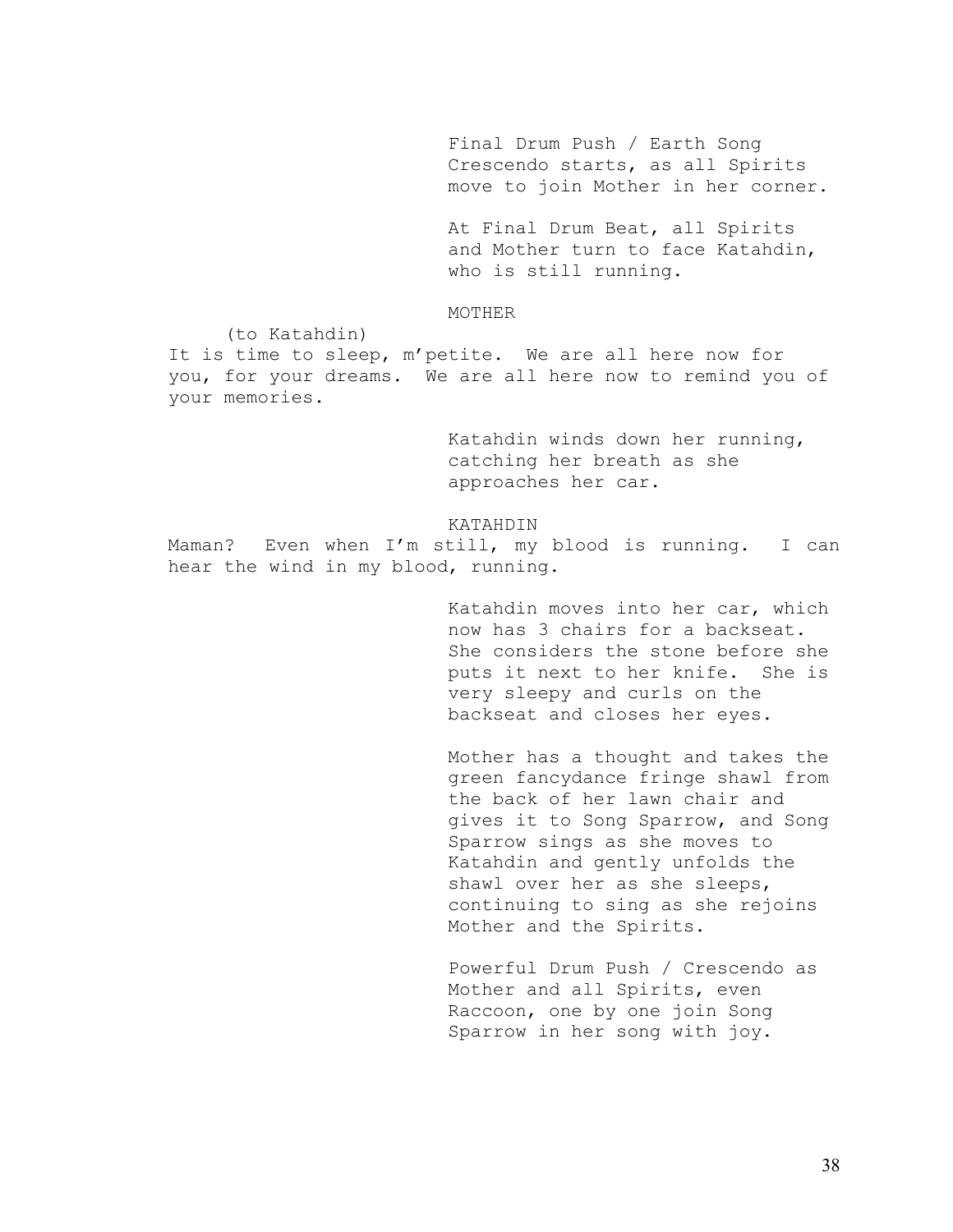## EARTH SONG

*Sing Blood / Sing BLOOD / Sing Blood. Sing Blood / Sing BLOOD / Sing Blood.* 

> Your blood is singing to you. We are singing to you. Your blood is singing to you. We are singing to you.

*Sing Blood / Sing BLOOD / Sing Blood. Sing Blood / Sing BLOOD / Sing Blood.* 

> Lights are fading, replaced by a warm and bright blue diffuse dream light. Final Drum Beat / Earth Song note, resounding.

### MOTHER

(to Katahdin) It is time to sleep, m'petite. Oligawi, olegwasi, et bonne rêves. Sleep well. Dream well.

EARTH SONG Sing, sing, SING! / Blood.

> [If there will be an intermission, fade to black.]

END ACT ONE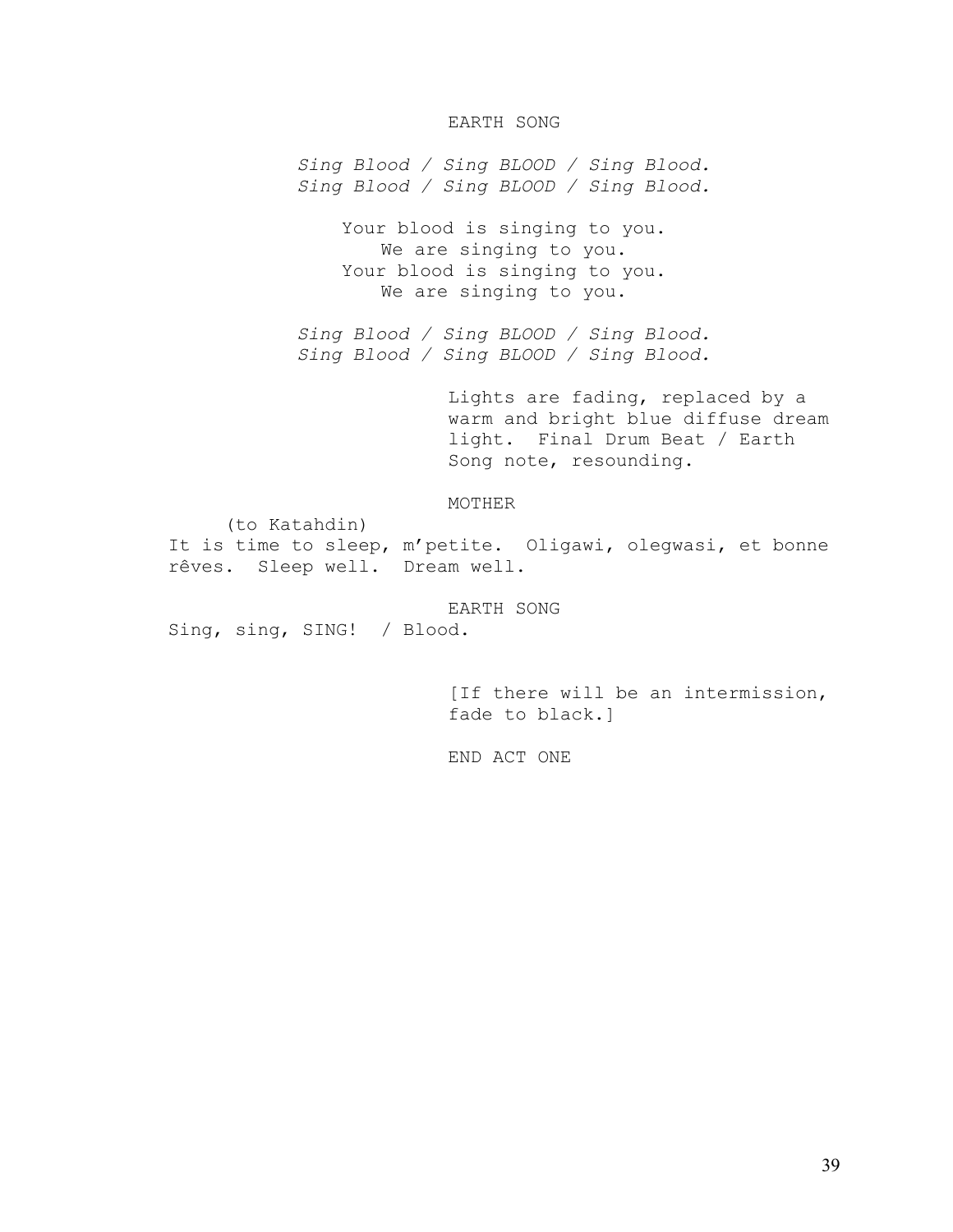### ACT TWO

IF INTERMISSION: BLACK. POWERFUL DRUM PUSH / SINGING / CRESCENDO.

NO INTERMISSION: Lights up, a warm and bright blue diffuse dream light, on EARTH SONG. Katahdin is sleeping.

> Spirits move amongst the audience as they sing their Earth Song, mixing French and English, singing to the audience, watching the audience watch Katahdin sleep, trying to see her through their eyes. Audience engagement is encouraged if possible – clapping, stomping, singing, etc.

EARTH SONG *Sing, sing, SING / Blood.* 

*Sing Earth in Blood – Sing Blood on Fire – Sing Blood through Sky – Sing Wind in Blood –* 

*Sing Blood / Sing BLOOD / Sing Blood. Sing Blood / Sing BLOOD / Sing Blood.* 

Where do you stand / If you have no ground? Where are your roots / If you have no soil? Where is your present / If you have no past?

*Sing Blood / Sing BLOOD / Sing Blood. Sing Blood / Sing BLOOD / Sing Blood* 

> *Sing BLOOD / Sing Blood. Sing BLOOD / Sing Blood.*

> > She's a mountain. She's a woman. She's a bird.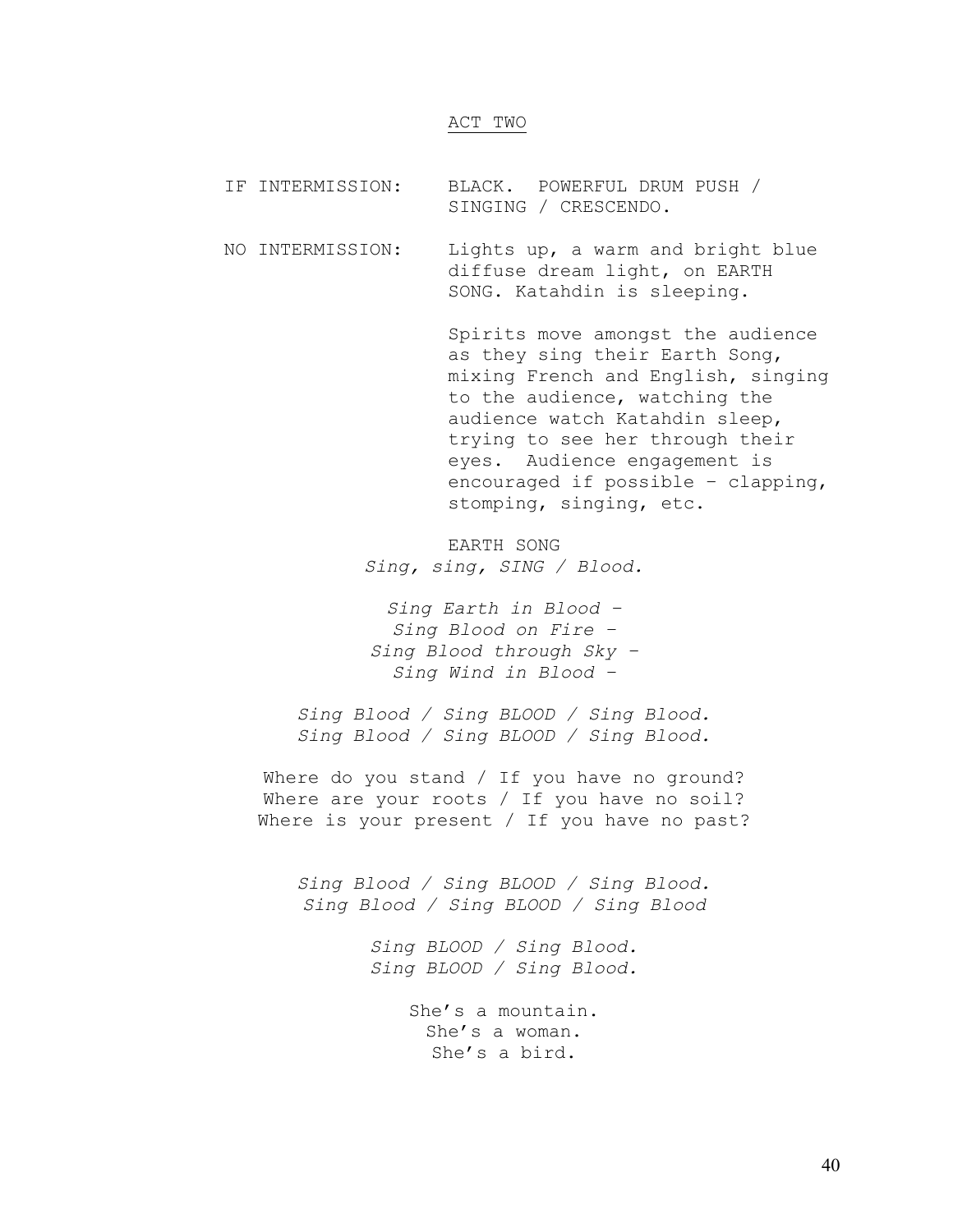She's a mountain. She's a woman. She's a bird. Mountain, Woman, Bird – *Sing, sing, SING / Blood.*  Run, Katahdin, Run, Katahdin, Run, Katahdin, run. *Sing Blood / Sing BLOOD / Sing Blood. Sing Blood / Sing BLOOD / Sing Blood.*  Your blood is singing to you. We are singing to you. Your blood is singing to you. We are singing to you. *Sing Blood / Sing BLOOD / Sing Blood. Sing Blood / Sing BLOOD / Sing Blood.*  She's running / Away. She's running / Home. She's flying / Away. She's flying / Home. Are you running / Away. Run / Home. Are you flying / Away. Fly / Home - Run, Katahdin, Run, Katahdin, Run, Katahdin, run. *Sing, sing, SING / Blood.*  - Home! Final drum push. Lights to full as Katahdin opens her eyes, reacting with wonder to the shawl.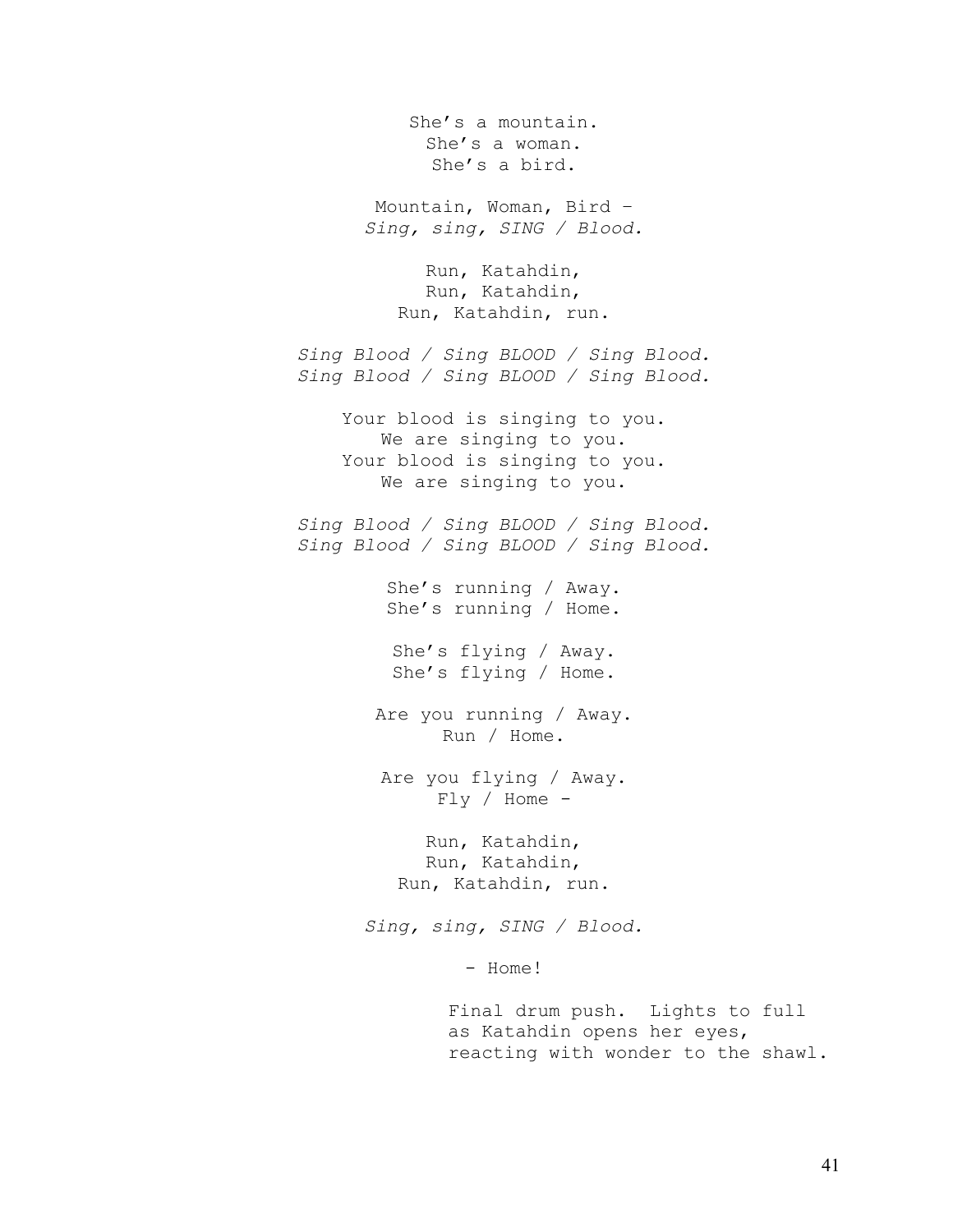Katahdin sits up on center chair and wraps the shawl around her, facing audience. She is dreaming.

KATAHDIN Voices again. Am I dreaming, where am I?

> Panicked, Katahdin goes to the front seat and finds her stone and<br>knife where she left them She knife where she left them. traces the scars on her wrist.

KATAHDIN My scars are my stories, my knife helps me understand.

> Katahdin picks up her knife and considers it as Song Sparrow sings as she crosses to Katahdin. Katahdin hears and turns and looks to Song Sparrow with wonder, she is remembering as she dreams. Song Sparrow gently takes the knife and sets it down, and gives Katahdin the stone.

SONG SPARROW

(to Katahdin)

You don't need to cut to hear your blood's stories. We are your blood stories.

#### KATAHDIN

 (to Song Sparrow) Little Sister?

> Song Sparrow smiles with joy at the recognition.

SONG SPARROW Come dream with us, Elder Sister. Come remember our stories with us.

> Song Sparrow leads Katahdin from her car toward Megeso Eagle. Katahdin is able to see and hear all the Spirits now, and the scrim film clips and photos, and she approaches Megeso Eagle.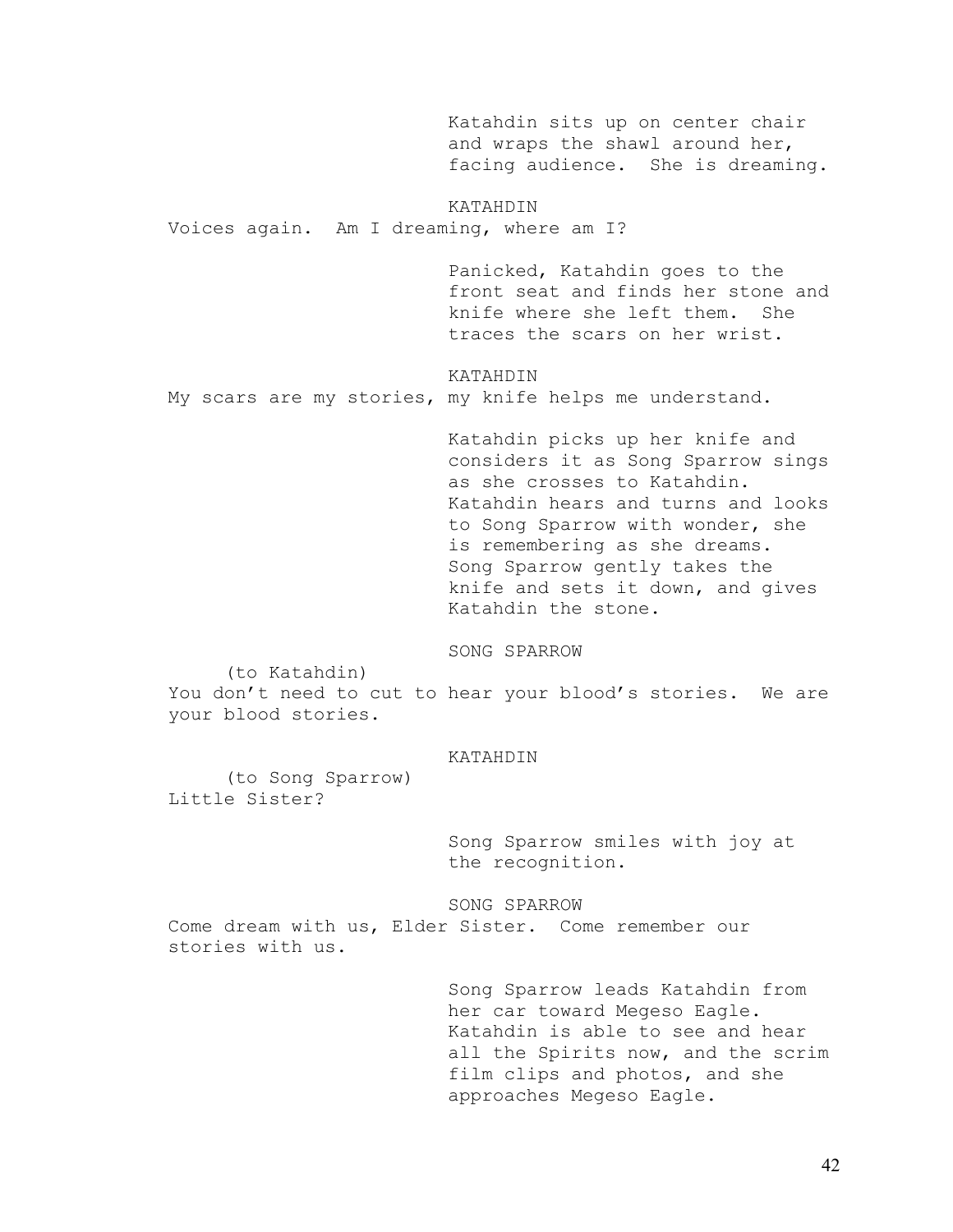### KATAHDIN

(shyly)

I remember you, I think. You are Megeso Eagle?

MEGESO

(happy she recognizes him)

Yes.

Song Sparrow moves downstage center and sings as she transforms into LINTO She Sings, facing audience, running and singing with great joy, as:

SCRIM: Film clip subtitled "MOUNT KATAHDIN, MAINE 1895" – starts with a view of the mountain then blurs to a YOUNG GIRL'S P.O.V. running swiftly through woods as she sings. Several beats as we journey with the character as she runs. Freeze frame.

MEGESO EAGLE

 (to audience / other Spirits / Katahdin) We are seeing my eagle view of MOUNT KATAHDIN, your name mountain, then a rush of green because we are running through thick woods. It is 1895 and we are running with a young girl. She is about 8 years old and has long black hair and green eyes.

 (to Katahdin) You have her green eyes, Katahdin, and her gift of running very fast.

> Katahdin smiles and moves to join Linto She Sings, running in tandem, as Awasos Bear enters as GRANDFATHER, smoking his pipe, deep in thought. Once in a while he shudders as he coughs, a deep rasping cough that wearies him.

Katahdin notices Grandfather and approaches him shyly.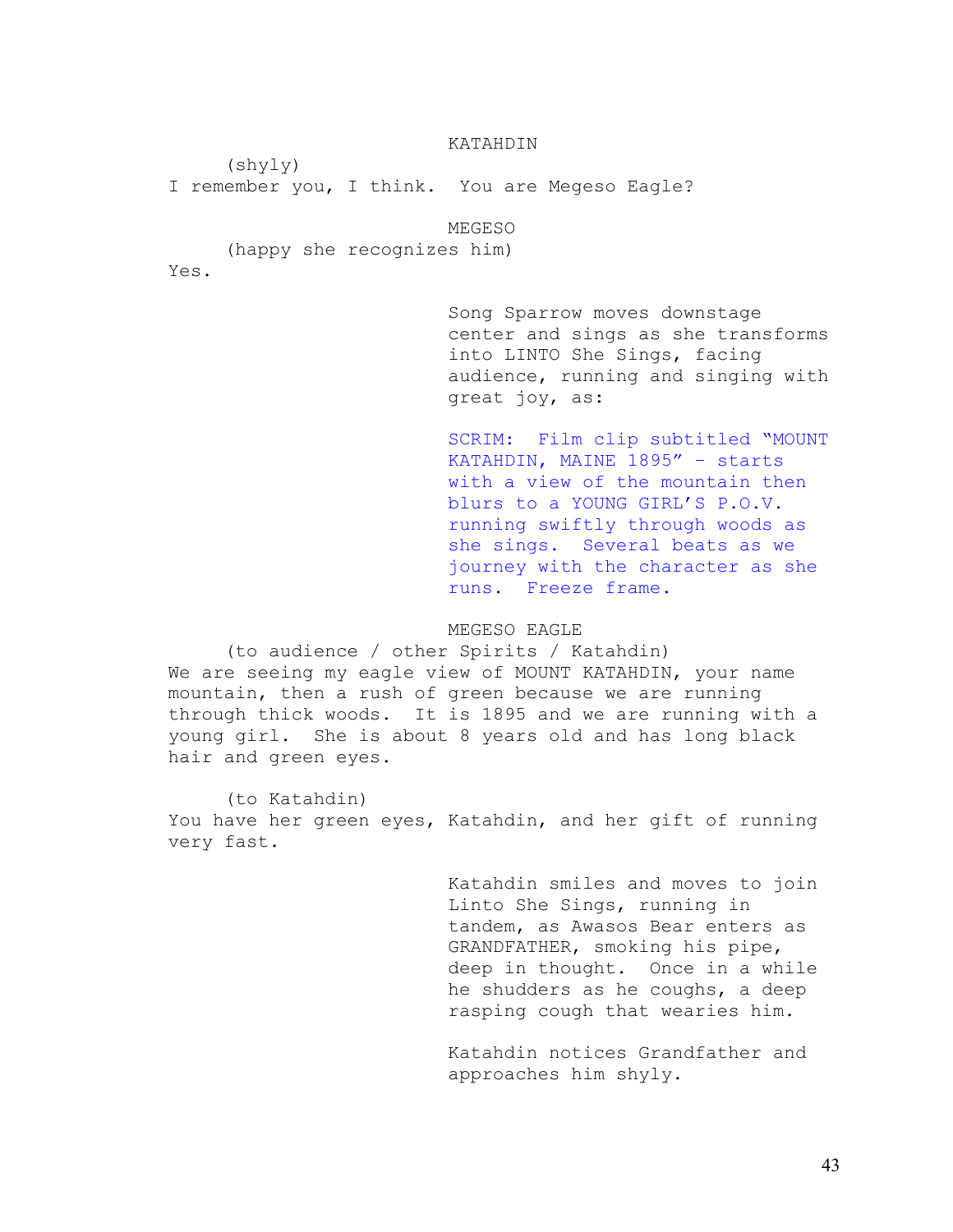#### KATAHDIN

I think I remember you, but I'm sorry I don't remember your name?

## AWASOS BEAR

 (breaking from Grandfather role to answer Katahdin) My name is Awasos Bear, Katahdin. I am one of your great grandfathers, and I am Linto She Sing's grandfather too.

### KATAHDIN

Grandfather?

## AWASOS BEAR

Yes.

Katahdin returns to run with Linto, who speaks to Katahdin.

#### LINTO

My name is LINTO and it means "She Sings" and that is a good name for me my Grandfather says because I am happy when I sing! I am happy when I run too. My grandfather calls me Green Eyes because my eyes are green like my grandmother from long ago, like your eyes! I speak Abenaki and this is what I am speaking now.

### KATAHDIN

 (to Linto) You run when you're happy?

# LINTO

 (answering) Yes, don't you?

Katahdin is silent.

#### GRANDFATHER

(to audience as Linto She Sings and Katahdin, sharing a child's oft-repeated bedtime story) Long ago a White girl child with green eyes came to our ancestors in Québec. She ran very fast and they gave her the name Little Pale Wolf.

## LINTO

 (to Katahdin) Not long ago we lived in Canada and my mother and my father got real sick and Grandfather and I got sick too and

44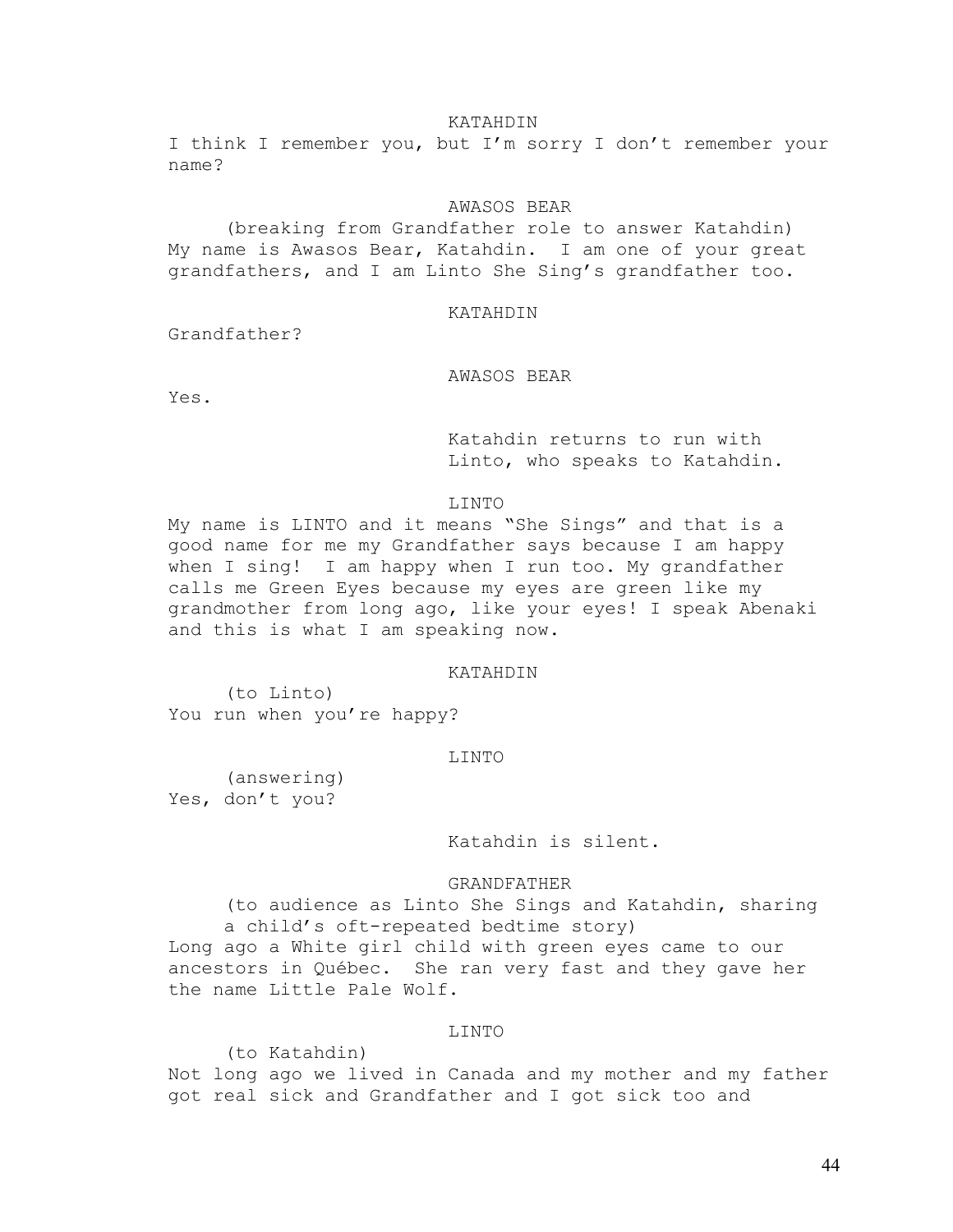Grandfather and I got better but my mother and my father live in the ground now and Grandfather says they are happy when I run and sing. Grandfather and I have walked south to Mount Katahdin in this state they call Maine - we have come to honor the Four Wind Brothers on Mount Katahdin! But I am worried that Grandfather is not well.

> Linto smiles and starts to sing again. Katahdin is concerned and leaves Linto to approach and watch Grandfather, who is asking guidance of the audience-as-Creator.

#### GRANDFATHER

Creator, I am asking for guidance. My love for my daughter's child is asking for guidance.

(deep rasping cough) I am no longer young and I want Linto to be well and to live to be happy as a strong Abenaki woman.

> Unbeknownst to Grandfather and Katahdin, Azaban Raccoon as WOULD BE WHITE MAN enters with Mkazas Crow in a black cassock cape as a JESUIT.

### GRANDFATHER

 (looking around with wonder, to Katahdin) This is where we lived in Canada in the 1870s when my daughter was a young girl of Linto's years. This is where we lived, far from the city.

> As Grandfather speaks and Katahdin sits next to him, WBWM is hopping around with excitement, pointing to Grandfather, pantomiming with exaggeration about Linto's mother as a young girl as he M.O.S describes her to JESUIT.

> JESUIT nods and turns upstage, as WBWM gleefully turns toward Grandfather and starts toward him. But as he approaches Grandfather's dwelling, his glee reduces and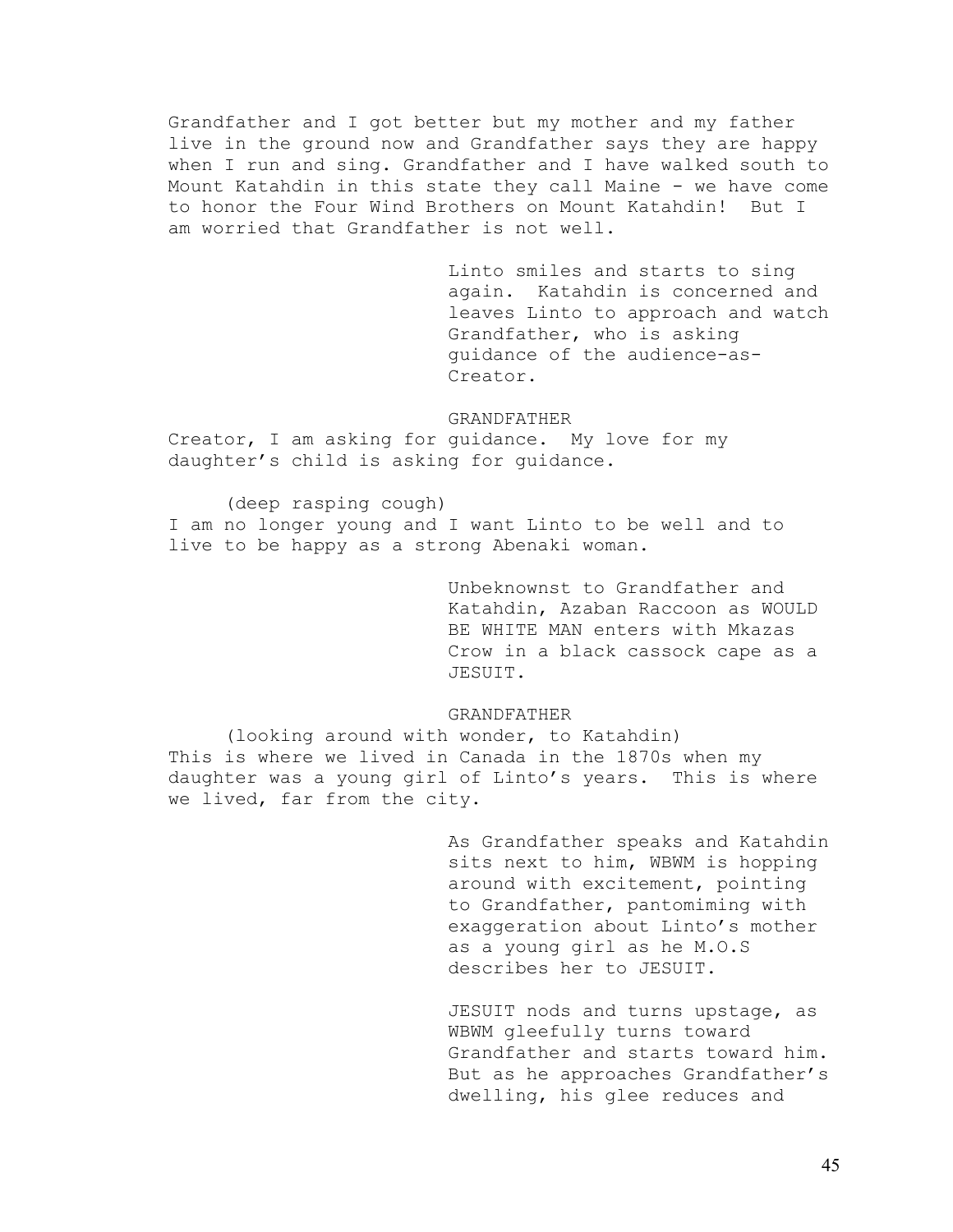WBWM starts to feel nervous.

At the entryway, WBWM stops to flatten his hair with his hand and neaten his clothes. He takes a deep breath but then decides not to enter and turns to JESUIT, who glares at him pointedly, then turns back upstage.

WBWM smiles sheepishly, upset with himself. He turns to the entryway of Grandfather's dwelling.

Linto sings and runs throughout the following.

WOULD BE WHITE MAN

(entering)

Grandfather, I have brought you good news!

WBWM cannot see Katahdin. Grandfather glances at WBWM, then nods slightly. He is caught up in a silent wracking cough. WBWM does not hear Grandfather speaking to Katahdin.

### GRANDFATHER

(to Katahdin)

I remember this man. He is the Would Be White Man who wanted my young daughter to go to that missionary school in Québec, all those years ago, where we are now, seeking guidance from the Creator.

> WBWM is impatient and glances toward JESUIT. He waits until the instant Grandfather stops coughing and returns to his pipe before speaking.

WOULD BE WHITE MAN

(reciting rapidly by rout, worried he'll mess up the recitation)

Grandfather, I am here to offer the opportunity of good schooling for your daughter at the missionary school.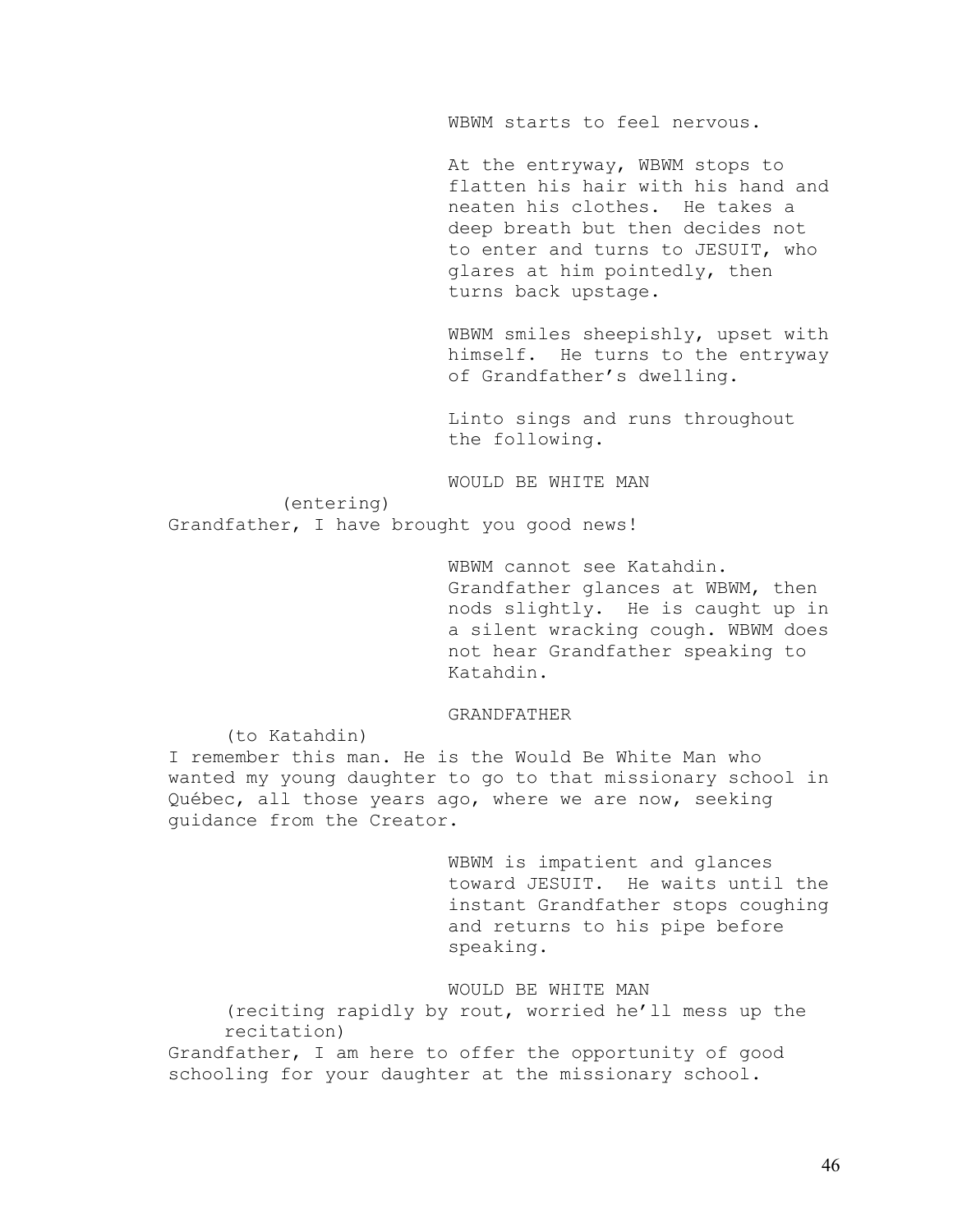#### GRANDFATHER

I am not a grandfather yet, I am a father and my daughter has no need for this schooling. The women are teaching her all she needs to know to be a good Abenaki woman.

> WBWM's glee at not mixing up his speech changes to a growing desperation.

### WOULD BE WHITE MAN

Grandfath… Elder Brother, here we are so far away from Québec, here the women do not know the ways of the White people, and there are more and more White people in our N'dakina, our homeland, and at the missionary school your daughter will learn the ways of the White people too.

### GRANDFATHER

My daughter does not need this schooling. The women are teaching her all she needs to know.

### WOULD BE WHITE MAN

But your daughter would do well to learn the language of the White people, so when the White people give their white papers to you, and the White people have many white papers, your daughter will read to you what the White words say.

#### GRANDFATHER

My daughter does not need this schooling.

Grandfather is caught up in a wracking cough. Katahdin puts her hand on his shoulder, concerned. Grandfather pats her hand in gratitude and returns to his pipe.

WOULD BE WHITE MAN Elder Brother, you are not well. You are not well and winter is near.

> Grandfather glances toward WBWM sharply, returns to his pipe. WBWM is greatly encouraged.

## WOULD BE WHITE MAN

Elder Brother, if your daughter will go to this missionary school, she will be warm and eat all the food she wants as she learns the ways and words of the White people. She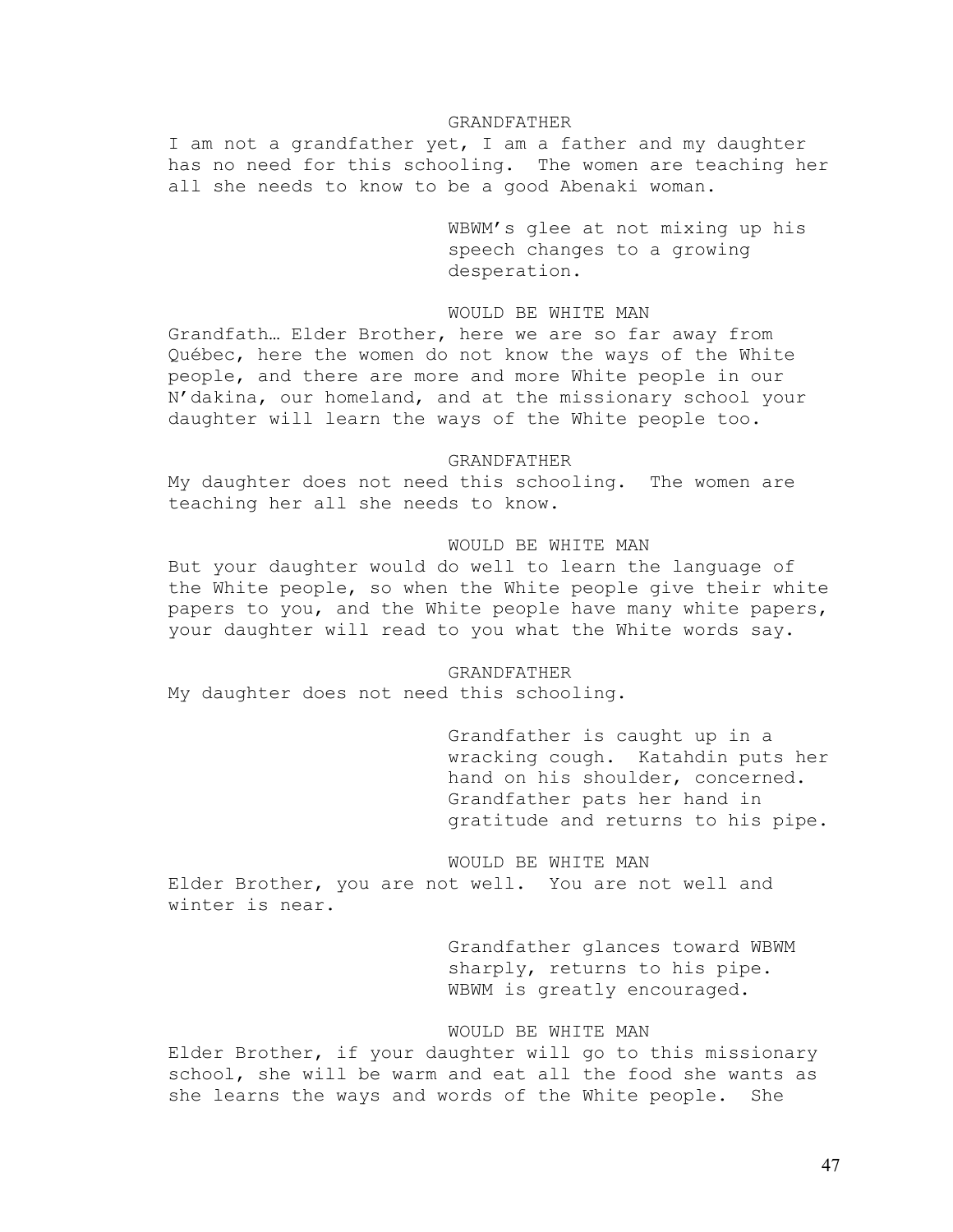will learn good things. But if your daughter stays with you here she will stay hungry and when winter comes, she may be ill again. She may be very ill again like her mother who did not see the past Spring. She may be ill as you are now.

> Grandfather is caught up in a silent wracking cough. Katahdin brings him a cup of water and he drinks and returns to his pipe and smokes for many long moments in silence. WBWM is in great suspense for Grandfather's decision.

#### GRANDFATHER

 (with great sadness) The White people at this school, are they good people?

WOULD BE WHITE MAN

 (restraining his happiness with the greatest effort) These White people are good people, and they will teach your daughter good things.

### GRANDFATHER

 (with great sadness) These White people will give my daughter good food?

WOULD BE WHITE MAN Your daughter will eat all the food she wants, good food.

> Grandfather is caught up in a wracking cough.

WOULD BE WHITE MAN

Yes, Elder Brother.

Grandfather smokes. WBWM is in great suspense, but restrains himself from speaking further. Grandfather removes his pipe and studies it.

### GRANDFATHER

 (his heart is breaking) Then my daughter will go to this school.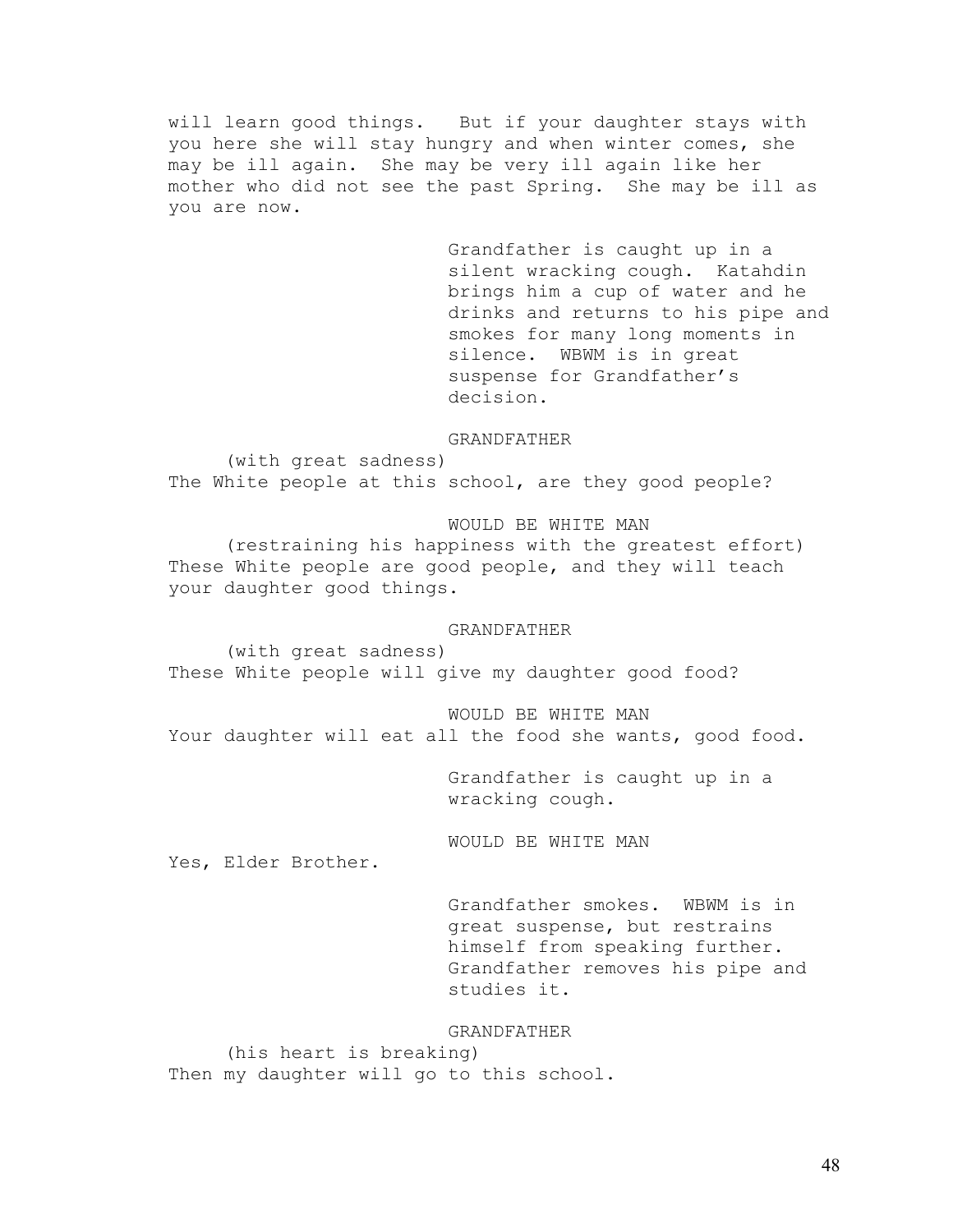WOULD BE WHITE MAN (jumping up and turning to leave) This is a good decision, Elder Brother. You will see.

> WBWM dances up to JESUIT. JESUIT looks to him as he pantomimes the discussion. Grandfather is seized with a silent violent coughing fit. JESUIT reaches under his black cloak and brings out a money pouch. He gives WBWM three silver coins and exits. WBWM does a gleeful dance as Grandfather catches his breath and nods as he slowly rises with Katahdin's assistance.

#### GRANDFATHER

My daughter never spoke of her time at that school, but she came back to us and then in time Green Eyes came to us.

(to Katahdin)

 (looking around) We are back from long ago. We are back by Mount Katahdin.

 (studying Katahdin, realization) Daughter, are you telling me our Green Eyes needs to go to such a school? Daughter, I am asking you this, for how I may best care for your beautiful child now that you are on the other side.

Katahdin is stunned.

KATAHDIN

 (as Linto's mother and Grandfather's daughter) Father?

(the word means much to Katahdin, and she is momentarily overcome) Father, I trust your heart's decision. I will go with her.

> Katahdin assists Grandfather in his slow exit as Linto stops singing and running, her smile fading as she looks around in confusion.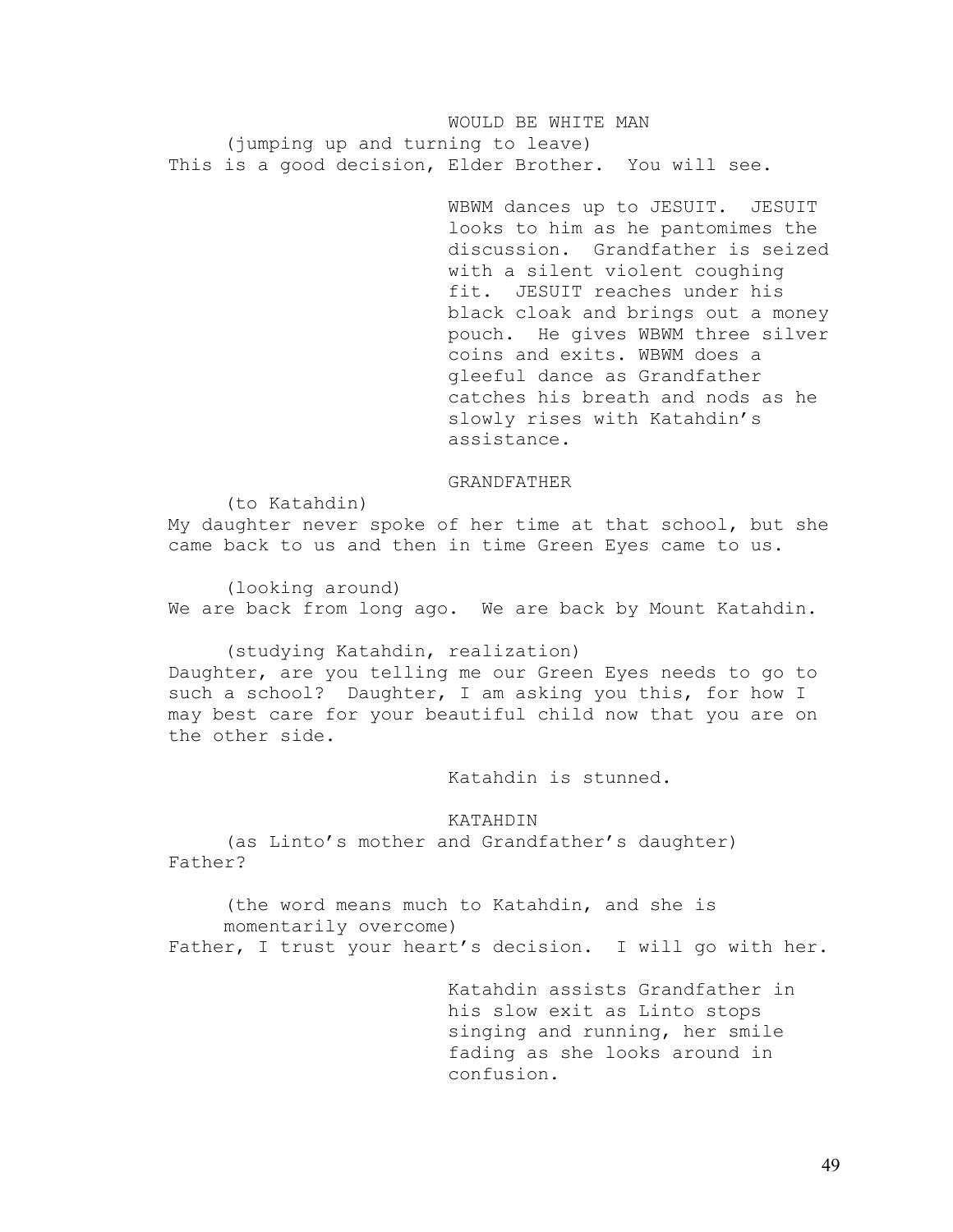Hummingbird brings a chair center stage and a beautiful blanket, and Linto, terrified, sits facing audience, wrapping herself in her blanket. Katahdin returns and watches Linto.

#### KATAHDIN

My daughter.

Hummingbird reenters with another chair and puts it a little upstage left to Linto, and approaches Katahdin.

#### KATAHDIN

(to Hummingbird)

I remember you, I think. You are Nanatasis, "Hummingbird"?

## HUMMINGBIRD

 (happy to be recognized) Yes, Katahdin. Come, you can go with your daughter, though she will not be able to see you.

> Hummingbird leads Katahdin to the seat by Linto, as Megeso Eagle as ATIAN brings a chair and blanket and sits parallel to Linto – so Katahdin is in the middle, but a little upstage. Linto and Atian cannot see Katahdin.

#### KATAHDIN

 (to Linto) Daughter.

LINTO

 (confused, cannot see Katahdin now) Mama?

LOCOMOTIVE sounds, steam, whistle. Linto is terrified, and Katahdin learns she has no voice to comfort Linto.

### LINTO

Grandfather! GRANDFATHER!!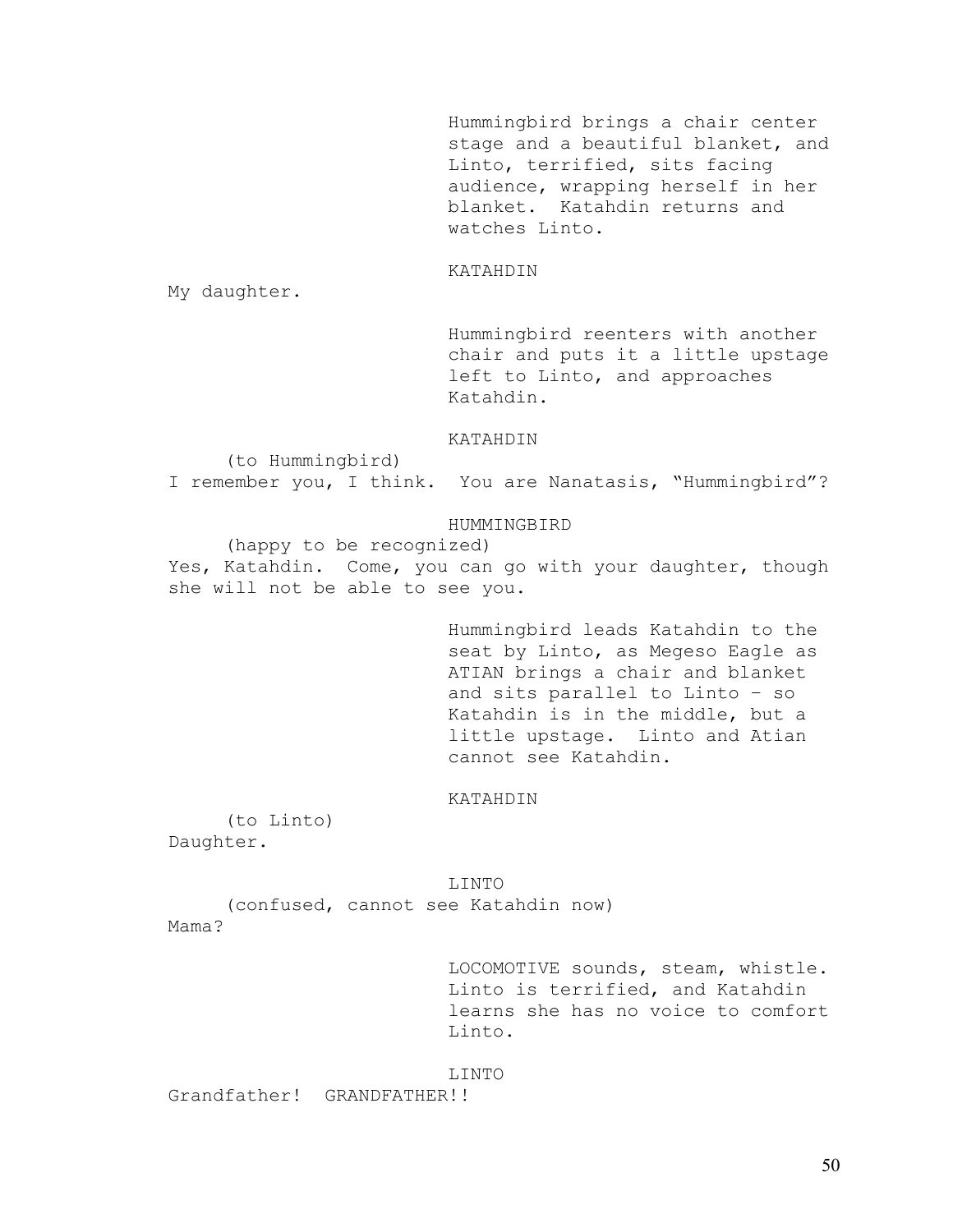### ATIAN

You speak Abenaki? I can speak Abenaki too. This is a 'train'. Do you not know of trains? How old are you – I am 10.

#### LINTO

I speak Abenaki. I am 8.

The whistle sounds again.

### LINTO

(sobbing quietly) Grandfather…

### ATIAN

This is my first time in a train, but I have seen them many times before, moving over the land very quickly and breathing black smoke to the sky. Look out the window, see how fast we fly?

> Linto is still crying, but she is listening to Atian speak. Atian stands up in the train, holds his arms out like he is flying.

## ATIAN

I am an eagle, flying!

He is flying as the train lurches and he falls to the floor, laughing. Linto shyly smiles at him as he gets back on his feet. Atian glances at her and notices her eyes.

### ATIAN

My little sister looks like you but her eyes are brown and your eyes are green.

#### LINTO

My grandfather calls me Green Eyes sometimes. He says my first grandmother gave me her eyes as a gift. Is your sister here too?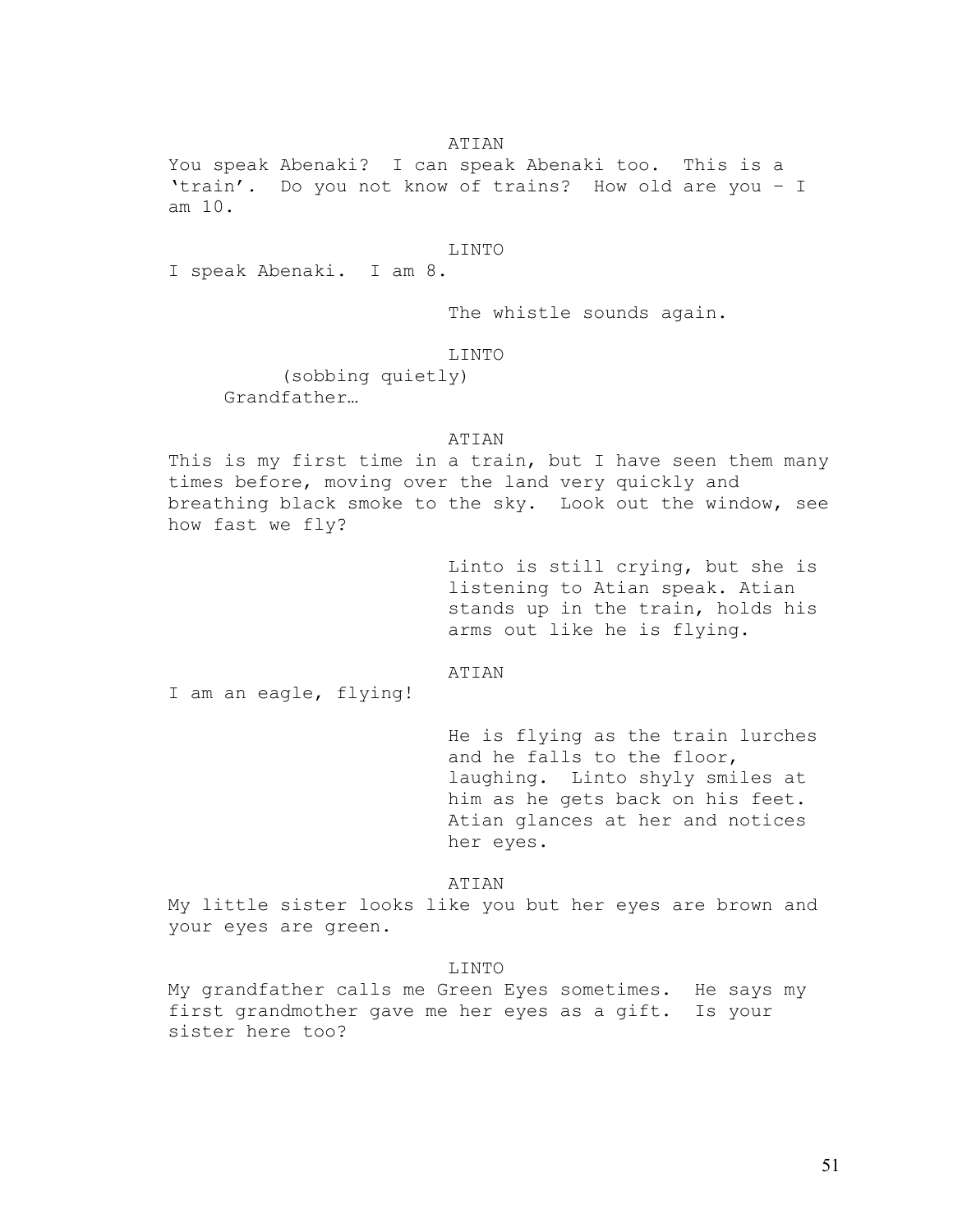#### ATIAN

My sister was sick and left us not long ago, but she would like this train, I think, because this train moves very fast and she ran very fast and she was happy when she ran.

#### LINTO

I can run very fast too, I like to run very fast too. My mother and my father were sick and left us not long ago, but my grandfather says they are happy when I run and when I sing. Grandfather says I need to go to this school far away, are you going to this school far away?

#### ATIAN

Yes, we are going to the Carlisle Indian School, in the state called Pennsylvania.

#### LINTO

 (studying the passing landscape with worry) My grandfather tells me I when my mother was young like me and they lived far away from the cities in Québec, my mother went to one of these schools. I want to stay with my grandfather but he says I need to go to this school.

### ATIAN

(trying to distract Linto – and himself - and make her laugh by clowning as he speaks)

I think the Carlisle School will be a good place. Where I live on Indian Island on the Penobscot River, there are many Jesuit White men on our reservation and they teach us their language and their God and have since before my grandfather's time. My grandfather fought in the American Civil War and my father is a river driver. My father wants me to see the world beyond Indian Island and to learn to read and write English. The Jesuits are building a school on Indian Island, and my father says if I study hard at the Carlisle School then I can be a teacher at that Indian Island School when it is built and I am a man.

# LINTO

You are from Indian Island? I have heard of your island. We have come this season to live near Mount Katahdin. I understand most of your words, but they sound different.

## ATIAN

We both speak the same language but you speak an Abenaki dialect, and maybe our Penobscot dialect is different.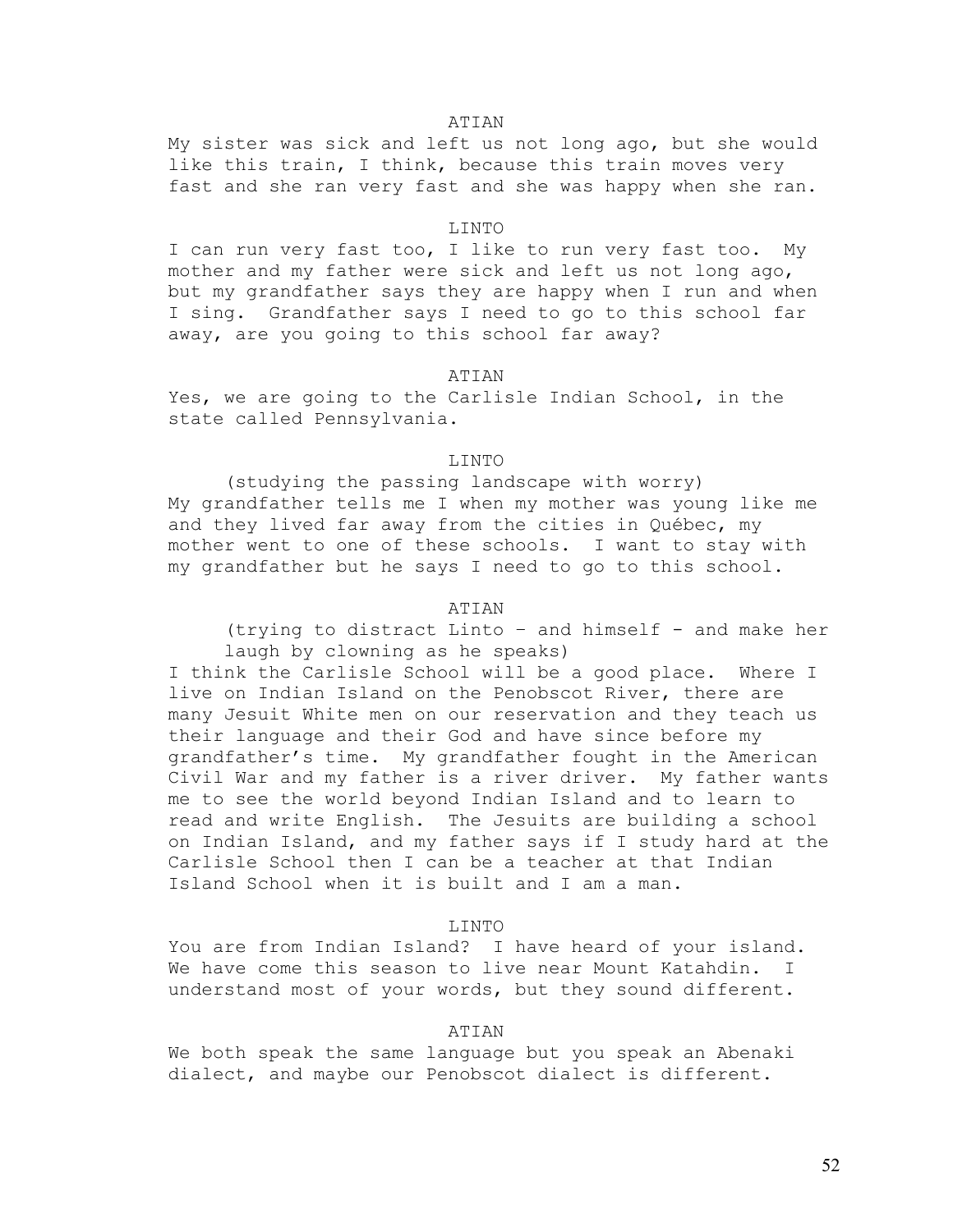Do you speak English? ATIAN I learned some English from those Jesuit. Like 'train' is an English word. LINTO "Train." Linto smiles but then the whistle blows and there is the sound of much steam and she shudders. LINTO (whispers) "Train." ATIAN We are stopping for more people, I think. Linto, Katahdin, and Atian rise and step downstage. The rest of the Spirits rapidly gather, preferably before the stage if the stage is raised, and start milling about as train depot folks with their backs to the audience. HUMMINGBIRD (as BESSIE/WHITE GIRL) Look at those injuns, Mama! CROW (as WHITE MAN) Why are those gypsy river rats on our train? BESSIE/WHITE GIRL MAMA, that injun brave's gonna scalp me! RACOON (as ELDON/WHITE BOY) Stupid, that's no injun brave that's a squaw injun, lookit it's hair! BESSIE/WHITE GIRL MAMA, Eldon called me stupid!

LINTO

 WHITE MAN That lil squaw gal's a half-breed – lookit her eyes.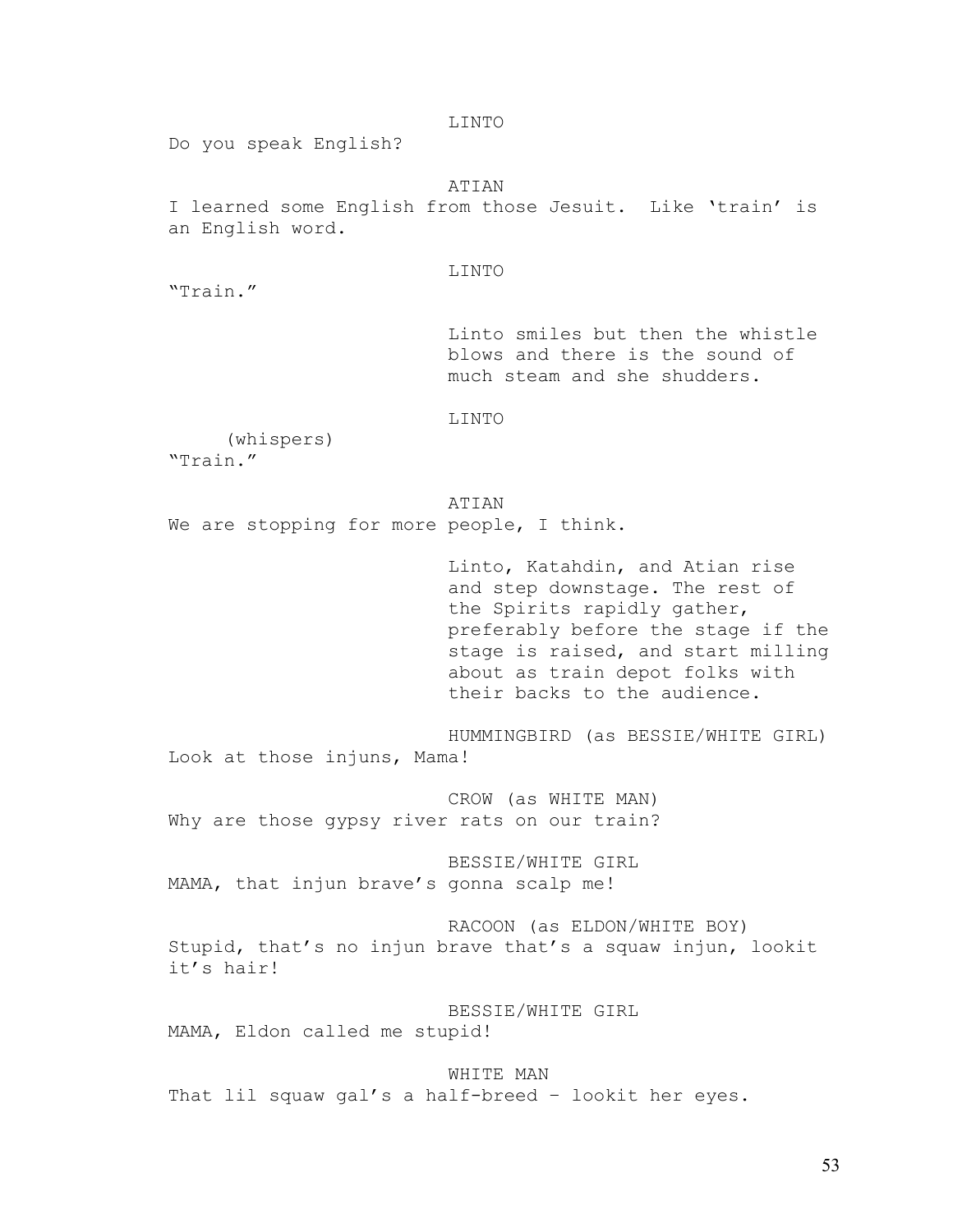ELDON/WHITE BOY You ARE stupid, Bessie! Bet you don't even talk Injun. BESSIE/WHITE GIRL MAMA, Eldon called me stupid AGAIN!! WHITE MAN Boy, dontcha know only the Devil speaks Injun? ELDON/WHITE BOY Bet you can't talk Injun, Bessie! BESSIE/WHITE GIRL I talk Injun good's you! Listen: HOW! ELDON/WHITE BOY HOW! WHITE MAN HOW! ALL *HOW!!*  Spirits exit. ATIAN looks ill and he is breathing hard. LINTO Is that English? ATIAN Yes. LINTO What did they say? Atian is silent. LINTO Do you know those English words – do you understand? ATIAN I know those English words. I do not understand. The train whistle blows and the lights dim.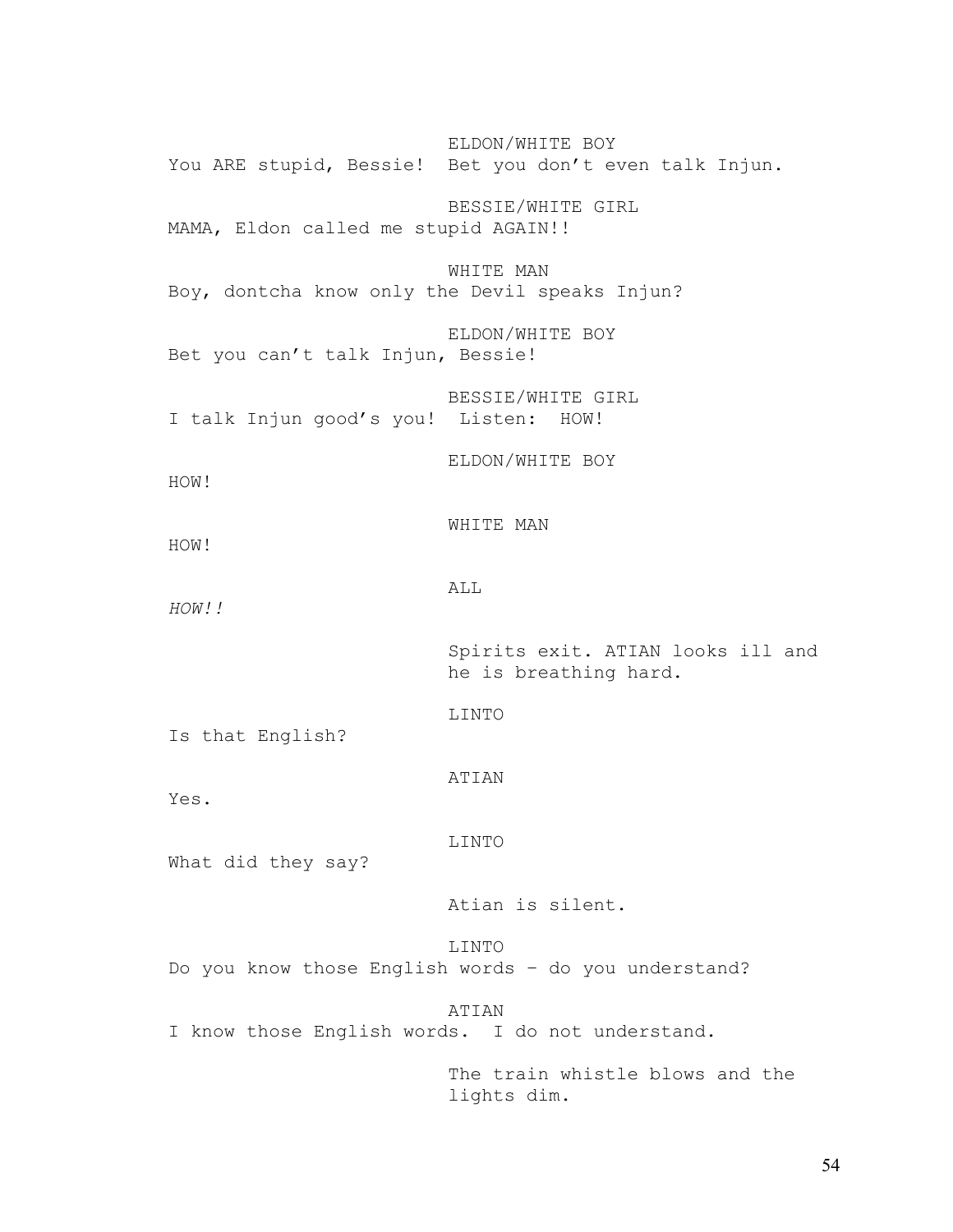SCRIM: Black and white photograph of Carlisle Boarding School, subtitled "CARLISLE INDIAN INDUSTRIAL SCHOOL – 1895."

Hummingbird and Crow take the blankets from Atian and Linto and return transformed as NIZHONI and CHASKE. Lights up. Chaske is keeping watch as Nizhoni approaches Linto and Atian.

### NIZHONI

(big smile, in English and rapidly, glancing around nervously to see if any of the teachers can hear) Please, here at the Carlisle Indian School you must be careful not to speak your language when the teachers can hear because you will get a bad beating. I am NIZHONI which means "Beautiful" and I am Navajo, but my white name is Mary Louise. You will have a white name too. Do not speak your language where you can be heard and do not try to run away and do not cry too loud or you will be punished.

 (to Linto) Do you speak any English?

Linto looks to Atian in confusion.

### ATIAN

 (answering Nizhoni in English) She only knows 'train' but I will translate for her.

> Still keeping an eye out, Chaske approaches Atian and Linto.

### CHASKE

 (in English, rapidly, keeping watch for teachers) I am CHASKE which means "First Born Son" and I am Sicangu Lakota, but my white name is Christian. They will give you a white name too, you will point to a name on the board and they will write it on white tape and they will sew it to your back so everyone knows what to call you. They will be coming soon to cut your hair. They do not value our ways. They do not care that in some of our nations we only cut our hair when we mourn. Do not speak your language where you can be heard and do not try to run away.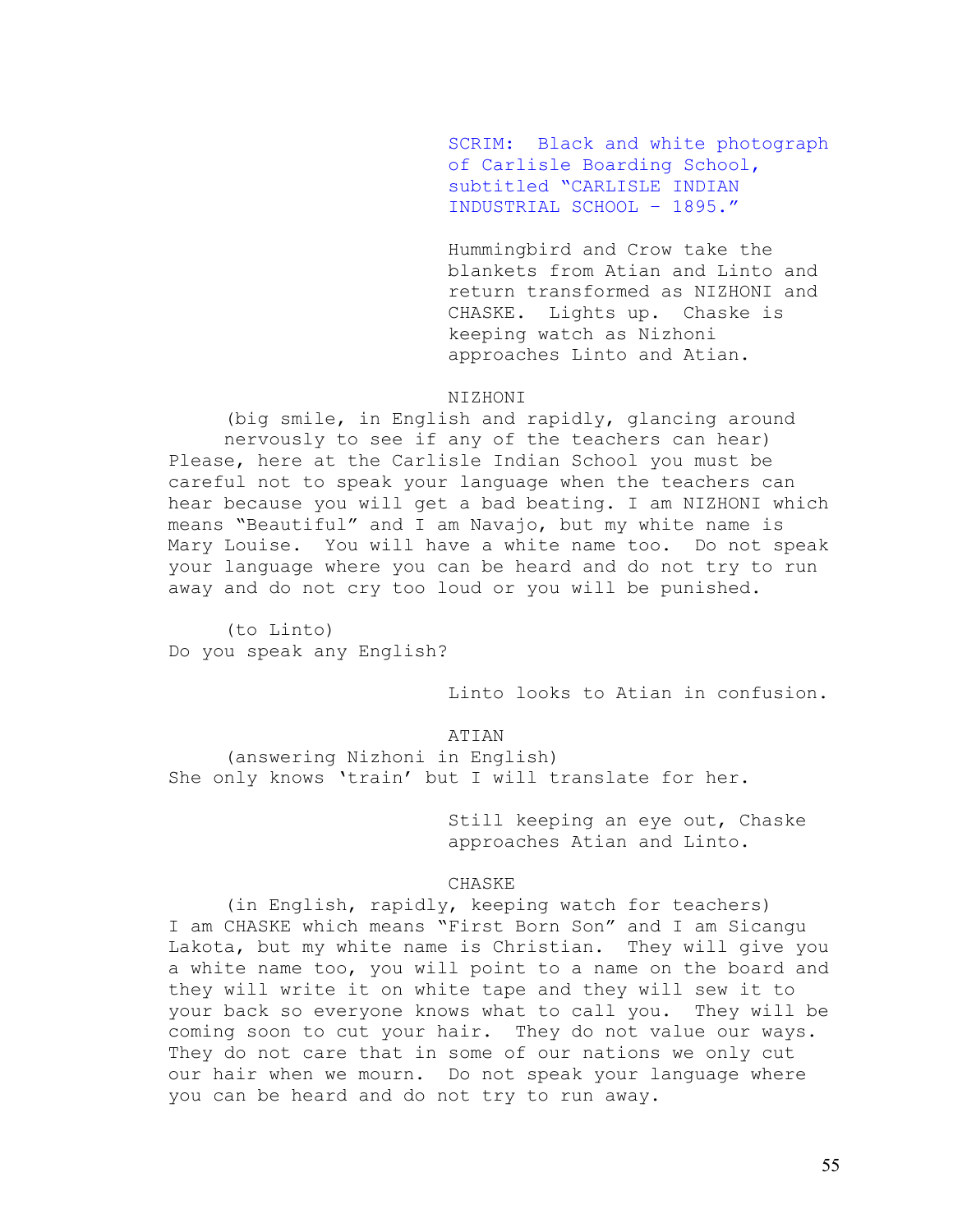ATIAN looks ill and he is breathing hard.

LINTO

 (to Atian) Is that English?

ATIAN

Yes.

LINTO

What did they say?

Atian is silent.

LINTO

Do you know those English words – do you understand?

ATIAN

I know those English words. I do not understand.

SCRIM: Black and white photograph slide show from Carlisle Boarding School.

Nizhoni, Chaske, Linto, Atian, and Katahdin turn upstage and watch the slideshow for a few beats.

Lights center stage. Atian, Linto, Chaske and Nizhoni start marching, they march in unison a few beats, then they turn downstage with their first line. Katahdin watches, trying to understand.

CHASKE "Kill the Indian and Save the Man"

ATIAN

- Richard Henry Pratt,

NIZHONI founder of the Carlisle Indian School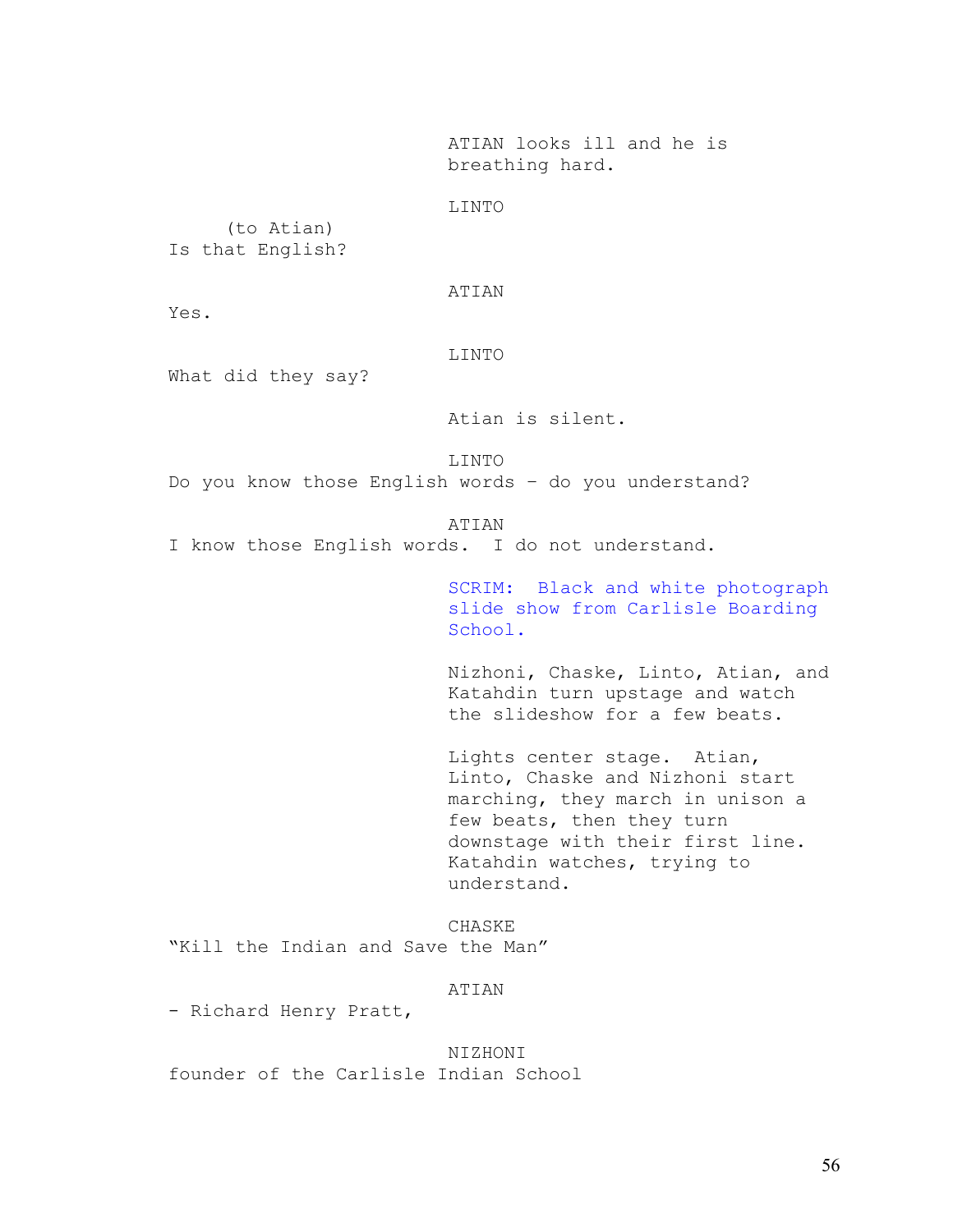LINTO (1879). CHASKE "We were told never to talk Indian" NIZHONI - Lone Wolf, ATIAN a Carlisle Indian School student LINTO (Blackfoot). CHASKE and ATIAN "Only one boy NIZHONI and LINTO and five girls ALL spoke Indian last week" ATIAN – *Indian Helper*, NIZHONI Carlisle Indian School Newspaper CHASKE (Feb. 10, 1893) ALL "Only the Devil Speaks Indian," ATIAN you CHASKE with the black robed ghosts NIZHONI command LINTO as if we can comprehend as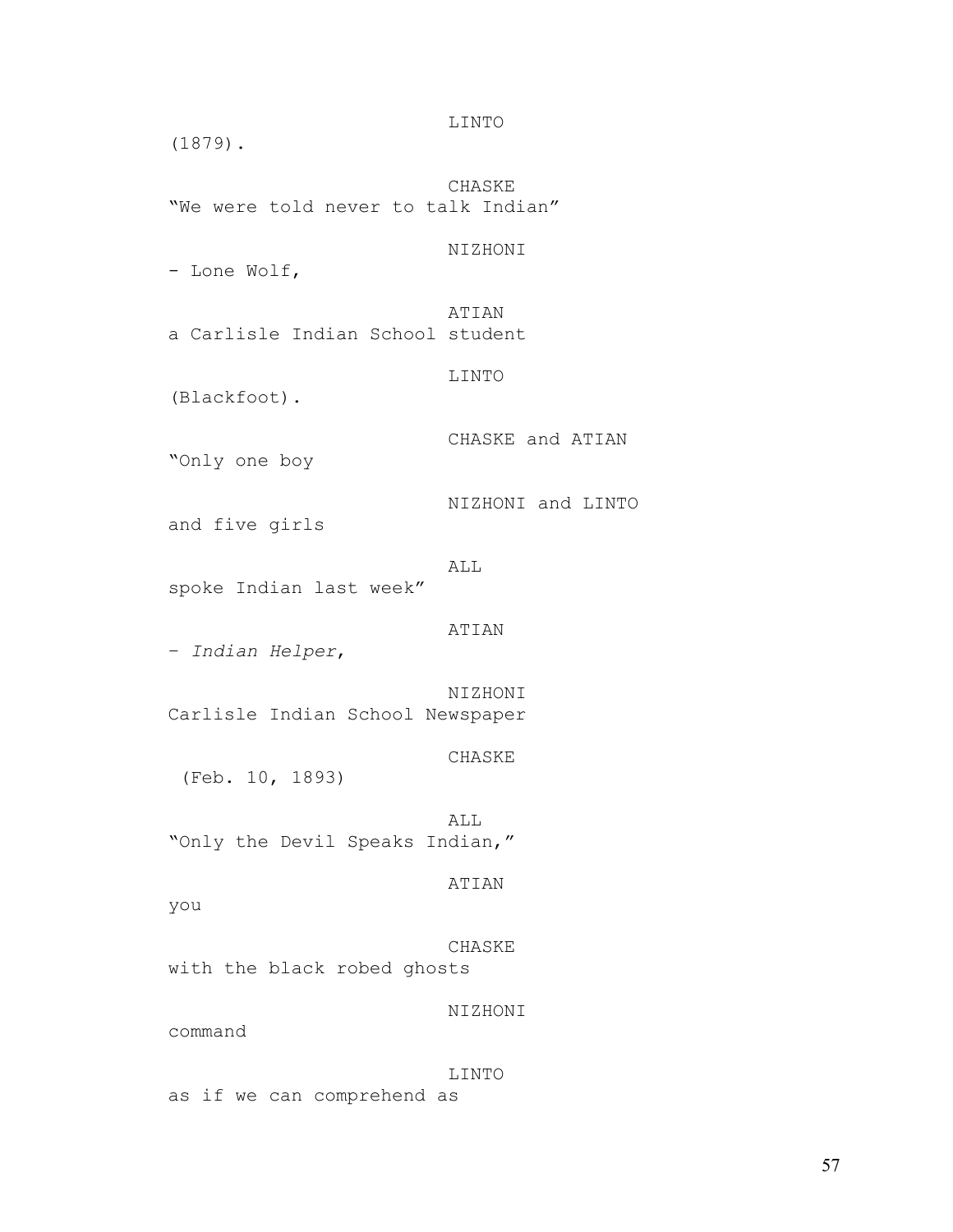ATIAN

at this white man's moment

ALL

we

LINTO

children

NIZHONI wrapped in our grandmothers' blankets crawl

LINTO

into the cold black belly

# ATIAN

of this night

LINTO

from the cold black belly

CHASKE of the iron beast that coal steamed carried us

NIZHONI

from our mothers

ATIAN

our fathers

CHASKE

our people

LINTO

our memories

ALL

our home.

ALL "Only the Devil Speaks Indian" -

NIZHONI

you ghost people chant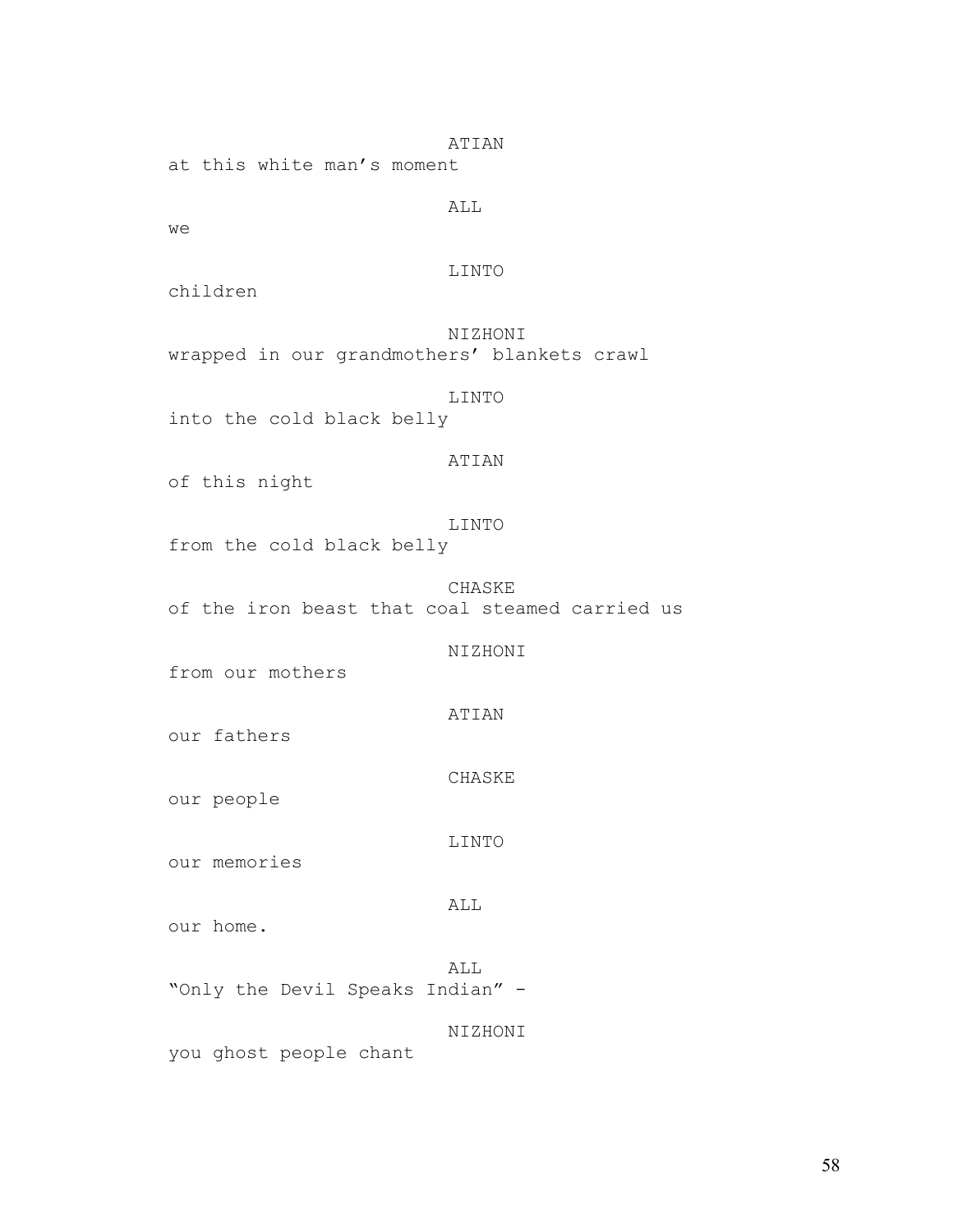| as our medicine pouches                       | LINTO   |
|-----------------------------------------------|---------|
| our buckskin                                  | CHASKE  |
| our moccasins                                 | ATIAN   |
| burn.                                         | ALL     |
| We are:                                       | ALL     |
| Navajo -                                      | NIZHONI |
| Sincangu Lakota -                             | CHASKE  |
| Penobscot -                                   | ATIAN   |
| Abenaki -                                     | LINTO   |
| You shear                                     | ALL     |
| our hair                                      | NIZHONI |
| as we weep                                    | LINTO   |
| for only in deep mourning do we cut our hair. | CHASKE  |
| We own                                        | ALL     |
| birth names                                   | ATIAN   |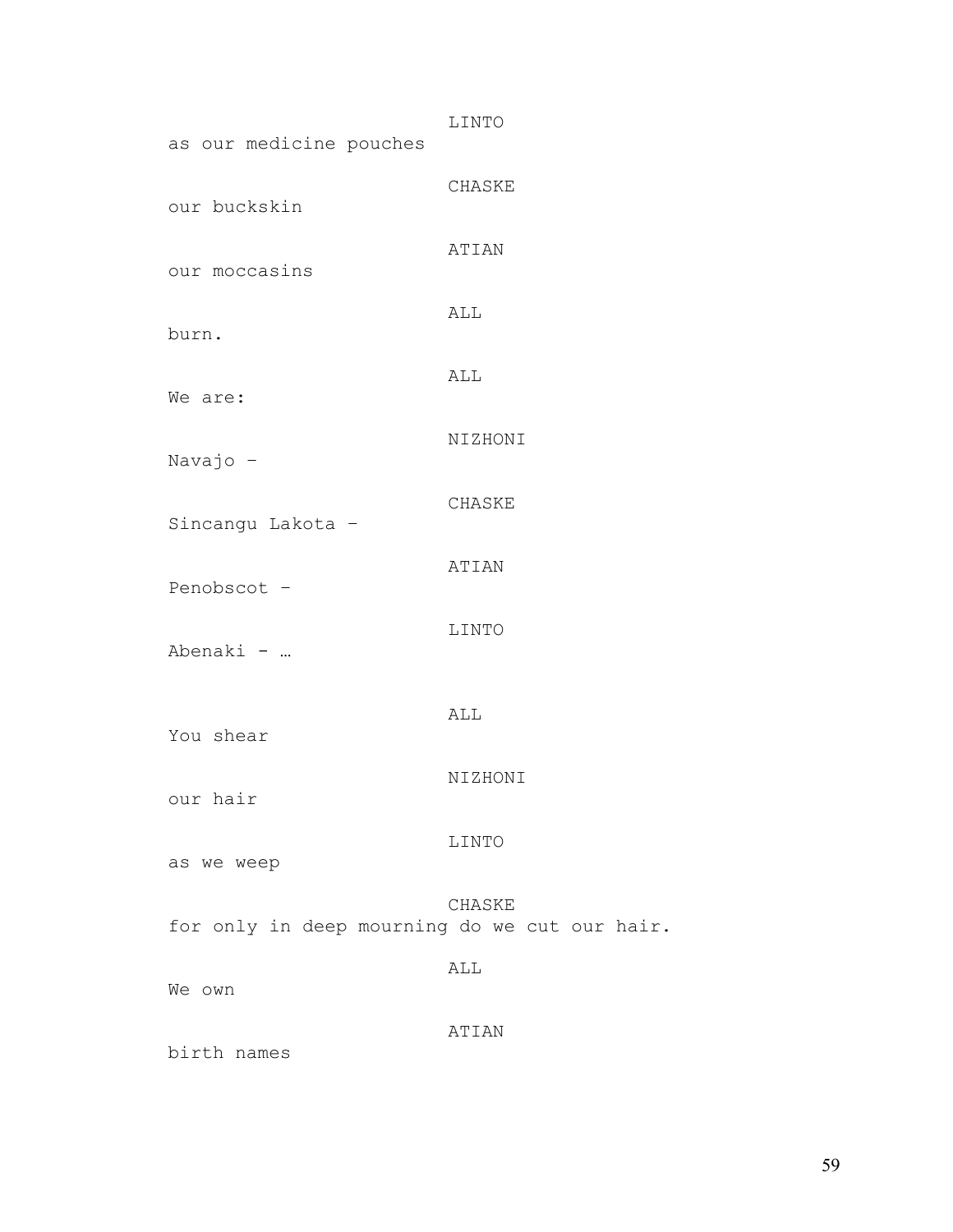| spirit names that are not spoken | NIZHONI      |
|----------------------------------|--------------|
| while                            | LINTO        |
| You sew                          | ALL          |
| white names                      | CHASKE       |
| to our backs                     | <b>ATIAN</b> |
| and speak them often.            | NIZHONI      |
| We learn                         | ALL          |
| how to forget                    | LINTO        |
| our ceremonies                   | ATIAN        |
| our dances                       | CHASKE       |
| our stories                      | NIZHONI      |
| our Elders as                    | ATIAN        |
| you teach                        | ALL          |
| how to march                     | NIZHONI      |
| round you                        | CHASKE       |
|                                  | NIZHONI      |

the all-seeing Man-on-the-Bandstand,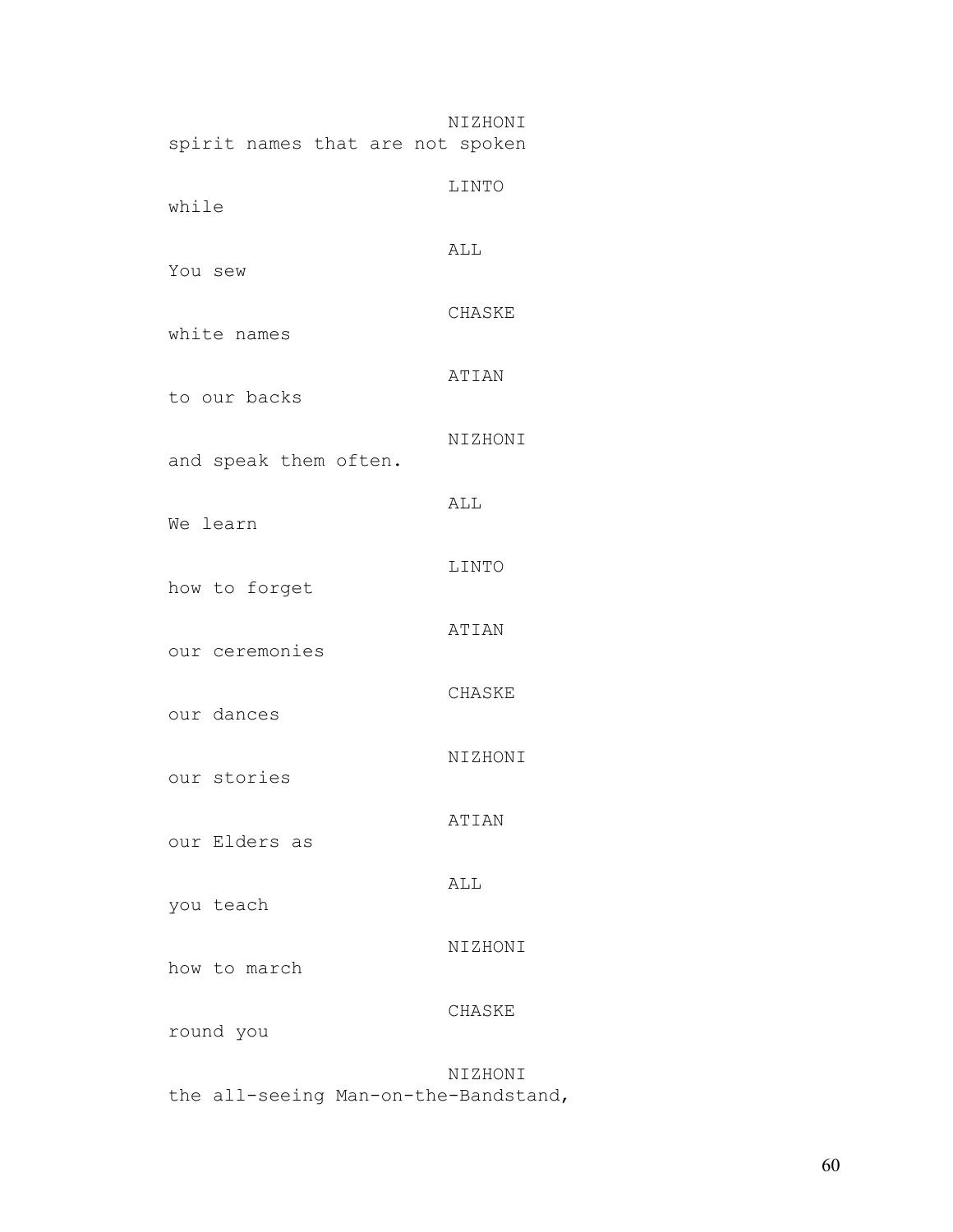| our School Father.      | ATIAN        |
|-------------------------|--------------|
| We speak                | ALL          |
| in song                 | LINTO        |
| within                  | CHASKE       |
|                         | NIZHONI      |
| to our Creator as       |              |
| you                     | ALL          |
| line us up              | NIZHONI      |
| against the wall        | CHASKE       |
| to assign our new Gods: | <b>ATIAN</b> |
| Baptist -               | NIZHONI      |
| Presbyterian -          | LINTO        |
| CHASKE<br>Protestant -  |              |
| We try                  | ALL          |
| to escape:              | CHASKE       |
|                         | NIZHONI      |

Zitkala Sâ hides from the matrons under a bed.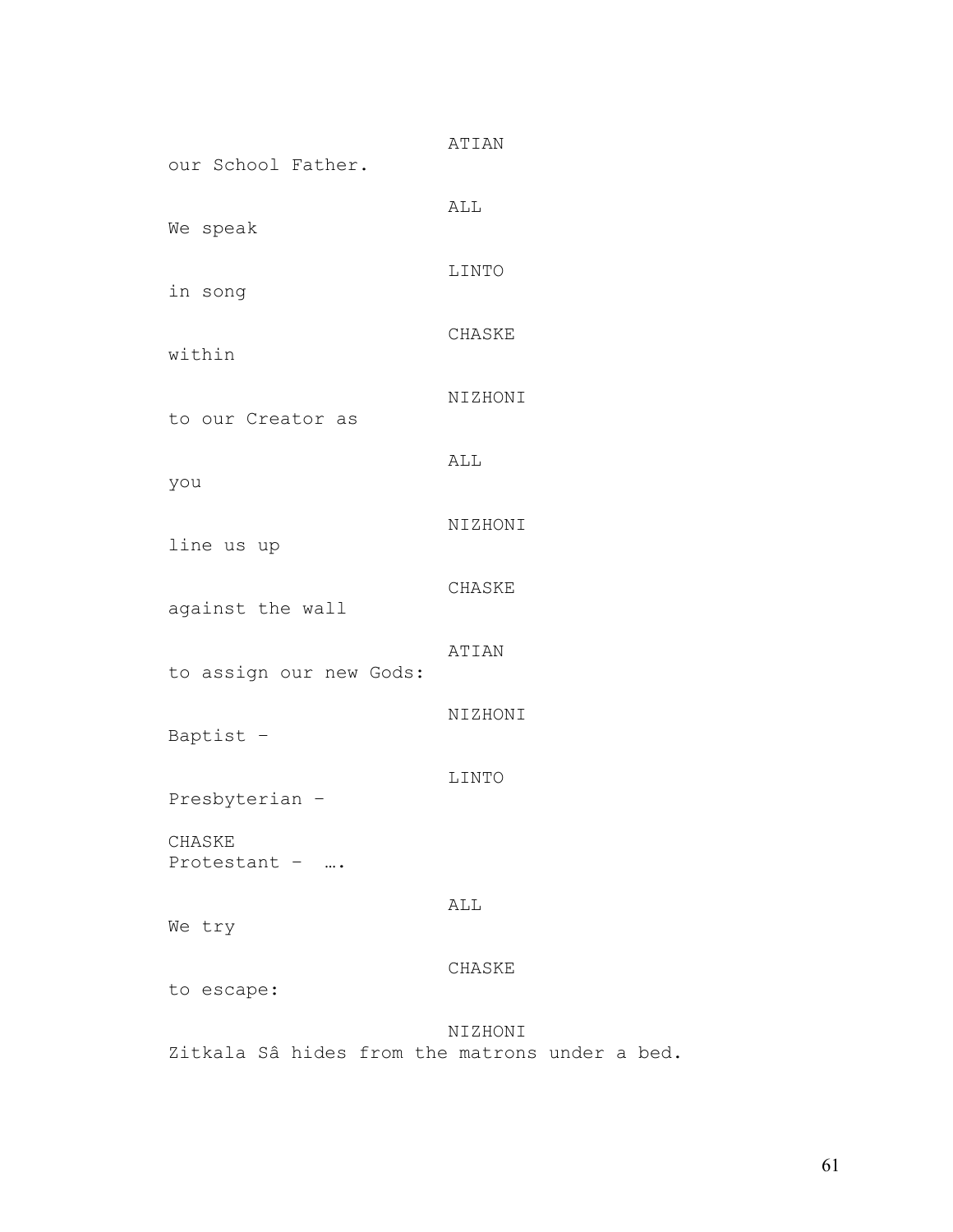You find her. ATIAN That boy speaks of birds in his tongue. CHASKE You fling him against the wall and break his collarbone. NIZHONI That girl cannot not cry for home. LINTO You make her eat lye. CHASKE I run to woods and snow and seek guidance from the stars. ATIAN You recapture me and imprison me in the quardhouse cell. NIZHONI Lucy Pretty Eagle trances on a vision quest LINTO seeking answers from the spirits. CHASKE You bury her alive ATIAN believing she is dead and if ALL we do survive LINTO your boarding school - ATIAN your education - NIZHONI assimilation - CHASKE alienation **-** 

LINTO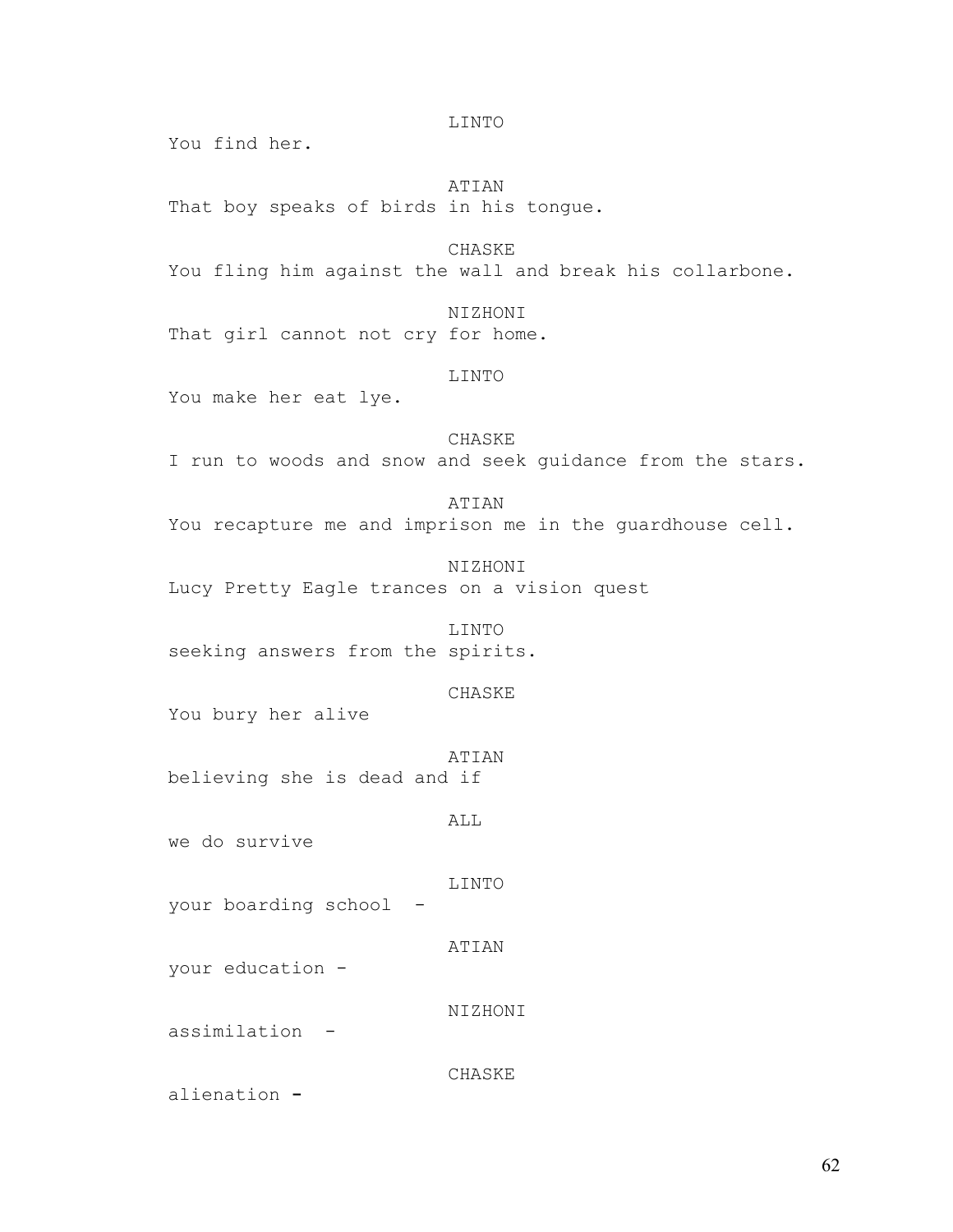| amnesia,             | ATIAN   |
|----------------------|---------|
| you will             | ALL     |
| 'Outing Contract' us | CHASKE  |
| to white families    | NIZHONI |
| as cheap labor or    | CHASKE  |
| you will             | ALL     |
| use us               | LINTO   |
| as cannon fodder     | ATIAN   |
| in your wars         | CHASKE  |
|                      | ALL     |
| but only after you   | CHASKE  |
| bury my braid        | NIZHONI |
| bury my name         | ATIAN   |
| bury my past         | LINTO   |
| bury my future.      | ALL     |

"Only the Devil Speaks Indian" -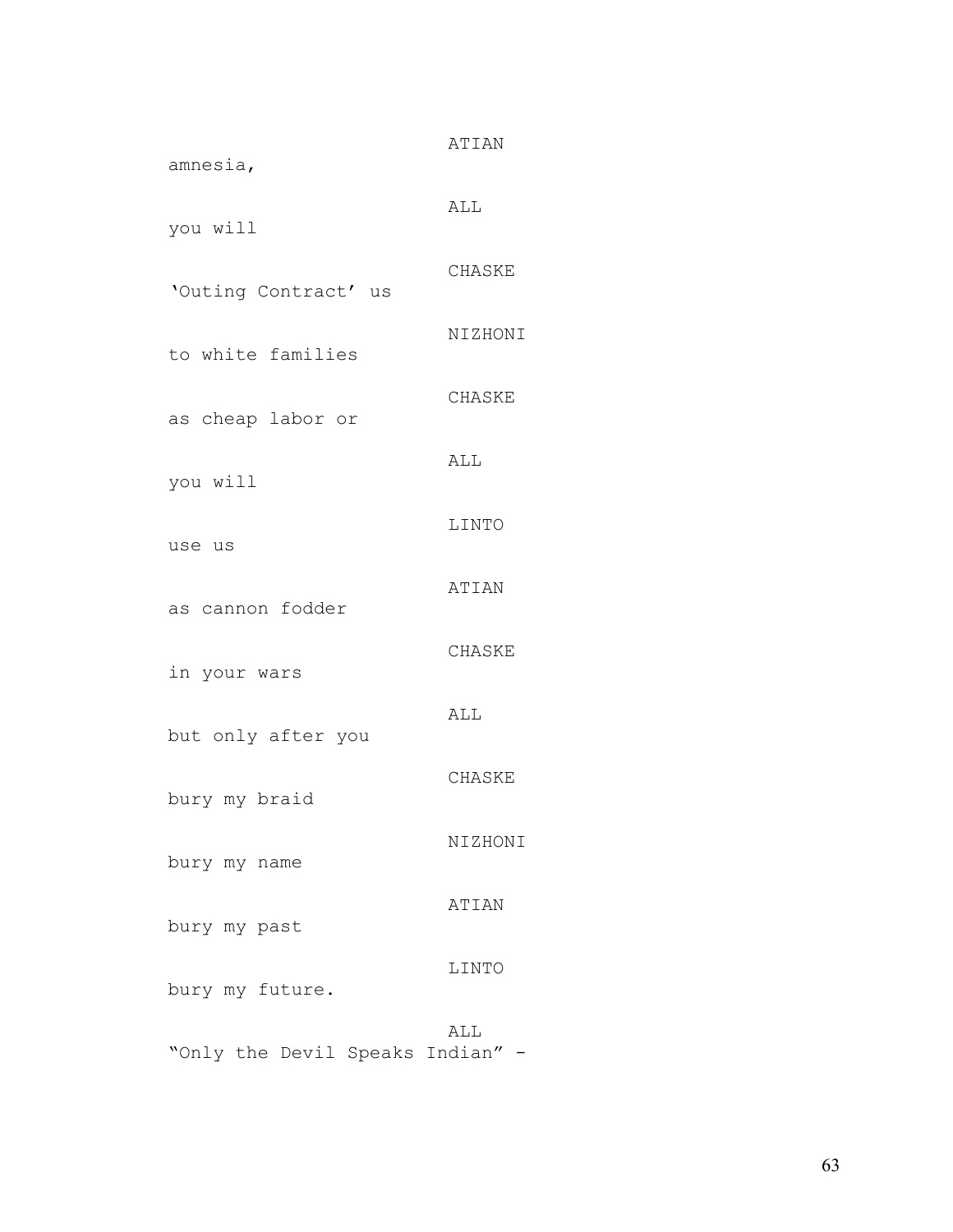CHASKE you say LINTO and so NIZHONI I implore of you, CHASKE my School Father, ATIAN in your own language: ALL *Please!*  All stop marching. ALL *Lead me now to this your Devil, for this devil is my Mother, and her tongue is my Home.*  Nizoni and Chaske march in opposite directions and turn upstage while Atian and Linto step downstage and sit in chairs that Spirits provide. Linto is watching the audience. Atian is watching Linto, he has a letter open in his hand. Lights up to full. NIZONI/HUMMINGBIRD (recognizing Katahdin) Katahdin! Chaske/Crow signs "Hello" as well. Katahdin is confused that they can see her, and they move together. KATAHDIN

You can see me?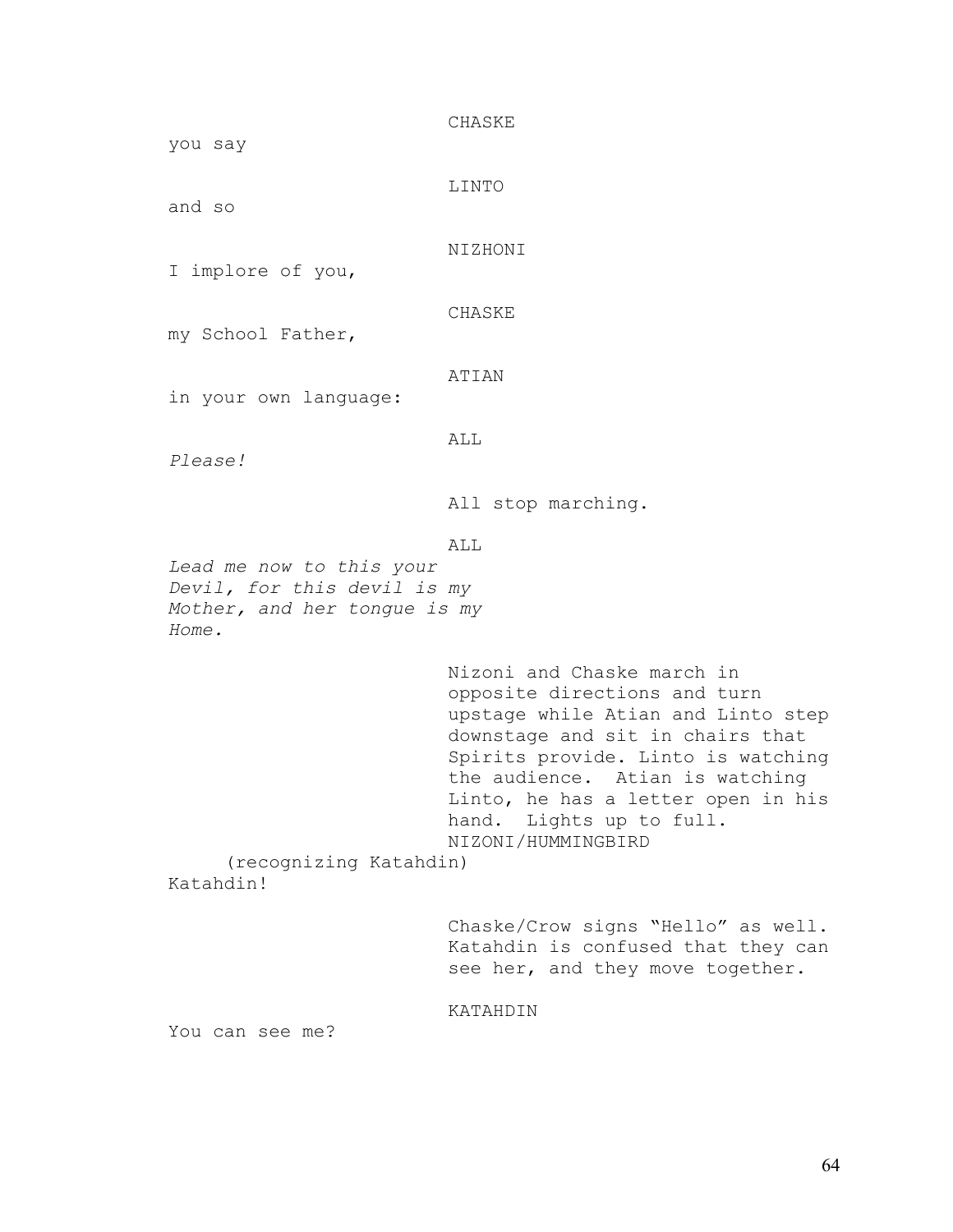## NIZONI/HUMMINGBIRD

We are on the other side now, too. Chaske is new here and did not have the chance like me to learn the language of the other side before crossing over, so he cannot speak yet, unless it is in his stories.

> Chaske/Crow signs "it is good you are here, your daughter needs you."

# NIZONI/HUMMINGBIRD

(to Chaske/Crow)

Yes.

## (translating for Katahdin)

He says it is good you are here and your daughter needs you.

## KATAHDIN

What happened, how long has it been now?

## NIZONI/HUMMINGBIRD

Your daughter is 12 now and she reads and writes English well. Atian and your daughter are the only Abenaki speakers in the school and they speak it together when they can because they do not want to forget their language and they do not want to forget their home. Our friend and Elder Brother Chaske was Outing Contracted to a farmer in eastern Pennsylvania. He wrote a letter to Atian. Chaske, can you share your letter?

> Chaske/Crow nods and signs "Yes", stepping downstage toward Atian. Atian turns to read the letter.

## CHASKE/CROW

## (gently, to Atian)

My friend, I am working from before sunrise until late at night every day. I sleep in the barn with the livestock. I am beaten often and I am only allowed to eat the leftovers the farmer does not think are good enough for the pigs. My friend, I am so tired and all I want is to go home to my reservation. I want to go home.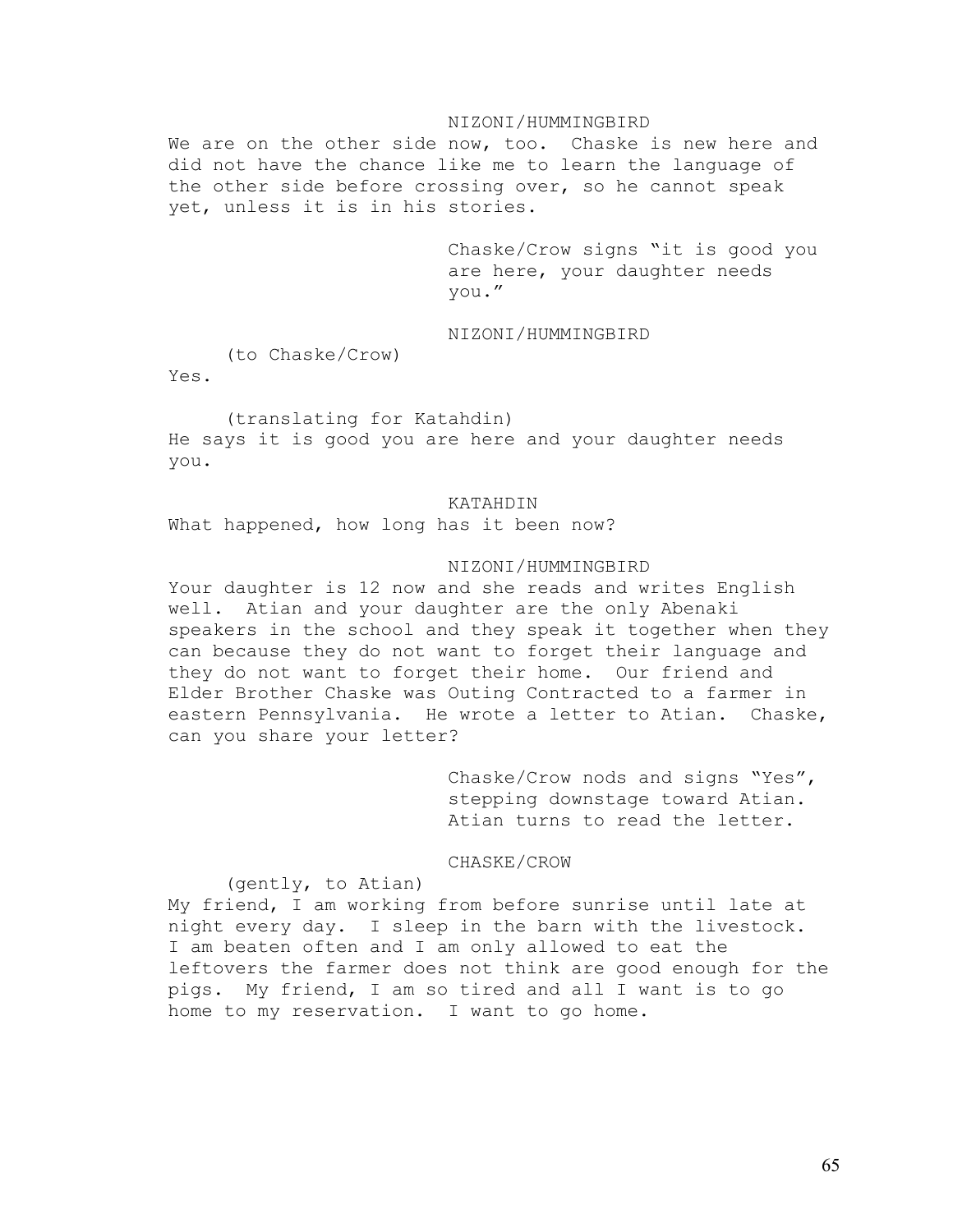## ATIAN

(as he carefully folds the letter, and to an audience member-as-Chaske) Elder Brother, yesterday my last two letters to you, written weeks ago, came back to me, stamped "DECEASED." I do not know how to say goodbye.

## CHASKE/CROW

 (speaking and signing) We do not need to say goodbye, my friend.

> Atian puts the letter away and turns to watch Linto as Grandfather enters slowly and Nizhoni/Hummingbird, Chaske/Crow, and Katahdin go to assist him.

# GRANDFATHER

(to Nizhoni/Hummingbird)

Nizhoni, like you I have the opportunity to learn the language of the other side before crossing over. You have been such a good Elder Sister to our Linto. I will be joining you, soon, but we need to help Linto before I cross over. Nizhoni, can you tell your story, so my daughter, Linto's mother, can understand?

NIZHONI/HUMMINGBIRD

I will try, Grandfather. Maybe if we go back to last winter, when I first got sick.

> Lights to dream blue as Nizhoni/Hummingbird joins Atian and a smiling Linto downstage. Nizhoni/Hummingbird and Linto are teasing Atian by whispering in each others' ears.

## ATIAN

(pacing, trying not to show he cares that he is left out and also keeping an eye out for teachers) So what are you two whispering about – Girl Talk?

## LINTO

 (giggling) No, Woman Talk!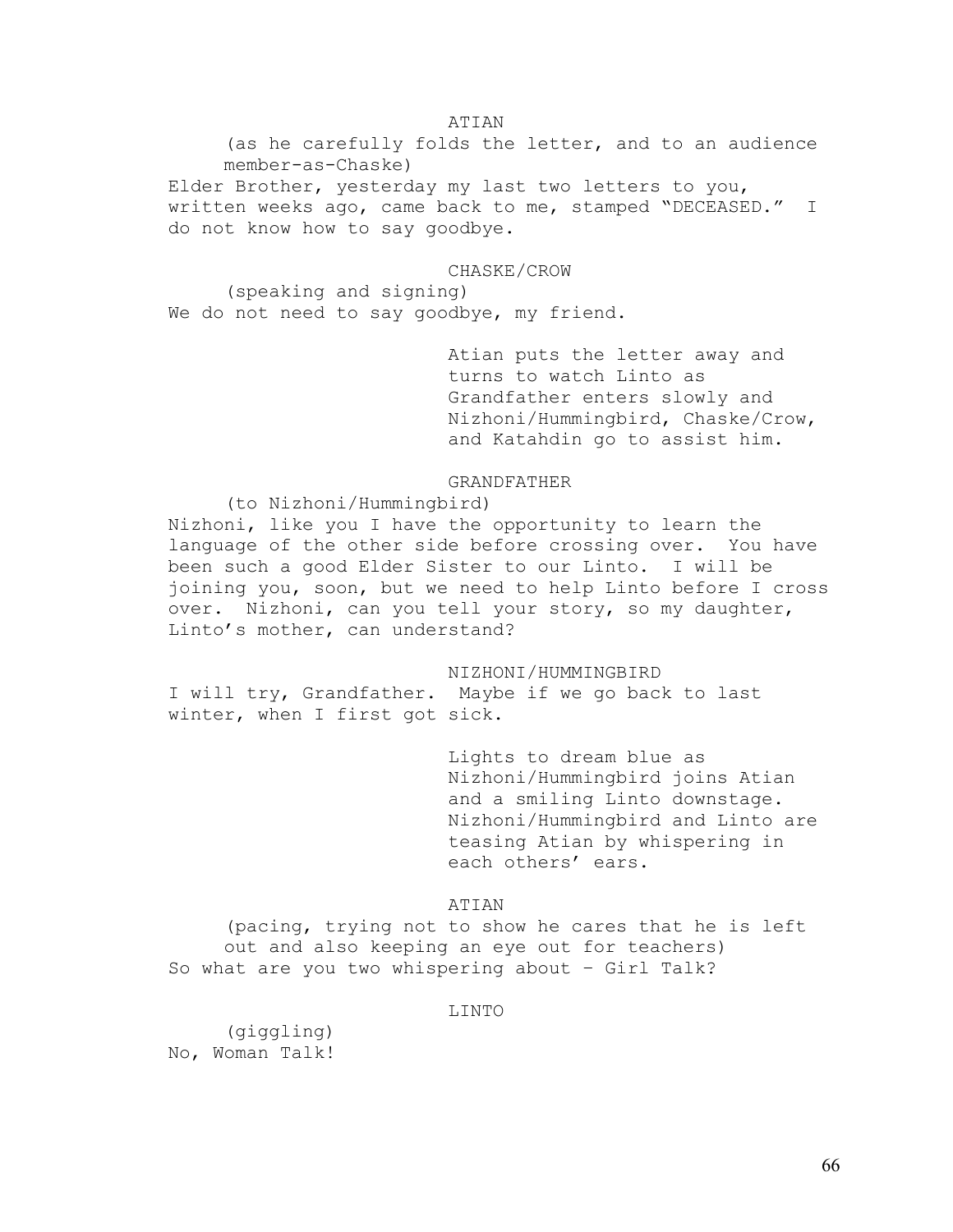## NIZHONI

 (giggling and struggling against coughing) No, Indian People Talk!

> Nizhoni and Linto dissolve into laughter, and Linto pats Nizhoni's back as Nizhoni coughs.

LINTO

 (taking pity on the forlorn Atian) Atian, we are talking about our dreams, about what we are going to do when we are grown and go home.

# ATIAN

 (relief) So what are your dreams, Linto?

#### LINTO

First, I want to go home to my grandfather, and help him. I read and write English well now –

ATIAN

Yes you do, better than me, even –

LINTO

Thank you, Atian, and you are right.

She and Nizhoni dissolve in giggles again, while Atian blushes.

## LINTO

 (gently, not teasing anymore) Since I know English I hope I can help my grandfather learn how to understand English too. But Nizhoni is 14 years old like you and she has thought for a long time about what she wants to do. Can you tell him, Nizhoni?

## NIZHONI

(eyes shining)

My dream is to learn as much as I can and return to my people and teach the children English and the White peoples' ways so the children will survive in this new world. My dream is to teach the children these things and teach the children our own heritage and language too. Our school motto here is "Kill the Indian and Save the Man," but this is not my motto. My motto is "Save the Children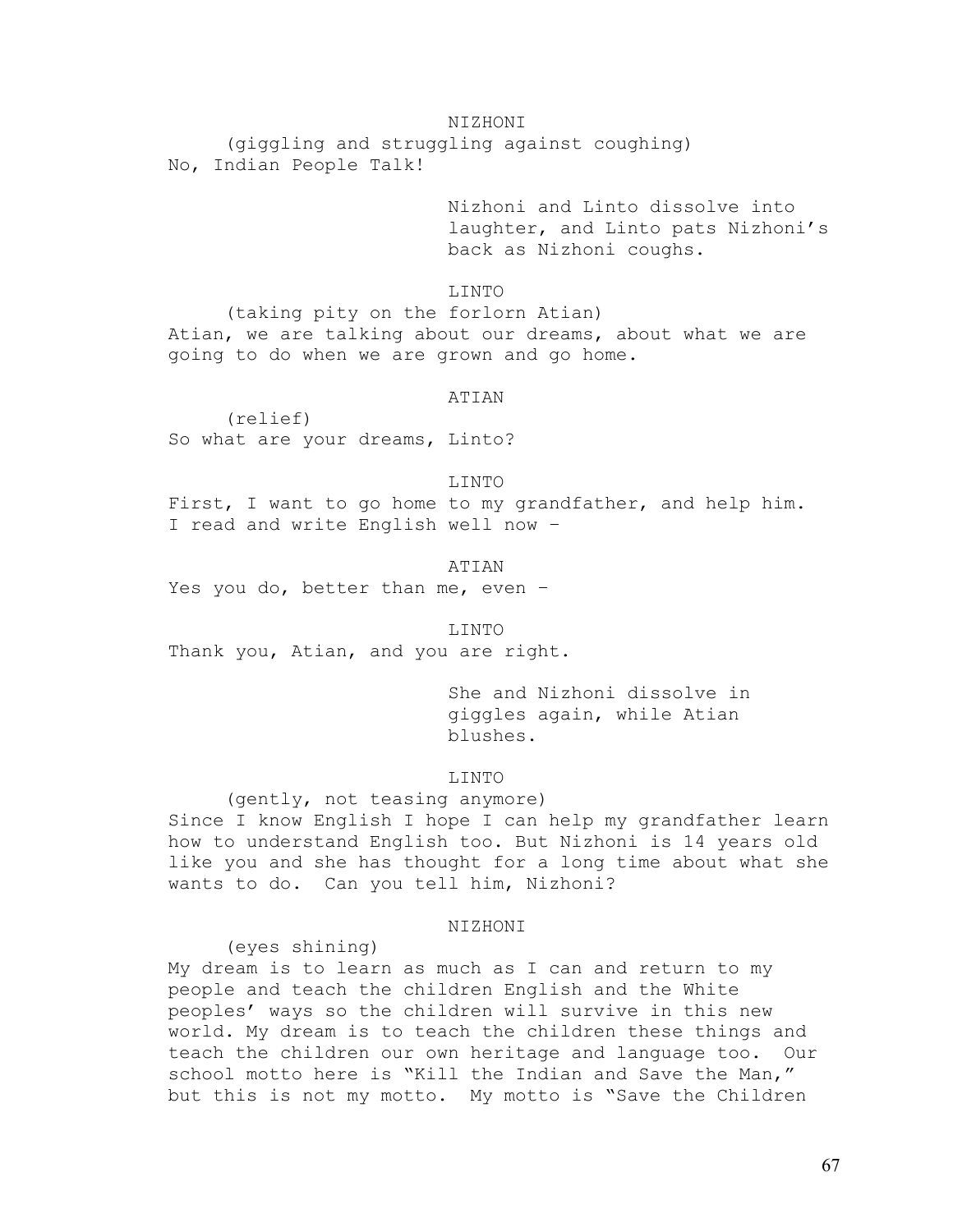Nizhoni laughs as she coughs. As lights change from the dream blue, Nizhoni rejoins Grandfather, Chaske/Crow, and Katahdin, as Linto and Atian return to their first positions, Linto silently watching the audience and Atian watching Linto. Atian is worried and doesn't know what to do. He speaks to an audience member-as-Chaske.

## ATIAN

Elder Brother, I do not know how to help Green Eyes. Last winter, Nizhoni caught consumption, like many other students here. We work too hard and eat too little, I think. Many of the sick students have been sent home to die. Some die here and we bury them here at the school. Some of the students have survived, but they are very weak. Nizhoni was sick for a very long time, but she was always smiling and joking and laughing and everyone thought she would get well.

 (to another audience member-as-Chaske) Green Eyes was holding Nizhoni's hand last month when Nizhoni passed. Green Eyes has not spoken since then, English or Abenaki. She will not speak – even to me - and I do not know what to do, but I think I understand.

> Nizhoni/Hummingbird, Chaske/Crow and Katahin assist Grandfather to sit in a chair they place upstage right to Linto and Atian. Grandfather suffers from wracking silent coughs and often cannot smoke his pipe so he just holds it and studies it as he thinks. Grandfather is dying. Linto is unaware, lost inside her silence.

## ATIAN

## (to Linto)

Green Eyes, you must eat or you will be sick and we both know one who would not want you to become ill. We both know one who would want you to be happy and well.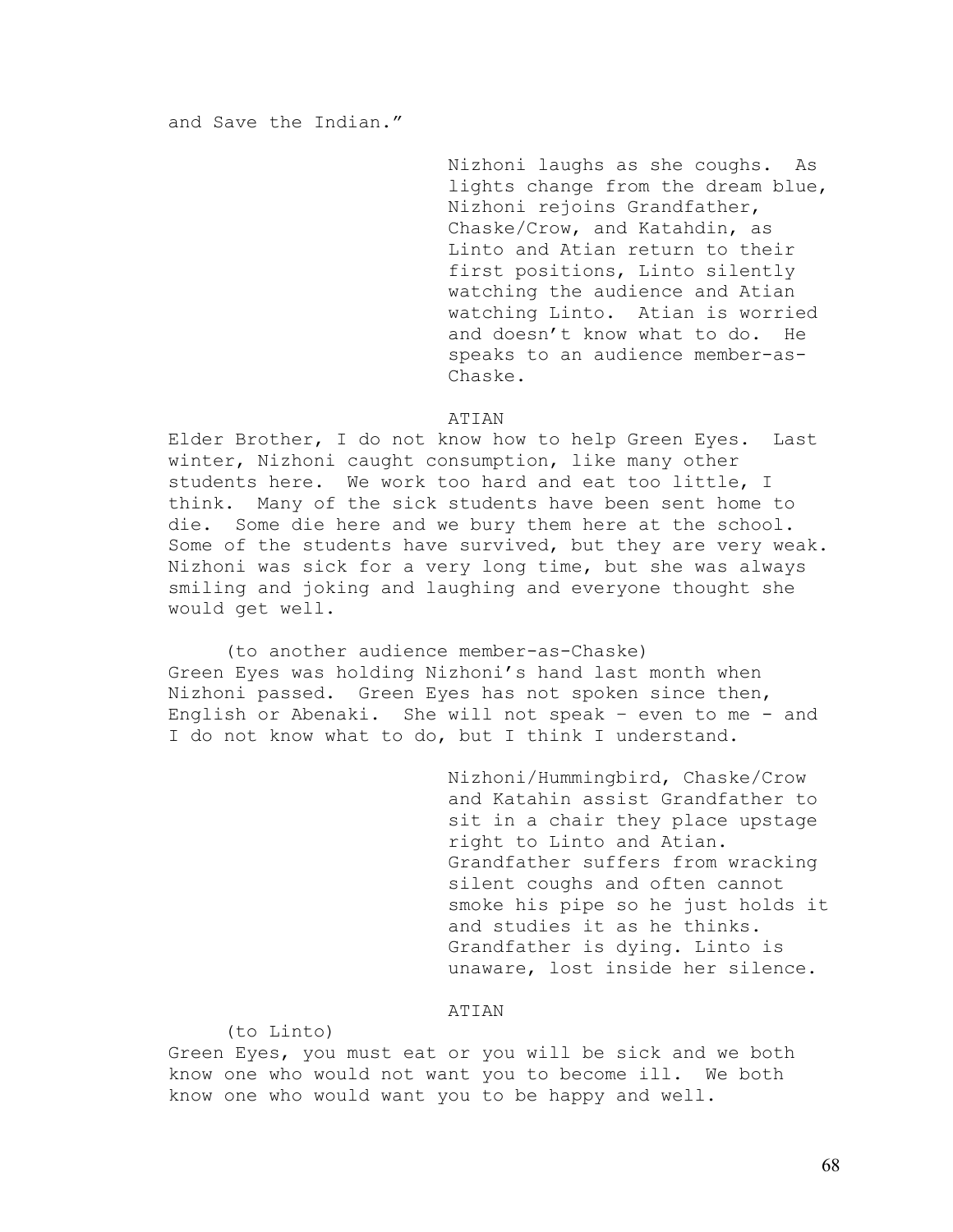## NIZHONI

 (to Linto, from the 'other side') My friend, please eat. Please be happy and well. Please.

ATIAN

I also do not want you to be sick, Green Eyes. Here, I hid some food from the table for you.

> Atian unwraps a piece of bread and holds it out for Linto. Linto does not respond.

### ATIAN

Please eat. You must eat*.* 

Linto does not respond.

### ATIAN

I ask of you in our language: please come back from where you are. I will hold your grief for you so you can speak. Please come back.

> Linto rises and moves upstage, parallel to Grandfather. Nizhoni/Hummingbird draws Katahdin aside to speak to her apart from Grandfather. Atian will address a different audience member-as-Chaske each time he speaks.

ATIAN

Elder Brother, Green Eyes will not speak and the teachers do not understand. They have tried to make her speak English. Others have told me they have struck at her with their hands, with their fists, with their belts, and it makes my blood burn and I cannot breathe with the fire running like wind in my blood but I do not know what to do.

## NIZHONI/HUMMINGBIRD

 (explaining to Katahdin) They have put Green Eyes in a prison room. They shout:

## **SPIRITS**

*You will not come out until you speak English!*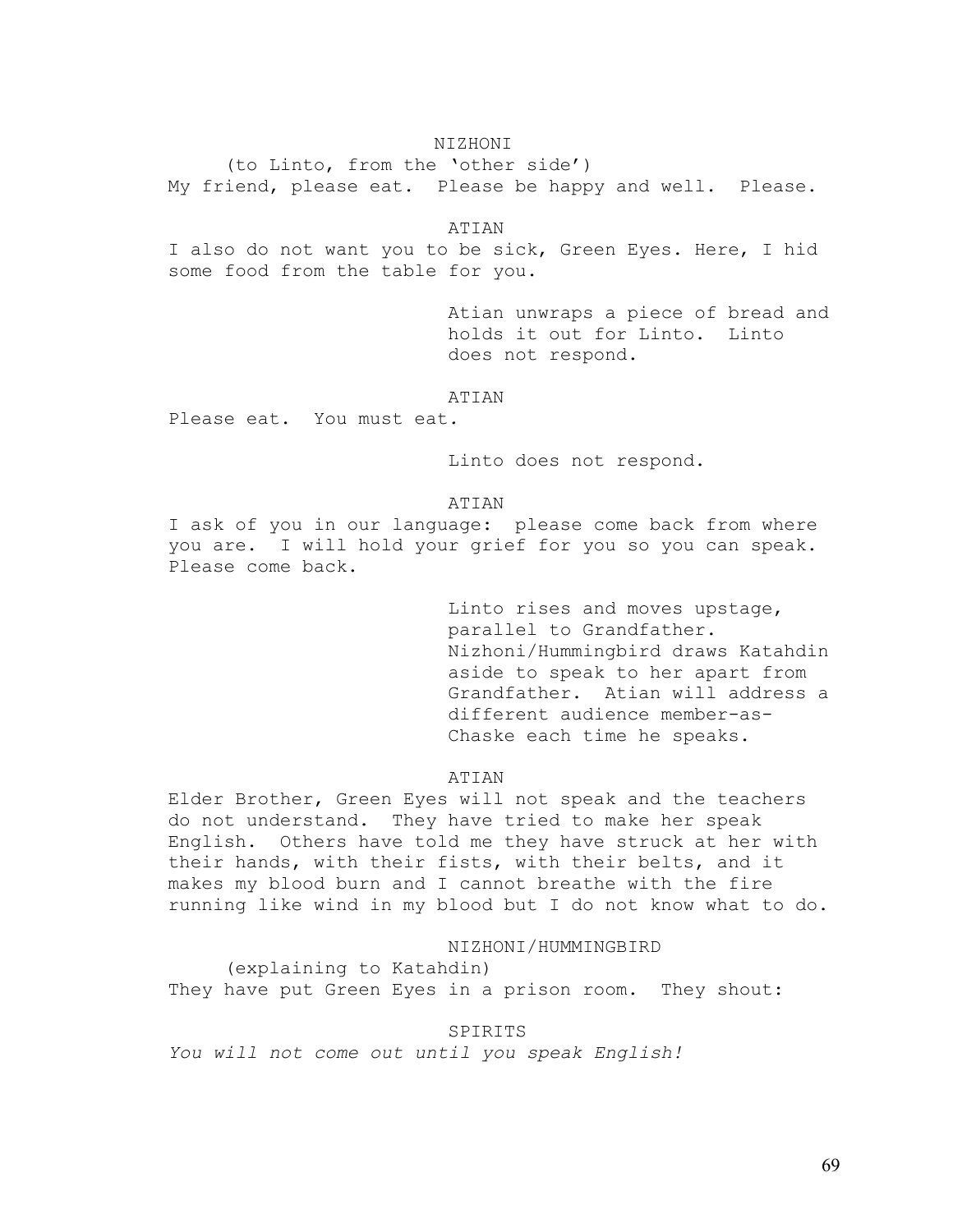NIZHONI/HUMMINGBIRD

They tell her -

## SPIRITS

*This is for your own good.* 

## ATIAN

They will not let me see Green Eyes in her prison. They tell me -

### SPIRITS

*This is for Laura's own good.* 

### ATIAN

They tell me –

### SPIRITS

*Laura must learn to obey.* 

NIZHONI/HUMMINGBIRD (explaining to Katahdin) Laura is your daughter's White name.

> As Nizhoni/Hummingbird explains the following, Atian moves parallel to Grandfather and Linto, but upstage, and faces audience.

NIZHONI/HUMMINGBIRD

 (to Katahdin) Atian has found where your daughter is imprisoned. She is in the guardhouse, in a room with no windows and with a locked door. He hides and watches a teacher come and go with a tray of food.

> Nizhoni/Hummingbird and Katahdin rejoin Chaske/Crow and Grandfather, as Atian moves parallel to Linto and Grandfather and sits.

# ATIAN

Elder Brother, I finished my lessons and my chores as fast and as well as I could so I will not be missed. I have come to sit outside her prison door. There is a small crack under the door. I put my hand on the wood of the door and I talk to Green Eyes in our language. I sing to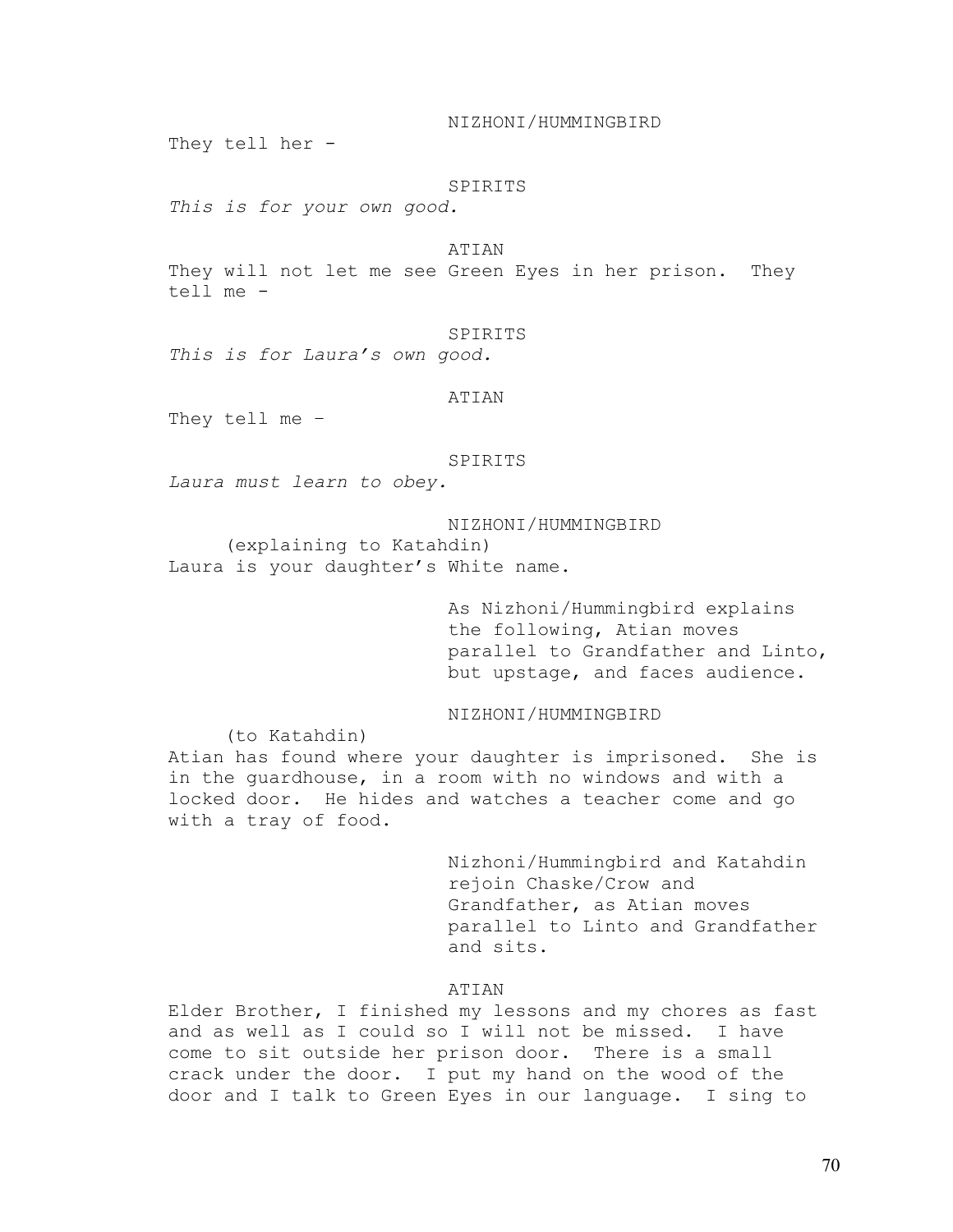her in our language.

Atian's palm is pressed to the audience-as-door. Atian speaks and sings to Linto softly. He can speak of everything from their<br>first meeting on the train. He first meeting on the train. can tell her for the first time what the White people at the train station were saying, what Nizhoni and Chaske said that first day at Carlisle. He can tell Linto all the things he probably would not be able to say to her directly. He can repeat his pleas for Green Eyes to eat and to speak and to come back. Atian will speak and sing softly underneath the following scene with Grandfather and Linto. He will not hear what they say to each other, for they are speaking in dreams.

Nizhoni/Hummingbird gently places her hand on Grandfather's shoulder.

NIZHONI/HUMMINGBIRD (to Grandfather, gently) Grandfather, it is time.

> Nizhoni/Hummingbird, Chaske/Crow, and Katahdin assist Grandfather to rise. Grandfather sees Linto for the first time since she left for Carlisle. Grandfather, Linto, and Atian are seeing each other in the audience.

GRANDFATHER

 (struggling to breathe, looking up to audience-as-Linto with a beautiful smile) Green Eyes? Is that you, Green Eyes?

> Linto's eyes clear a little, a<br>spark of life and hope. She licks spark of life and hope. her lips and tries to swallow.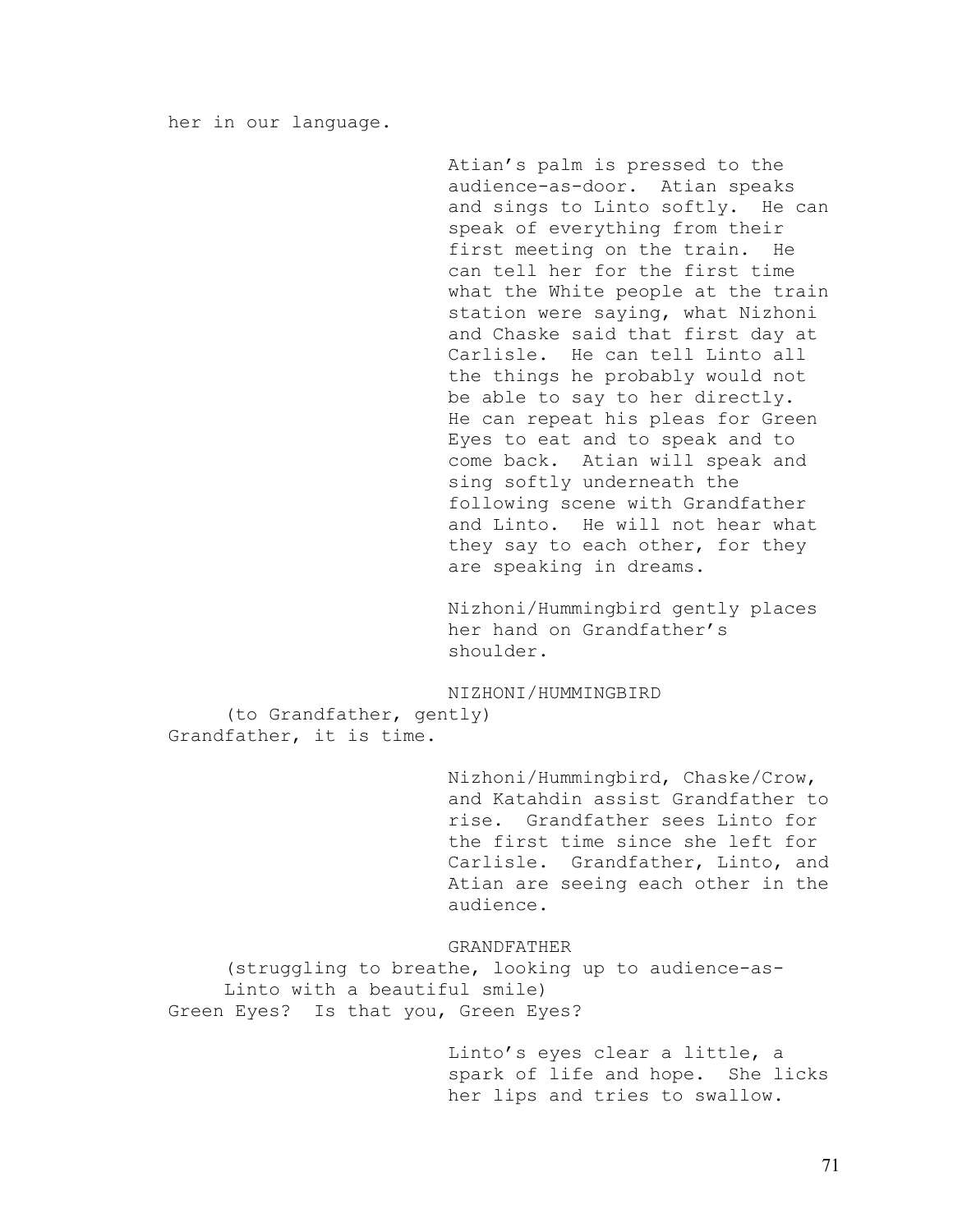## LINTO

 (a hoarse, dry whisper) Grandfather?

## GRANDFATHER

(smiles but has to wait for a silent coughing spasm to pass, then to catch his breath) I remember you still as a child - but so much time and how you have grown.

 (he is quiet with a joyful memory) You look like your mother, my daughter, when she was a young woman of your age.

> Katahdin puts her hand on his shoulder, struggling with tears.

### GRANDFATHER

 (confused, he notices Linto's short hair) But your hair is cut - why is your hair cut?

## LINTO

 (it is very hard for her to speak, her voice is rusty) It is their way here, Grandfather.

> Grandfather nods, sadly, and is silent with his thoughts a moment.

### LINTO

Grandfather? May I stay with you now, I want to go home to you, Grandfather.

> Grandfather struggles to breathe, smiling.

## GRANDFATHER

(gently)

I will always be with you, Green Eyes. You will carry me with you. Wherever you are, I will be there with you, always.

### LINTO

 (realizing with horror what he is telling her) Grandfather, I will go with you, I want to go with you. Please. Let me stay with you, where you are. Please don't send me away from you again, don't go without me!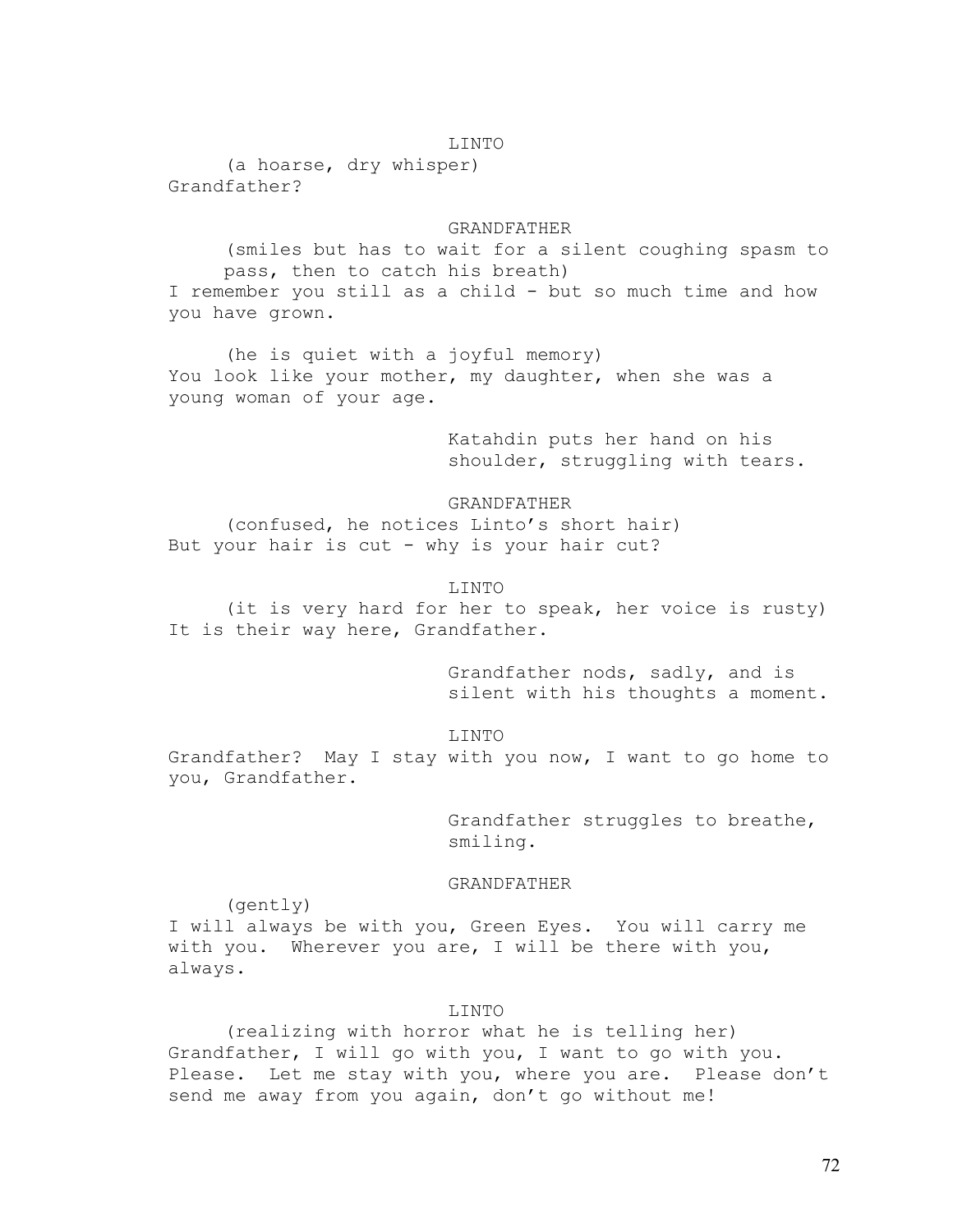### GRANDFATHER

Where I am now, and where I am going  $-$  it is not your time for this place. You need to survive and be strong. You are the last of our line. Remember who you are.

# LINTO

 (she can hardly speak through her grief) Grandfather -

## GRANDFATHER

Yes.

Both Linto and Grandfather cannot speak for a moment, gazing at the audience-as-Other. Grandfather hears Atian.

### GRANDFATHER

Who is the one singing for you, my granddaughter?

# LINTO

 (still unable to hear anything outside her dream) No one is singing for me, Grandfather.

 GRANDFATHER I hear a boy. Listen, Green Eyes. Do you hear him?

> Grandfather is gently leading Linto back to her present world with his words.

#### LINTO

 (hears Atian for the first time) Yes.

> Linto listens to Atian, slowly remembering him.

GRANDFATHER

Who is this boy, Green Eyes?

### LINTO

He is my friend.

Linto gasps with pain as she slowly comes back to her present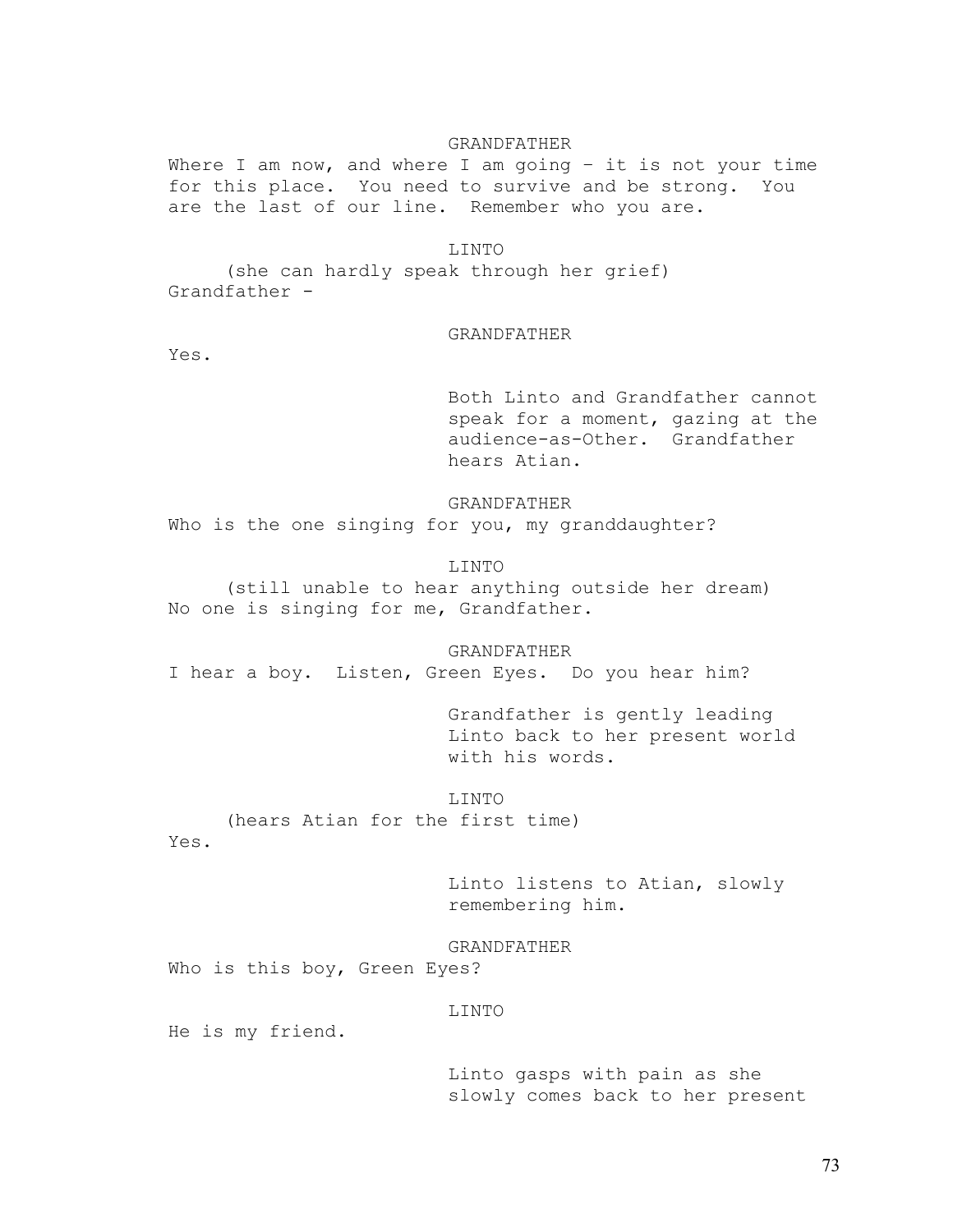world – it hurts to be alive, aware of her surroundings, instead of cocooned in her grief, numb and adrift. Grandfather is patient.

GRANDFATHER

Tell me of your friend.

## LINTO

(fighting tears)

His name is Atian. He is Penobscot and his people live on Indian Island. I met him on the train, when I left you to come to this school.

> Linto silently sobs, unable to continue.

### GRANDFATHER

(gently)

Tell me.

## LINTO

(she fights her tears to tell him, knowing she is saying goodbye)

I was frightened and I was missing you and I wanted to go home to you and Atian said:

ATIAN

This is a 'train'. Do you not know of trains?

LINTO

There was a loud whistle and much noise and I was so frightened and I called out your name and Atian said:

#### ATIAN

This is my first time in a train, but I have seen them many times before, moving over the land very quickly and breathing black smoke to the sky. Look out the window, see how fast we fly?

Atian returns to his song.

## LINTO

Atian told me of his sister who looks like me but she has brown eyes and he taught me my first English word -'train.'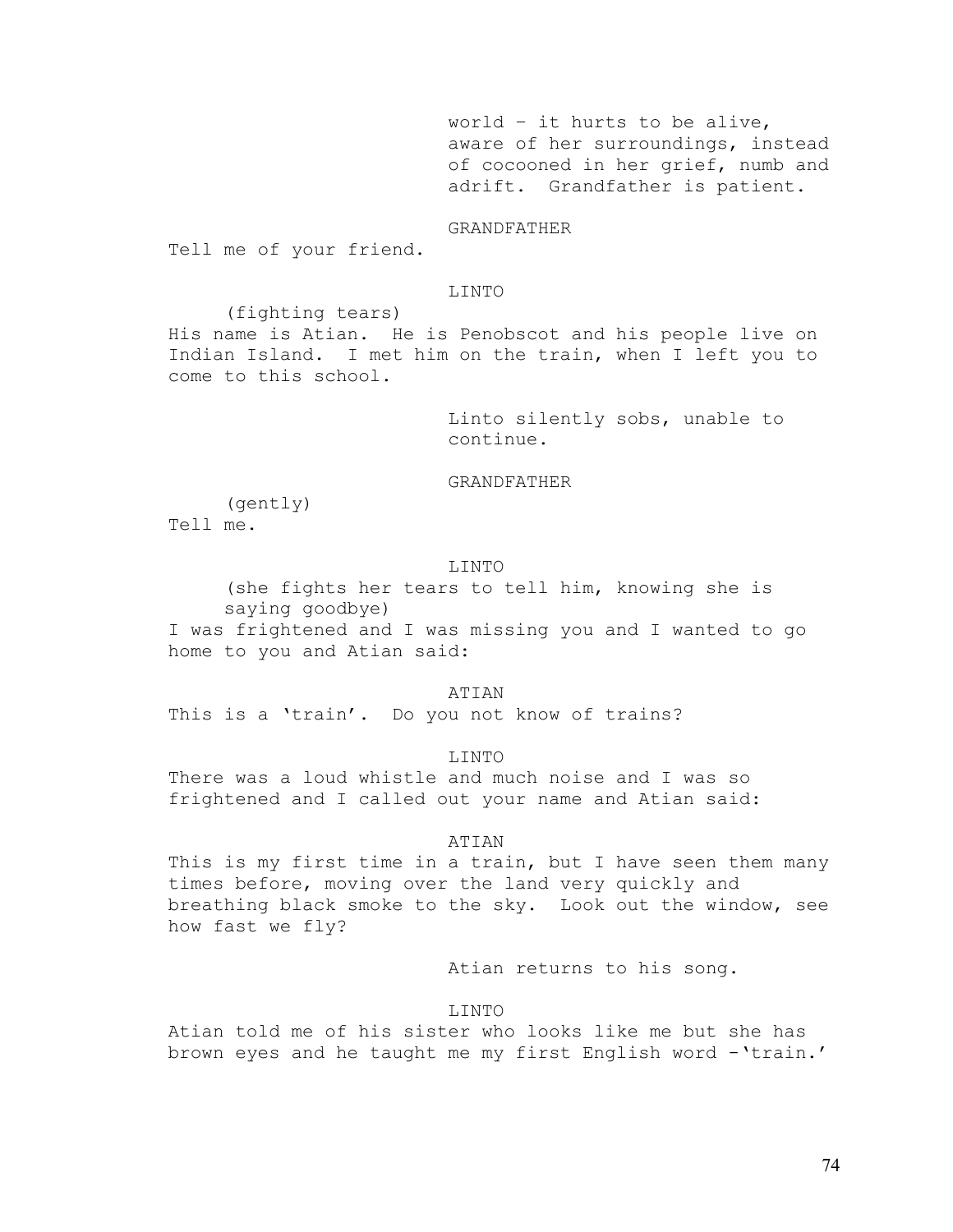Linto is silent as she remembers, as she struggles with awakening. Grandfather listens to her silence.

# LINTO

It is their way, Grandfather, to only speak English at this school. Atian spoke some English and he would translate for me when he could. That first day at this school, we met two elder students. We all became friends.

 (struggling with her emotions) One was as a sister to me.

> Linto is silent as she remembers her grief.

## GRANDFATHER

(gently)

Then the one who was as a sister to you is with you always, Green Eyes. Wherever you are, she is there with you. You carry her with you. Do you understand?

NIZHONI I am always with you, my friend. My sister.

Linto nods.

GRANDFATHER Where are you now, Green Eyes?

> Linto looks around for the first time at the room.

LINTO I do not know this place, Grandfather.

She is frightened.

 GRANDFATHER Tell me of this place where you are.

> Linto uses her hands to explore the dark closet-sized room.

LINTO It is a small room. It is dark. The walls are cold.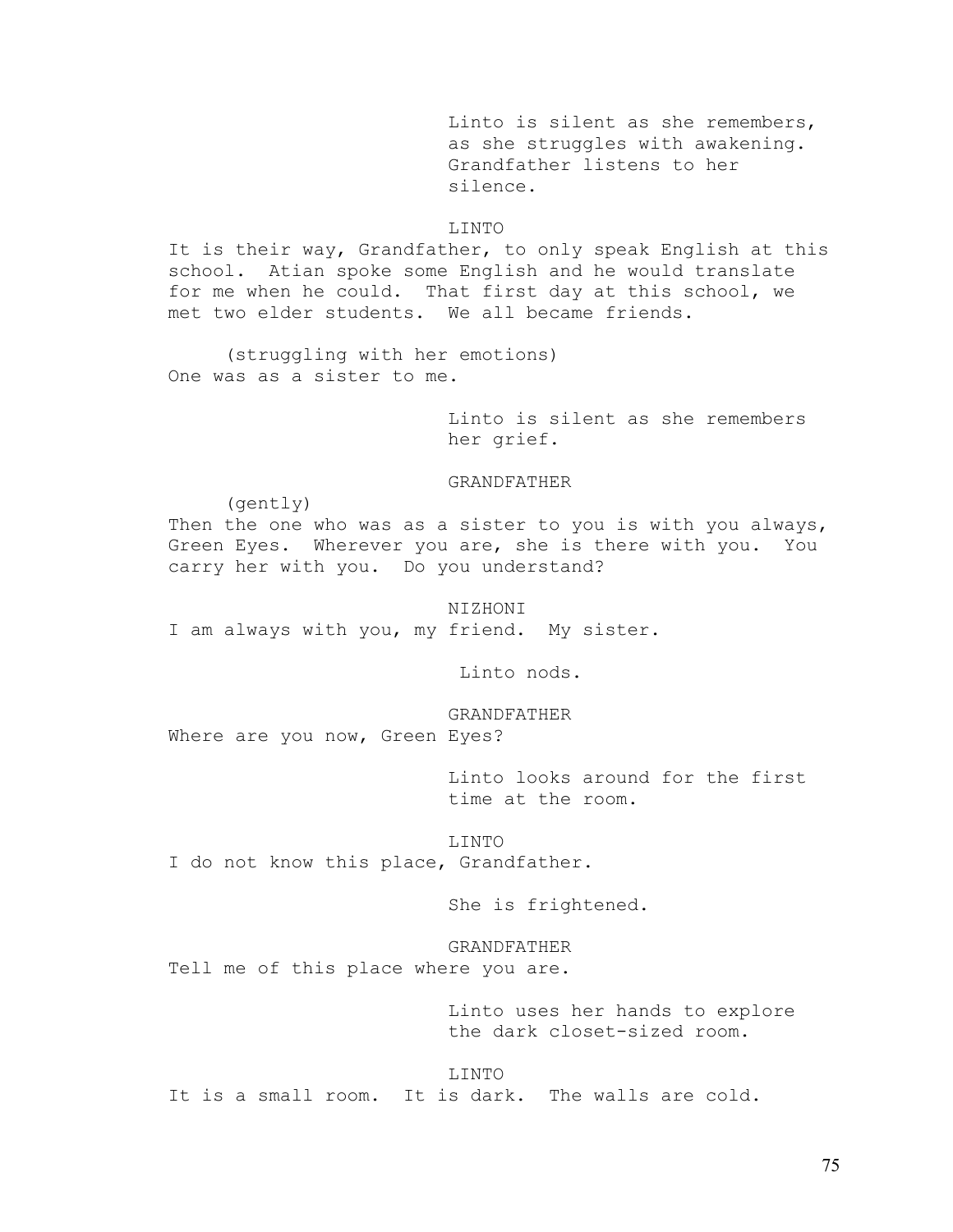Linto notices the pale light of the crack under the door. She slowly kneels, hearing Atian, listening to him as she presses her palm to the audience-as-door, as Atian is doing the same, on 'the other side' of the door. Grandfather watches, patient. GRANDFATHER (gently leading Linto to hear and understand what Atian is saying) What is your friend saying, Green Eyes? Linto cannot speak through her silent tears. She understands. GRANDFATHER (with love) Tell me. LINTO He is saying: LINTO and ATIAN *Come back from where you are.*  Linto releases her palm from the door and searches for her grandfather with sudden panic. LINTO Grandfather. GRANDFATHER Yes. Linto takes a shaky breath as Grandfather nods, encouraging her. Linto presses her palm to the door again. LINTO

He is saying: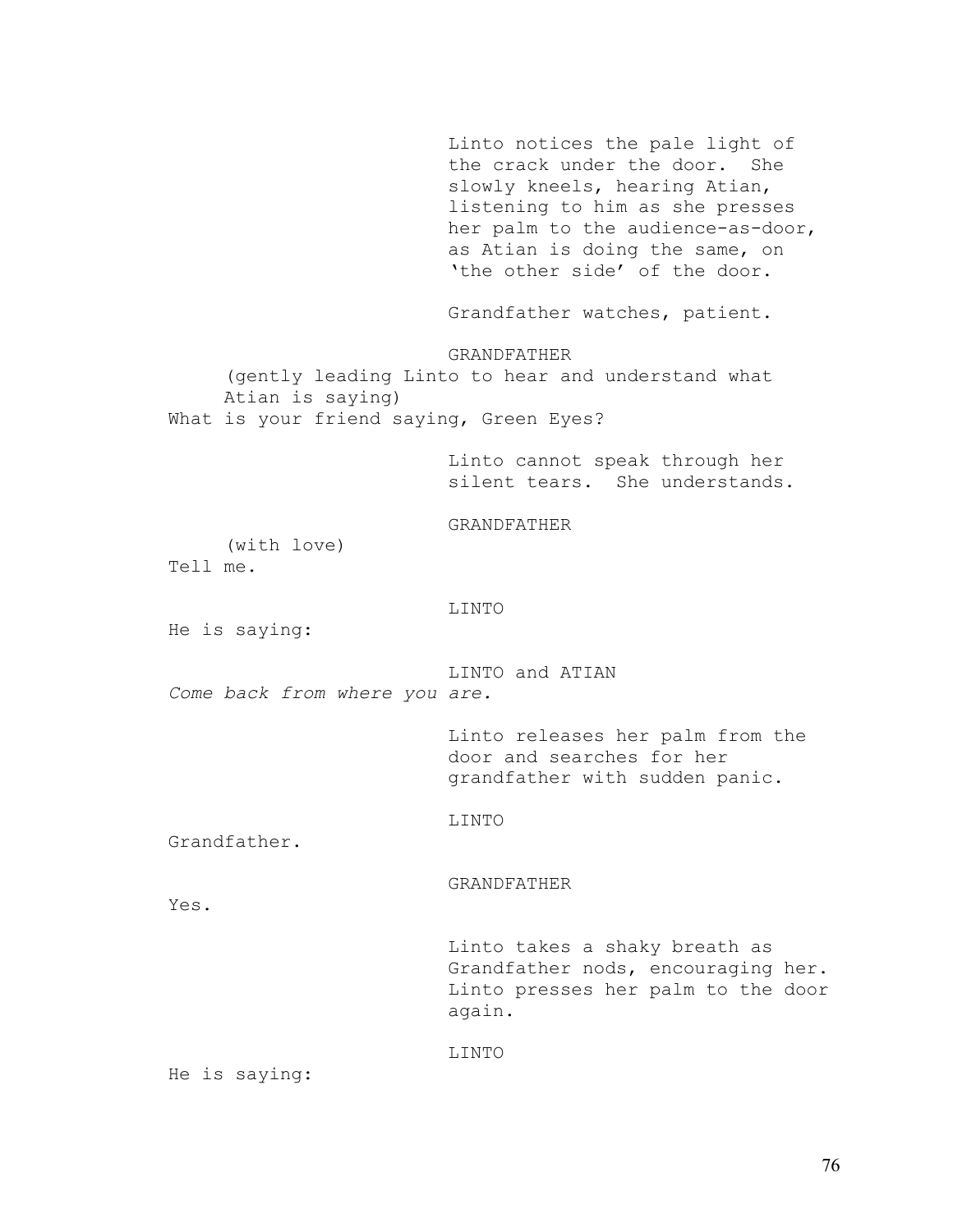ATIAN

I will hold your grief for you so you can speak*.* 

LINTO

He is saying:

ATIAN / CHASKE (signing) / NIZHONI / KATAHDIN

*Please.* 

# GRANDFATHER

Yes.

Grandfather is dying. It is hard for such a strong soul to release this life. Linto's heart is breaking as she rises to her feet.

## LINTO

Grandfather …

# GRANDFATHER

I will always be with you. Your mother, your father, the one who was as your sister. We are with you. You carry us. Wherever you are, we will be there with you.

> CHASKE (signing)/ NIZHONI / GRANDFATHER / KATAHDIN

Always.

### LINTO

Grandfather -

## GRANDFATHER

You need to survive and be strong. You are the last of our line. Remember who you are. You are Linto, She Who Sings. You sing as a song sparrow sings. This is your gift to give. A song sparrow has much beauty to sing to this world. This world needs such beauty. This world needs your songs.

> Linto is struggling through her pain to be strong for her grandfather. Grandfather is standing. He is waiting, troubled and in extraordinary pain. He is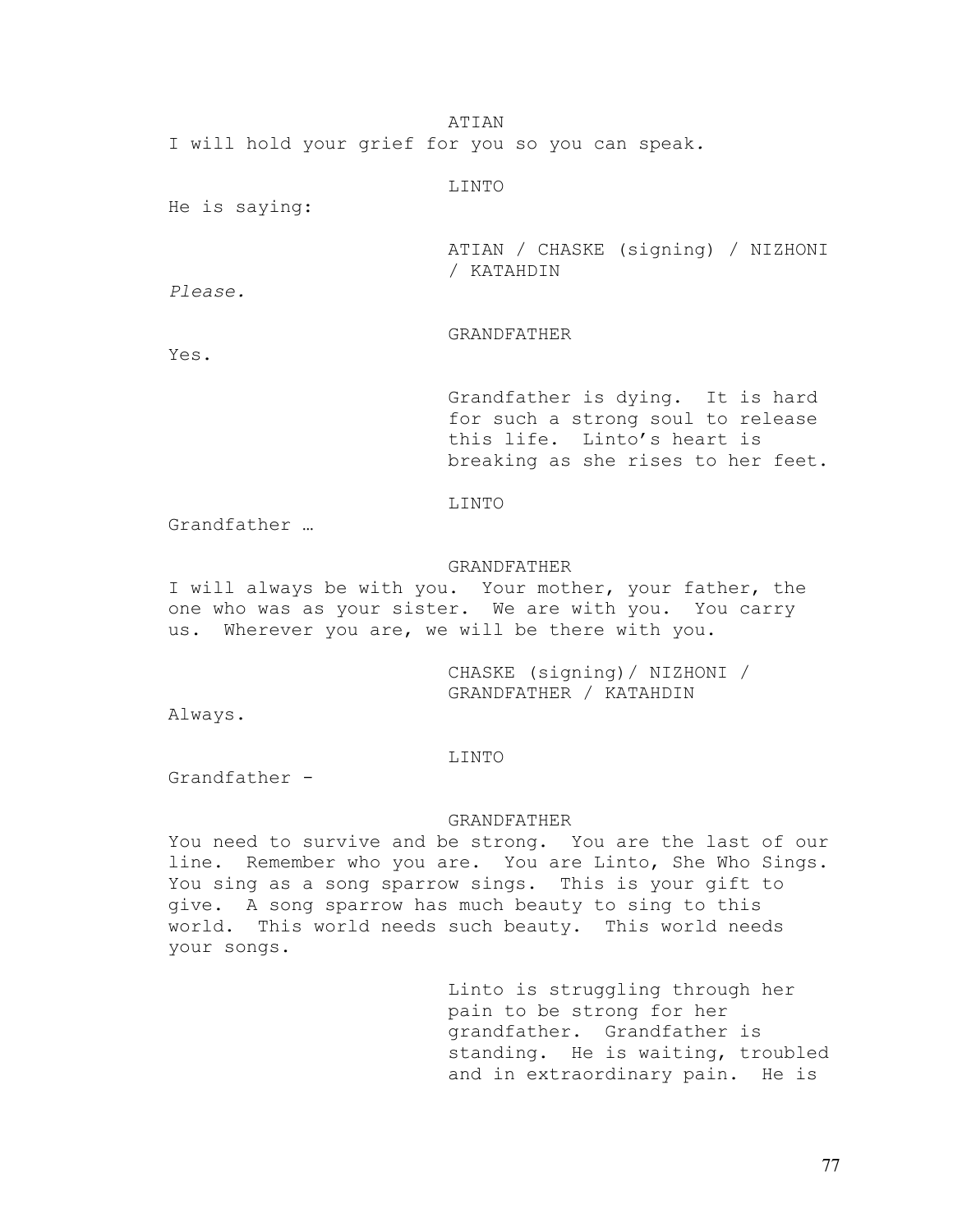using all his strength to stay with Linto until she understands.

LINTO

I have learned some Navajo words from the one who was as my sister. I will translate them for you, Grandfather:

LINTO and NIZHONI

*Beauty is before me Beauty is behind me, Above me and below me Beauty lives.* 

*In my youth I am aware of beauty, In old age I shall walk in beauty.* 

LINTO (singing in a pure and beautiful voice)

> *In beauty, it begins. In beauty, it ends.*

> > As Linto is speaking and singing the poem, Grandfather is standing straighter and breathing easier, his pain and his life are fading to a faint memory as he listens. He is ready for his journey, and Chaske/Crow and Nizhoni/ Hummingbird will walk with him.

### LINTO

Walk in Beauty, Grandfather.

Linto and Grandfather smile at the audience-as-Other.

NIZHONI/HUMMINGBIRD

(to Katahdin)

Do you remember, now, how you return to your daughter?

Katahdin looks toward Linto, and has a dawning understanding.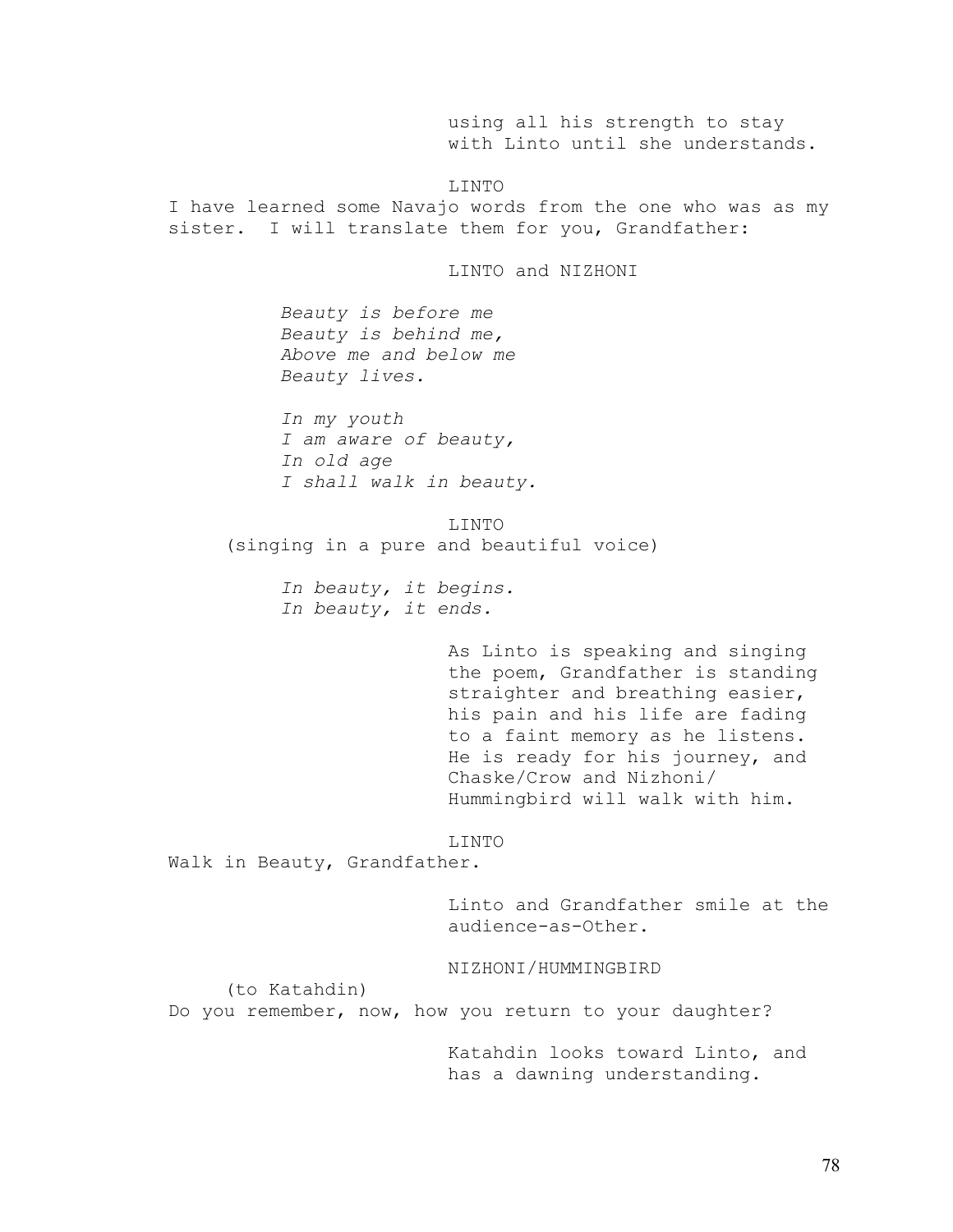## KATAHDIN

(struggling with joyful tears, answering Nizhoni/Hummingbird but gazing at her daughter) Yes.

> Nizhoni/Hummingbird smiles as she gives Katahdin an apple and as she, Grandfather, and Chaske/Crow prepare to exit. Linto's smile fades and Linto sinks to her knees, sobbing.

## LINTO

*Grandfather!* 

ATIAN

 (hearing Linto's voice for the first time in months) Green Eyes?

> Linto hears him and it is a sudden shock. She slowly presses her palm to the audience-as-door, as Atian is doing.

LINTO

Atian, Grandfather wants me to come back to this world. He tells me I need to survive and be strong and remember who I am. Grandfather says I have songs to sing to this world. Grandfather says this world needs my songs.

> Atian is crying silently with relief.

ATIAN

Yes.

Drum push starts. Linto rises to her feet and starts to sing. She sings with growing joy.

Grandfather slowly walks with strength and wonder at the beauty surrounding him as he exits.

Drum push ends. Linto smiles through her tears as Atian rises to his feet and moves upstage of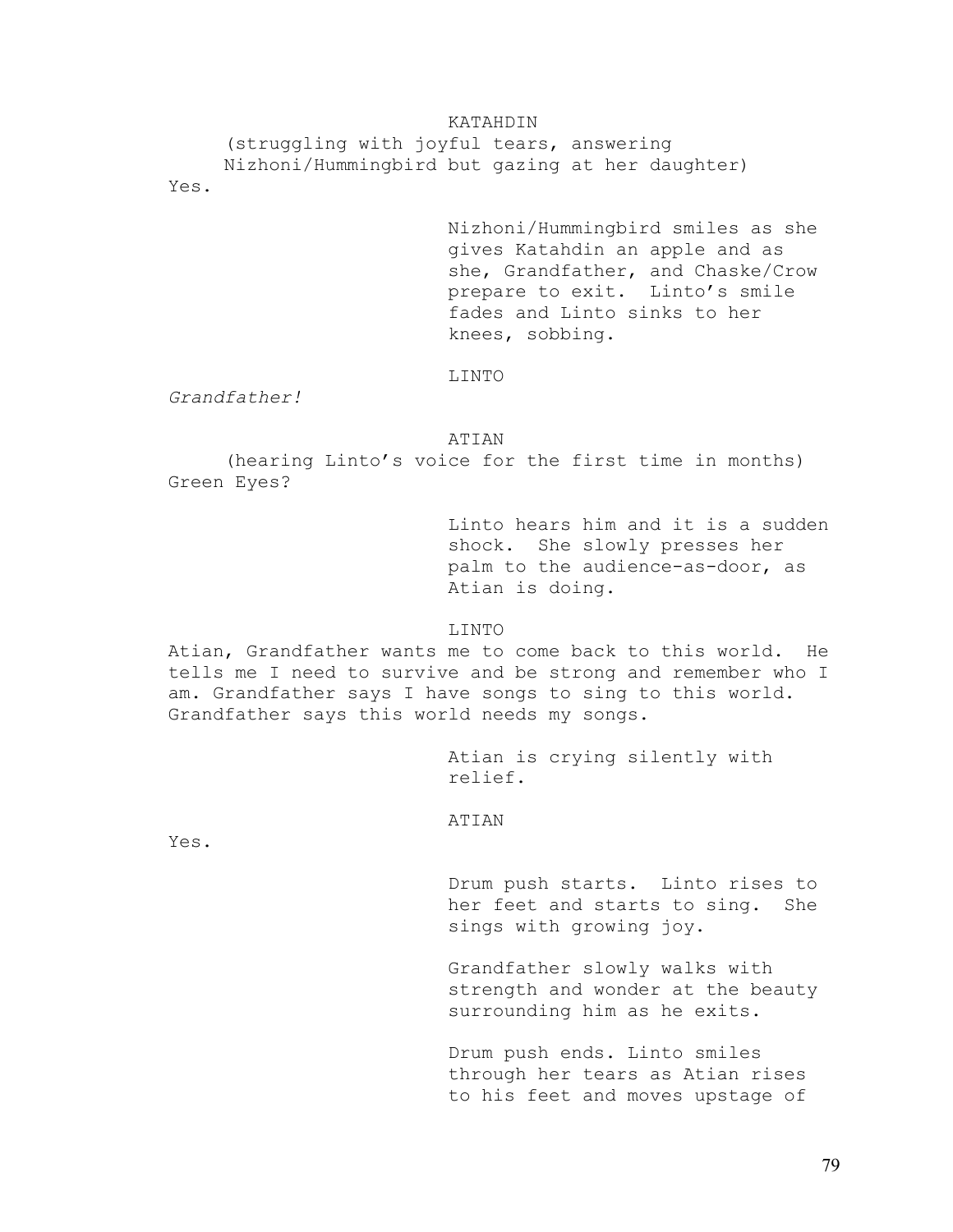Katahdin, now NEW TEACHER, who is standing where Grandfather stood, facing the audience.

## ATIAN

I hide when I hear someone coming, Elder Brother. It is a new White teacher. This woman has long gold hair like the Spring sun on Penobscot River waters. This New Teacher is not like the others, she looks sad and she is very young. I don't know why she is here, that other teacher brought the food tray an hour ago.

> New Teacher glances around to make sure no one is watching. She pulls the red apple from her pocket and rubs it with her skirt to make it shine. She enters the guardhouse hall and stops outside Linto's cell door, listening.

LINTO

 (singing) *In beauty, it begins. In beauty, it ends.* 

> Linto continues to sing variations of these phrases. Atian is worried and creeps closer. New Teacher joins Linto's song as she unlocks the cell door.

LINTO and TEACHER

 (singing) *In beauty, it begins. / La beauté ça commence.* 

*In beauty, it ends. / La beauté ça fini.* 

Linto and Teacher sing. Linto sings in English and Navajo and Abenaki. Teacher sings in English and Frech. They sing together for several beats.

TEACHER

Open the door, Linto She Sings.

Linto slowly pushes the door and it opens. She smiles.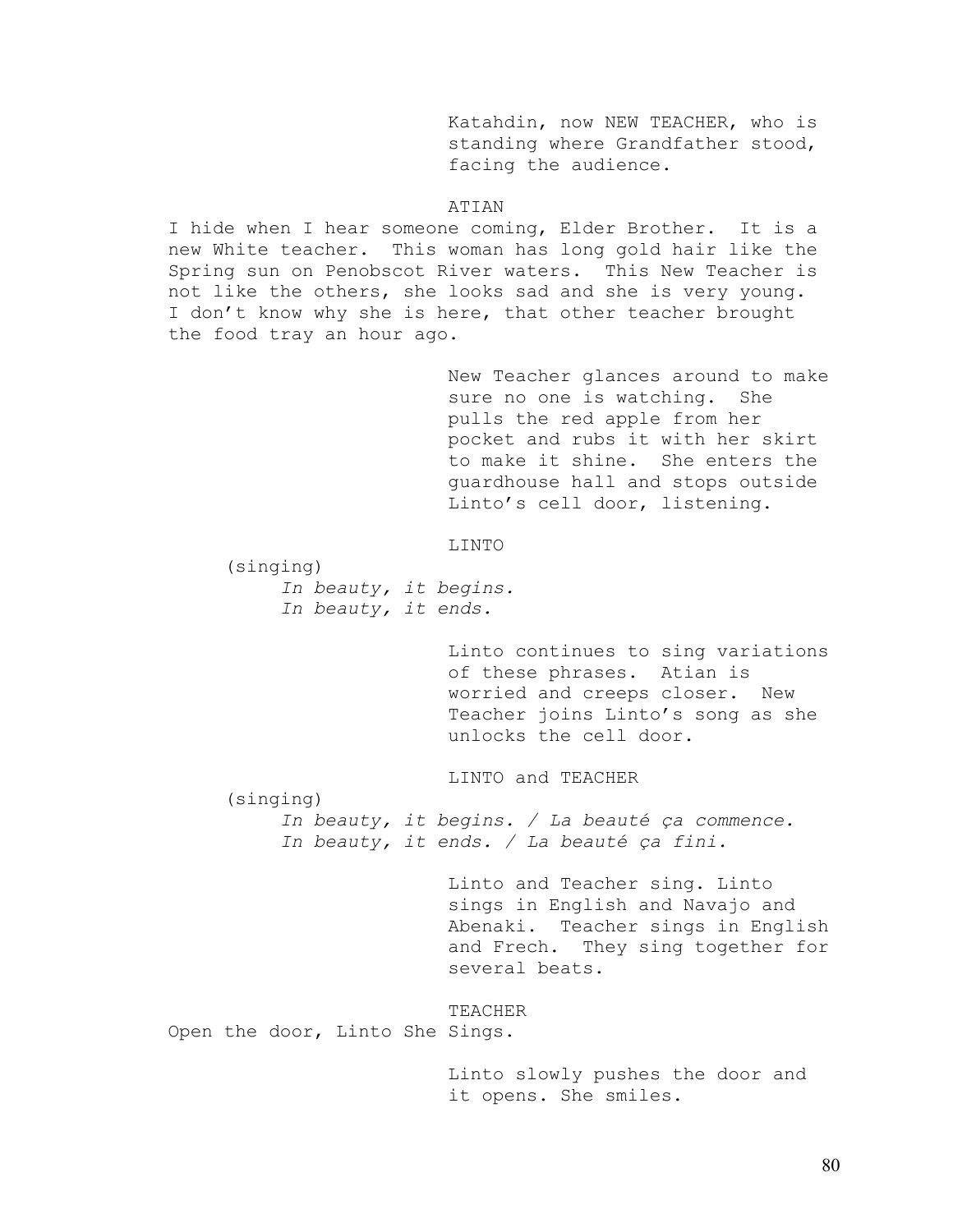Teacher offers Linto the apple. Linto accepts the apple. LINTO (to Teacher, in 'English') Thank you. Linto tentatively takes a bite from the apple, chews and swallows. She carefully considers the Teacher a moment. LINTO (to Teacher) *Wlioni.* This is how we Abenaki say "thank you." TEACHER (carefully repeating) Wlioni. LINTO (smiling) Yes. Atian slowly turns to exit stage right. Linto becomes thoughtful. She turns to audience-as-opendoor. LINTO (tentatively) Atian? Atian halts, his back to Linto. ATIAN (struggling with his emotions) Yes. Atian and Linto slowly turn toward each other. They are seeing each other with new eyes. ATIAN (to Linto, struggling with his emotions) You came back.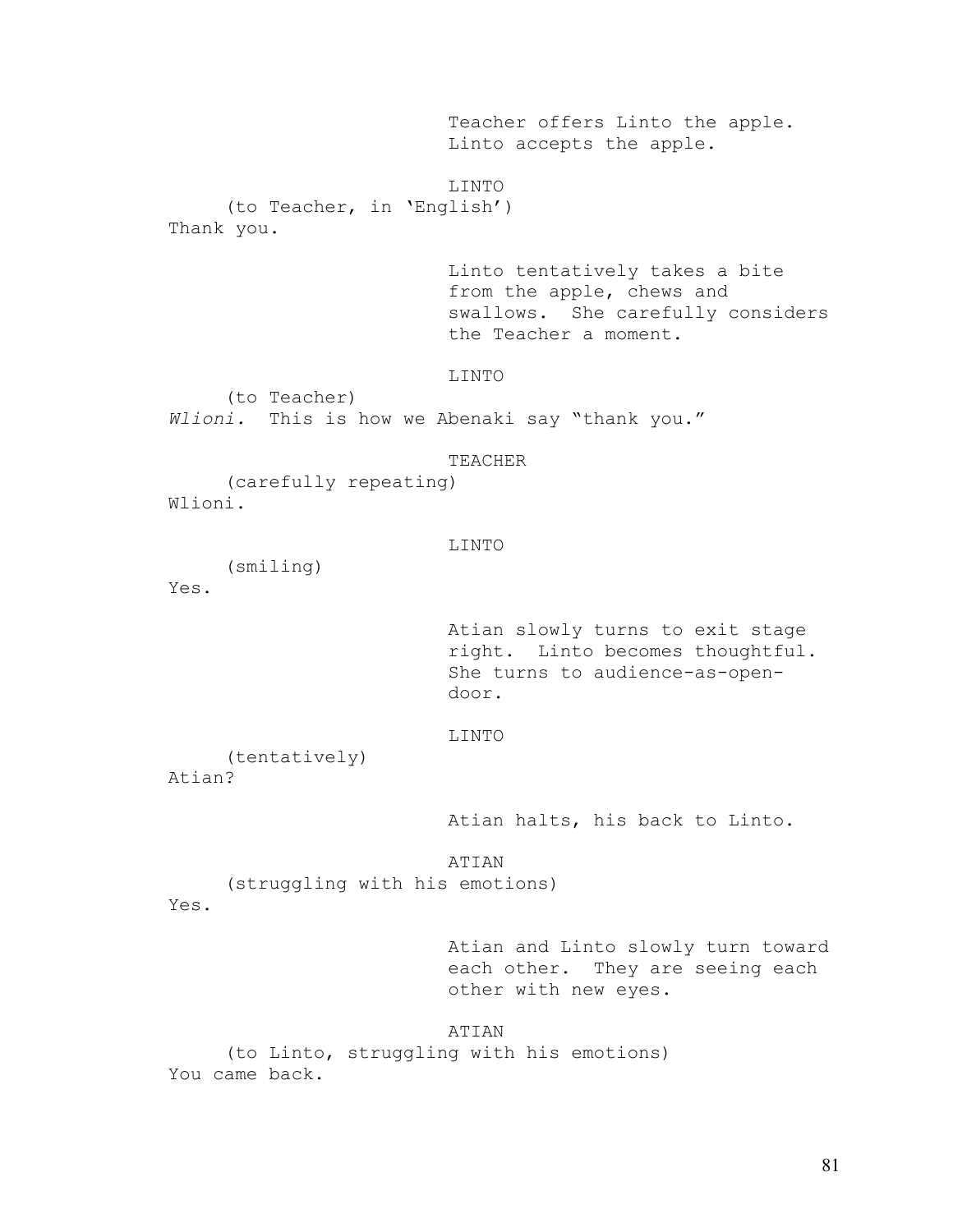LINTO (to Atian, studying his eyes) You called me back.

Atian cannot speak. He nods.

LINTO

 (to Atian, with deep gratitude) Wlioni, my friend.

> Atian cannot speak. Linto turns to audience and smiles. The joy and beauty of the world is in her smile.

NEW TEACHER

 (gently, to Linto) Let us leave this place. Come with me.

 (gently, to Atian) She will be safe with me. She will be well soon.

> Atian nods his understanding, while with great compassion New Teacher helps Linto walk out of the guardhouse. New Teacher and Linto exit.

Loud sounds of steam and a train whistle. Atian looks around. He smiles. He is in a train, heading back to Indian Island.

Atian walks downstage center. Loud sounds of steam and a train whistle. Atian turns to audience and sees Chaske in a different audience member with each paragraph.

## ATIAN

Elder Brother, I am home on Indian Island and I am 21 and I have been teaching English at the new school here for almost 3 years now. There is much poverty and many challenges, but I encourage the children in their English and Abenaki-Penobscot studies.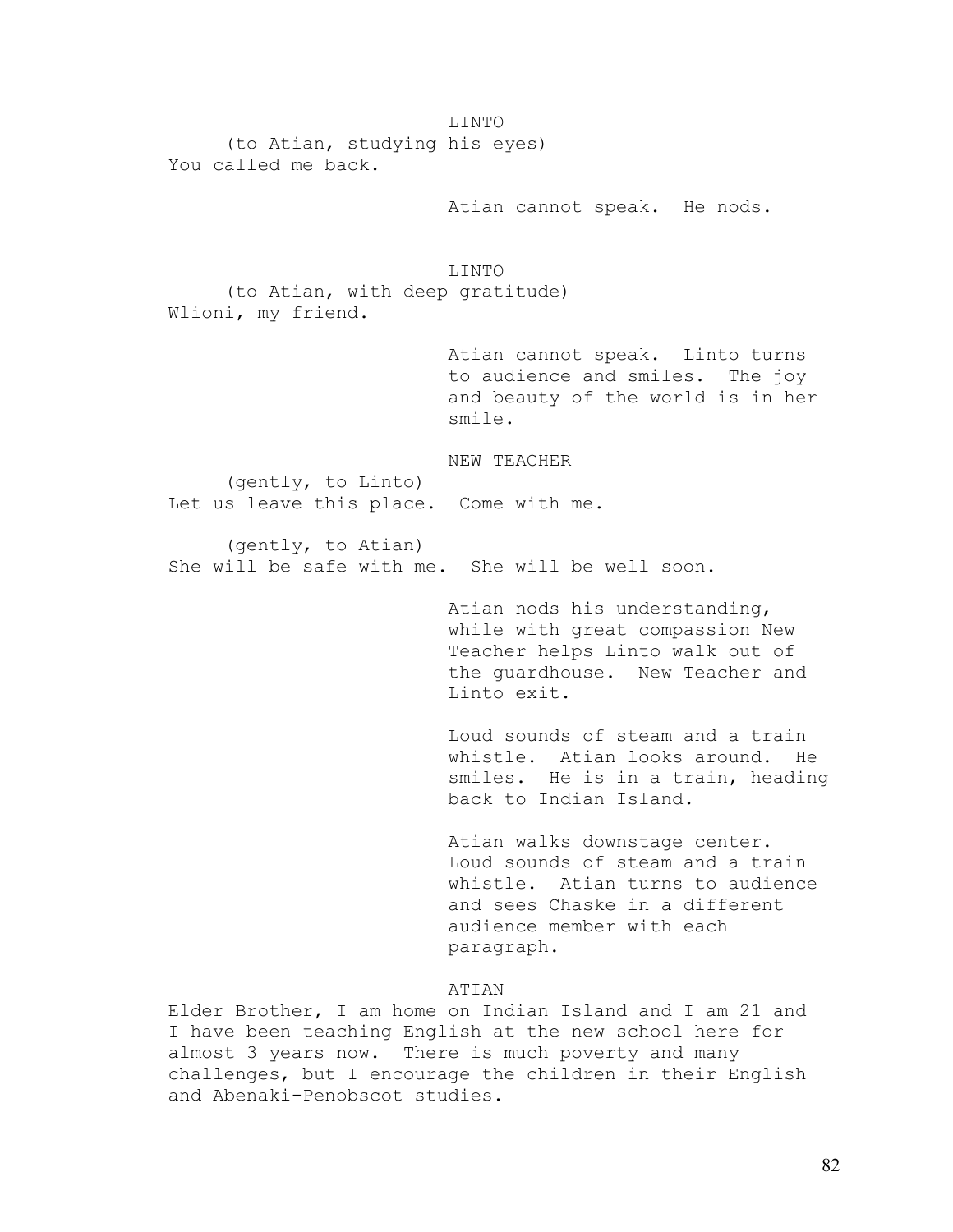I have found it is easier for the children to learn if I tell them their lessons in stories. I am surprised to discover this is my gift. I recreate this new White century into words and a world the children can understand.

I tell them we are all mixed in heritage and there is good to be found in all peoples, regardless of skin color or language. I tell them there is good to be found and cherished in ourselves. And when they ask, and they ask often, I tell them stories of the Carlisle Indian School, of Nizhoni and you and New Teacher and Green Eyes.

> Atian removes Linto's letter from the envelope and rereads as he speaks.

Green Eyes has been teaching singing classes with New Teacher at Carlisle for almost 2 years now. I read parts of her letters to my students, like how she writes to me that there are many young students who go to the gate to meet the new students as they arrive, as Green Eyes and I continued to do in your and Nizhoni's honor.

I do not share all that Green Eyes writes with my students. In her letter from last month that arrived today, Green Eyes says she has an answer for my question.

> Atian stops speaking as he struggles with sudden emotions.

ATIAN (simply, with endless joy) She says her answer is:

ATIAN and OFFSTAGE LINTO

*Yes.* 

Loud sounds of steam and a train whistle. Green Eyes enters from behind the audience and walks through the audience to join Atian on stage.

Drum push starts as Musicians and Dancers sing and dance in joyous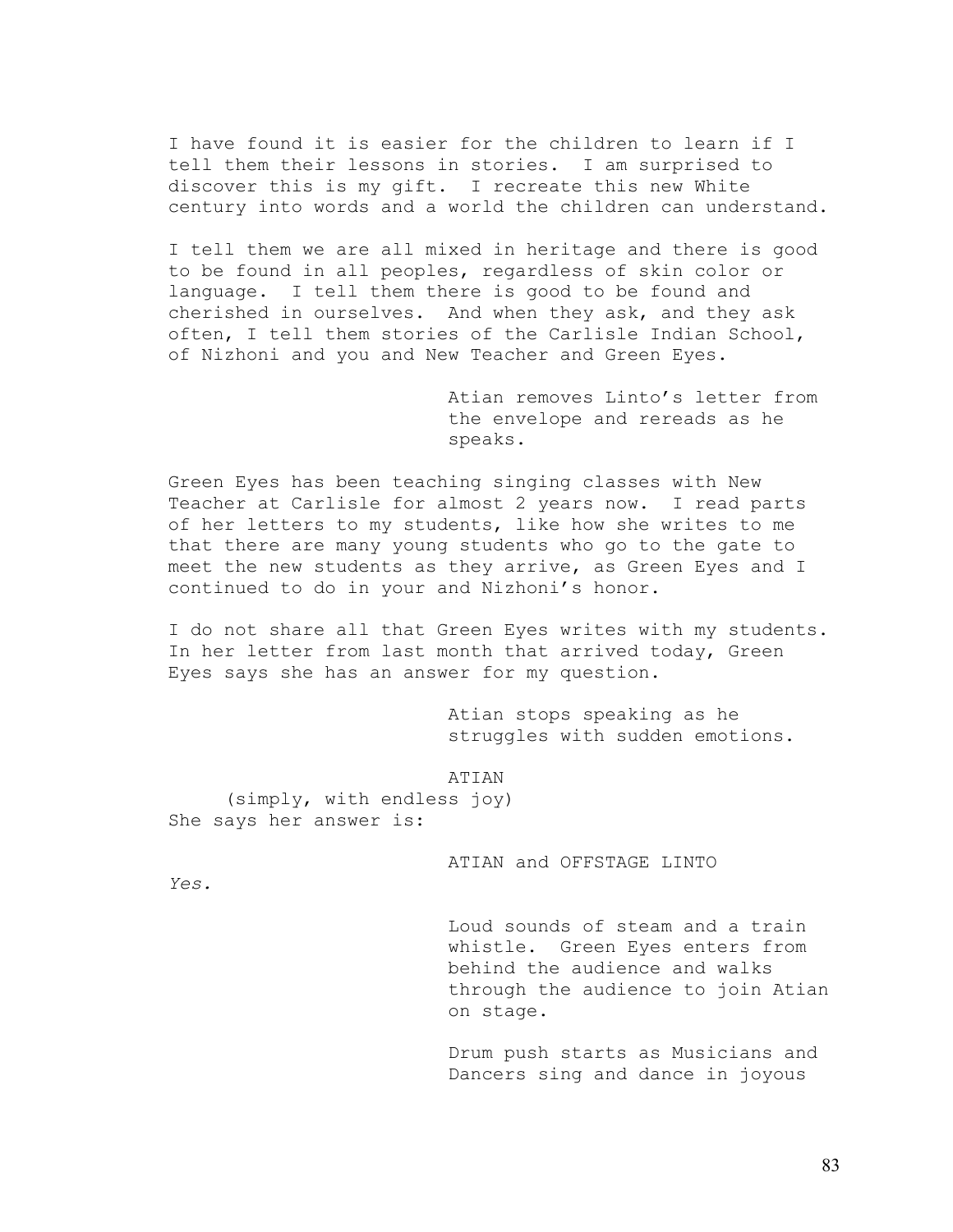celebration of Atian and Linto's marriage.

One by one, Nizhoni/Hummingbird, Chaske/Crow, Grandfather, and Katahdin/New Teacher join the celebration circle, accepted and welcomed with much love.

Azaban Raccoon / Would Be White Man comes to the edge of the circle and looks longingly at the joyous characters. Grandfather holds out his hand to WBWM, who joins the circle.

All shed their assumed characters and all but Katahdin sing Earth Song.

Drum push ends and all on stage turn to Mother in her corner, Katahdin follows their gaze, confused.

Hummingbird sings as she walks to Mother and helps her down from her corner, and leads Mother to Katahdin, while all on stage form a semicircle around Katahdin. Hummingbird stops singing, as Mother takes Katahdin's hand.

KATAHDIN

Maman?

MOTHER

KATAHDIN

Ouais, Katahdin.

MAMAN!

They embrace, Katahdin crying and Mother gently rocking her, as: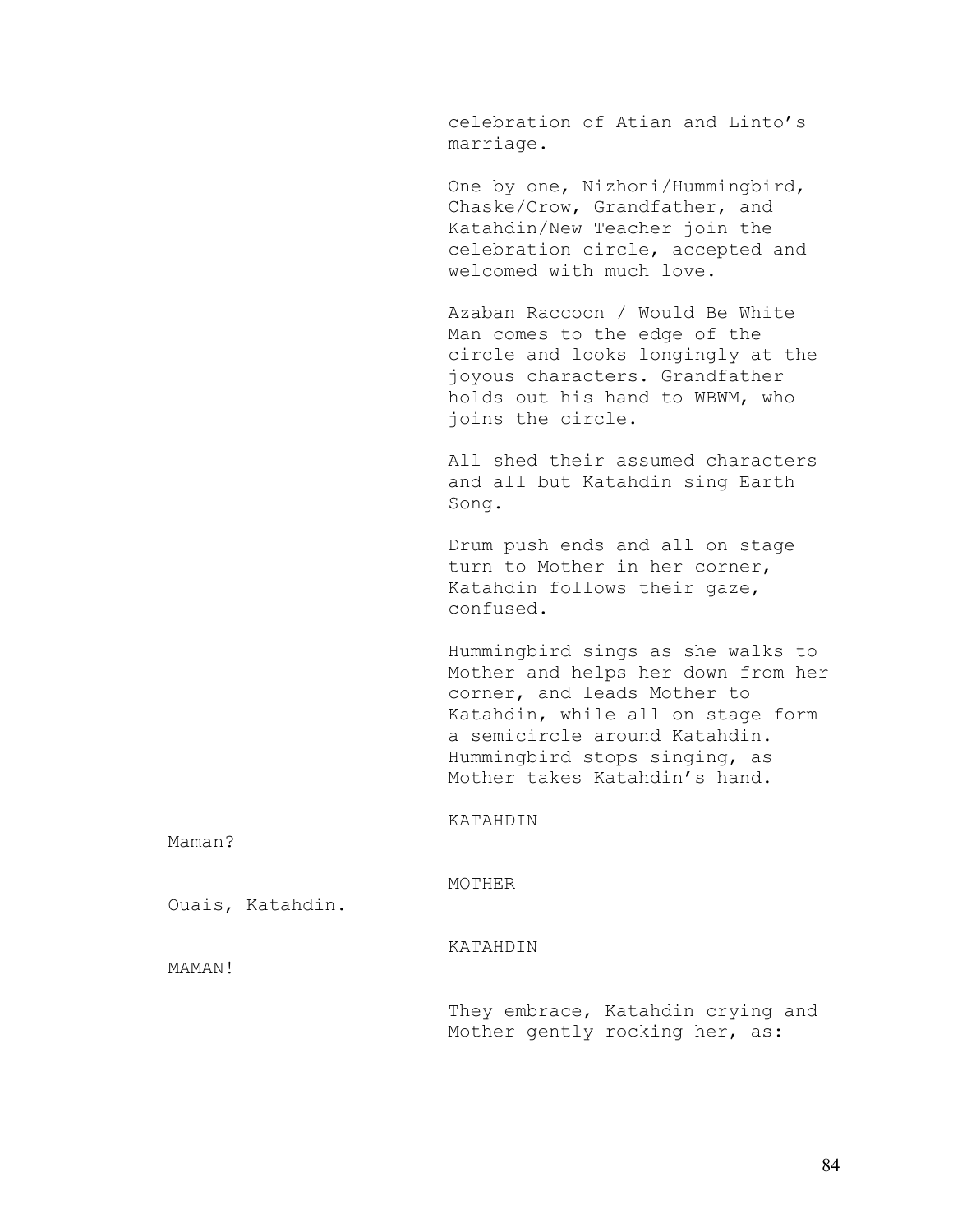### MOTHER

We are with you, Katahdin, and not only in your dreams. We are always with you. You carry us with you. Wherever you are, we are there with you.

> Mother gently takes Katahdin's hand and removes the wrapping as Katahdin flinches with shame and tries to remove her hand.

KATAHDIN

These scars are my stories, Maman. I need them to remember who I am.

### MOTHER

Non, m'petite. We are your stories, we are your blood, and you do not need to cut to find us.

KATAHDIN

No, no, I need my scars, they're all I have – NO!

Katahdin breaks away and starts to run. Song parrow moves toward Katahdin, but Mother stays her:

MOTHER

Let her run in her dreams – this is how she's survived – and here she cannot cut herself.

> SCRIM: A film clip of an explosion of sunset behind Katahdin, focusing in on Katahdin's green eyes as she runs on an ocean channel path.

 $-$  AND/OR  $-$ 

MEGESO Eagle: KATAHDIN runs hard on an ocean channel path, surrounded by the smog-crazed fire of a Southern California sunset.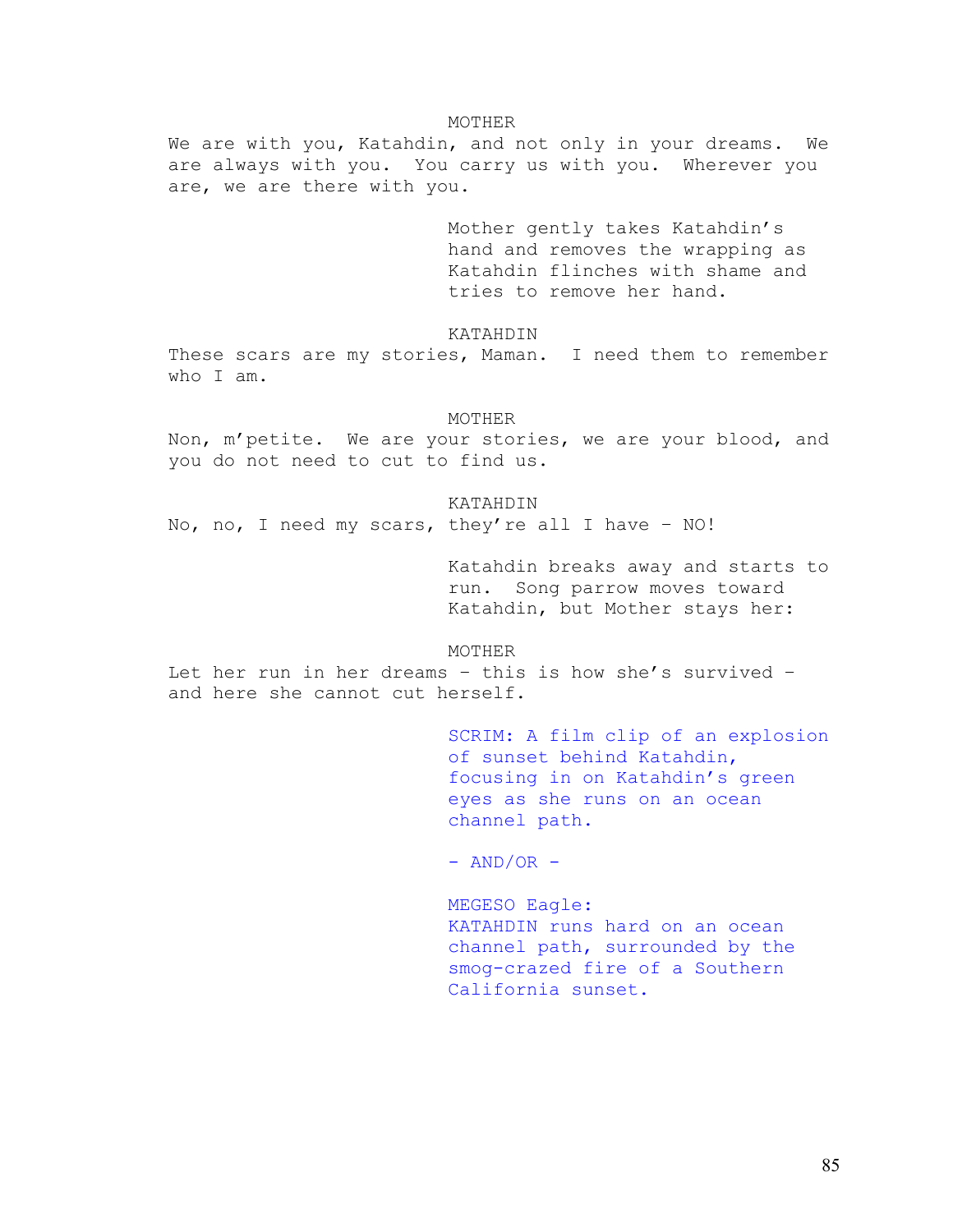## EARTH SONG

Run, Katahdin, Run, Katahdin, Run, Katahdin, run!

*Sing Blood / Sing BLOOD / Sing Blood.* 

Earth Song starts sotto voce and loops phrases, gaining in power, and drum push starts.

# KATAHDIN

 (to an audience member as "Little Sister") Little Sister, I think a part of being mixed blood is that you have mixed dreams, strong dreams with strong voices, because your blood runs in different worlds and times, translates each experience through different lives, languages.

### KATAHDIN

 (to another audience member) So sometimes you have to run as fast as you can, just to keep the different dreams from pulling you apart.

Katahdin continues to run.

EARTH SONG

Are you running / Away? Run / Home!

Are you flying / Away?  $Fly / Home -$ 

Run, Katahdin, Run, Katahdin, Run, Katahdin, run!

*Sing Blood / Sing BLOOD / Sing Blood.* 

- HOME!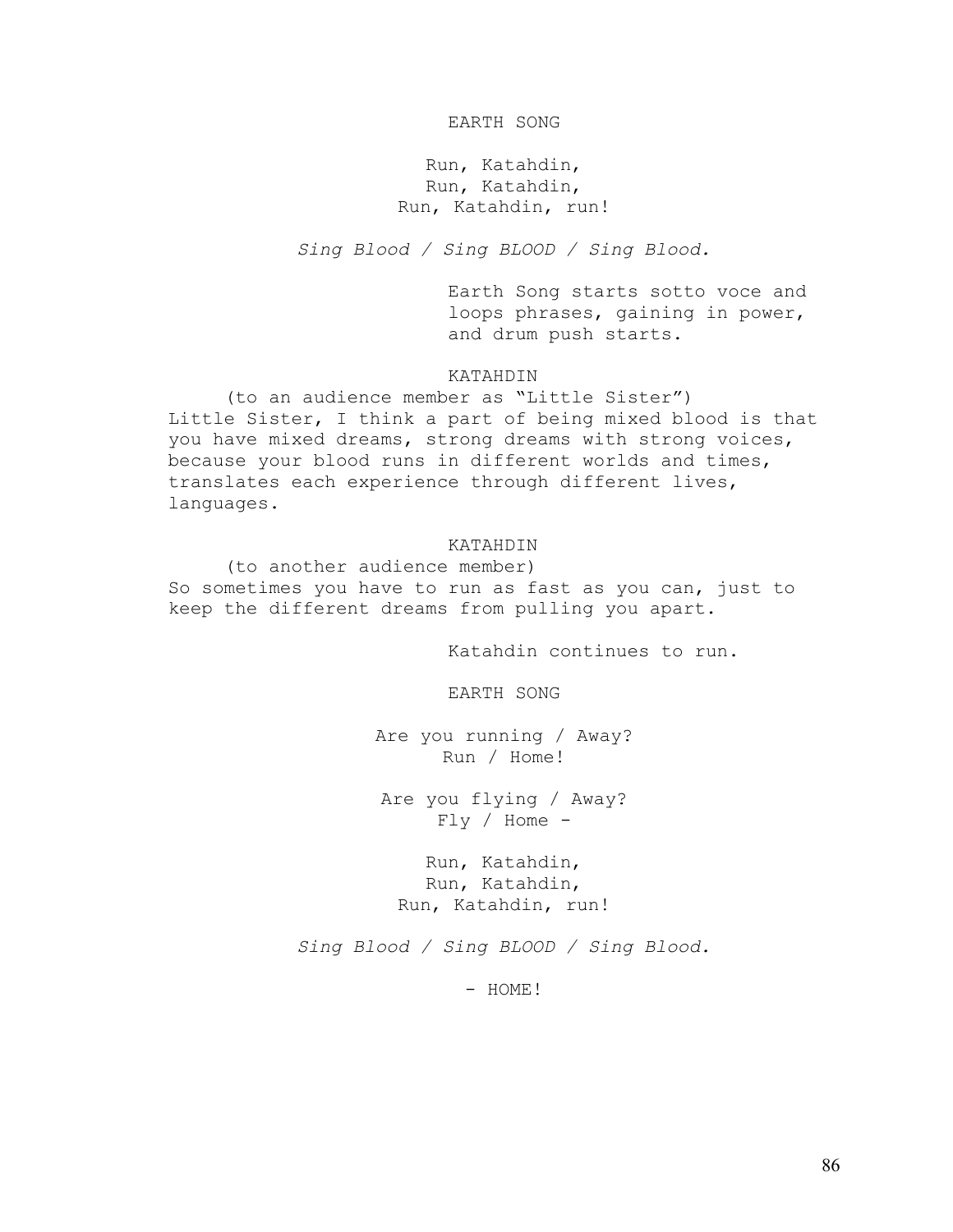Final drum beat.

If possible, Katahdin runs up a path thru the center of the audience and exits behind the audience.

Fade to black.

END ACT TWO.

[INTERMISSION]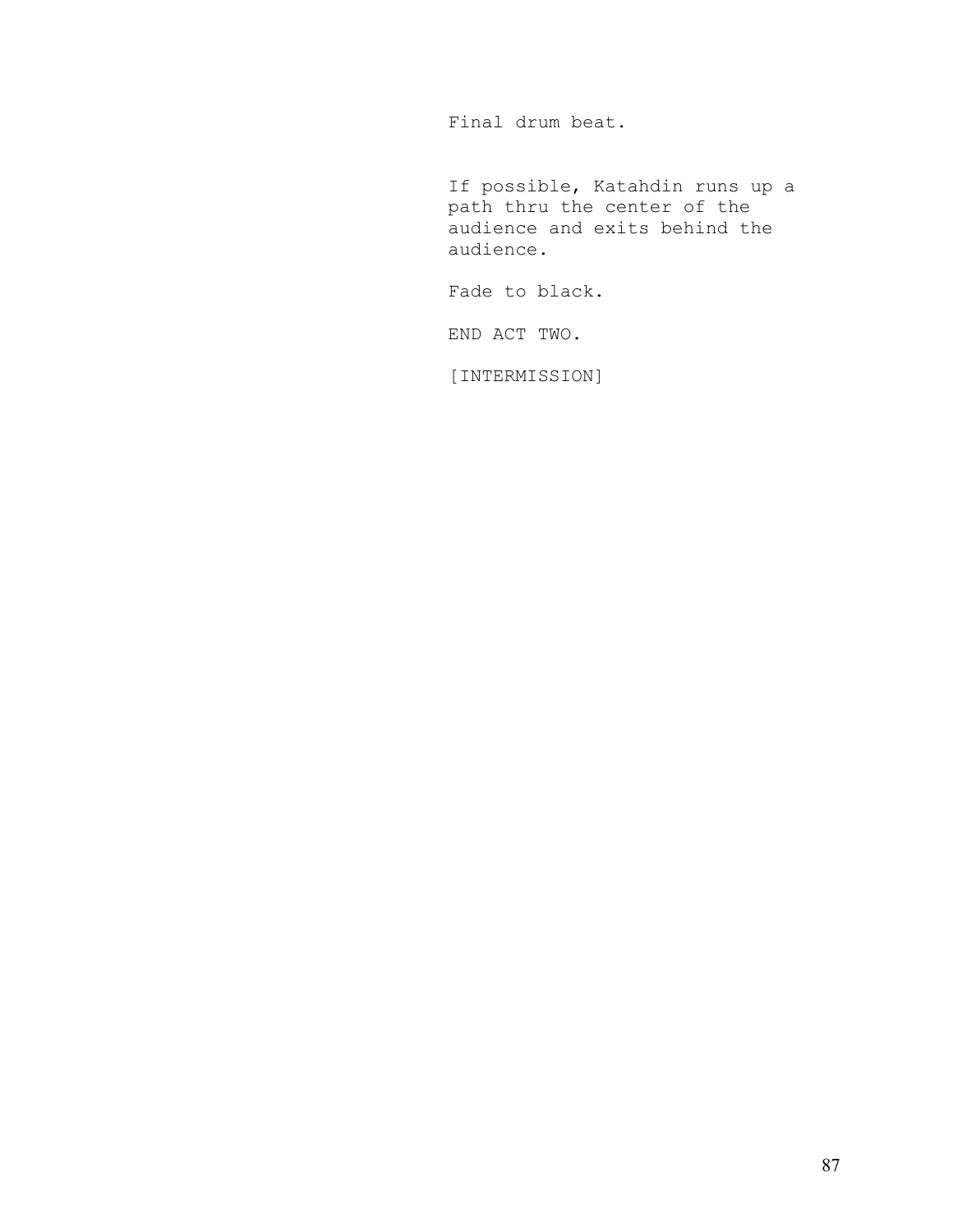## ACT THREE

AT RISE: BLACK. POWERFUL DRUM PUSH / EARTH SONG.

> Lights up, a warm and bright blue diffuse dream light, on EARTH SONG.

SCRIM: A film clip of an explosion of sunset behind Katahdin, focusing in on Katahdin's green eyes as she runs on an ocean channel path.

Spirits move amongst the audience as they sing their Earth Song, mixing French and English, singing to the audience and to the offstage Katahdin.

EARTH SONG

Run, Katahdin, Run, Katahdin, Run, Katahdin, run!

Your blood is singing to you. We are singing to you. Your blood is singing to you. We are singing to you.

> Are you running / Away? Run / Home!

Are you flying / Away?  $Fly / Home -$ 

> If possible, Katahdin enters from behind audience, and runs to Mother.

## KATAHDIN

I couldn't find my car. I want my knife, need my knife. Then I was scared I couldn't find you. But you're here.

(to Mother)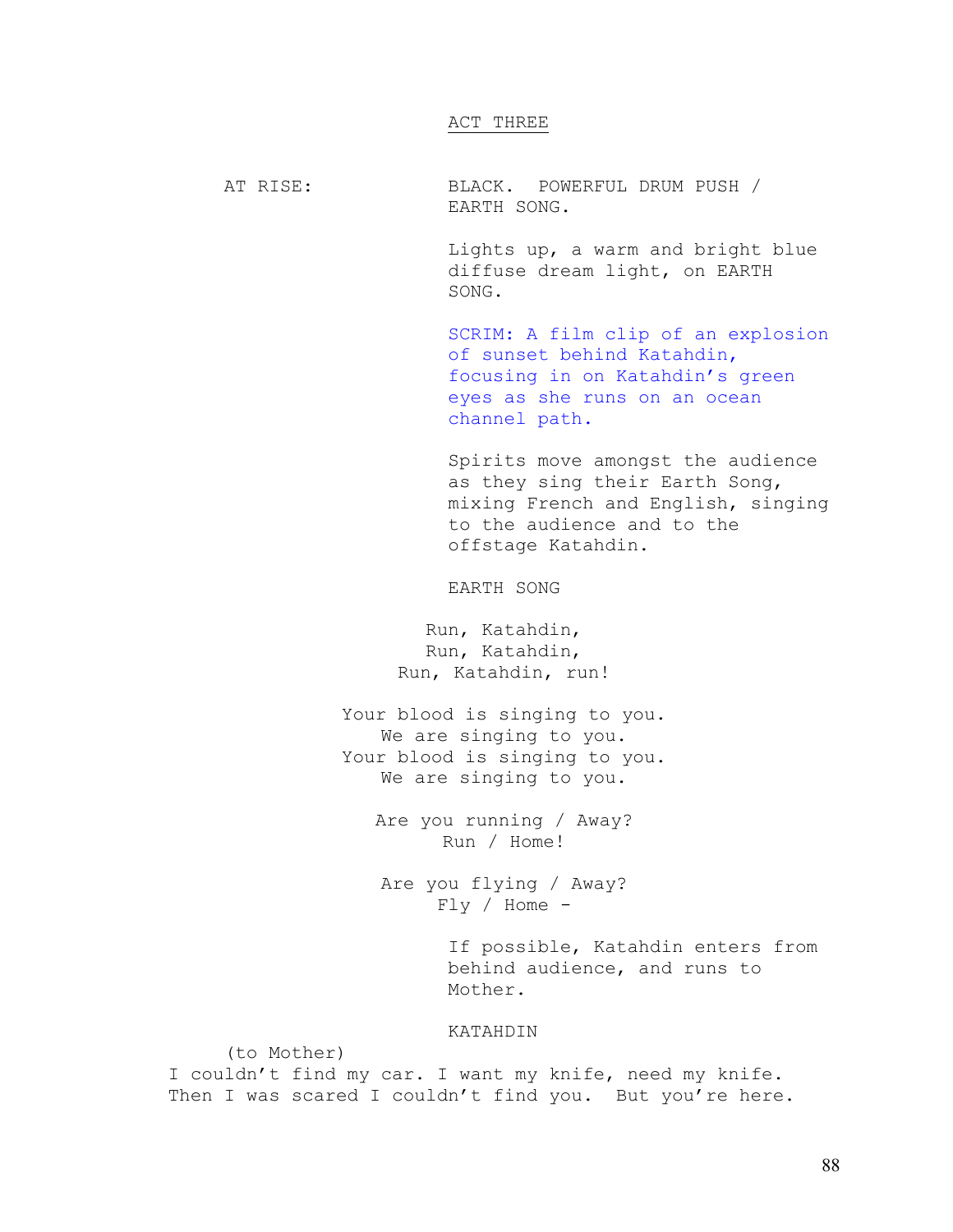## MOTHER

We're always with you, Katahdin, all you need to do is listen. You need to survive and be strong. We need you to survive and find joy. You are the last of our line.

Remember who you are, Katahdin. You are strong and mixed like your mountain spirit brothers, you run like the wind, and your green eyes let you see what is good and beautiful inside others, that good and beautiful that lives in the blood under the skin, whatever color the skin, whatever language the tongue.

You need to remember the joy and the beauty that you carry in your blood, and learn how to share the beauty of your gifts with the world. This world needs the beauty of your gifts, Katahdin. This world needs you. Remember us, Katahdin. It is time for you to remember.

> Katahdin and Mother study each other with new eyes. Mother is seeing Katahdin as a young woman. Katahdin is seeing her Mother as a young woman.

### MOTHER

Come with me, m'petite. Come dream with us, remember us.

Katahdin takes her Mother's hand with a child's trust and wonder, as Mother leads Katahin to her corner, where Hummingbird has transformed into Anaïs, Mesatawe Morning Star's 18-year old mother. She is sitting on Mother's lawn chair and singing a popular song from the 1960s to her baby.

KATAHDIN

 (glancing around with astonished recognition) Maman, this is our home!

## MOTHER

 (smiling) Yes, Katahdin, this is our home, and this woman is Anaïs,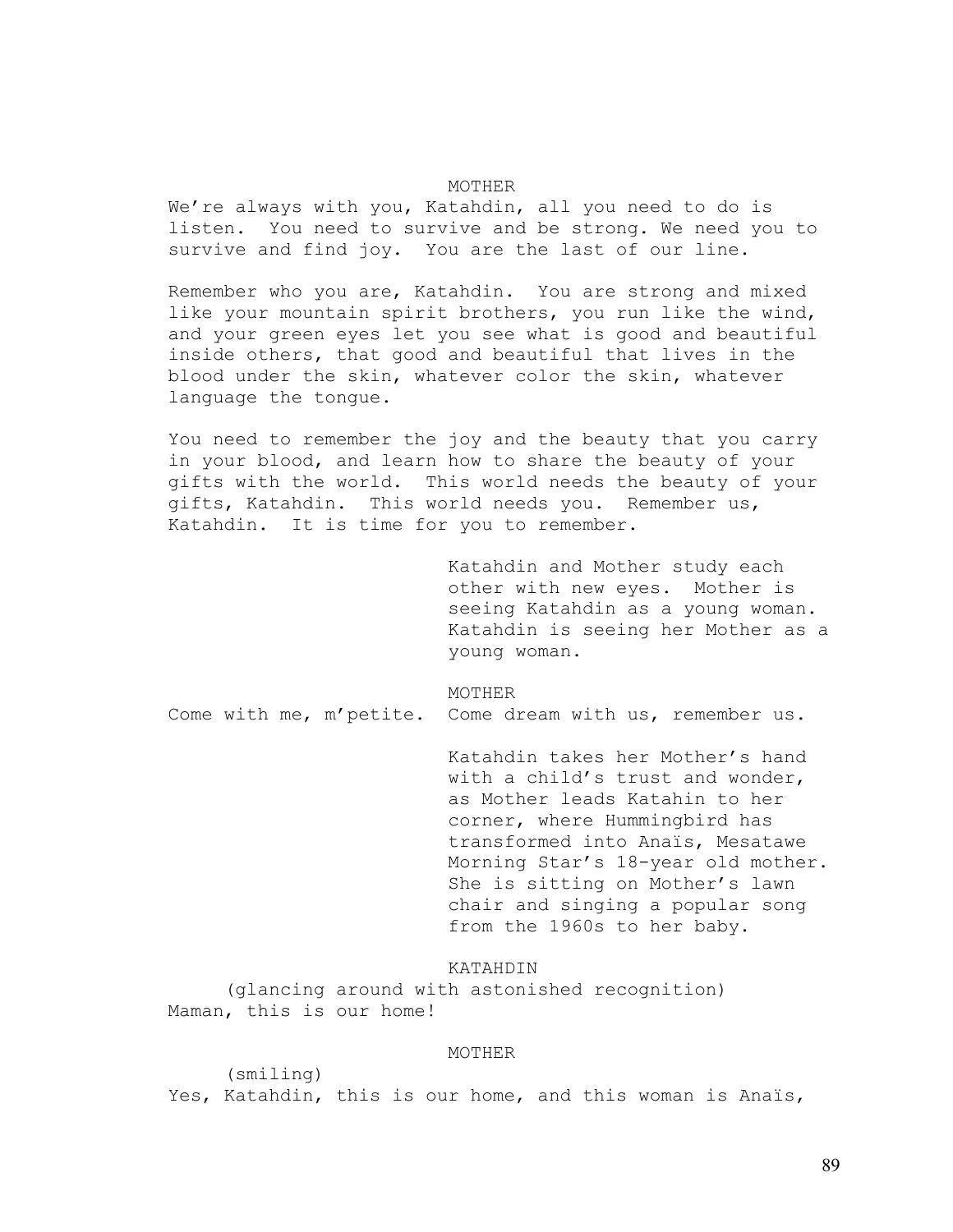my mother and your grandmother. This was her home too, and where she was born. KATAHDIN But, she's so young … MOTHER The baby she is rocking is me, m'petite. Mother leads Katahdin to sit with her at Anaïs' feet as: SCRIM: A still photo subtitled "OUTSIDE OQUOSSOC, MAINE – 1971" – A rundown Airstream trailer set in a scraggly-grassed clearing fringed by woods and mountains. The trailer is plastered with colorful bumper stickers like *This Pony Powered by Frybread!*  $-$  AND/OR  $-$ AWASOS: Anaïs sits in a lawnchair in front of a run-down Airstream trailer plastered with colorful bumper stickers like that one, that says *This Pony Powered by Frybread!*  The Airstream is set in a scraggly-grassed clearing fringed by woods and mountains, outside Oquossoc, Maine. It is 1971 and Anaïs is 18 and rocking her baby. MOTHER Maman?

> Anaïs pauses in her singing and smiles at Mother across time.

ANAÏS

Daughter, it is good to see you.

## MOTHER

Maman, I'd like for you to meet your granddaughter. I named her Katahdin, Maman, after the mountain.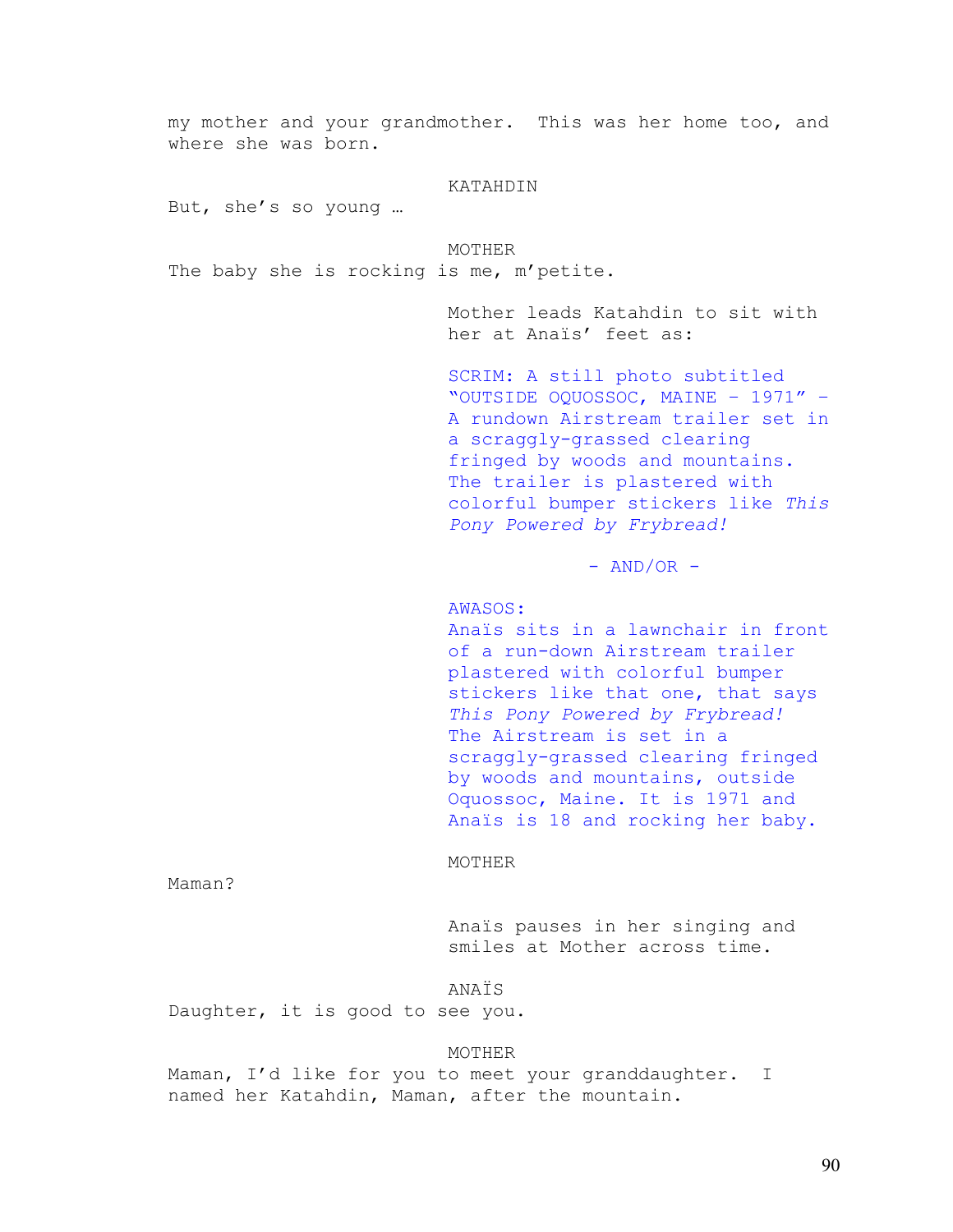With Mother's introduction, Anaïs sees Katahdin.

# ANAÏS

(to Katahdin)

My granddaughter, I am sad I did not meet you on your side – I crossed over the year before you were born.

 (looking closer) Katahdin, you have our first grandmother's green eyes.

## MOTHER

(to Anaïs)

Ouais, Maman, and she runs as fast as the wind, but, Maman, Katahdin does not run with joy yet, she runs to escape. She runs not to hurt herself, Maman. I remember when I was a child you told me you used to run from anger. S'il vous plaît, Maman, racontez-nous ces histories. I think it may help Katahdin learn she is not alone in how she feels.

## ANAÏS

(to Mother, stroking her face) See how with our love we reach across the stars. Je t'aime á jamais, m'petite.

### MOTHER

(eyes shining) Moi aussi, chère Maman.

### ANAÏS

(handing the 'baby' to Katahdin) Granddaughter, will you hold your mother for me?

> Katahdin accepts the baby with wonder.

### ANAÏS

(to Katahdin, smiling) We carry each other, Katahdin.

(rising from her chair, to Mother) Daughter, may your grandmother, my mother, join us, from when I was a very young girl?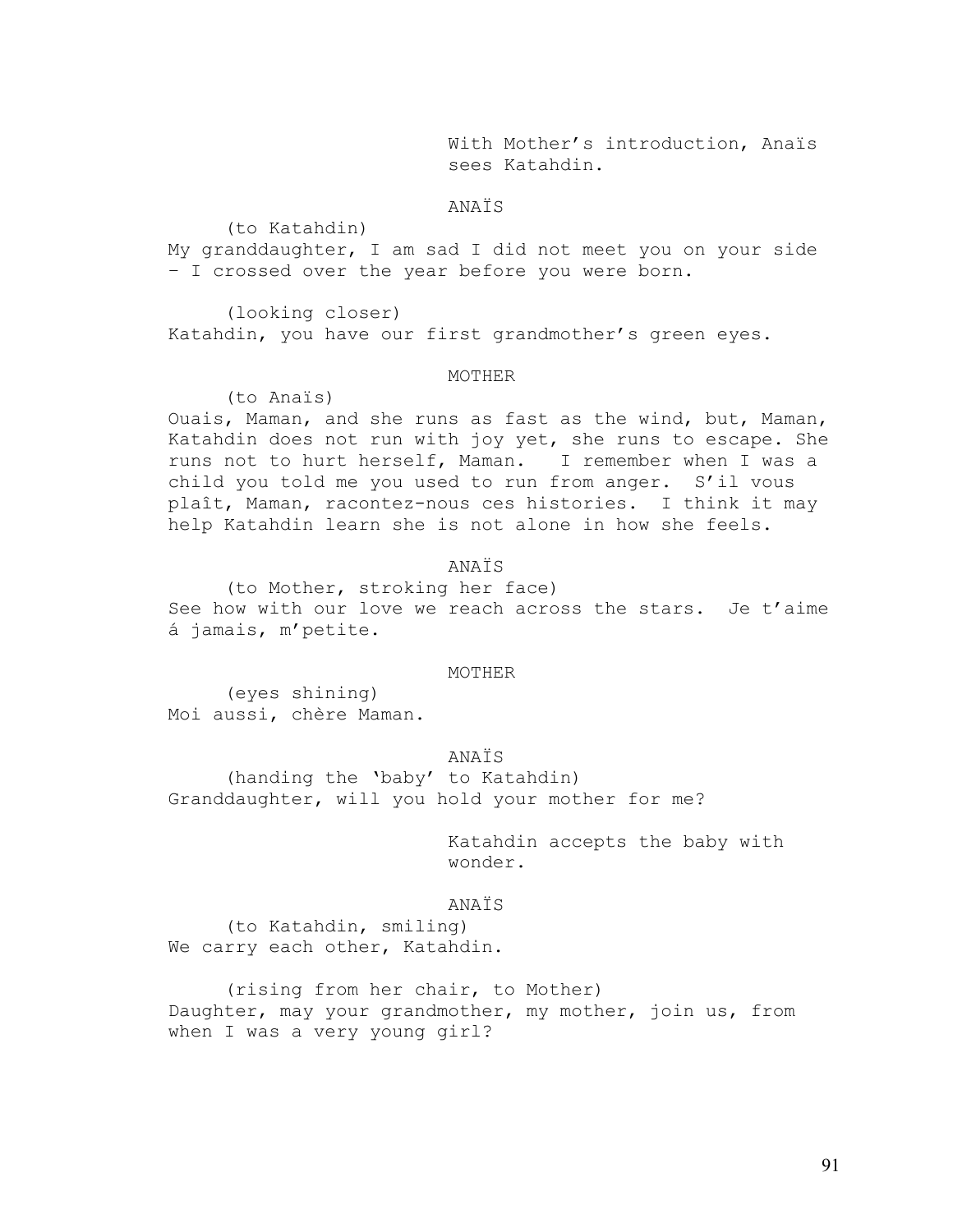MOTHER

(to Anaïs)

Ouais, Maman, she can be through me. Merci, Maman!

Mother sits in the lawn chair, as ANAÏS' MOTHER. Anaïs is young and upset, barely restrained kinetic energy, in front of Mother.

ANAÏS

C'est pas juste, Maman! They yell an run to Teacher sayin I'm on a warpath an gonna scalp them or somethin.

ANAÏS' MOTHER

Anaïs, Daughter, those girls don't understand because no one's told them in a way they'd understand.

ANAÏS

I hate bein Indian! I hate my hair, my skin, my eyes! I'm ugly ugly ugly! Why couldn't I be born White? I wish I'd never been born! I hate I hate I - !

Anaïs, crying, starts to run hard.

ANAÏS' MOTHER

(to Katahdin)

Great Granddaughter, I will share Anaïs' thoughts with you while she runs.

 (as Anaïs' thoughts) I hate myself for cryin like some baby an for hurtin you an I can't look at you so I run away an I will run and run and run until everythin doesn't look blood red anymore, until it hurts more to breathe than it does to cry, until my blood stops burnin an cryin an it's my lungs that're burnin an then I'll run some more. I'll run forever into this night, until I jump up into all these stars like your story with the young warriors and those caribou.

ANAÏS' MOTHER

 (to Katahdin) Great Grandaughter, do you know this story?

KATAHDIN

(rocking baby)

No.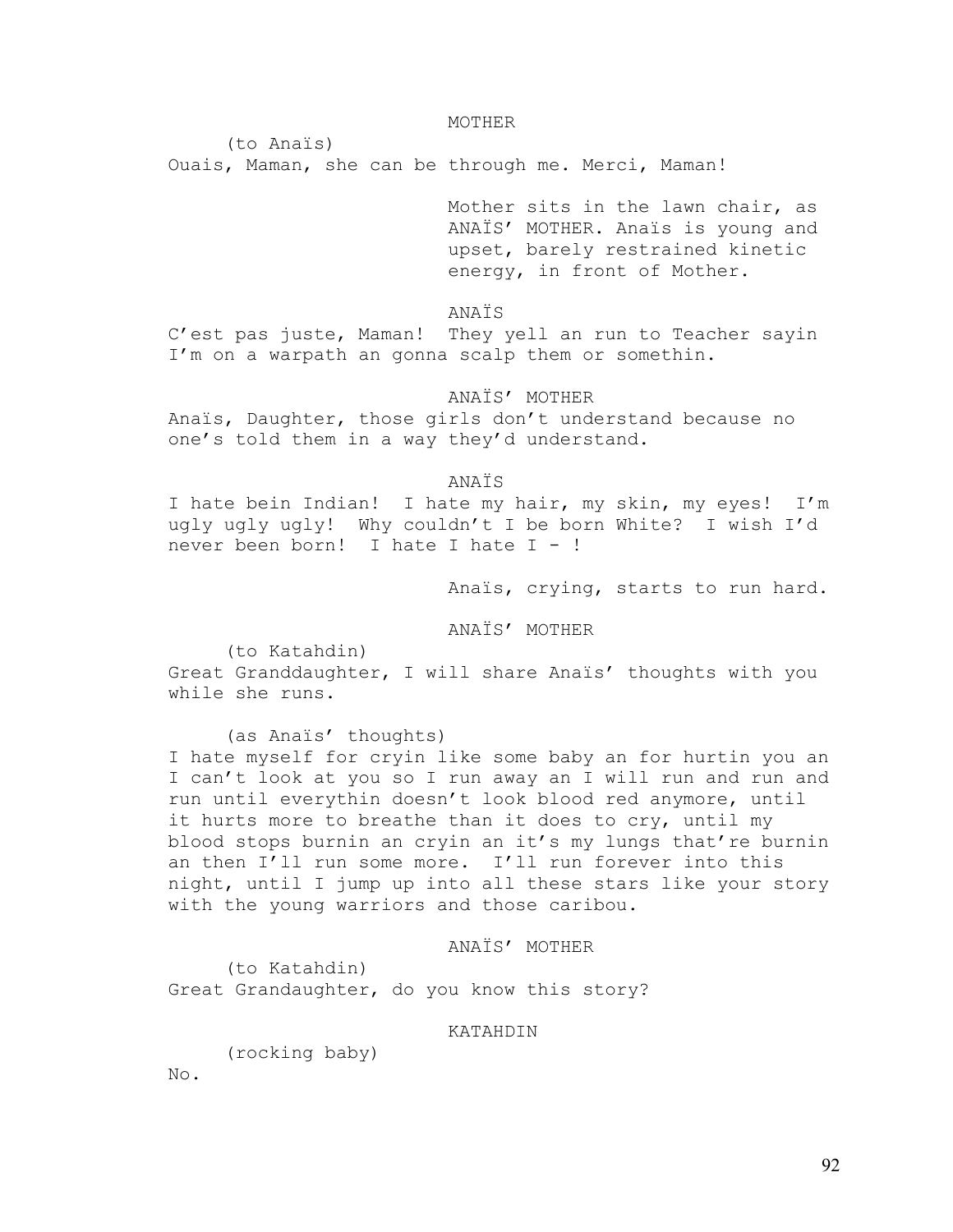## ANAÏS' MOTHER

 (to Katahdin, smiling) Great Grandaughter, I will tell you this story when you have your first child, your daughter.

> Anaïs is downstage opposite Katahdin and Mother.

## ANAÏS

 (speaking her thoughts aloud for Katahdin's sake) It's black night. When I come into the clearin the lights're on in the trailer windows, an the little Christmas lights along the roof that're up all year but never turned on except for holidays and birthdays, they're on too. The lights look so warm against the black an you're sittin in your chair.

> Anaïs approaches Mother and stands before her, but she can't look at her mother and she starts to cry and looks up to the night sky.

## ANAÏS

(speaking her thoughts aloud for Katahdin's sake, looking up at the night sky)

As soon's I stop runnin my blood starts cryin again an I can't look at you yet, Maman, so I look up at all those stars blurrin bright ribbons through my blood tears. An even now I can hear the wind in my blood, runnin. An a million years pass up there in all those stars an stars're bein born an stars're dyin an those stars're all so quiet, so far away.

 (to her mother, but still looking at sky) There's a million years between us, Maman, an no way to reach across.

> Mother stands and puts her hand on Anaïs' cheek. Anaïs crys harder and accepts Mother's embrace, putting her head on her mother's shoulder.

## ANAÏS

(to her mother)

I just want them to see me for who I am an like me for who I am.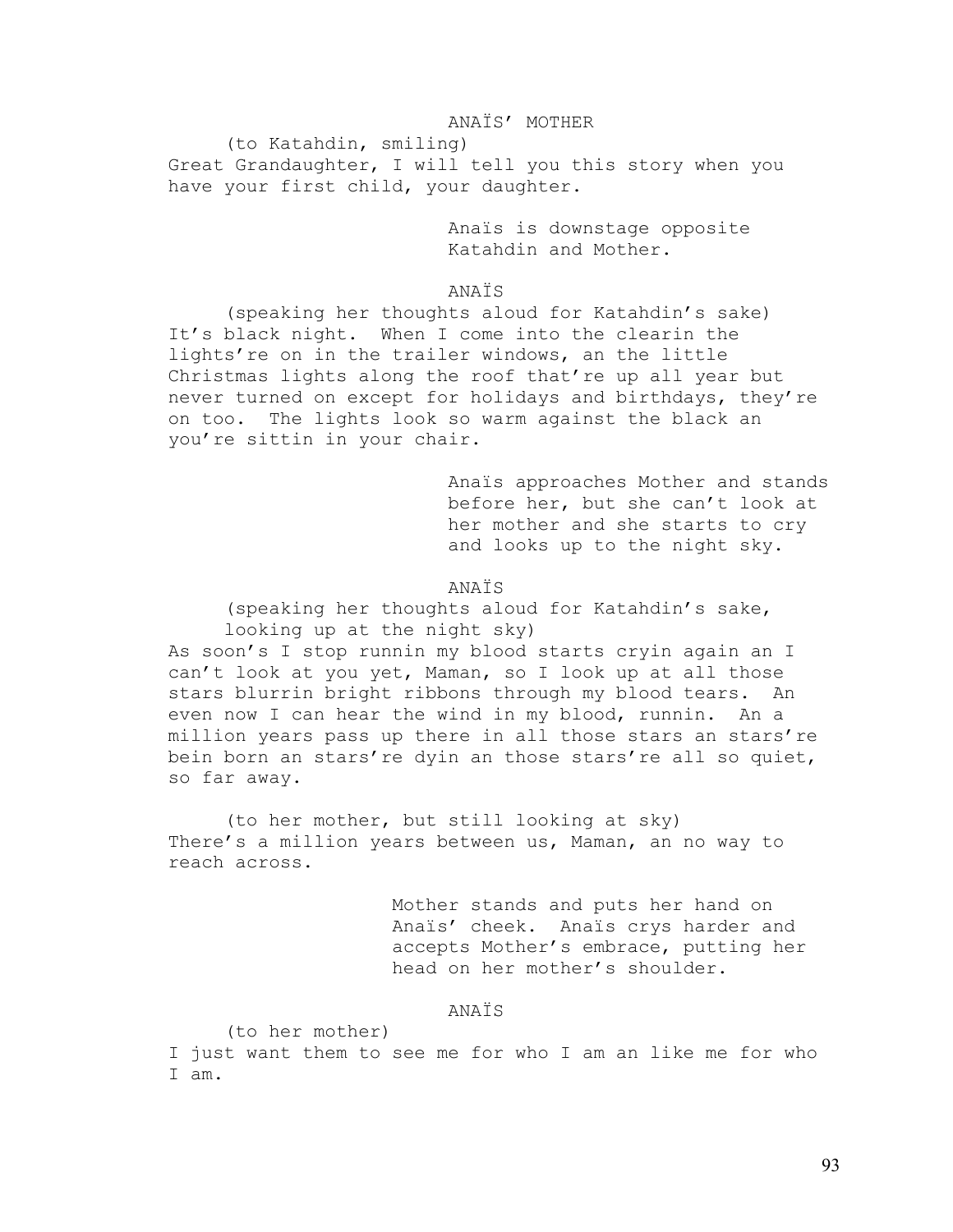## ANAÏS' MOTHER

(to Anaïs)

Je vraiment te comprend, m'petite. For some, il doit plusiers de temps to learn that under our skin, we're all the same.

 (rocking Anaïs while speaking to Katahdin) Great Granddaughter, give my daughter her baby.

> Katahdin kisses the baby and gives the baby to Anaïs. Mother returns to herself and to her place, as Anaïs sits in the chair, again the 18-year-old mother, singing to her baby.

## MOTHER

Merci, Maman.

## ANAÏS

 (to Mother) Il n'y pas de quoi, m'petite.

(to Katahdin)

When the girls laughed at me an made fun of me the world'd go red an my blood would burn an I would knew I needed to run hard an long an forever until I ran past my shadow an I ran past my hate an I ran past the person they said I was and put a million years between us and jumped to the stars.

(to her baby)

You are my way to reach across, m'petite. Comprends-tu? Because of you, I understand. Because of you, your grandmaman can reach across a million stars and talk to me in my thoughts and dreams, an I can hear her. She is with me all the time now, an that's because of you. You see, m'petite, I have done somethin wonderful in my life, somethin beautiful, an that somethin is you. You're the beautiful gift I'm givin this world an you are gonna grow up proud of your beautiful brown eyes an skin an hair. You're gonna understand how beautiful you are, inside an out, an your beauty's gonna shine like one of those brightest stars, like that Morning Star.

> She is thoughtful a minute, rocking the baby.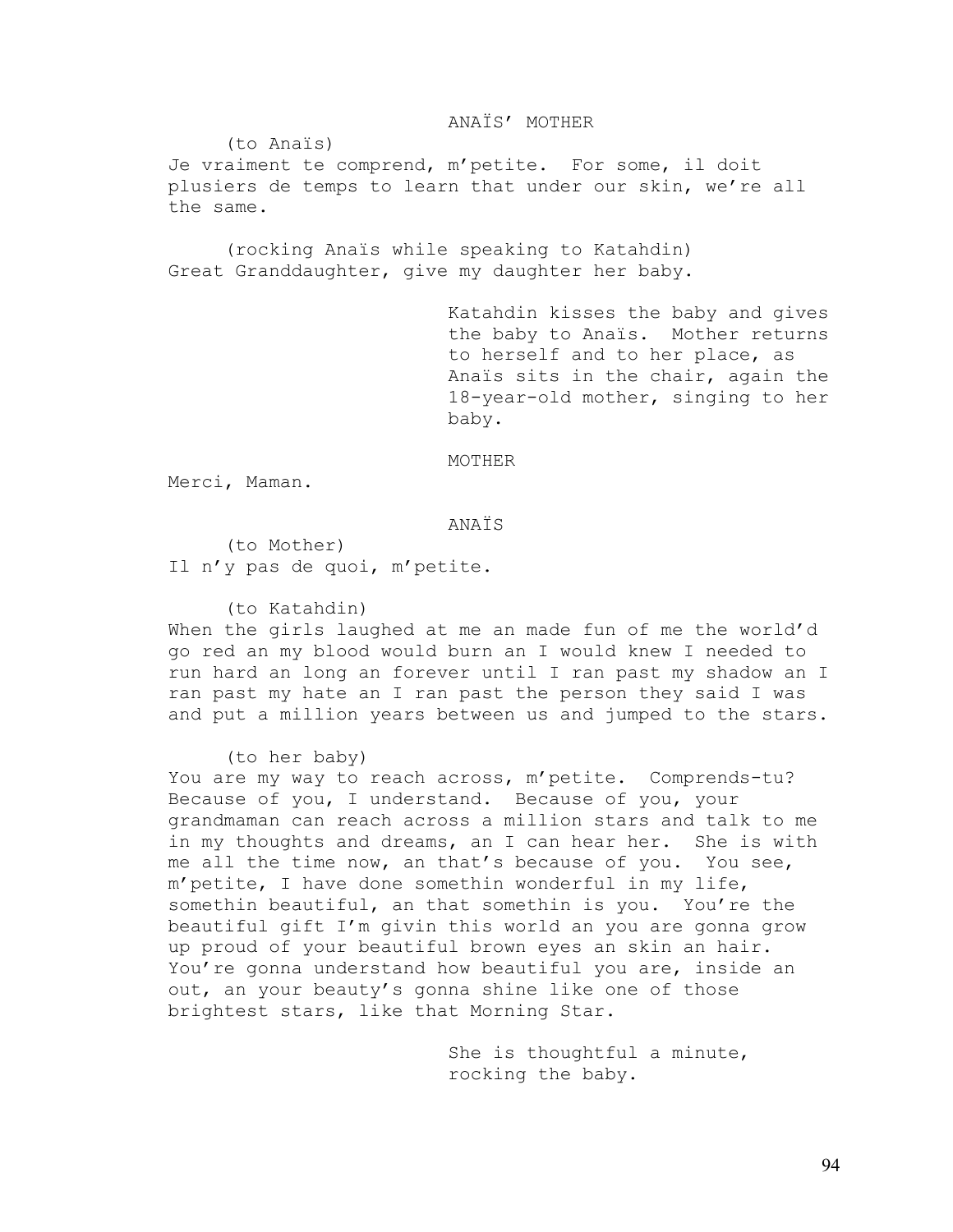That'd be a good name for you, m'petite – Morning Star. Your grandmaman taught me the Abenaki word for Morning Star, 'Mesatawe.' You're gonna shine, Mesatawe. You're the beautiful gift I'm givin this world an I am gonna tell you all the stories I can from your grandmaman. I'm gonna tell you all the stories I can from your Papa too, an I'm gonna start now before it'll be too hard for you to hear me, before a million years gets between us. I'm gonna love you so much. I'm gonna love you for me an your Papa and your grandmaman too. I love you so much, m'petite. I love you all the stars in the sky.

> She hums a bit as she thinks and rocks the baby.

### MOTHER

 (to Anaïs) Je t'aime beaucoup, Maman.

> Anaïs smiles at Mother across time.

### MOTHER

(to Anaïs)

Maman, I was taken from Katahdin when she was very young, and where she did her growing, there was no one to tell her of us. We are helping Katahdin remember our stories, so she will know who she is. Voulez-vous nous raconter d'autre histoire?

## ANAÏS

 (to Mother and Katahdin) Ouais, m'petites. I want to tell you about your Papa's story … your grandpapa's story.

> Awasos Bear enters as JOE, laughing and joking with Megeso Eagle as JOE'S WHITE FRIEND.

## ANAÏS

 (to her baby, looking at Joe) Your Papa came to work at the paper mill. I saw him at shift change one night an I just stopped where I was an stared. He was Native an the only other Native at the mill an he had brown skin an black eyes an shiny black hair down his back an he was laughin from his belly with his White friend.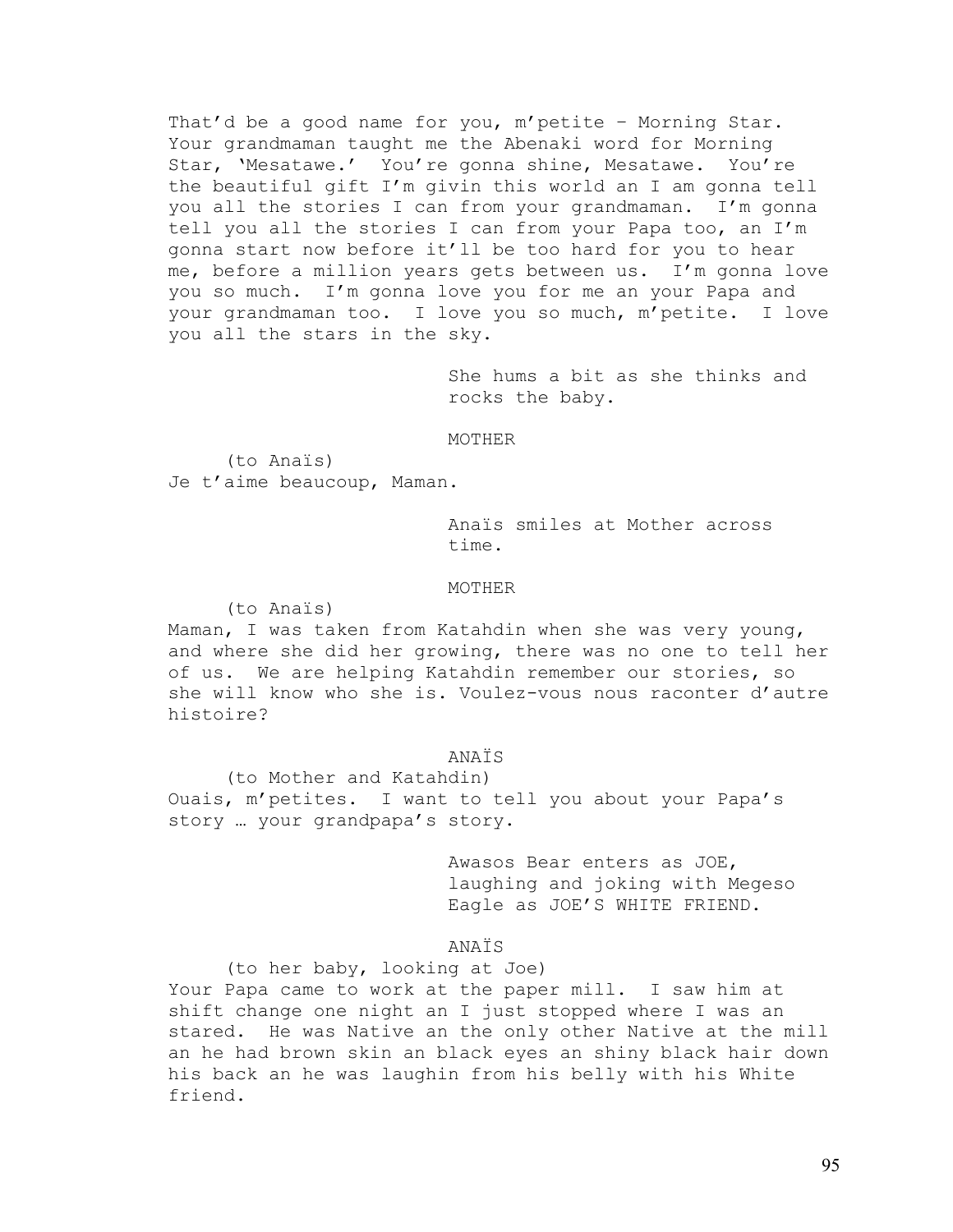Joe notices Anaïs and they smile<br>at each other across time. Anaïs at each other across time. melts.

ANAÏS

(to her baby)

I ran for must've been a million years that night.

Joe and his friend bring a worktable with a box on top downstage and his friend leaves Joe to work with the contents of the box. Joe glances at Anaïs, but she will not meet his gaze.

# ANAÏS

(to her baby)

Coupla nights later your Papa got transferred to my section an worked by me. I didn't look at him at all an watched my hands workin an I made a lot of stupid mistakes which made me mad. I found out he'd asked for that transfer.

Shift whistle sounds. Joe exits.

## ANAÏS

(to her baby)

I ran every night for hours. Just cause I'm part Native too, what? He thinks we oughta be friends or lovers or what? *No way in a million years* I'd say when I was runnin. *No way.* 

> Joe enters, laughing and joking with his friend. Joe goes to his workbench while his friend exits.

ANAÏS

(to her baby, looking at Joe) But he didn't talk to me - he just came into the mill before shift with his White friend, laughin, an he'd come take his station across from me an I knew if I happened to look up at the beginnin of shift, he'd be smilin at me, but he didn't talk to me.

> Joe smiles at Anaïs. The shift whistle sounds. Joe focuses on his work.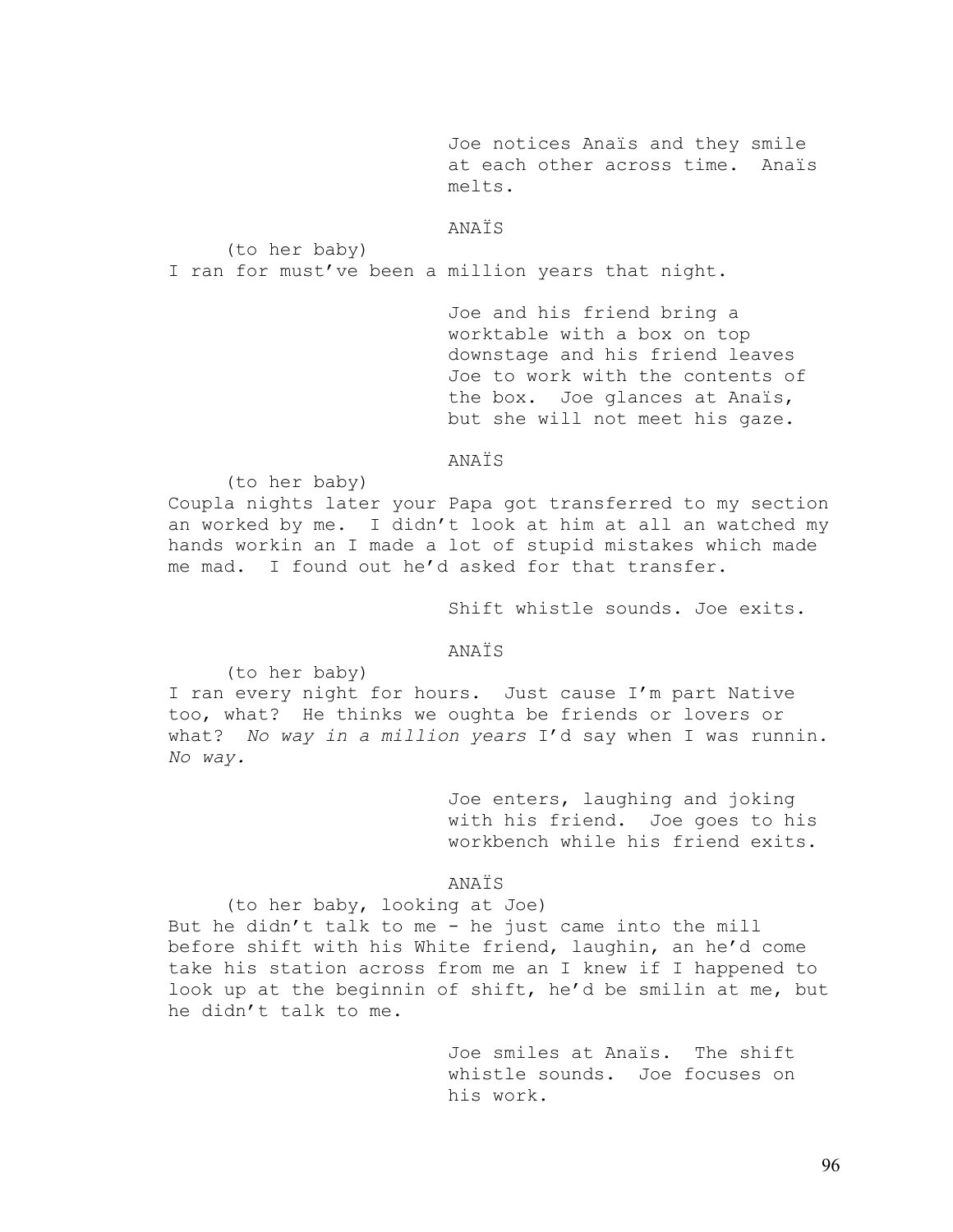# ANAÏS

(to her baby, looking at Joe) Shift'd start an he'd focus on work an wouldn't quit till the whistle blew.

Shift whistle sounds. Joe exits.

## ANAÏS

(to her baby)

*Good. I don't care an I don't wanna talk to him anyway,* I'd say to myself when I'd run after shift. *He's got all his friends, all his White friends.* I'd run for hours.

Came a night before shift I washed my hair an untangled it an combed it out. I washed my shirt an jeans an even ironed them. I thought about it, then I ironed my hair too so it was long an it went down my back. *Try not to talk to me now,* I was laughin to myself as I was headin into shift. *Just you try.* 

> Joe enters, laughing, with his friend.

# ANAÏS

 (to her baby, deliberately not looking at Joe) I heard him come in with his White friend, laughin like always.

 (smiling, listening to Joe laughing) Your Papa had this warm laugh that came from deep inside. Your Papa's laugh was beautiful.

> Joe goes to his workbench while his friend exits.

# ANAÏS

 (to her baby, deliberately not looking at Joe) I felt him get to his station an I was waiting for shift to start an I wasn't gonna look at him. I didn't look at him. My ironed hair kinda hung down like a curtain in front of my face an I was glad cause it was too hard not to smile, but I was lookin at my brown hands an my hair was hangin down so he couldn't see me smilin. He didn't say anythin.

Shift whistle sounds.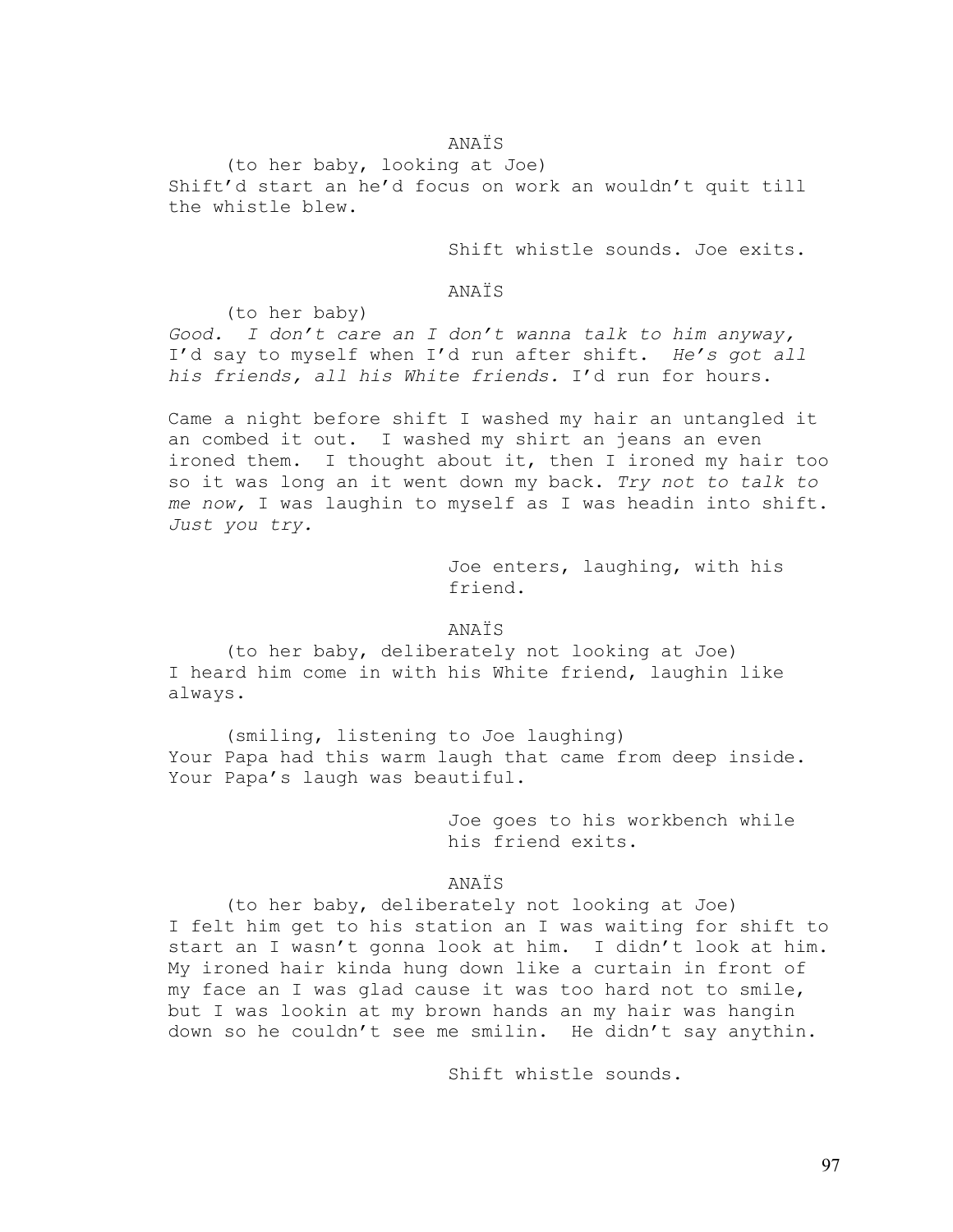Shift started an we worked. I didn't look at him at all an watched my hands workin an I made a lot of stupid mistakes which made me mad. We worked until the whistle blew.

# Shift whistle sounds.

He didn't say anythin. I was watchin my hands an my hands were just sittin there quiet an my starched clothes itched somethin awful an I wouldn't look up, I couldn't look up, an my brown hands started blurrin an my blood was cryin an I started to run.

> Joe and his friend remove the workbench. Joe moves downstage and starts to run, joyous.

ANAÏS

 (to her baby, deliberately not looking at Joe) I ran outta the mill. I ran through the shift comin in. I ran an I ran an then I ran more. I ran so fast it was like I could fly.

 (to her baby, slowly looking up and seeing Joe) An then, sometime a million years later, I realized he was runnin beside me. Your Papa was runnin beside me, his hair flyin behind him like some beautiful mane an this smile on his face like all the joy in the world.

> Joe starts to sing "Age of Aquarius/Let the Sunshine In" as he runs.

# ANAÏS

 (to her baby, watching Joe with shining eyes) We were runnin together an he started to sing. He sang about stars an peace an love an open hearts and everythin dawnin, everythin shinin new.

 (to baby, sudden realization) He was singing about you! Mesatawe, the Morning Star!

> Joe stops running, and smiles as he sings to Anaïs and his baby with love. Anaïs watches Joe exit.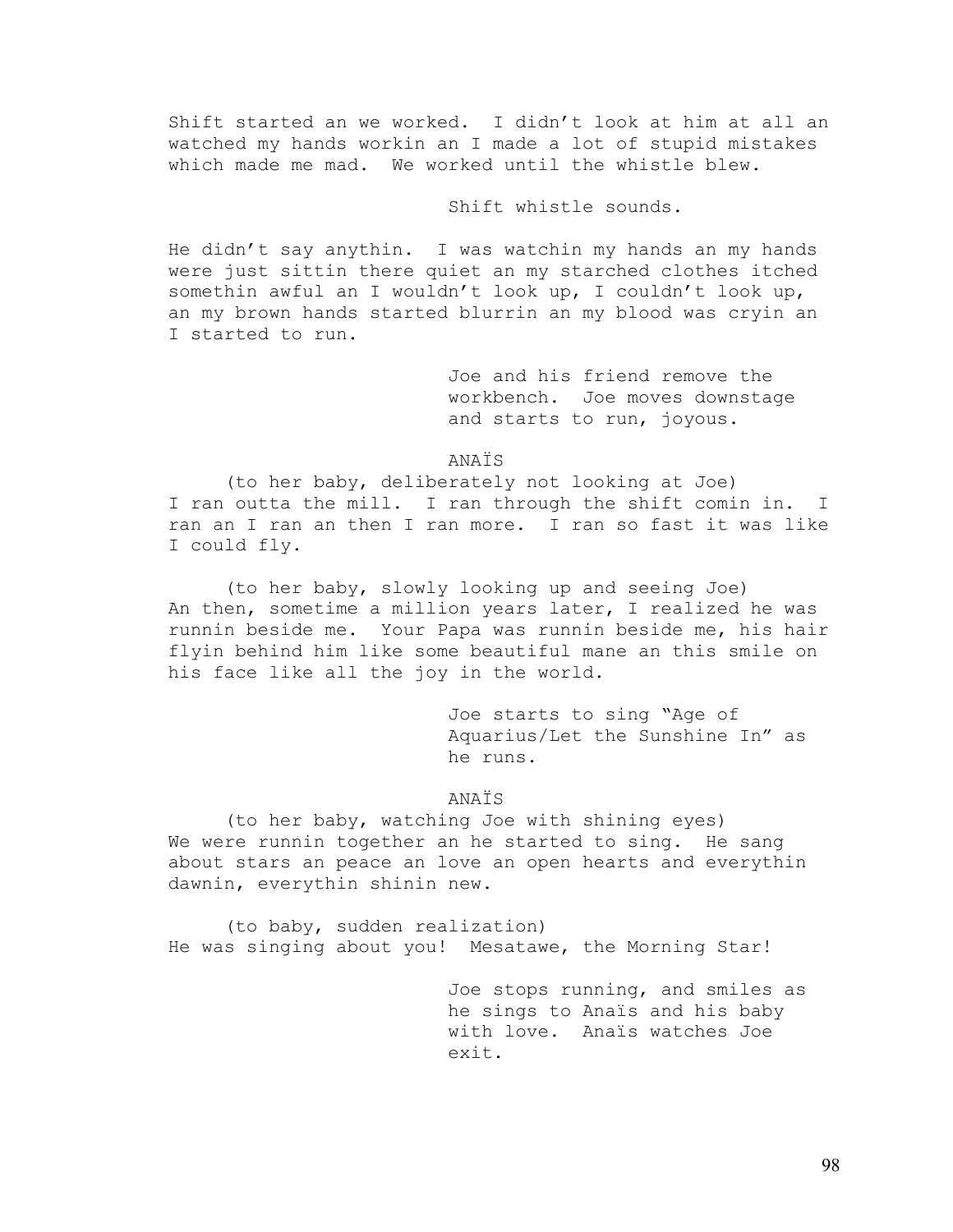# ANAÏS

(to her baby)

Your Papa was gonna go to college when he got back from Vietnam, he was that smart. But your Papa was special, m'petite, his heart was wide open an the sky was callin him an so your Papa is a star up there in the sky now. Your Papa is always watchin out for you, shinin on you, always lovin you.

## MOTHER

Do you see Katahdin, how one can run from love? What story from your past do you want to see most?

> Anaïs sings Joe's song to her baby as she rises and exits.

### KATAHDIN

But I run because I have to run, I don't know any other way. Maman, can you tell me the story of when you and Papa were little? I don't remember him at all.

# MAMAN

Ouais, m'petite. We met here, when I was five and your Papa was six, it was 1975. When I am in the story, I won't see you, but you can see me, d'accord?

> Katahdin nods and Mother-as-Mesatawe goes over and sits in the lawn chair. She sits as a very young child. She bops around in the chair, play pretending. She is radiant with energy and happiness.

## MESATAWE

 (as she playacts, singing) *I am Mesatawe, I am the Morning Star.* 

> Hummingbird enters and approaches Mkazas Crow.

### HUMMINGBIRD

Mkazas Crow, I think it might be time for you to earn your name.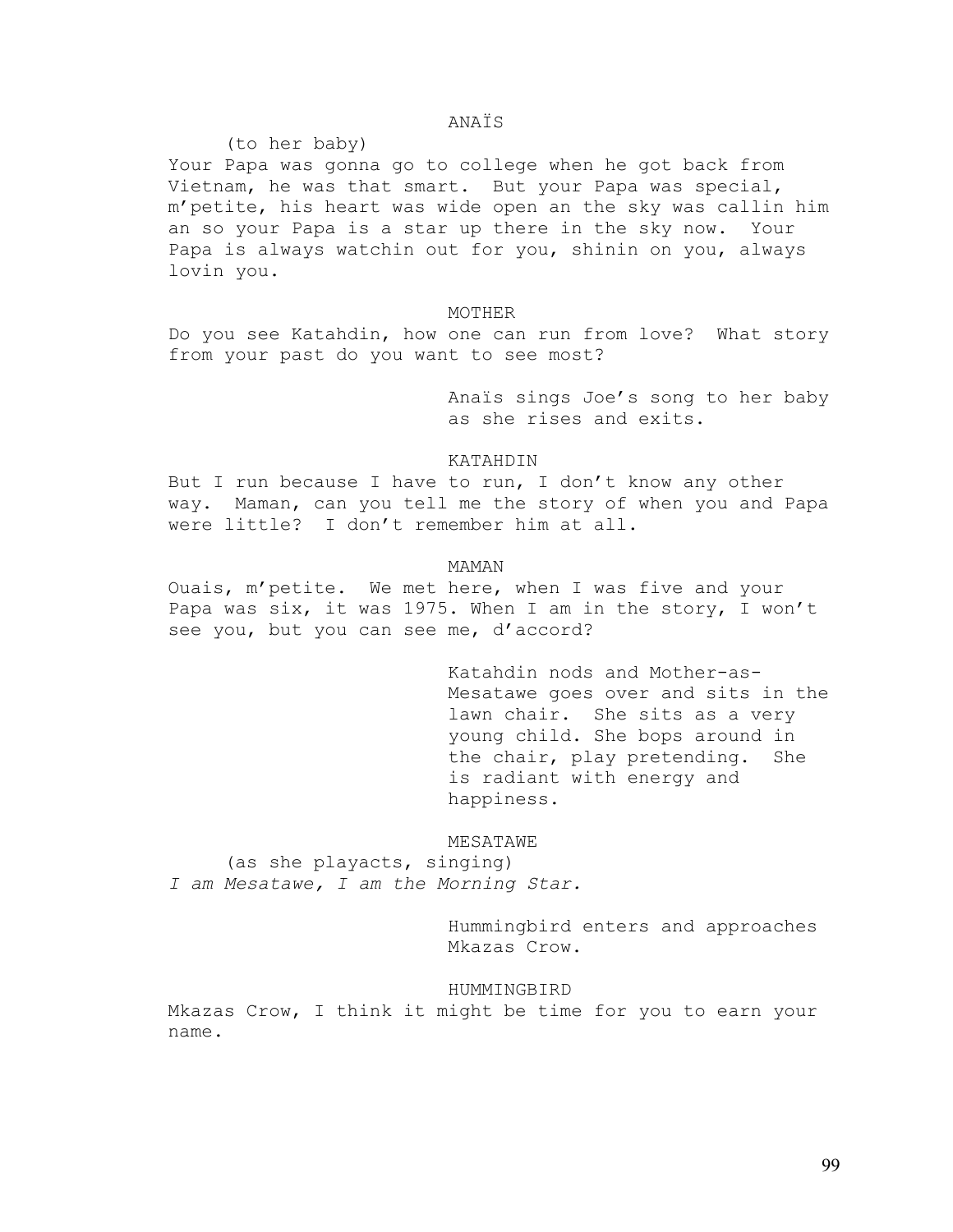Mkazas Crow is confused and flies to Hummingbird. Hummingbird thanks him, laughing, but directs him to Mesatawe.

## MESATAWE

(to the chair, petting the arm-as-wing) You are a very nice bird and I would like to fly on your back to my Papa Star, please.

> The chair is silent and Mesatawe grows thoughtful. She pets the chair arm as Crow, unseen, flies to the chair and tries to figure out what to do.

## MESATAWE

You are a very nice bird and I am Mesatawe Morning Star and I am 5 years old and I want to fly very fast on your back so will you please fly me very fast on your wings because I'm make believing the night is almost over so I need to fly across the sky to see my Papa because my Papa is laughing and waiting for me in the sky! My Papa is a star and we will fly and Maman will smile at us and we will be happy stars laughing in the sky!

> Crow has contorted himself to be one with the chair, so Mesatawe is petting his head and it tickles and makes Crow giggle and shift his wings.

### MESATAWE

(smiles hugely)

*Wlioni!* This is how we Abenaki say "thank you", Maman says. Maman says my French Canadian ancestors say "Merci."

 (she thinks seriously a second) But how do you say "thank you" in Bird Language?

> Her petting his head tickles again and Crow can't refrain from giggling and sneezing. He rises and takes Mesatawe's hand and helps her stand on the chair and they fly.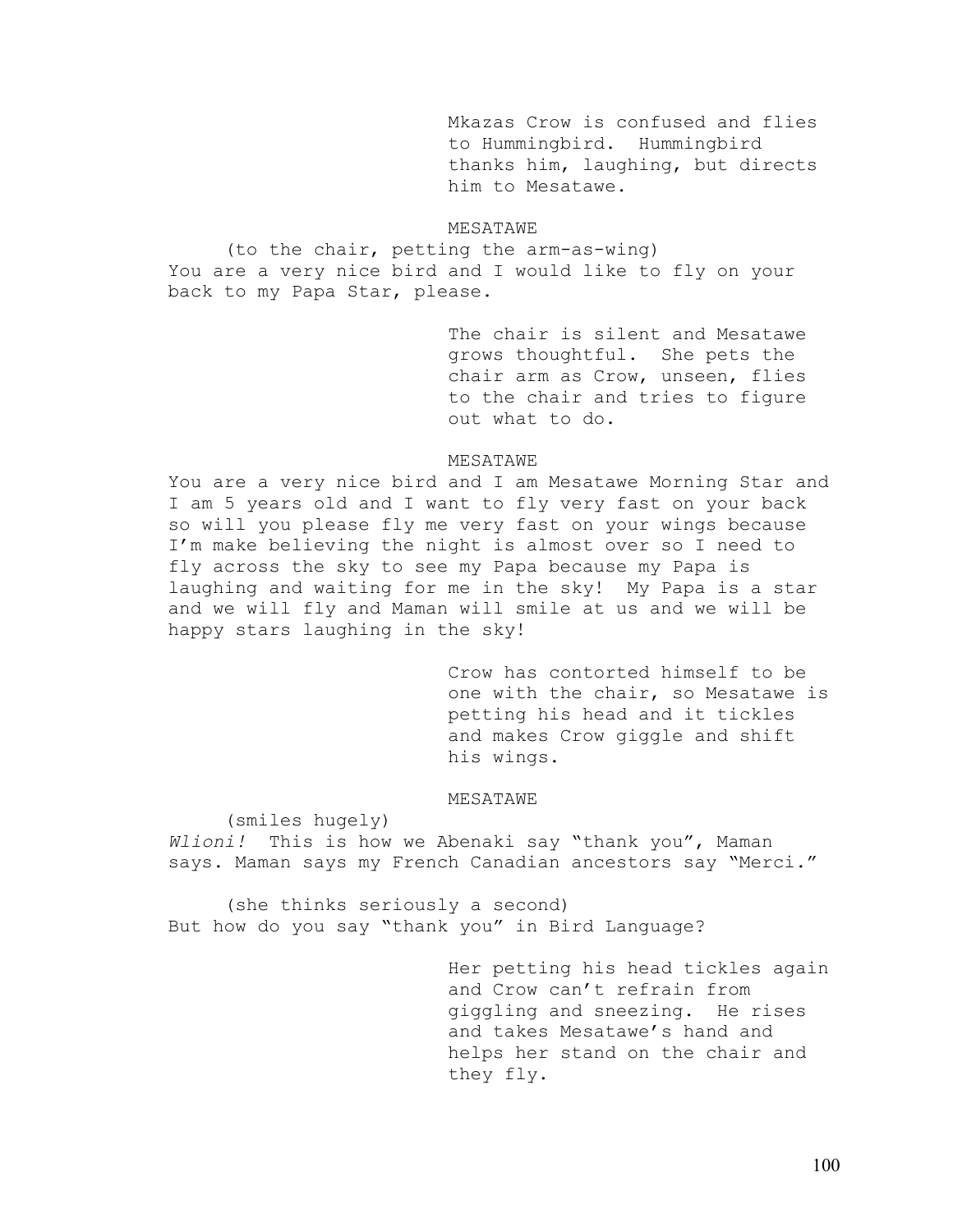## MESATAWE

OH Thank You / Wlioni / Merci / Bird Words! I can ride on your wings – I can fly! WHOOOO-ooooo! Lookit me flying! I am flying so fast! Lookit all those little trees and those little houses down there! Lookit all those little people down there – little people so little they look like dots – brown dots, black dots, white dots! Purple dots! Blue dots! Up here all the little people dots look the same and I am flying so fast they can't see me!

(calling down to audience-as-all-the-little-peopledown-below)

Mesatawe Morning Star is flying so fast you can't see me all the way down there!

(calling at the very top of her lungs to the audienceas-all-the-little-people-down-below) *I'm flying across the sky and you can't see me - you can't* 

*see me!* 

### SCOTT

I can see you just fine.

As Mesatawe is flying with joy, Azaban as SCOTT has entered and stood watching her. Scott is a 6-year-old Penobscot boy from Indian Island who was adopted out to a white couple in rural Maine when he was 3 years old. Scott's adoptive father, Joe's best friend from the paper mill, is a troubled Vietnam vet and their home is not a happy one.

Mesatawe's eyes glow with joy at the unexpected company. She is still flying.

MESATAWE (looking down at Scott) I see a little person all the way down there!

SCOTT SECONDI

I'm not little!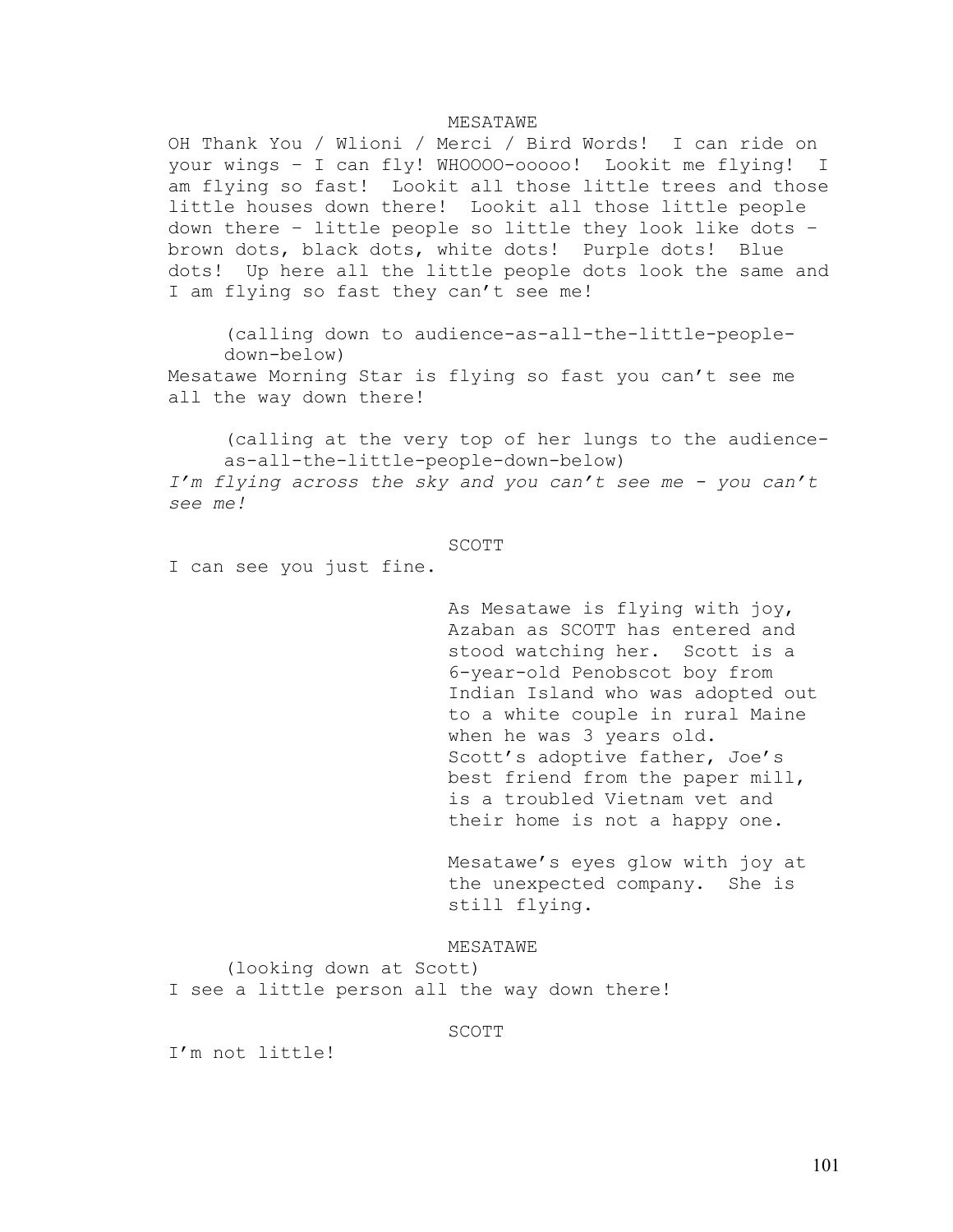MESATAWE

I see one of those little people dots all the way down there!

 SCOTT I'm not little – I'm SIX years old!

MESATAWE

That little people dot is GREEN!

SCOTT

I AM NOT GREEN!

 MESATAWE That little people dot is BLUE!

SCOTT

I AM NOT BLUE!

MESATAWE

That little people dot is WHITE!

Scott is silent.

MESATAWE

That little people dot is WHITE!

SCOTT

(sadly) I am not white.

> Mesatawe is curious and she stops flying and speaks to Crow / the chair.

MESATAWE

I want to say thank you to you for letting me ride on your back. You are a very nice bird. Thank You / Wlioni / Merci / Bird Words! I will fly to my Papa on my own now.

> Mesatawe hops down to sit on the chair, leaning forward and kicking her legs. Crow is unseen and curiously watches the children.

MESATAWE What color is your dot? My color is purple.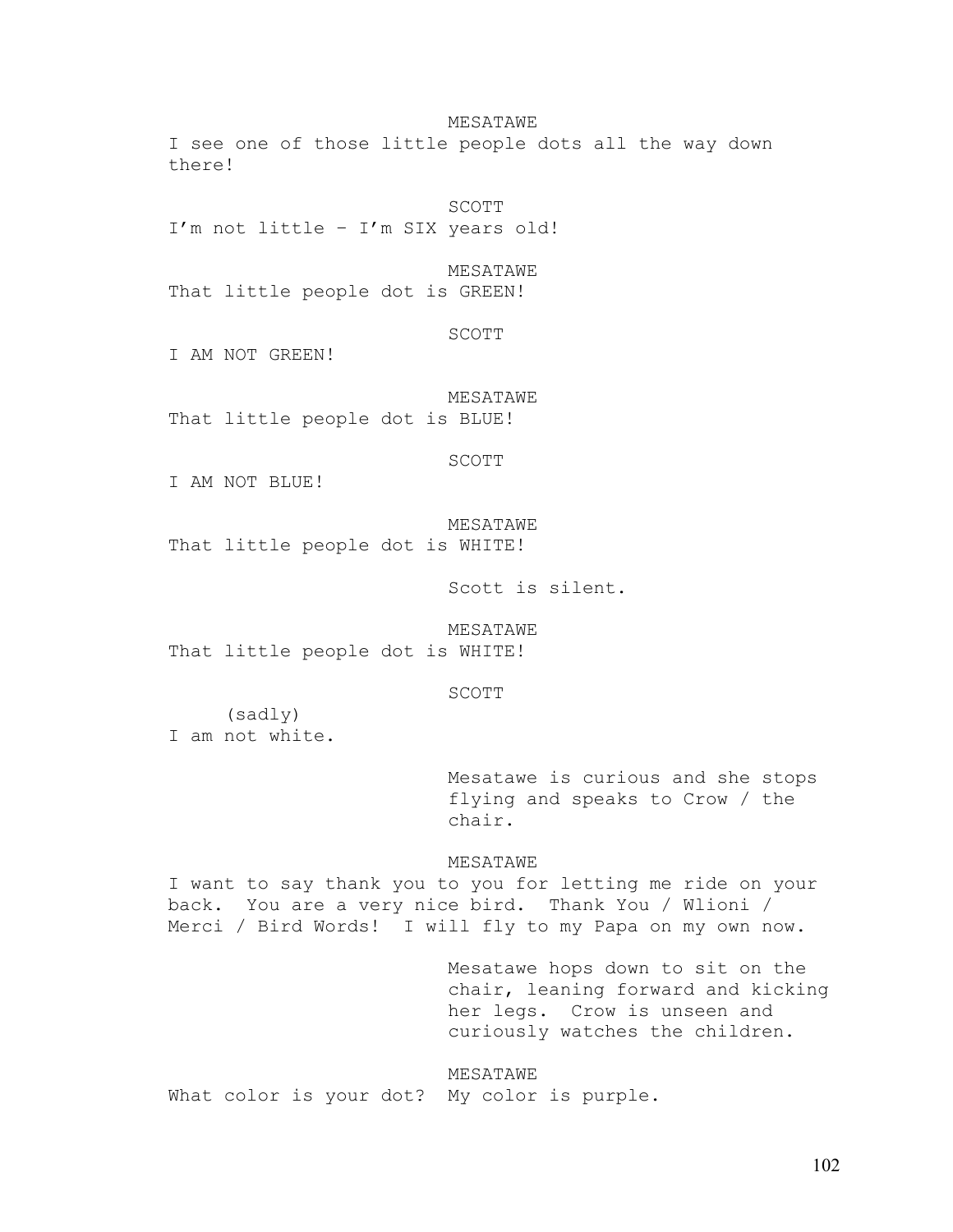## SCOTT

Your color isn't purple.

# MESATAWE

It isn't? Oh. Then what color am I?

## SCOTT

Your color is brown like me. Maybe other people say your color is red like me. Like that Indian crayon in the crayon box.

## MESATAWE

 (laughing and kicking her legs) Oh! No, my color is purple today, like the sky a long time past *Time to go to bed Mesatawe Morning Star oligawi olegwasi sleep well dream well m'petite* time when I am supposed to be sleeping but I am watching the stars in the sky to see my Papa.

### SCOTT

You can't pick your color! You are what you are!

# MESATAWE

Oh. But you *can* pick your color because my Maman says so. You can pick any color you want. That's your inside color. Your real color. What's your inside color?

### SCOTT

All that matters is your outside color and you are brown like me or red like me.

#### MESATAWE

No, today my color is purple. What is your color?

#### SCOTT

I'm not playing your stupid game.

# MESATAWE

Is your color … orange?

#### SCOTT

I'm not playing.

## MESATAWE

Is your color … pink?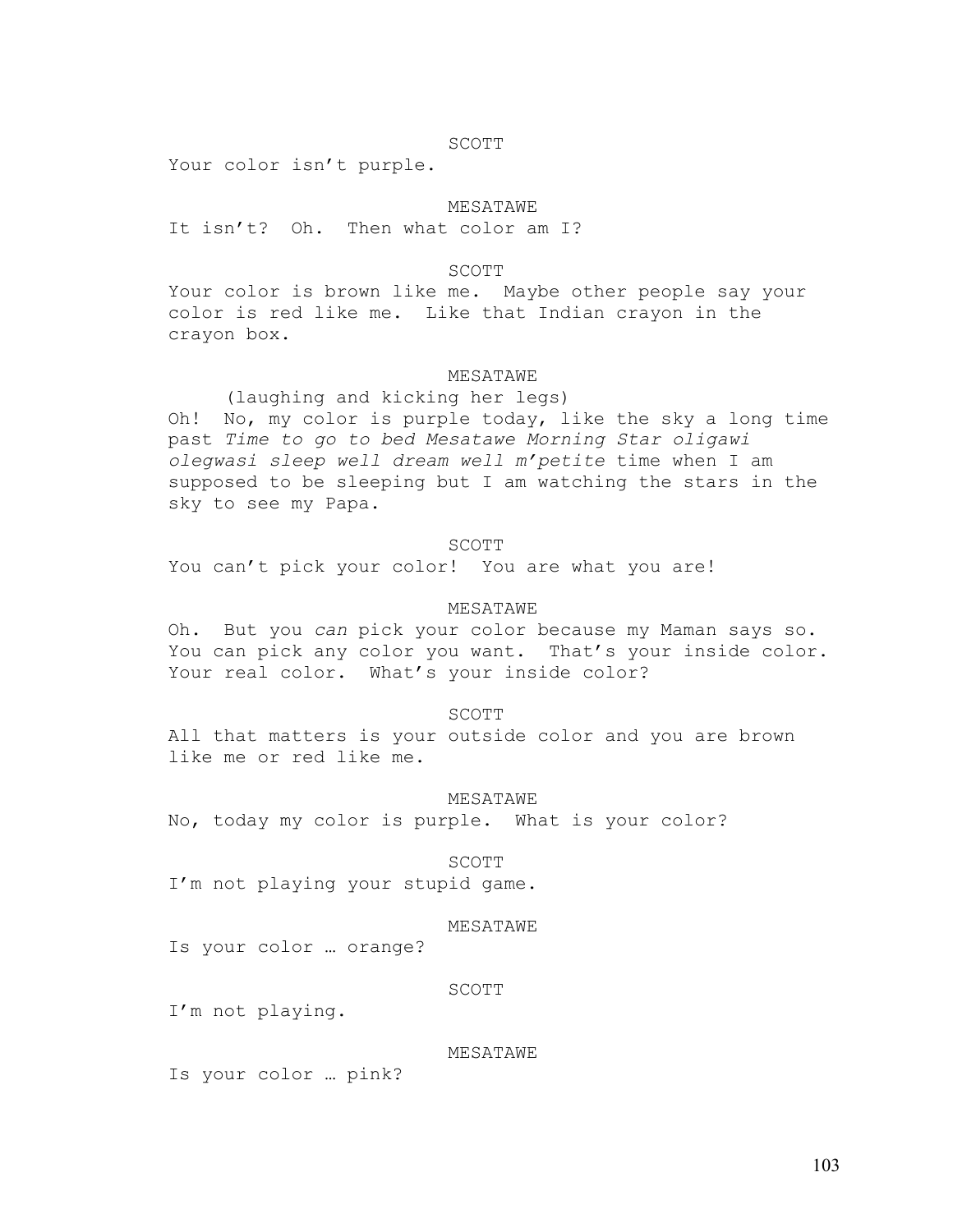SCOTT

I'M NOT PINK THAT'S A GIRL COLOR!!

MESATAWE

Is your color … yellow?

Scott is outraged beyond speech for a moment. Mesatawe thinks she finally has the answer, and she jumps to her feet with joy.

MESATAWE

Yellow! Your color is yellow like sun like stars like my Papa Star laughing in the sky!

# SCOTT SECONDI

I'M NOT YELLOW!! I'M NOT ONE OF THEM GOOKS! I'm not one of them slant-eye bastard Gooks cut their throat and make them die and kill them all dead dead DEAD!

> Mesatawe is stunned to a sudden silence. She gazes at Scott with wonder.

MESATAWE

I don't understand.

# SCOTT

I'm not yellow.

### MESATAWE

My yellow is happy. My yellow is stars laughing, sun.

# SCOTT SECONDI

That's not yellow. If your color is yellow, if your skin is yellow, you're one of them Gooks in Vietnam my Daddy fought. If your color is yellow you have slanty eyes and you want to kill my Daddy and my Daddy has to kill you first. If your color is yellow you are bad and you need to be dead.

Mesatawe tries to understand.

## MESATAWE

But these yellow people, don't they have mothers and fathers who love them very much?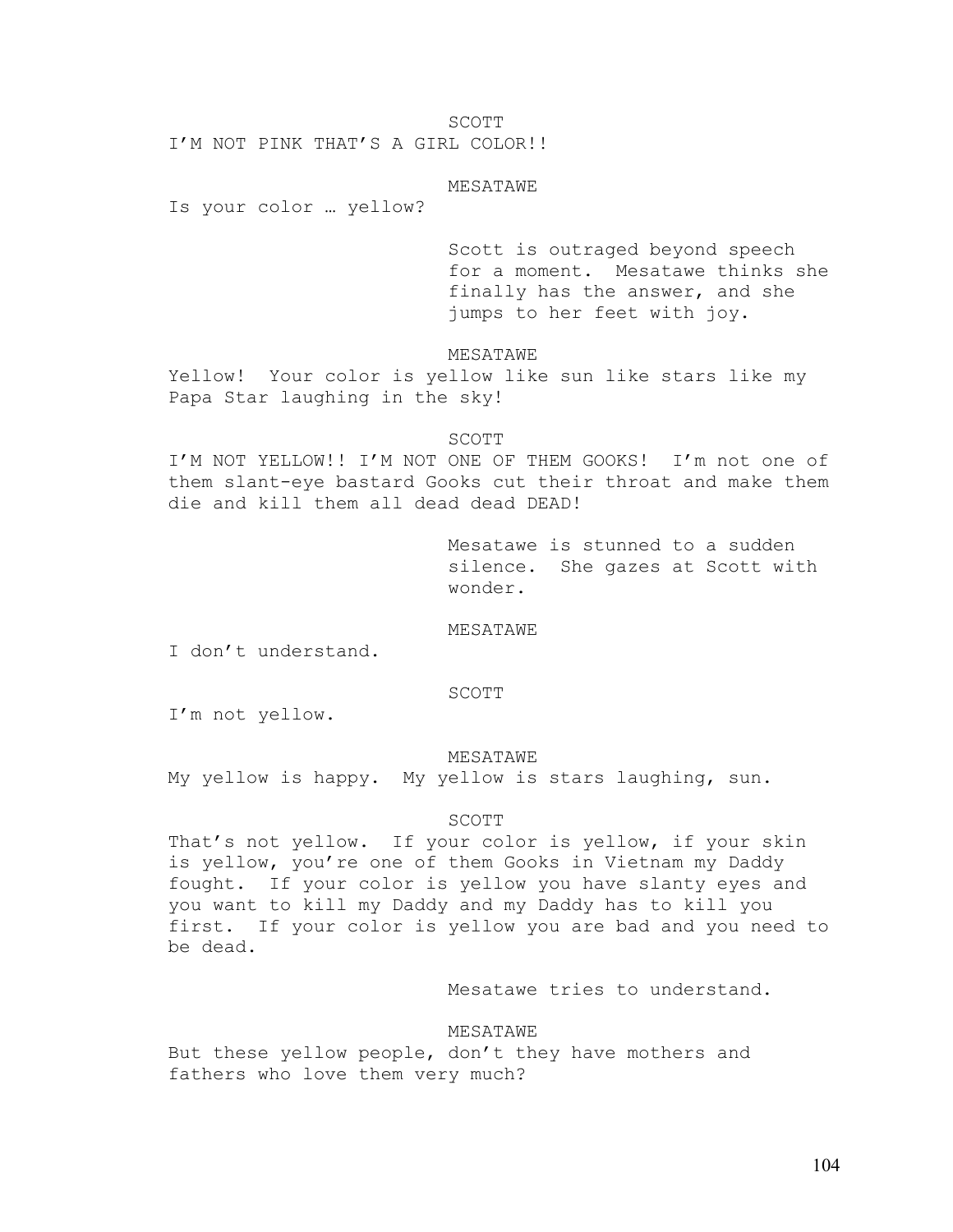### SCOTT

I don't think so. No.

## MESATAWE

These yellow people, don't they have boys and girls like us and love them very much?

# SCOTT SECONDI

I don't think so. No, they are not like us at all at all at ALL! They are YELLOW!

### MESATAWE

Why do these yellow people want to kill your Daddy?

### SCOTT

THEY WANNA KILL MY DADDY! I don't know why BUT THEY DO and my Daddy killed a lot of them and he was a good soldier and that means he hadta kill lots of them yellow Gooks.

## MESATAWE

Do you know yellow people?

# SCOTT SECONDI

No! My Daddy kilt them in Vietnam.

## MESATAWE

Tell me about yellow people.

### SCOTT

I TOLE YOU AREADY! If your color is yellow you have slanty eyes and you want to kill my Daddy and my Daddy has to kill you dead first.

#### MESATAWE

If your color is yellow …

## SCOTT

*If your color is yellow you have slanty eyes and you want to kill my Daddy and my Daddy has to kill you dead first!* 

### MESATAWE

What color is your eyes if you're yellow?

# SCOTT SECONDI

Yellow eye're slanty and black black black.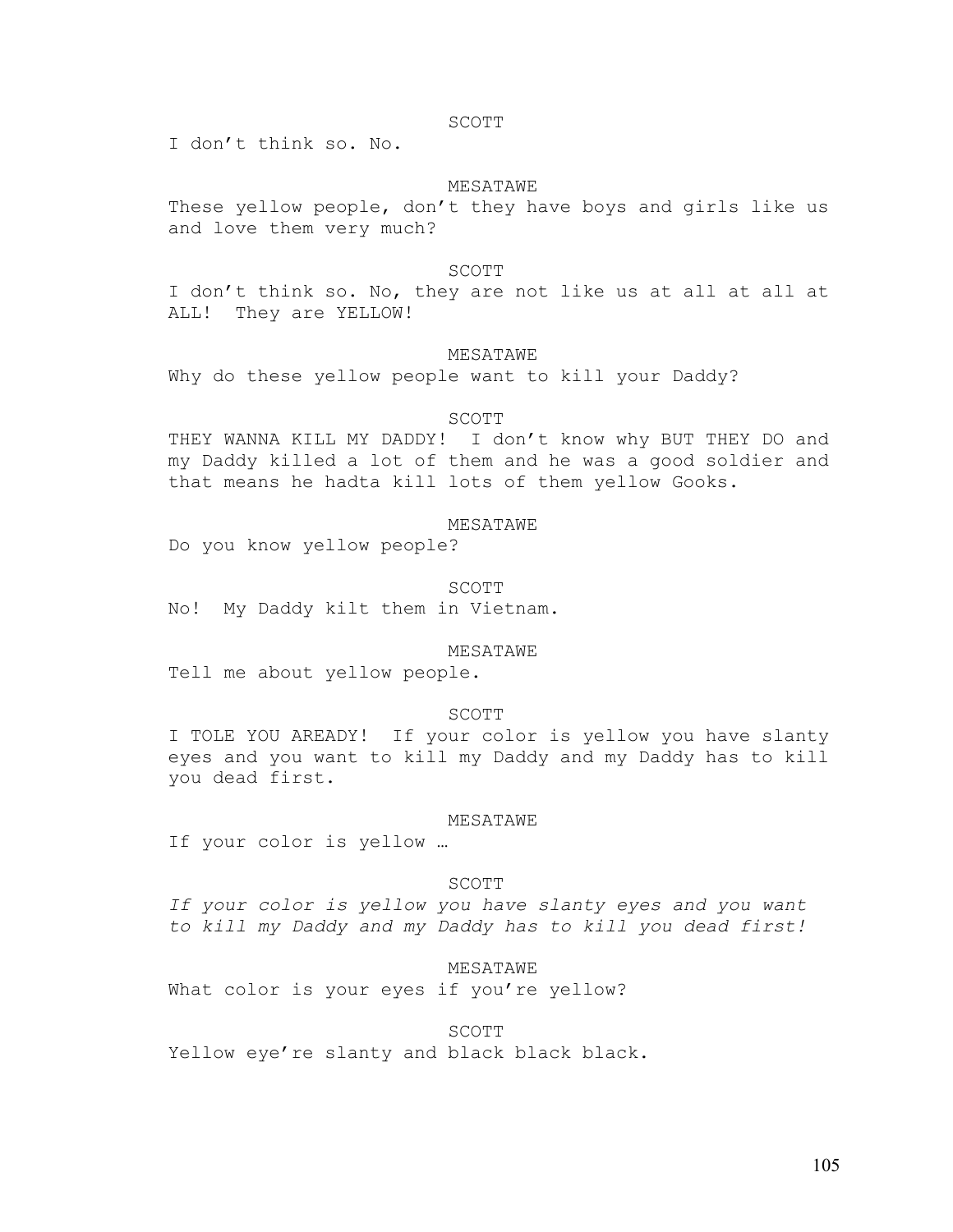MESATAWE

Black like your eyes?

SCOTT

*NO!* 

MESATAWE

What color are your Daddy's eyes?

SCOTT

*My Daddy's eyes're BLUE!* 

MESATAWE

Your Daddy has blue eyes?

Scott is silent.

MESATAWE

What color are your Mother's eyes?

SCOTT

My Mama's eyes are blue.

MESATAWE

Your Mama has blue eyes?

Scott is silent.

MESATAWE

Where'd you find your black eyes, if your Daddy and Mama's eyes are blue?

# SCOTT

My Daddy and my Mama adopted me after my Daddy got back from Vietnam. I was born on Indian Island. My mother was sick and died after I was born.

 MESATAWE My Grandmaman grew up on Indian Island too but they moved out here and my Maman was born here!

 SCOTT So I got my black eyes from Indian Island.

# MESATAWE

My name is Mesatawe Morning Star and I got my name from a song my Papa used to sing. Where'd you get your name?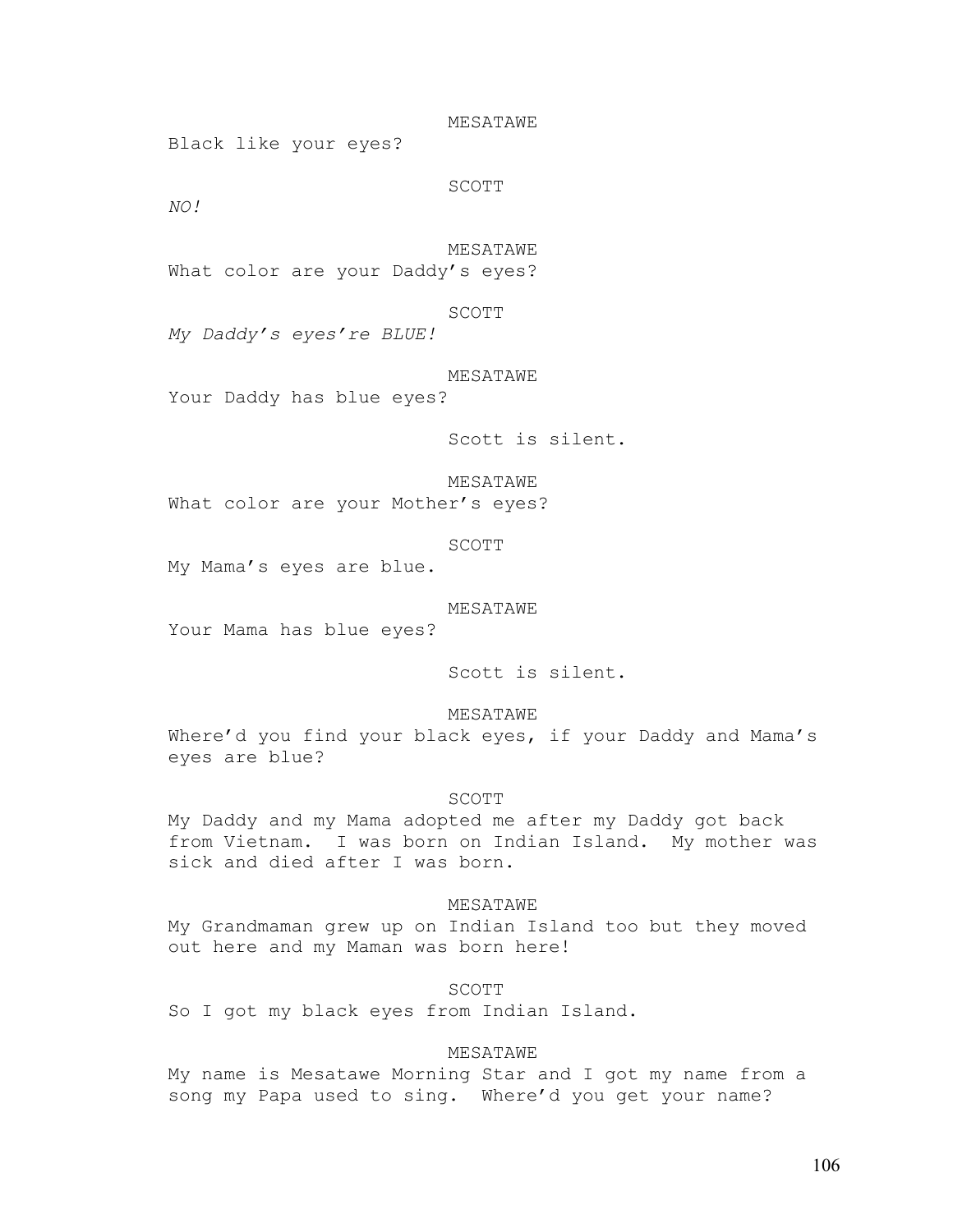# SCOTT SECONDI

Mama tole me when they adopted me she wanted to name me Phoenix because my all family'd died but I'd be strong an fly from ashes to sky but Daddy said *No.* So Mama said *Let's name him Bird then,* but Daddy said *No*, an Mama said *How about Joe?* but she saw how sad my Daddy got an so she said *What name will you give him?* an Daddy said *He's Penobscot like Joe so how about Scott?* an Mama said *That's a good name* an that's how I got my name an I don't want my eyes black I want my eyes blue.

# MESATAWE

But your black eyes are black like a crow's eyes, like a crow's shiny feathers and don't you want to fly?

SCOTT

I'm not a crow and I can't fly and you don't understand.

# MESATAWE

 (gently) But you *can* fly. My Maman says we all of us can fly.

#### SCOTT

You don't understand. You can't understand when you have black eyes and you're Indian and your Daddy and your Mama are White and have blue eyes. You can't understand.

#### MESATAWE

Then tell me.

#### SCOTT

No.

#### MESATAWE

Then I will tell myself.

Mesatawe stands on her feet on the chair and raises her arms to fly.

## MESATAWE

(crow call)

I am a crow and my eyes are black and my feathers are shiny black and my wings are strong and I'm gonna fly!

> Crow is startled and tries to figure out what to do.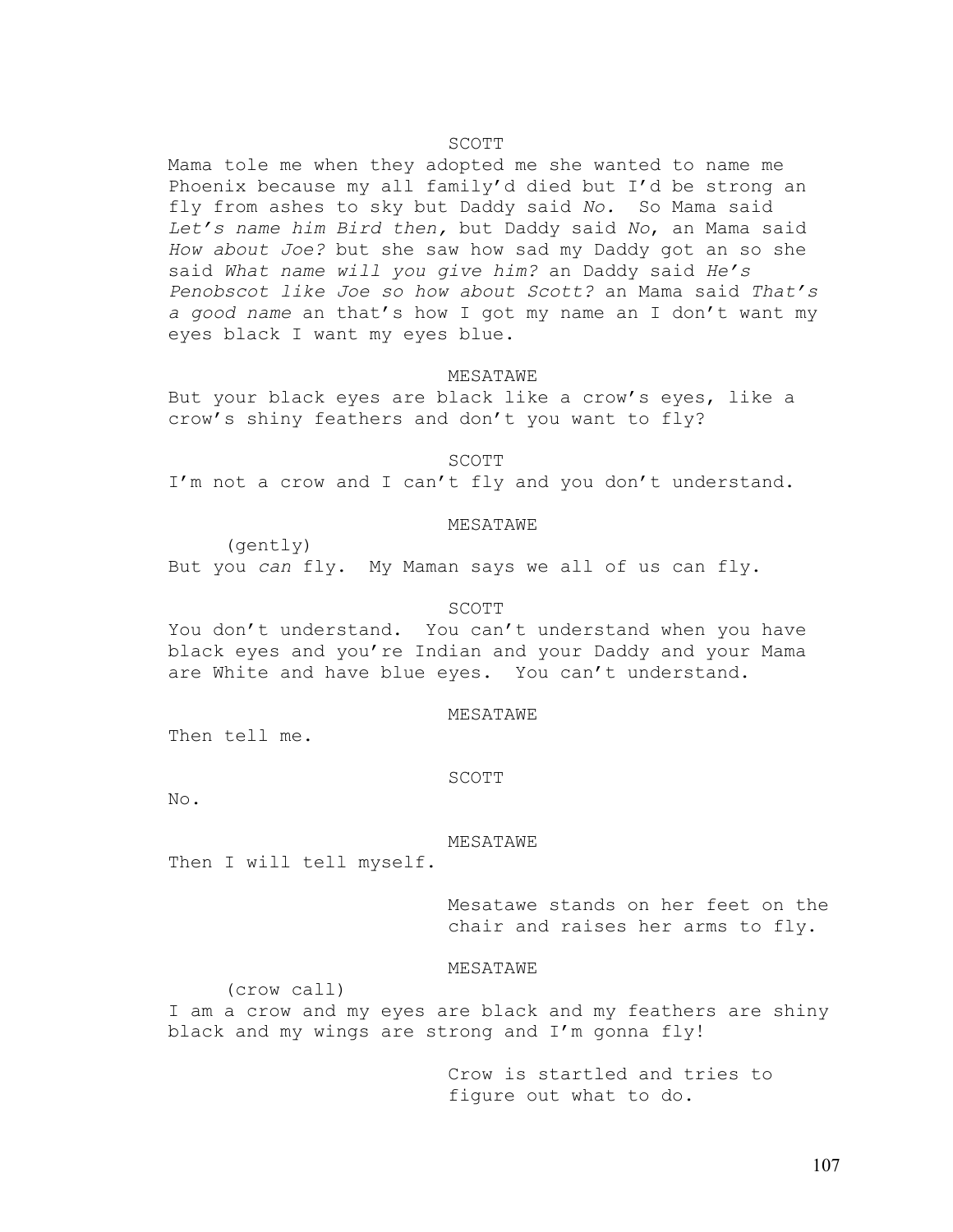SCOTT You're not a crow! You can't fly! Crow takes Mesatawe's hand and they fly. CROW and MESATAWE (crow call) I am a crow – CROW as MESATAWE - and my eyes are black and my feathers are shiny black and my wings are strong! SCOTT You can't fly! Mesatawe doesn't hear him. She is flying, with great joy. Crow gently directs their flight. Scott looks around himself and looks at her. He sees she is not seeing what he sees. He starts to watch her, wondering what she sees. He hears Crow as Mesatawe. CROW as MESATAWE (crow call) I am flying high up in the sky. I am flying very fast and the wind is singing. SCOTT You can't fly. CROW as MESATAWE

(crow call)

I am flying lower to see where the little boy lives with his black eyes like my black eyes, like my shiny black feathers.

SCOTT

(uncertain, watching her) I'm not little, I'm six…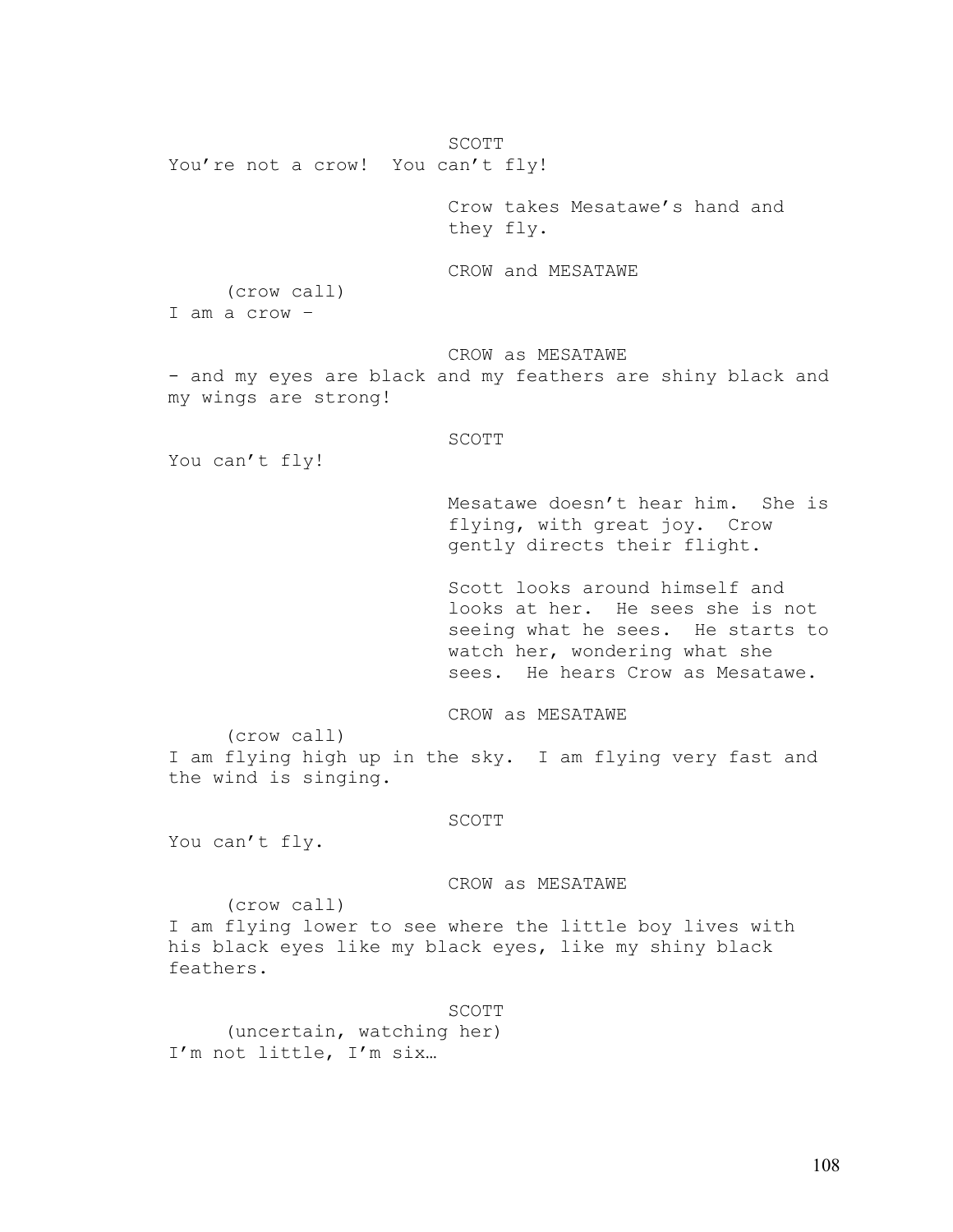Mesatawe is flying, but her smile fades and she is thoughtful. She will see through Crow's eyes now, and Scott will watch her as she sees so many things she does not understand.

Scott is watching her and is growing more uncertain, shaking his head and scoffing his shoe in the dirt, but still watching her closely.

### SCOTT

(trying but not quite succeeding in laughing with disdain)

So what d'ya see if you're a crow an you're flyin?

Mesatawe is silent, circling around, concerned. She doesn't understand what she sees.

SCOTT

What do you see?

 CROW as MESATAWE (a crow call, quiet and sad) I am flying where the little boy lives with his black eyes like my black eyes, like my shiny black feathers.

# SCOTT SECONDI

But what do you see?

Mesatawe is silent as she looks.

SCOTT

Tell me.

Megeso Eagle and Hummingbird will portray Scott's adoptive White parents.

 CROW as MESATAWE (a crow call, quiet and sad) I see the boy's Mama with her blue eyes. I see the boy's Daddy with his blue eyes. But his eyes aren't blue now. His eyes are red and he is yelling and he has a yellow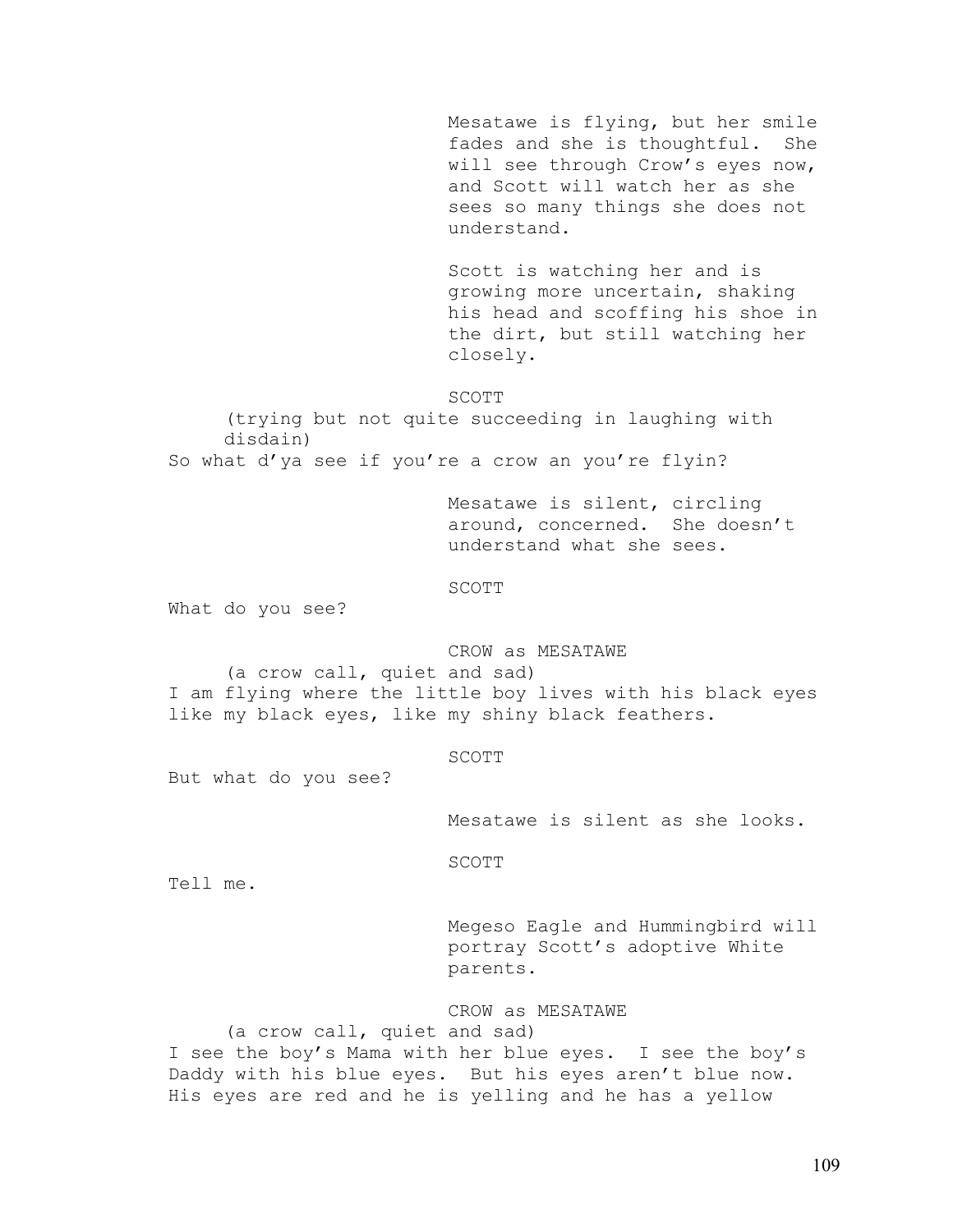bottle in his hand and it is glass and her eyes aren't blue now, her eyes are red and she is crying and she is trying to talk to him and there are yellow bottles everywhere and they shine in the sun.

# SCOTT SECONDI

What's he saying?

CROW as MESATAWE (a crow call, quiet and sad) He is drinking from the yellow bottle now. He is drinking it as fast as he can. Now he is yelling at her. He is saying –

## FATHER

*You stupid bitch you can't understand you weren't there!* 

CROW as MESATAWE

He is saying –

### FATHER

*Adopting that Injun boy don't make it right it'll never be right it won't bring Joe back he's dead dead dead!* 

CROW as MESATAWE

He is saying –

### FATHER

*Every time I look at that bastard Injun kid I see Joe I see him smilin at me an he's dyin in front of me cause he saw that Gook sniper in the jungle before I did an he jumped in front of me to save me an it shoulda been me!* 

 SCOTT SHUT UP SHUT UP SHUT UP I HATE YOU I - !

Scott is crying.

SCOTT SECONDI

What's she saying? Tell me!

CROW as MESATAWE

(a crow call, quiet and sad) She is trying to take the yellow bottle away now. She is crying now. She is saying –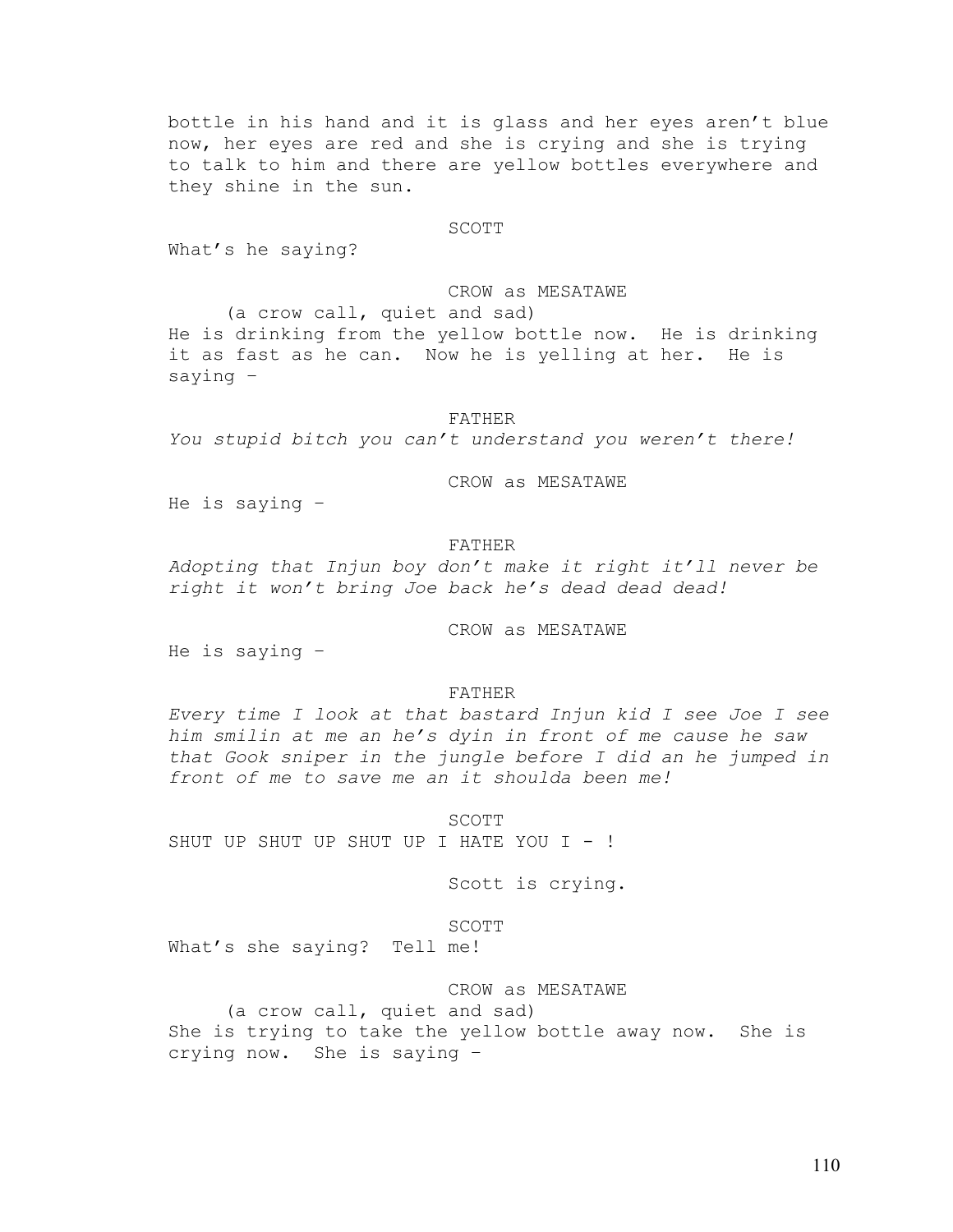HUMMINGBIRD as MOTHER *Please!* CROW as MESATAWE She is saying - HUMMINGBIRD as MOTHER *Please let me in.*  CROW as MESATAWE She is saying - HUMMINGBIRD as MOTHER *Please -* CROW as MESATAWE Now he is hitting her. Now her eyes are turning black. Now she is still trying to take the yellow bottle away, now she is still saying – HUMMINGBIRD as MOTHER *Please -*  Scott is crying, he can't speak.

Mesatawe is flying closer.

CROW as MESATAWE

(soft crow call)

I do not understand. I do not understand so I will fly closer. I am flying closer and closer. Her eyes are black now and his eyes are blue and red and I am flying into his blue and red eyes and I am flying in a green jungle now and I do not know this place. I am flying in a green jungle and I am looking for black eyes like my black eyes like my shiny black feathers. I am flying and I am looking and I see black eyes shining in the jungle green and I fly into those black eyes and I am a boy now and I am 12 years old and my home is Vietnam.

> Crow transforms into a terrified VIETNAMESE BOY, running hard in place. Awasos Bear will be JOE and Megeso Eagle will be FATHER again and Song Sparrow and Hummingbird will be MOTHER / SISTER.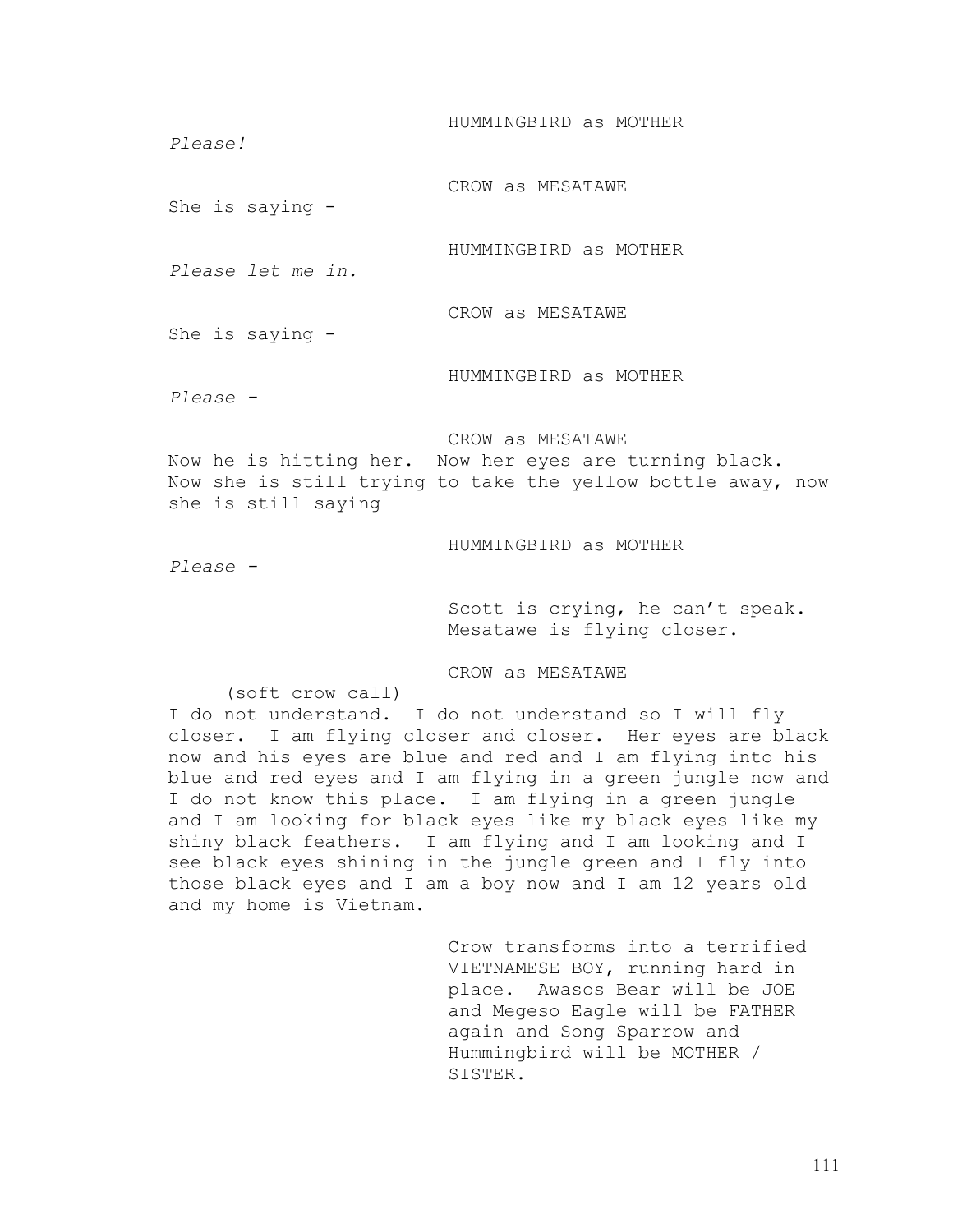# CROW as VIETNAMESE BOY

My home is Vietnam and I am scared so scared I cannot breathe - *They killed my father they raped my mother and my sister!* My mother and my sister were running and their skin was on fire and they were screaming –

# MOTHER / SISTER

R*un! Run!* 

CROW as VIETNAMESE BOY - and they were screaming this to me and I did and I found this rifle and I am running in the jungle through the green and I am running so fast I fly but I hear something and I stop.

> Crow as Vietnamese Boy stops in terror.

CROW as VIETNAMESE BOY

One of Them is coming. I see him coming and I see he is not one of the ones who killed my family and I see he is White like They were White and I am not thinking but my arm is raising up like it is not my arm and it is bringing the rifle up like the rifle is alive and I am looking through the rifle at this man and my arm is not my arm my hand is not my hand and I hear the burning ghosts of my mother and my sister screaming to me –

## MOTHER / SISTER

*NO!* 

CROW as VIETNAMESE BOY

- through the green but my finger is not my finger and it presses on the trigger and I see a man brown like me jump in front of my rifle he is so fast it is like he is flying then he is flying then he is standing then he is going to the ground slow to the ground and the back of his jacket is red through his black hair and he has long black hair like my mother like my sister shiny black hair and my mother and my sister are crying -

MOTHER / SISTER

*NO!* 

# CROW as VIETNAMESE BOY

- through the green but it is done and I am crying and the one who is White looks up from the one on the ground who is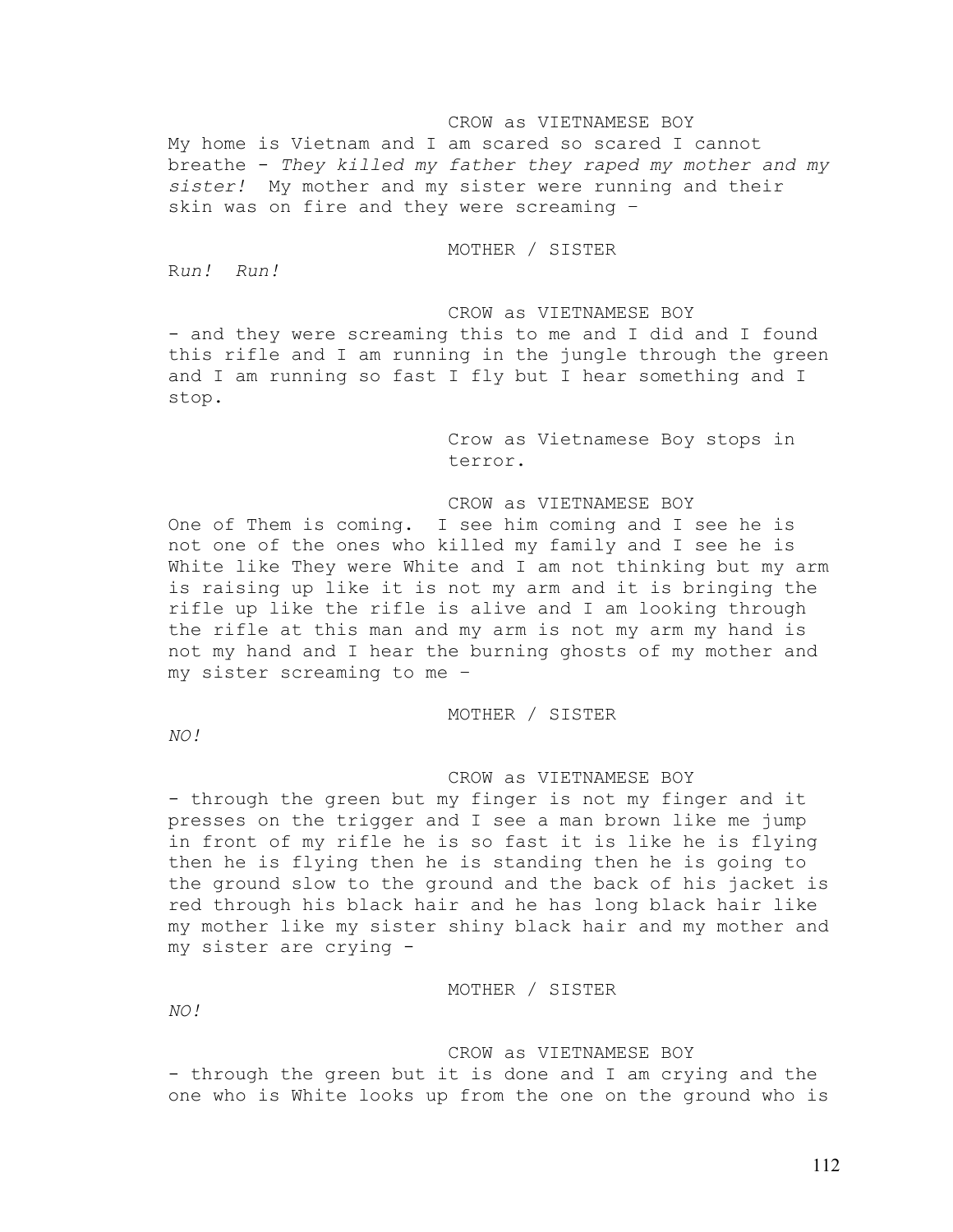me and my mother and my sister are screaming - MOTHER / SISTER *Run!*  CROW as VIETNAMESE BOY - through the green but I cannot move I can only cry and he is coming to me I can see his eyes his eyes are blue and red his eyes are crying like my eyes are crying then all the world is red then all the world is black. Crow as Boy falls to the ground and dies and the ghosts of his mother and sister come to him and gently help him to his feet to exit. Mesatawe throws her head back and lets out a cry that starts like a crow call but becomes all the sorrow of the earth. Scott is still crying but he is scared. He is scared for Mesatawe. SCOTT SECONDI Come back. Please come back. Mesatawe is crying and lost. SCOTT Come back, Morning Star. Come back, Mesatawe. Come back from where you are. Mesatawe slowly comes back to herself. She is shaken. SCOTT (relieved) You came back. MESATAWE You called me back. Scott remembers everything Mesatawe said as Crow. He cannot speak. He nods.

brown and red the one who is White sees me he is coming to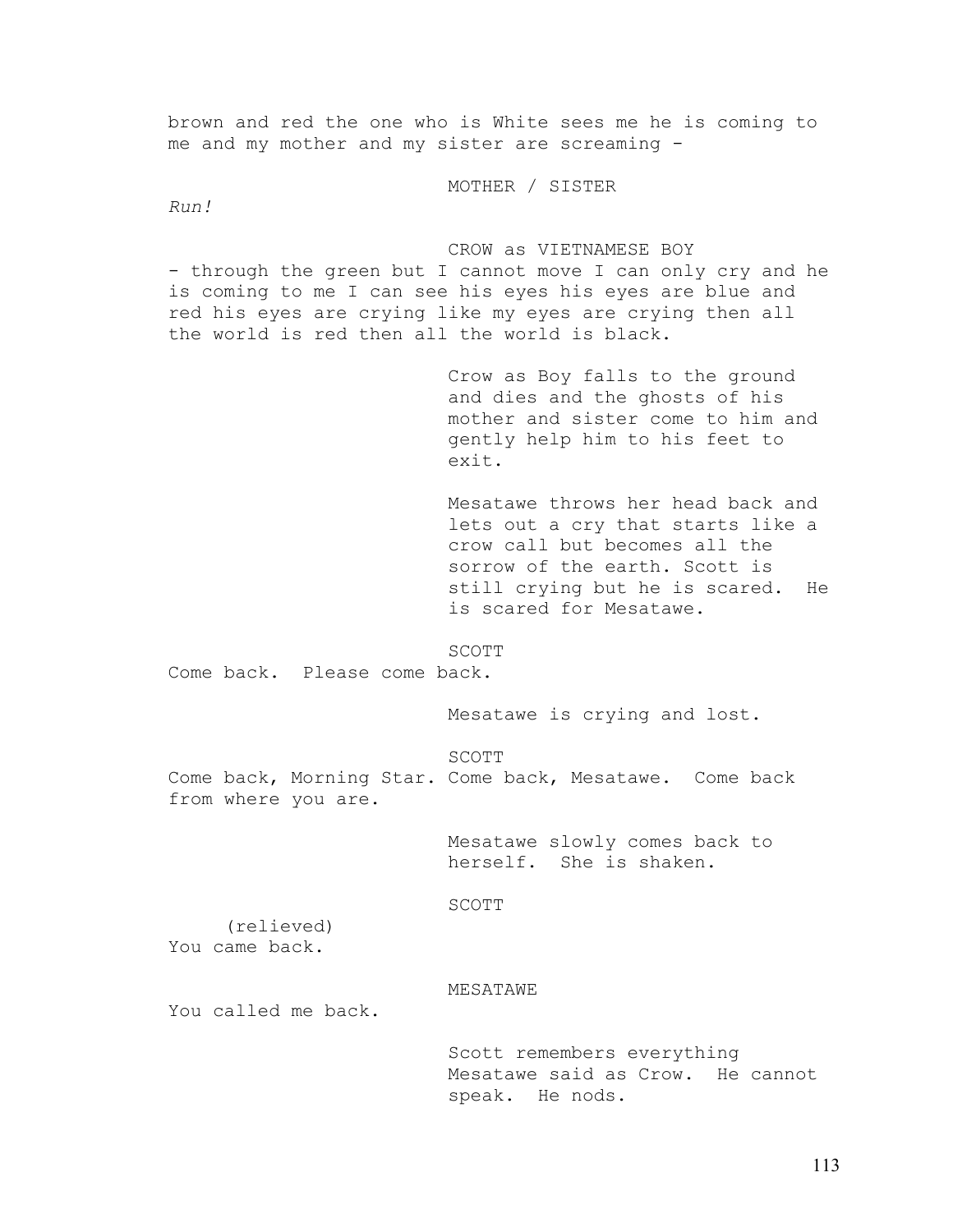## MESATAWE

You called me back and I followed your voice back here. Thank You / Wlioni / Merci / Crow Words, my friend.

> Scott starts to cry and he turns away from Mesatawe and toward the audience. Mesatawe gently puts her hand on his shoulder.

MESATAWE

I think the yellow people are hurting.

Scott is silent.

MESATAWE

I think the blue people are hurting. I think your Mama and your Daddy are hurting.

Scott is silent.

MESATAWE

I think I am yellow and blue today. I am hurting today.

SCOTT

How did you see all that?

MESATAWE

Crow saw. Crow let me see.

# SCOTT SECONDI

Who told you all that?

MESATAWE

Crow did. Crow told me. But I don't understand.

SCOTT

Your mother hasn't told you?

## MESATAWE

Told me what?

## SCOTT

Your father and my Daddy were friends. Best friends. They worked together in the mill. They were gonna go to college together when they got back from Vietnam and then they were gonna make a furniture fixing store together cause they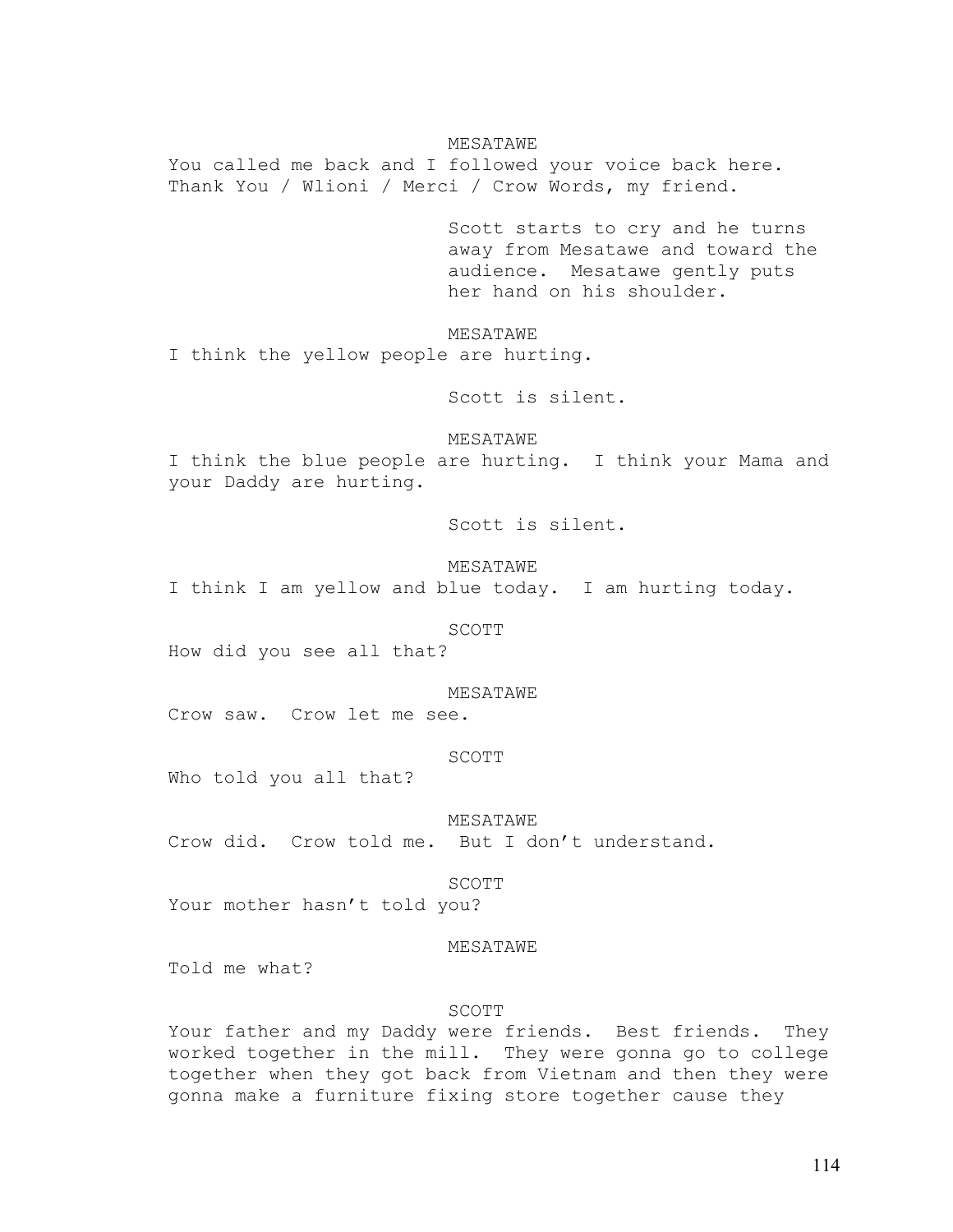both were good carpenters. They went to Vietnam together an your father died to save my Daddy.

Mesatawe is quiet as she thinks.

#### MESATAWE

Maman always tells me my Papa was special and his heart was wide open and the sky was calling him and so my Papa is a star up in the sky and he is always watching out for me and shining on me and loving me.

Scott is quiet as he thinks.

SCOTT SECONDI

(turning to Mesatawe) Mesatawe, can I fly too?

#### MESATAWE

Yes, you can fly. Maman says we all of us can fly. Maman says all we need is love and to open our hearts to see the real colors, the inside colors.

SCOTT SECONDI

Mesatawe, can you teach me how to fly?

MESATAWE

 (big smile) Yes.

> Mesatawe steps back and holds out her hand. Scott turns to her, hesitates, then slowly gives her his hand.

They turn downstage to audience and step forward. Mesatawe becomes herself as a young woman, at the age at which she died. She keeps hold of Scott's hand and turns to him. Scott is still six years old. Mesatawe speaks gently to the child who will grow to be her husband and Katahdin's father.

## MESATAWE

Scott, you are still a child but I am speaking to you now from when I was grown. We were children and I did not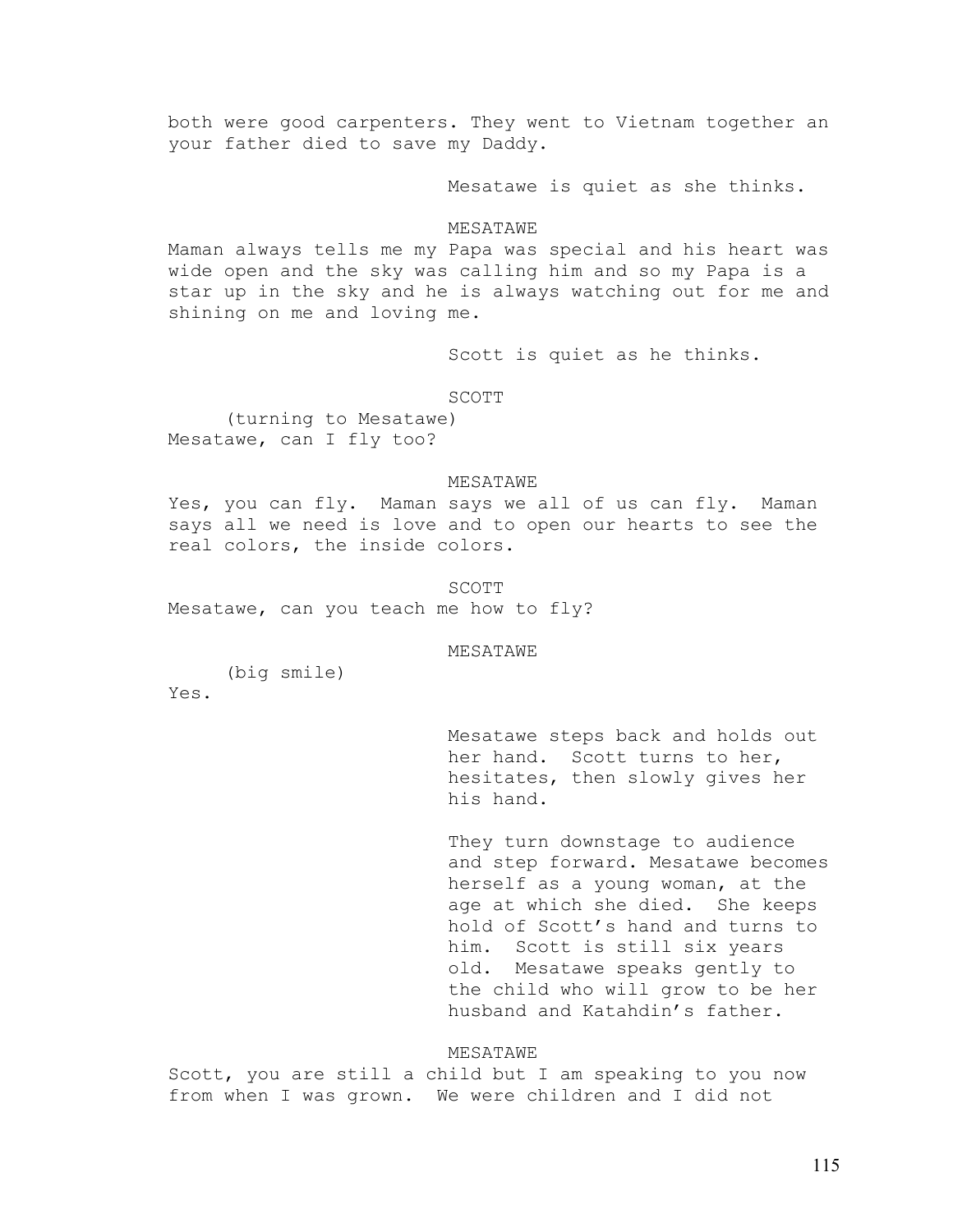understand what it was like for you. I could not understand why you would get so angry so quickly and why you would fight.

> Scott tries to get away but Mesatawe is stronger and gently restrains him with her love. Scott cannot look at her.

## MESATAWE

All I saw was how big your heart was, all I knew was how much you loved me, from when we were little. What I never understood was how much it scared you to love me.

> Scott cannot get away and he trembles with fury and rage and grief. He is fighting himself.

## MESATAWE

I didn't understand your grief and rage, and your alcoholism. We couldn't find a way to reach across those million stars. We were so young and we didn't know we weren't alone.

> The other spirits are gathering round. Song Sparrow leads Katahdin to join their circle, and starts the Earth Song, under the following, until all join except Scott and Katahdin, who transform as the others sing, Scott to himself as a young man, and Katahdin as herself as a very young child. Linto stops singing and joins Mesatawe as Mother in the circle. She is now Unborn Little Sister. Scott breaks from the circle as a dangerously inebriated young man and paces, furious.

# AWASOS

It is 1991 and Katahdin is 4 and in her family's Airstream home with her young mother and father. Her mother has just told her father that she is pregnant. Her father is drunk and has just been laid off from his job at the mill and he has just crashed bottles against the wall in his rage, and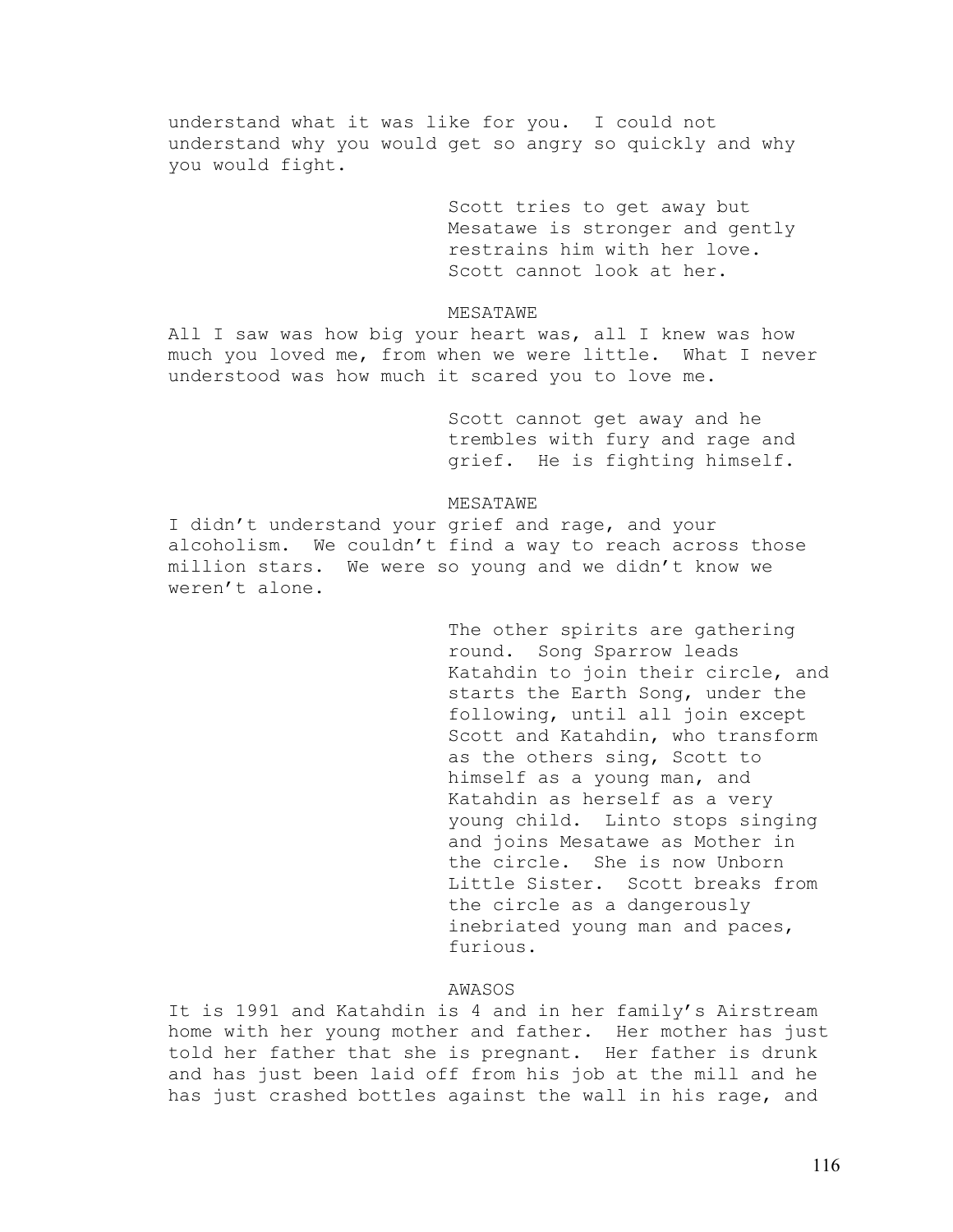there are glass shards and alcohol everywhere. SCOTT NO I CAN'T I HATE I  $-!$ Scott sinks to a crouch, sobbing with fury, as Katahin puts her hand gently on his shoulder. KATAHDIN Papa, you're bleeding. Scott sobs harder, keening. MESATAWE Husband, we'll find a way. Please, come back to us. SCOTT I CAN'T I HATE I  $-$ ! MESATAWE Please, come back. Scott shakes with fury and rage and grief. He is fighting himself. He tries to light a cigarette to calm himself but he is sobbing too hard and drops the match. Scott breaks away and runs outside. Katahdin follows him, as Mesatawe feels a harsh cramp and holds her womb. MESATAWE No, it's too soon.

AWASOS

The cigarette Scott threw down lights the alcohol and the Airstream explodes in fire.

> Scott explodes in terror, trying to get into the Airstream and save Mesatawe. He breaks the window, tries everything, as Mesatawe and Unborn Little Sister, holding hands come out of the Airstream and stand watching Scott.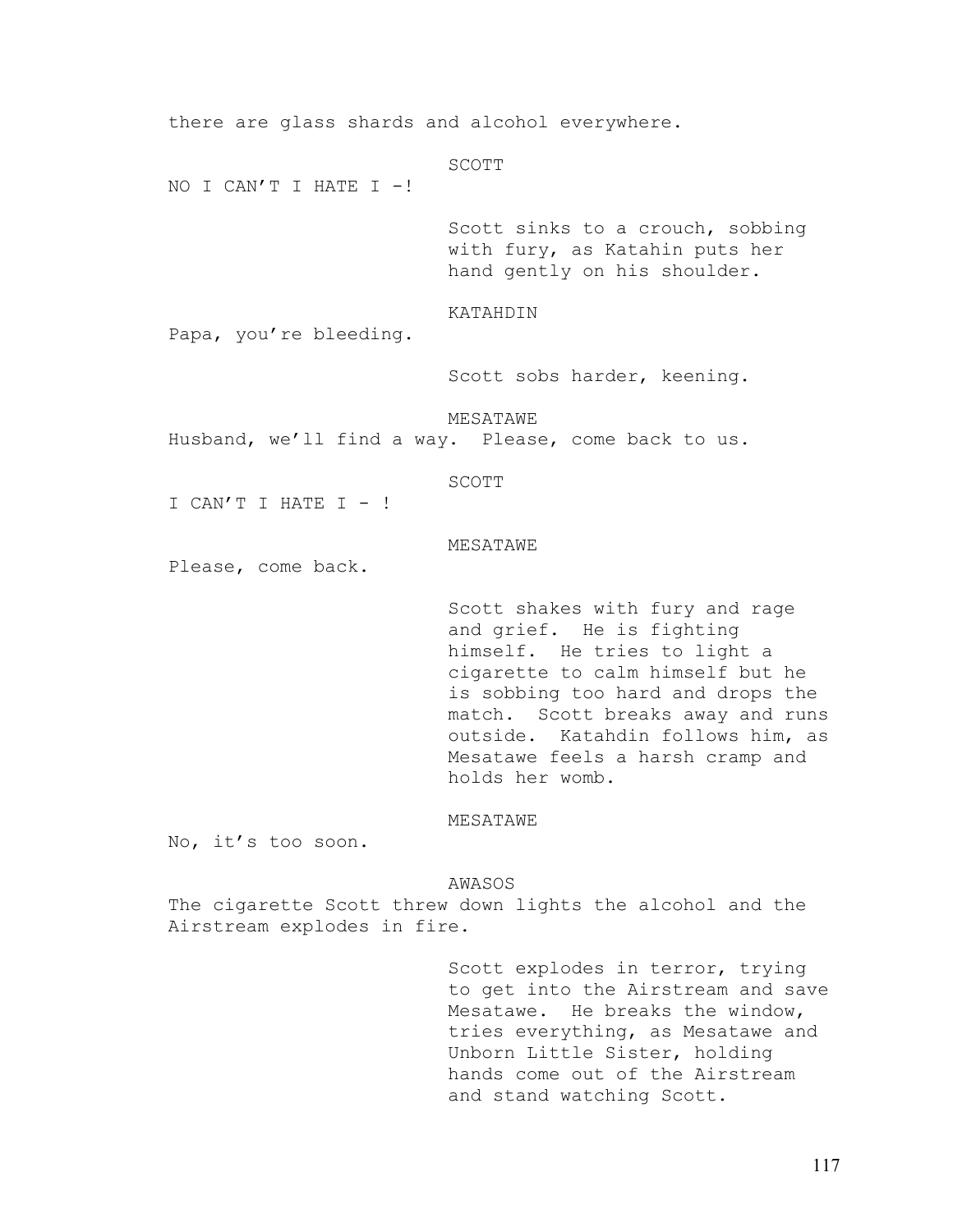Katahdin is in shock, watching. Scott howls in agony and screams to Katahdin:

# SCOTT

RUN GET HELP RUN -!

Katahdin turns downstage in terror and runs. The Airstream is completely aflame and there is no way to enter. Scott howls and flings himself at the flames again and again and is beaten back until he howls and rocks in rage.

### MESATAWE

Husband, hear me.

Scott is lost in rage and grief and cannot hear.

MESATAWE Husband, I am here. I am with you, always.

> Scott almost hears. He is sobbing and very young and lost.

## SCOTT

 (to Airstream) Please come back. Please. Mesatawe Morning Star, you have to come back, come back from where you are. Please.

## MESATAWE

Husband, I am here. I am with you, always. We are with you, always.

> Spirits start to sing Earth Song and surround and support Katahdin as a young child and Scott with love. Scott cannot accept what has happened and his mind fractures, but as he leaves his body Earth Song restrains him with love. He transforms into Azaban Raccoon, only now he remembers and though he does not join Earth Song, he struggles through the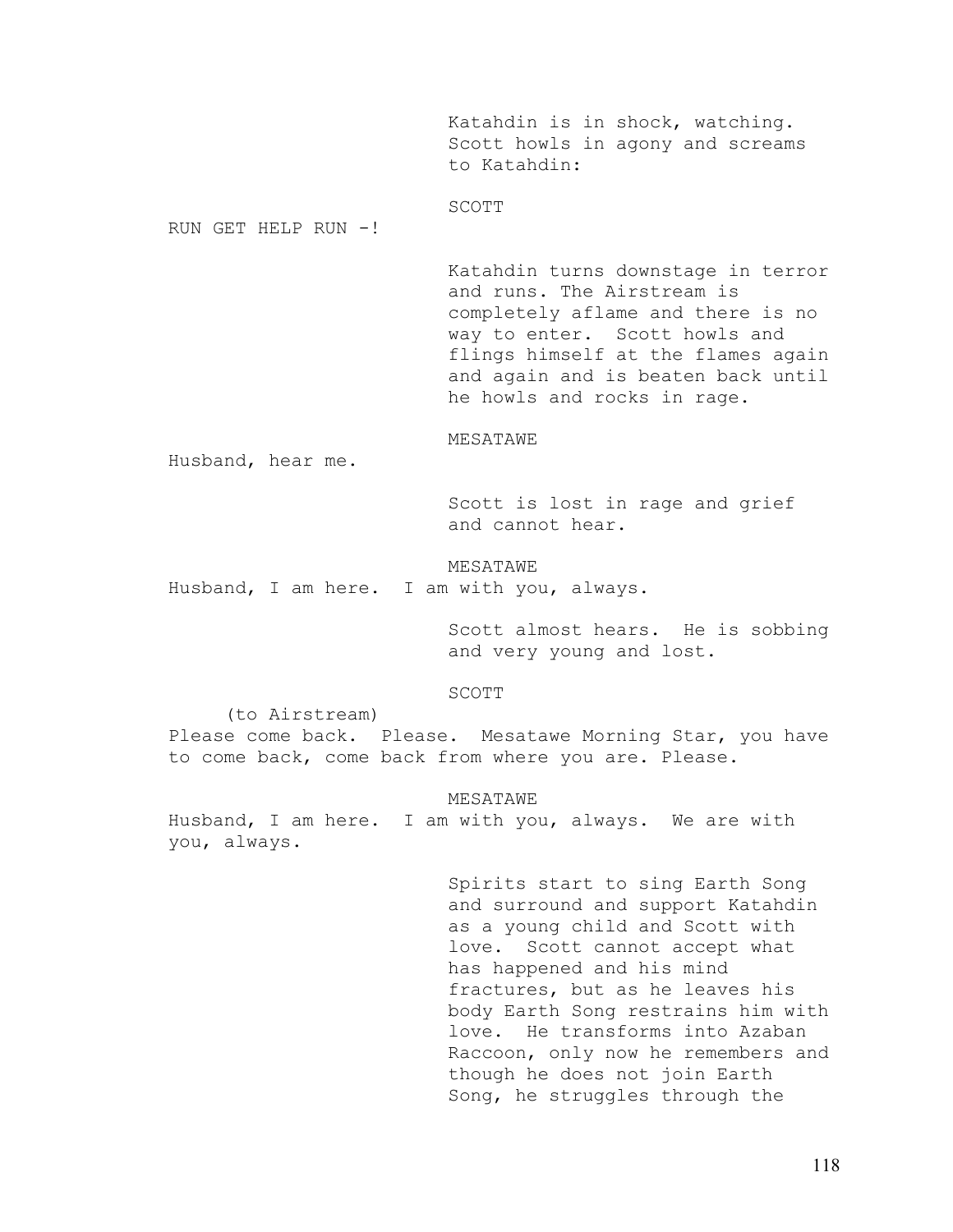Earth Song labyrinth until he finds Mesatawe and he stops in shock and wonder and joy. Katahdin becomes her current age, but with all her memories.

AZABAN / SCOTT

You came back.

MESATAWE

You called me back. You came back.

AZABAN / SCOTT

You called me back.

Mesatawe turns to Katahdin and leads her to Little Sister.

MESATAWE

Katahdin, this is the love that is your Little Sister.

KATAHDIN

Little Sister. I remember you.

Katahdin and Little Sister embrace.

Mesatawe leads Azaban / Scott to Katahdin.

MESATAWE Katahdin, this is the love that is your Papa.

KATAHDIN

Papa? PAPA!

Katahdin throws her arms around him and he slowly returns the embrace.

KATAHDIN

It's OK, Papa. I've got you.

# MESATAWE

We are here, Katahdin. We are your blood. We are with you, always. You do not need to cut to find us. Remember, Katahdin. Remember. It is time to wake now. It is time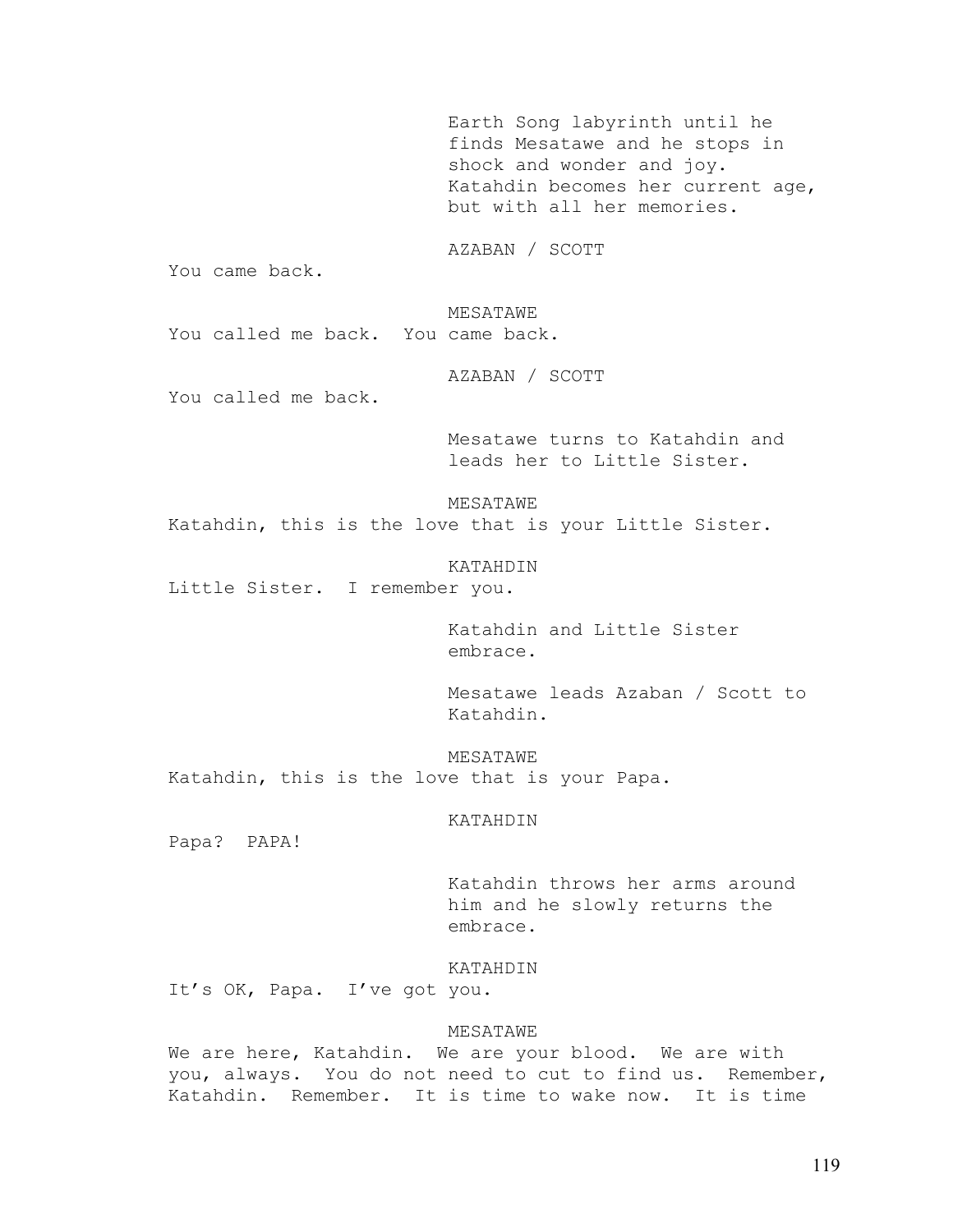to find how to run with joy. Go to the powwow when you wake, we can all use some fun and I think you'll find someone there.

> Mestatawe is looking at Megeso Eagle. He smiles and exits as all but Katahdin join Earth Song now and lead Katahdin back to her car and cover her with the shawl.

Dream lights to full stage, as Katahdin wakes and stretches as well as she can in the tiny car. She looks at the shawl with wonder, then carefully folds it and drapes it over the chair. Katahdin considers her knife.

# KATAHDIN

(with wonder)

I don't need you this morning.

Katahdin carefully wraps her knife and puts it in her glove compartment. Katahdin exits her car and starts to run. The sun is breaking over the water.

### KATAHDIN

 (about the sunrise) So beautiful, like the world's just being born.

> The following Katahdin / Azaban Raccoon scenes and powwow scenes overlap.

As Katahdin runs, Azaban skips in and makes a big show of messing with the engine of Katahdin's car, pulling out plugs, connecting things to the wrong places, etc. Azaban has great joy in doing this because he knows he's helping Katahdin find her way to the powwow.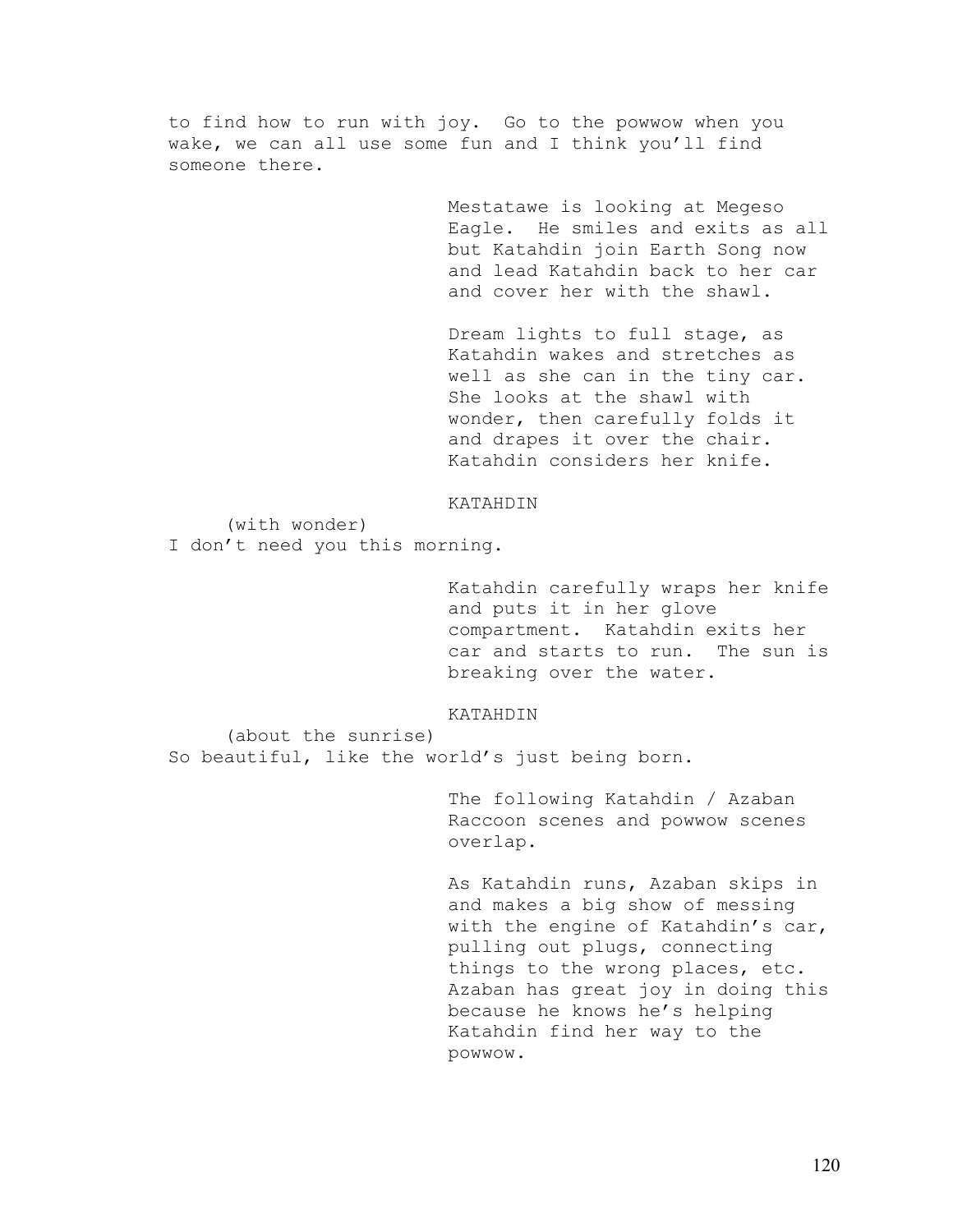## AZABAN

(singing)

WELL the silver thingy's now connected to the red thing, and the … (continues in like manner – Azaban knows nothing about cars).

> Awasos as POWWOW ANNOUNCER moves center stage and works the actual audience. Drum music throughout.

POWWOW ANNOUNCER Let's hear it for these young ladies, eh?

> Powwow Announcer ad libs and does not continue until the actual audience enthusiastically responds.

# POWWOW ANNOUNCER

They're really dancin their hearts out for you! Ooooooeeeeee! Those drums are on *fire*! What a workout for these young ladies, fancydancin out here in this hot sun! Lookit these dancers *fly*! If their feet move any faster, they're gonna lift right up offa th' ground!

> Katahdin winds down from her run, and approaches her car. Invisible to her, Azaban joyously opens the door and jumps up and down, silently laughing.

Katahdin starts her car without any problems. Katahdin's car is working fine. Azaban is incredulous and jumps around, exasperated, trying to figure out how to break the car. Katahdin pulls forward – she's getting away!

Azaban can't figure out what to do – great hair rending angst - so he runs full out by the passenger side of the car, opens the door and leaps into the passenger seat with great melodrama. All of this is invisible to Katahdin.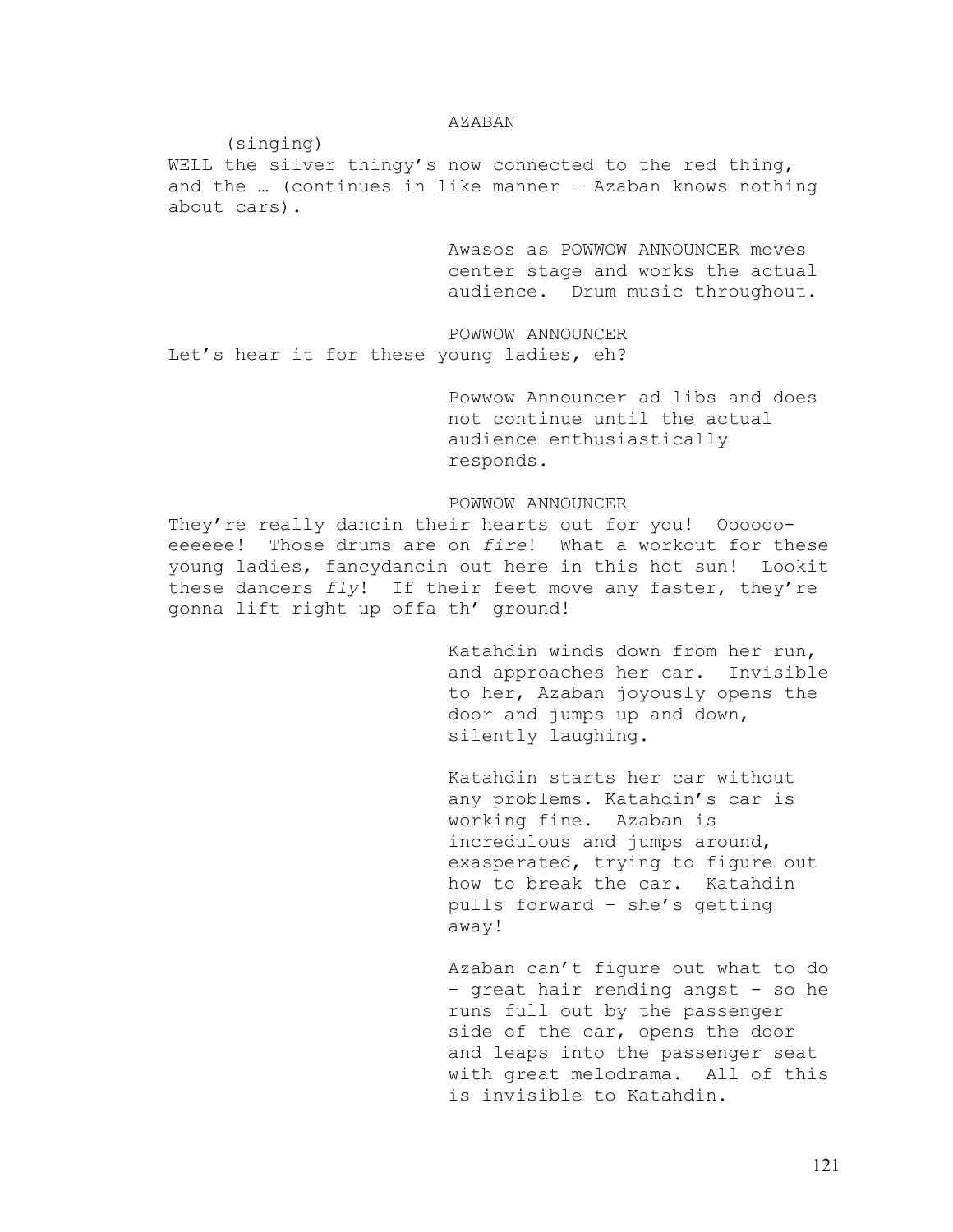## KATAHDIN

I have no clue where I'm heading. Just feel the need for motion, see where the roads lead me. Strange, not to be running away from something for once. I wonder where this green shawl came from. It's so beautiful.

 (looking at passing landscape) Desert Highway.

 (to car) C'mon lil baby, can't break down here, OK?

 (she sees a sign) "Mandatory headlights, 24 hours." Oh, OK.

> Katahdin tries to turn on her headlights, but they don't work. Azaban reacts with the greatest exasperation – *that* is all his hard work resulted in? Then the headlights turn on and Azaban shakes his head and collapses in self pity.

## KATAHDIN

Dreams are strange. My dreams last night were strange. But not … *strange*. I remember things from my dreams last night, so many things. I don't usually remember -

MOTHER

You are remembering, Katahdin. Ouais, m'petite … remember.

KATAHDIN

 (glancing around) *Ouais, m'petite … remember*. Maman?

> Azaban puts his hands over his mouth and shakes his head violently. He freezes in an awkward position.

# MOTHER

(overjoyed) Katahdin? Ouais, m'petite, I am here with you, we are all here with you, and you can hear us now!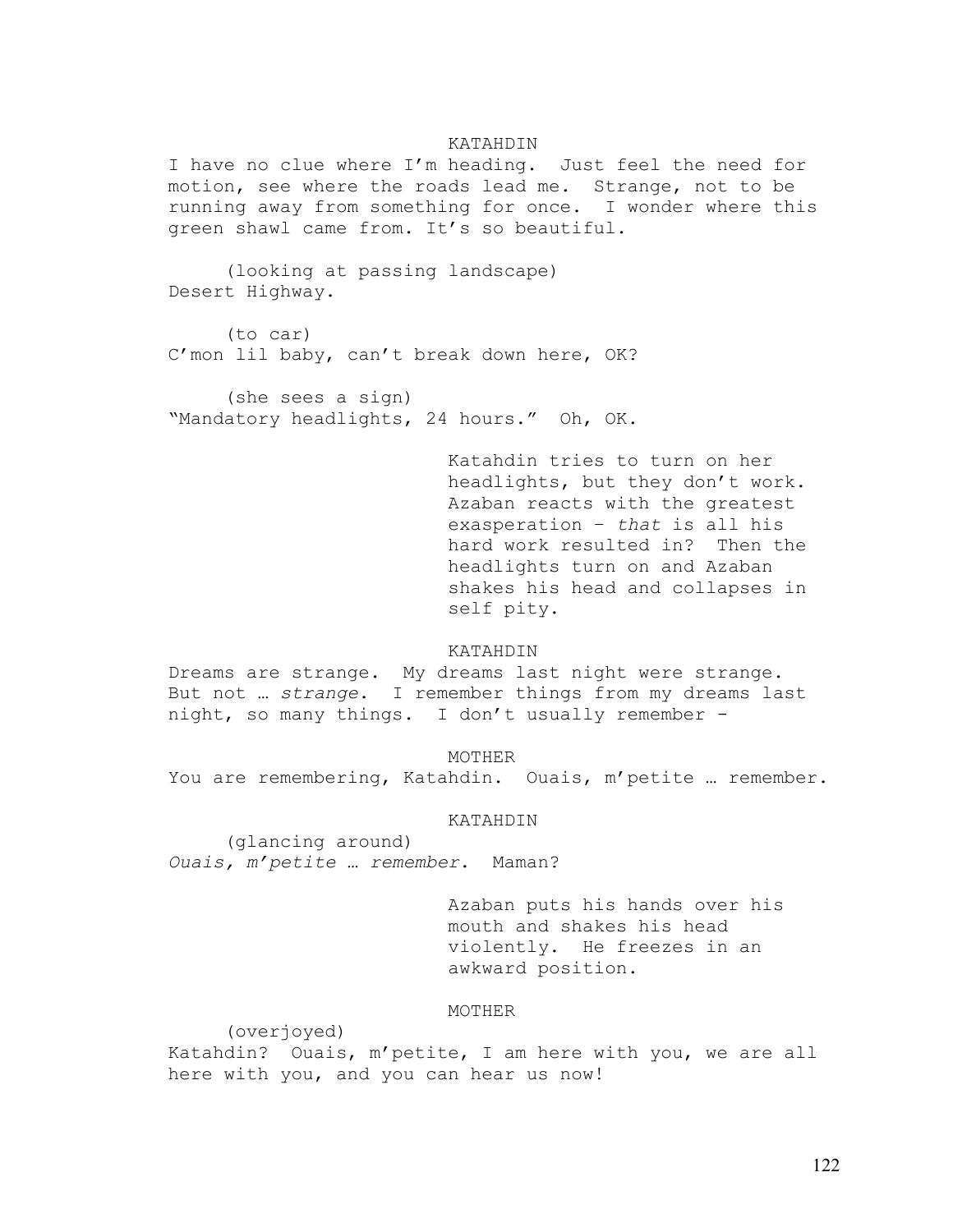Azaban reacts with great relief that it was Mother she heard.

POWWOW ANNOUNCER *A ho!* Let's give it up for these beautiful young ladies!

> Powwow Announcer ad libs and does not continue until the actual audience enthusiastically responds.

POWWOW ANNOUNCER

Dancers, come on over here to line up so the judges can see your numbers -

### KATAHDIN

I'm hearing voices but for once I don't think I'm crazy. I feel good, like there's a ground under my feet.

## MOTHER

We are all here with you, always, with all our love -

## KATAHDIN

Maybe it's echoes from those dreams last night talking. Those're some wicked strong dreams – like I was watching some movie all night, but that movie was somehow about me and I … remember now. I remember things I can't possibly know, like my great grandmothers and my mother too when she was young -

### POWWOW ANNOUNCER

- and you can get yourself some water from our very handsome and *very single* Water Boy.

> Azaban is out of his mind with frustration because he sees in the audience the powwow sign that is where Katahdin's car is supposed to break down. Katahdin slows her car to read the sign.

# KATAHDIN

 (reading audience as sign) "Pow Wow Today – 1/2 mile – Ronnie's Famous Frybread".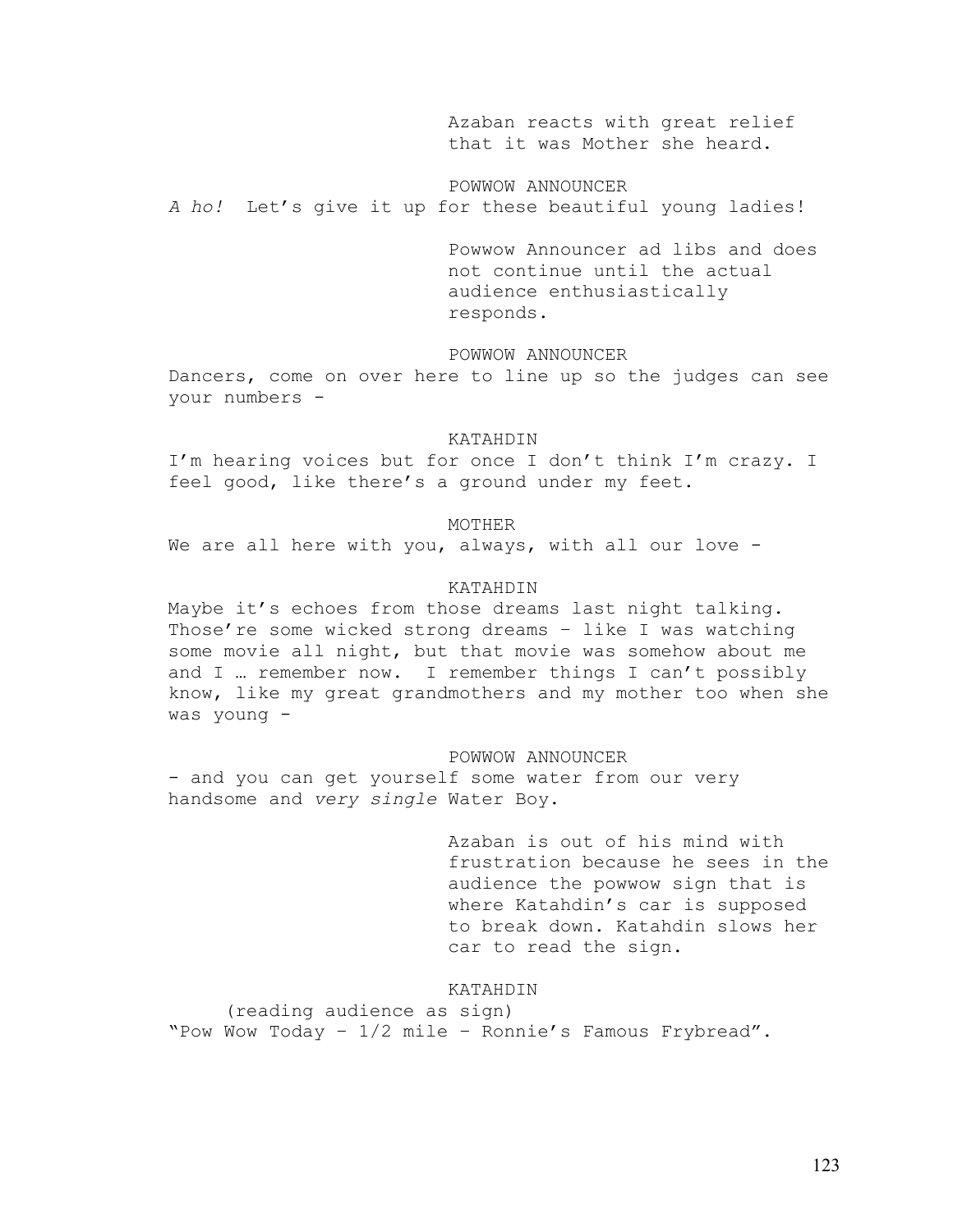Azaban takes advantage of Katahdin slowing to a crawl to jump out and puncture Katahdin's tire. In the process the car apparently runs over his foot and he jumps around in amplified silent anguish. Katahdin's car stops. POWWOW ANNOUNCER Did I mention our Water Boy is very handsome and *very single*? There might be some snaggin goin on tonight, eh? Katahdin exits her car and looks at the tire. KATAHDIN Well, I guess this is as good a sign as any. I sure could use some frybread. She reaches for her knife, considers, puts it back and smiles as she takes the shawl and starts walking to the powwow. POWWOW ANNOUNCER You teen men's traditional dancers, now's the time to be makin' your way down to the arena - Katahdin enters the powwow grounds with her shawl folded over her arm. She walks around, looking. SCRIM: Film image of a frybread stall, with a big banner proclaiming "RONNIE'S FAMOUS FRYBREAD!" Awasos as FRYBREAD MAN moves up stage right and turns to the audience and joyously hollers: FRYBREAD MAN *A HO! WE GOT A TIP!* 

All the other Spirit Characters, wherever they are, pause and holler: *A ho!*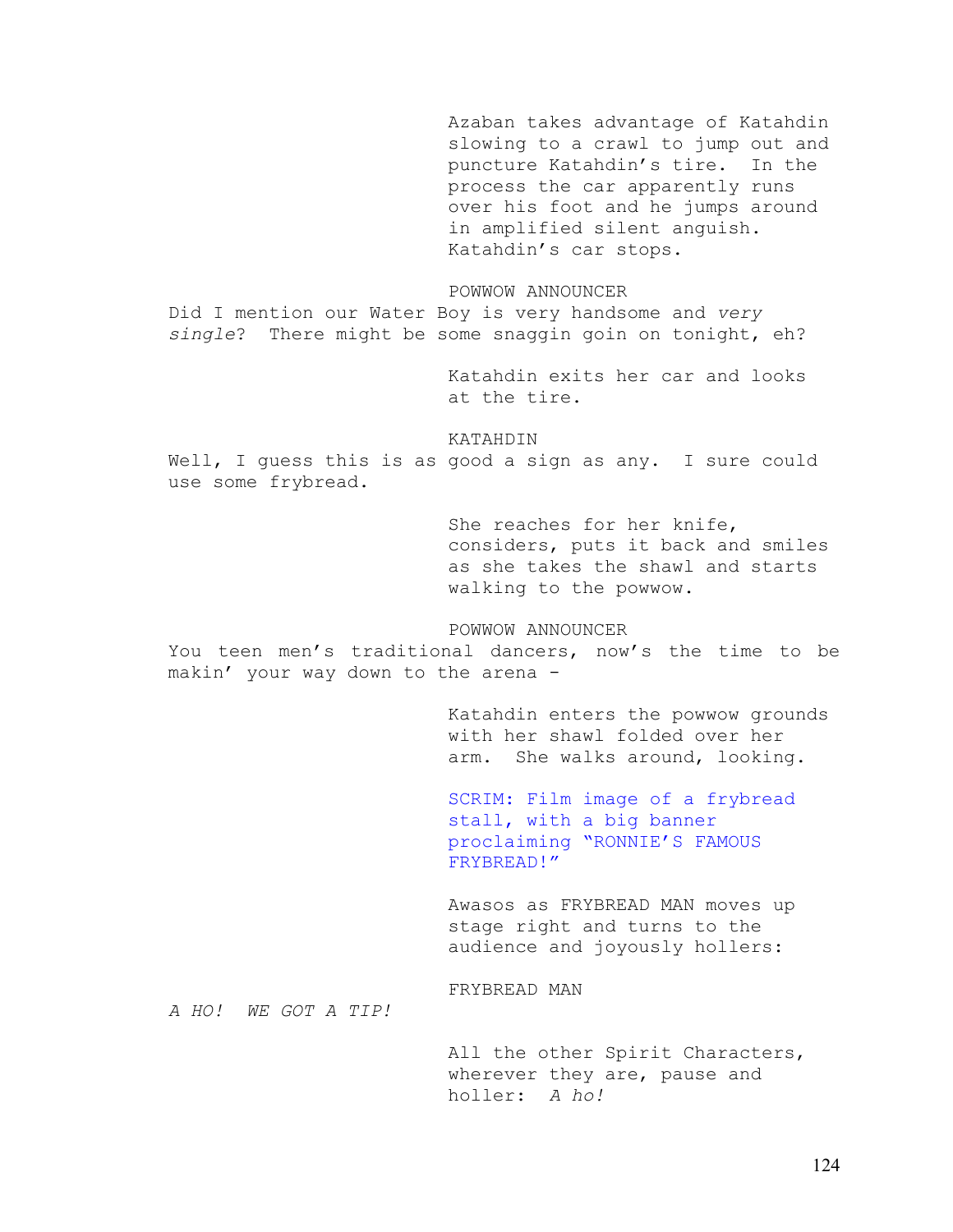Katahdin smiles and crosses to join the line in front of the frybread stall, turning center stage to the audience / *Ronnie's Famous Frybread!* stall.

At a right downstage angle from Katahdin, a MIDDLE-AGED MIDWESTERN HIPPIE COUPLE – Mkazas Crow and Nanatasis Hummingbird - are also in line for frybread:

## HIPPIE WOMAN

Whew this *heat*! I'm tellin you. Well I guess this is all real nice and all, but you remember that roundez-vous we went to a coupla years back that had all those mountain men and all those Indians? I'm tellin you, remember how that roundez-vous was so big the doctor hadta ride a whole day across the grounds, to deliver that baby being born on the other side?

### HIPPIE MAN

Now, Martha, where'd you git tha story from? You weren't off smoking somma that  $-?$ 

> The Hippie Man is interrupted when Azaban Raccoon as a very young APACHE BOY with a stunning smile and beautiful long hair *tears* between the Hippie Man and Hippie Woman and pivots abruptly to hide behind Katahdin, stifling his giggles as he peers around her for his pursuers.

# HIPPIE WOMAN

*Well!* Freddie! Would you look at that pretty little wild Indian girl, I can't believe her mama lets her run around in public without a top on and in all this heat. I'm telling you -

# KATAHDIN

(interrupting, gently) He's a boy.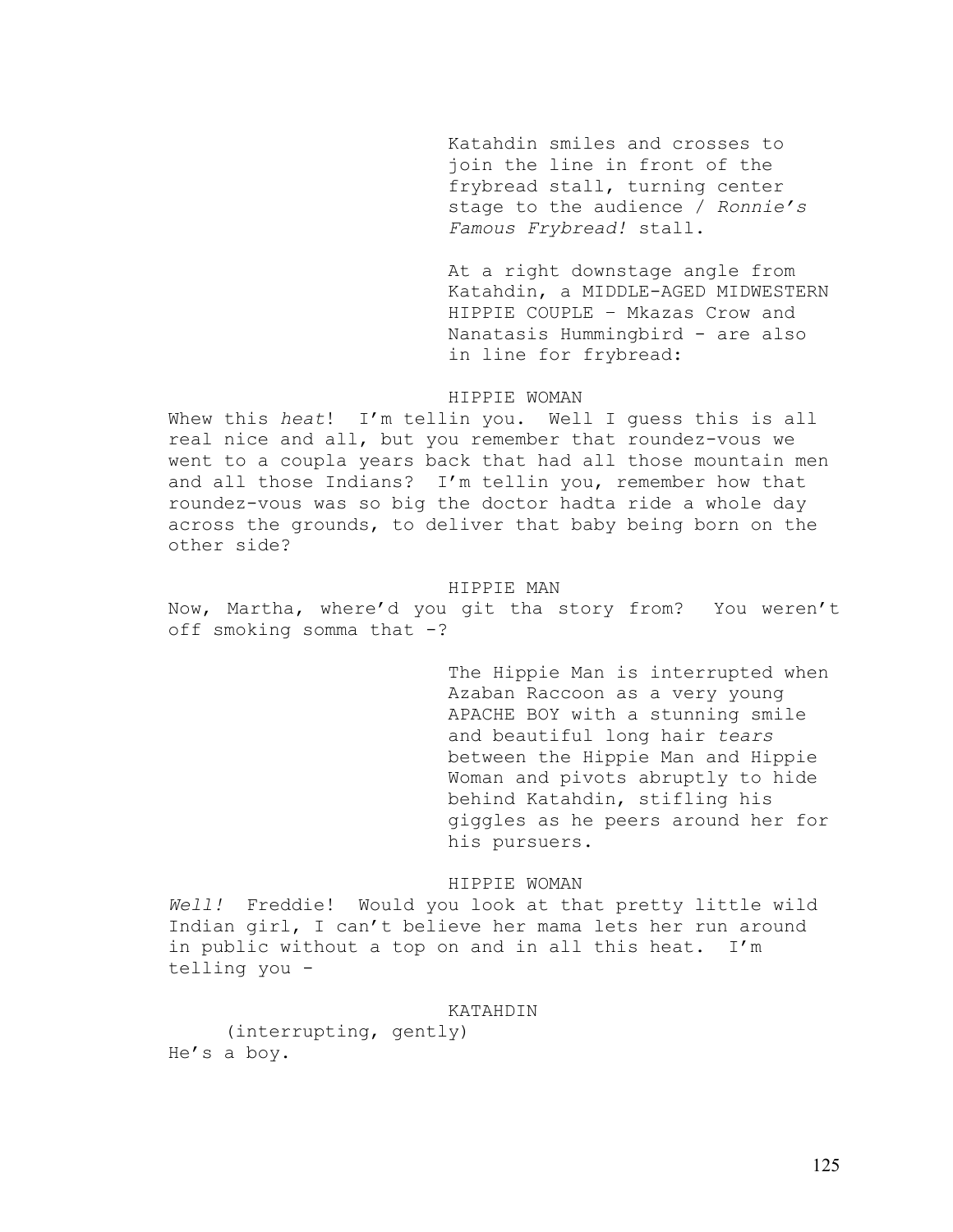HIPPIE WOMAN Well! Who'd've ever thought - ?

(To Hippie Man, teasing.)

What'd you'd give, Freddie, for that beautiful head of hair, huh? Steada your wannabe sorry ponytail? Huh?

## HIPPIE MAN

Now, Martha -

Hippie Couple exit stage right while speaking, as Katahdin raises her arm with her shawl, to further shield the BOY from his pursuers. The BOY smiles brilliantly at Katahdin as he catches his breath.

APACHE BOY

My name is BAH-ISCH-KINN, Little Wolf Boy. What's your name?

KATAHDIN Katahdin. My mother named me after a mountain.

> The BOY nods his head gravely as he smiles, then looks closer at Katahdin's face.

BAH-ISCH-KINN

Your eyes are *green*!

The BOY smiles widely at Katahdin. He glances beyond her shawl and squeals, sprinting away in the opposite direction, immediately transforming to TALKS-TOO-MUCH, a young Abenaki boy in 1706, who is running hard in a race with Megeso Eagle as WINNER BOY and Mkasas Crow as ABENAKI BOY. WINNER BOY is in front.

SCRIM: Frybread stall image rapidly shifts to film clip of someone running over a field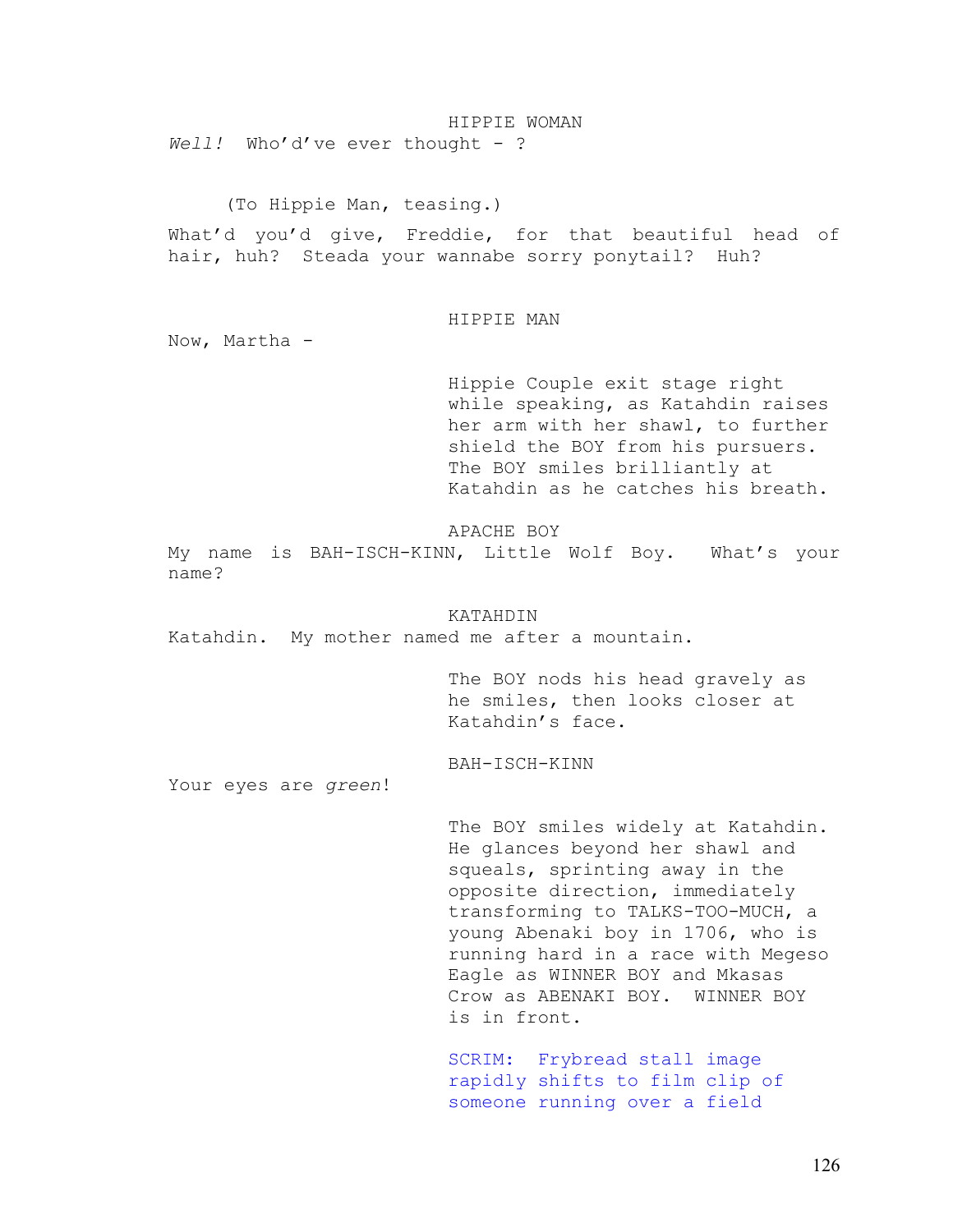# fringed by woods.

Katahdin's smile fades. Song Sparrow has transformed into Little Pale Wolf, and approaches Katahdin as Katahdin watches the race, confused.

LITTLE PALE WOLF

(to Katahdin)

We are back in Québec when I was a child with the Abenaki band, in the early 1700s. I am watching the boys race and I want to run too.

> If possible the Abenaki boys run to a midpoint in the audience, fighting to be the first to touch the goal, laughing.

# SCRIM: Image is replaced by a brilliant blue sky.

Winner Boy wins and Talks-Too-Much is last, stutters with rage and humiliation.

LITTLE PALE WOLF

I want to run too!

Talks-Too-Much puffs out his chest and speaks breathlessly to Little Pale Wolf:

# TALKS-TOO-MUCH

No, you cannot run with us, Little Pale Wolf. This running is for us men like Winner Boy only. This is very important work so we will be warriors like your Abenaki father. But you are different blood. White blood. You are not Abenaki. So you can never be Abenaki like us. And you are a girl. So you can never be a warrior like us. And so you can never run with -

# WINNER BOY

 (interrupting, laughing) Talks-Too-Much, you talk too much.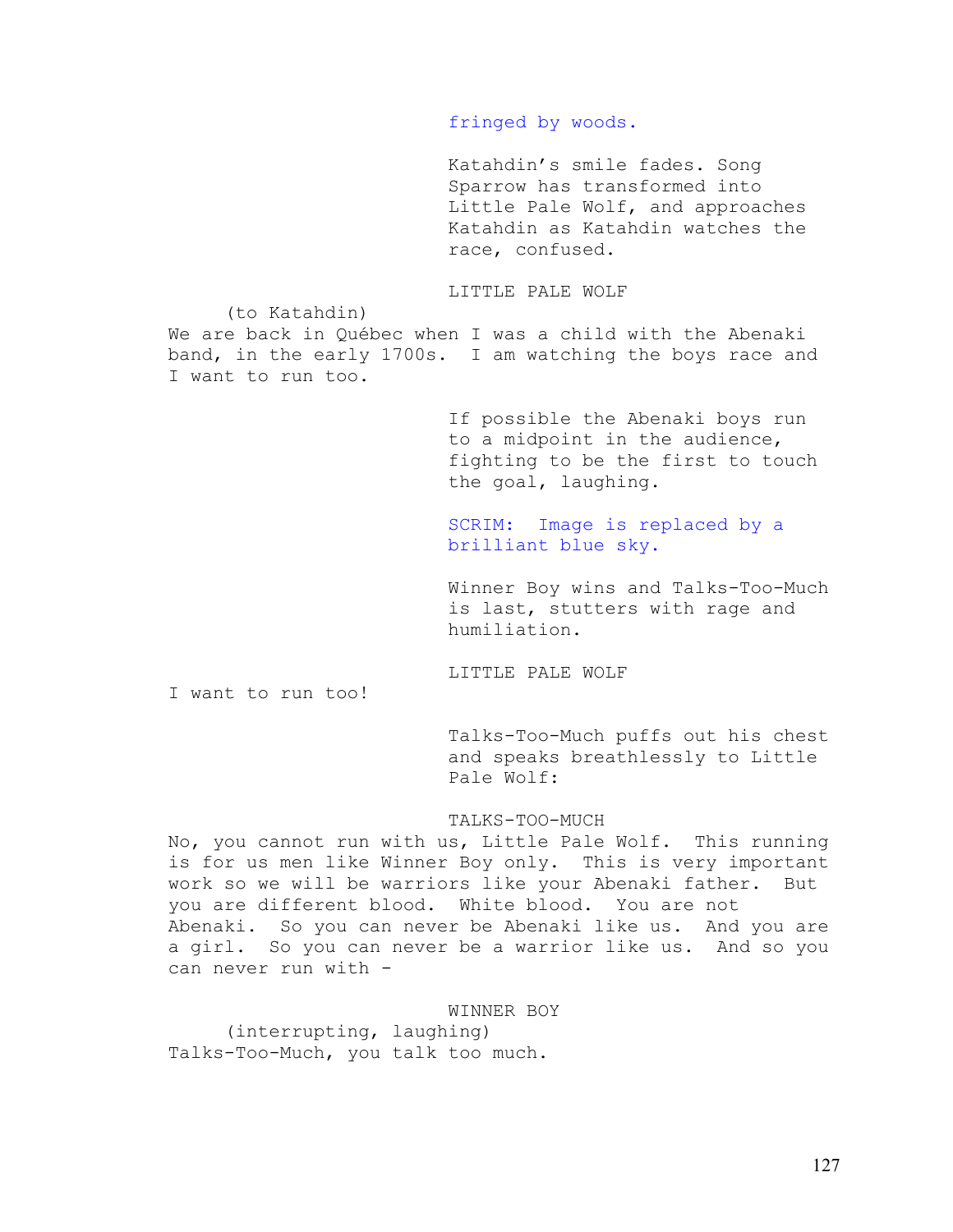## (To Little Pale Wolf)

Little Pale Wolf, your mother, my father's youngest sister, Red Feather, long prayed to the Creator for a child, and then you came to us, to be her child. The warriors said you ran as a young wolf in the woods from the ruins of your village. Come, I will run with you.

DRUMS / EARTH SONG, as:

Talks-Too-Much is stunned to silence and after an incredulous beat storms offstage right in an aggrieved huff, as Winner Boy and Little Pale wolf smile at each other and turn to the audience. The children run in place. Winner Boy's grin fades to sudden seriousness as he notices Little Pale Wolf move downstage slightly. Winner Boy increases his speed to catch up and intently focuses on outrunning Little Pale Wolf, but his face registers his wonder as he is unable to pull ahead of her. Both runners smile as they run swiftly forward joyously side-byside. The children freeze a beat, then take hands and approach Katahdin, as young adults.

EARTH SONG gains volume and will continue throughout.

# LITTLE PALE WOLF

 (to Katahdin) This is Winner Boy, your first grandfather. He runs fast, but not as fast as me!

## WINNER BOY

 (to Katahdin) She is speaking the truth. She tells me you have her green eyes and you run very fast.

## KATAHDIN

(smiling)

Yes.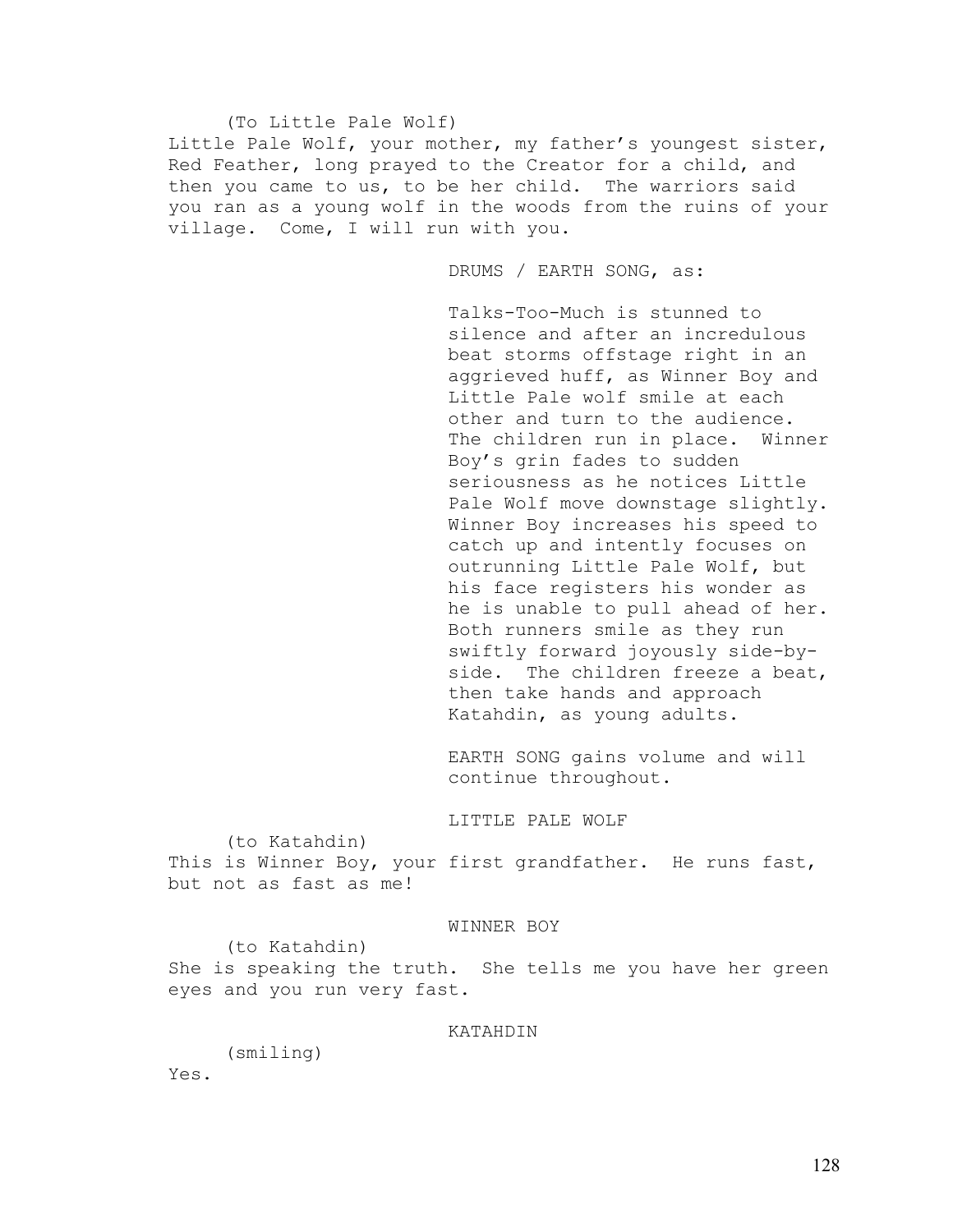Little Pale Wolf tears off and Winner Boy runs to catch up.

SCRIM: Film clip of someone running over a field fringed by woods.

WINNER BOY (Laughing as he runs) *Little Pale Wolf!* Wait for your husband!

> Little Pale Wolf pulls further ahead.

WINNER BOY (Laughing as he stops, winded) *Yes!* You are the warrior. *You are the warrior!* 

> Little Pale Wolf slows until Winner Boy jogs up to her.

WINNER BOY

(Softly) You are the warrior.

> Winner Boy and Little Pale Wolf walk to the side, holding hands. Little Pale Wolf transforms to Song Sparrow and Winner Boy transforms into BEH-NEICH-HAH. Song Sparrow helps BEH-NEICH-HAH with his regalia, as Frybread Man moves upstage right and turns to meet Katahdin with a plate of frybread, as:

> SCRIM: Image replaced with image of *Ronnie's Famous Frybread!* stall.

KATAHDIN

(Smiling as she reaches toward the paper plate of very yummy looking frybread) Thank you.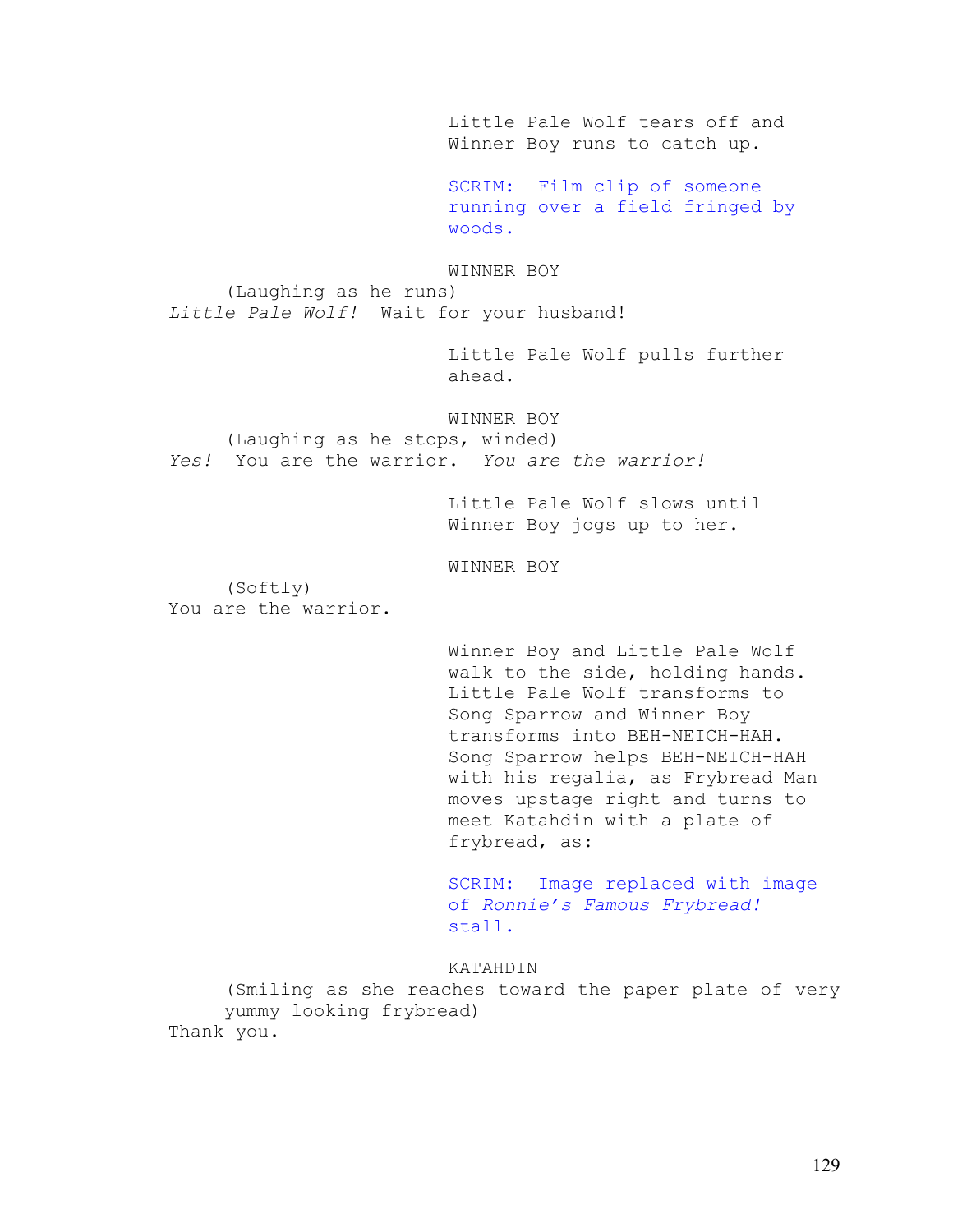Katahdin hands the Frybread Man several singles, as he smiling says, gesturing:

# FRYBREAD MAN

Sugar and honey is at the end (of the counter).

As Katahdin moves to the end of the counter (downstage right to a Musician Character who hands her a jar of sugar), the Frybread Man steps center stage, turns downstage, holds up Katahdin's money and joyously hollers:

FRYBREAD MAN

*A HO! WE GOT A TIP!* 

All the other Musician Characters, wherever they are, pause and holler: *A ho!* 

The Frybread Man turns back into his Musician Character and moves away as Katahdin laughs as she sugar powders her frybread.

She is still smiling as she hands the powder sugar jar back to the Musician Character and turns to move at a cross stage angle.

Paying attention to her beautiful frybread, she almost collides with Megeso Eagle as now a very handsome BEH-NEICH-HAH in full regalia, who is being led to Katahdin by Azaban as BAH-ISCH-KINN, who has a big smile as he is pulling BEH-NEICH-HAH insistently forward by the arm.

BAH-ISCH-KINN

(To BEH-NEICH-HAH) This is Katahdin, from a mountain.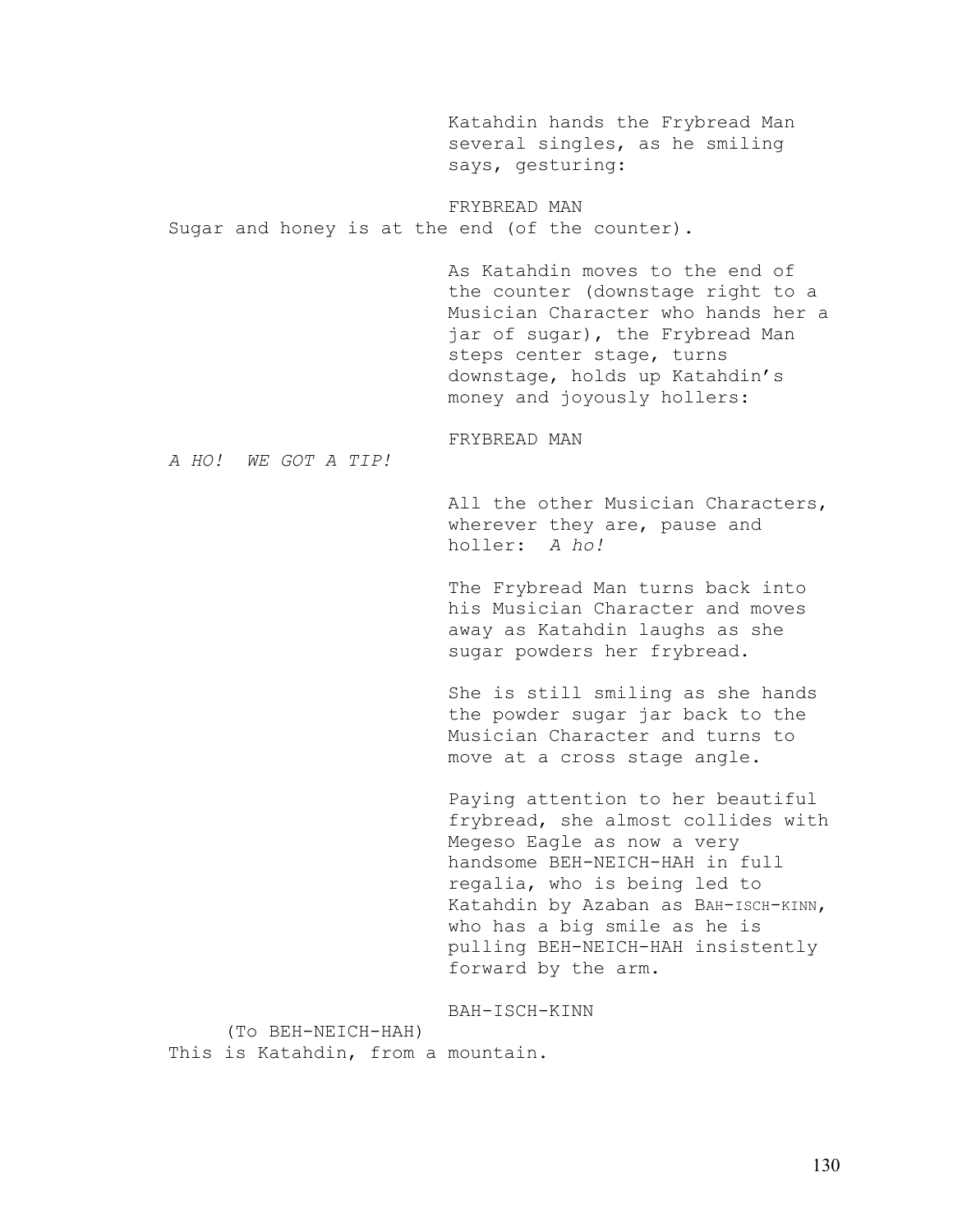(To Katahdin, with great pride) This is BEH-NEICH-HAH, "He-Tries-Hard," my eldest brother. He is the Powwow Water Boy. He has green eyes just like you! Katahdin and BEH-NEICH-HAH share a deep and instant sense of recognition. BAH-ISCH-KINN smiles expectantly from Katahdin to BEH-NEICH-HAH and back to Katahdin, shifting from toe to toe, quite pleased with himself. When the silence is unbroken, he sighs dramatically in frustration and rolls his eyes. At which point he notices the plate of frybread still in Katahdin's hand. BAH-ISCH-KINN *Frybread!* YUMMMMMMMM… Katahdin looks at her plate of frybread as if she didn't realize it was there. She hands the plate to BAH-ISCH-KINN: KATAHDIN Take this, BAH-ISCH-KINN – you need this frybread for fuel so you can run very, very fast. BAH-ISCH-KINN'S smile is stunning as he accepts the frybread and jogs offstage, carefully shielding the plate with his arm not to lose the powdered sugar. Katahdin smiles as she watches him go, then turns back to BEH-NEICH-HAH: KATAHDIN How fast can you run? BEH-NEICH-HAH (Smiling widely) Very, very fast.

131